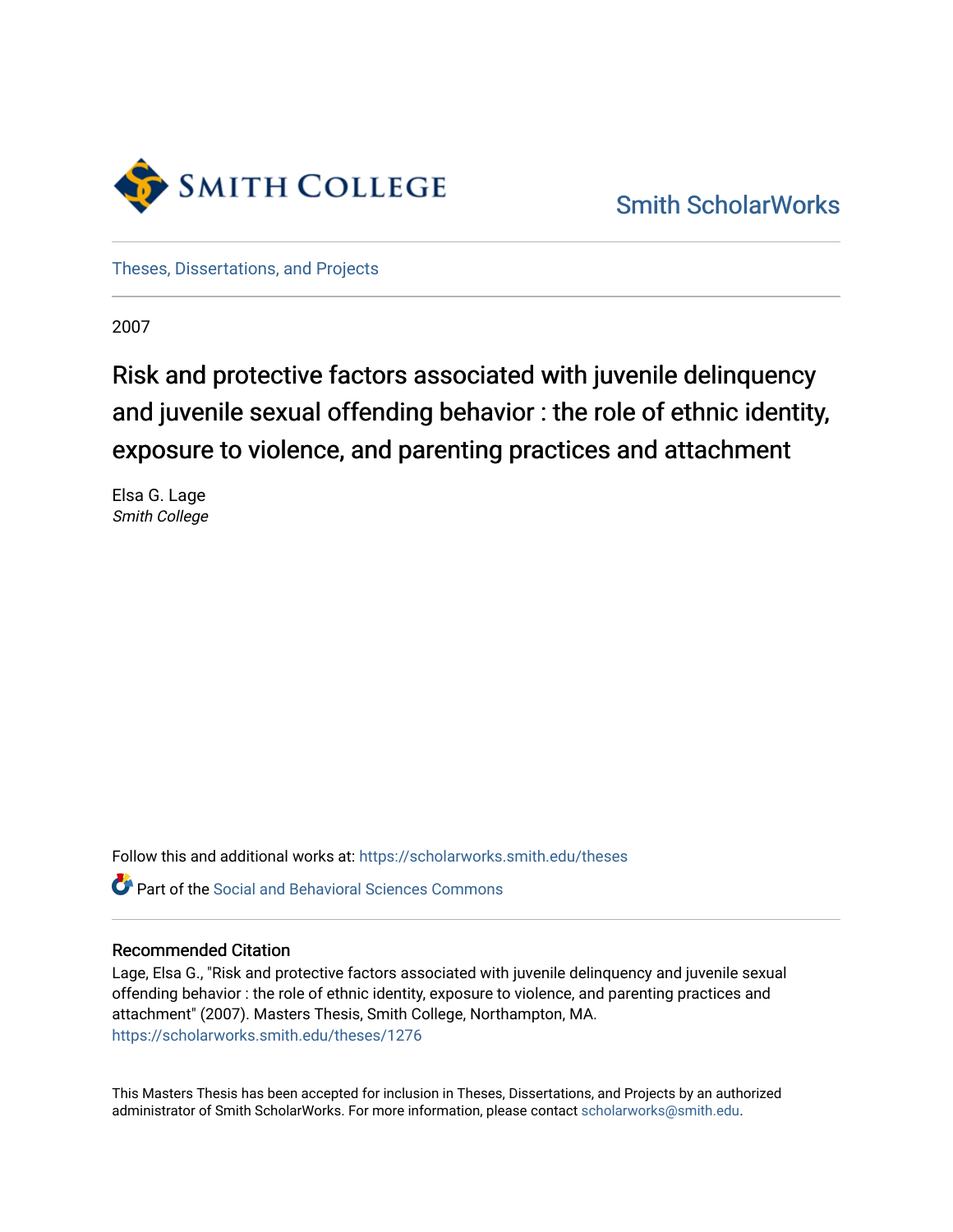Elsa Gomes Lage Risk and Protective Factors Associated with Juvenile Delinquency and Juvenile Sexual Offending Behavior: The Role of Ethnic Identity, Exposure to Violence, and Parenting Practices and Attachment

#### Abstract

 This study examined whether having a strong ethnic identity plays a protective role against juvenile delinquency and sexual offending behavior; the link between having witnessed domestic violence, having been physically abused, and having experienced both types of maltreatment and subsequent juvenile delinquent and sexual offending behavior; and, the link between parental support and attachment versus alienation, inconsistency in parenting, and communication patterns and subsequent juvenile delinquent and juvenile sexually aggressive behaviors.

 Paper and pencil surveys were collected from 332 sexual abusers and 170 nonsexually offending youth at 6 residential facilities in a Midwestern state. Participants responded to questions regarding traumatic experiences in their childhood, delinquent acts committed, sexually offending behavior, importance of ethnic identity, violence witnessed, perceived attachment to mother and father, parental inconsistency and warmth, and communication patterns with parents.

 Results indicated that race was associated with group, with a majority of the sexual offenders reporting as White (72%) versus a minority of the non-sex offenders reporting as White (27.8%) and that for the sexual abusers, feeling close to other members of one's race is associated with less severe sexual crimes and fewer reported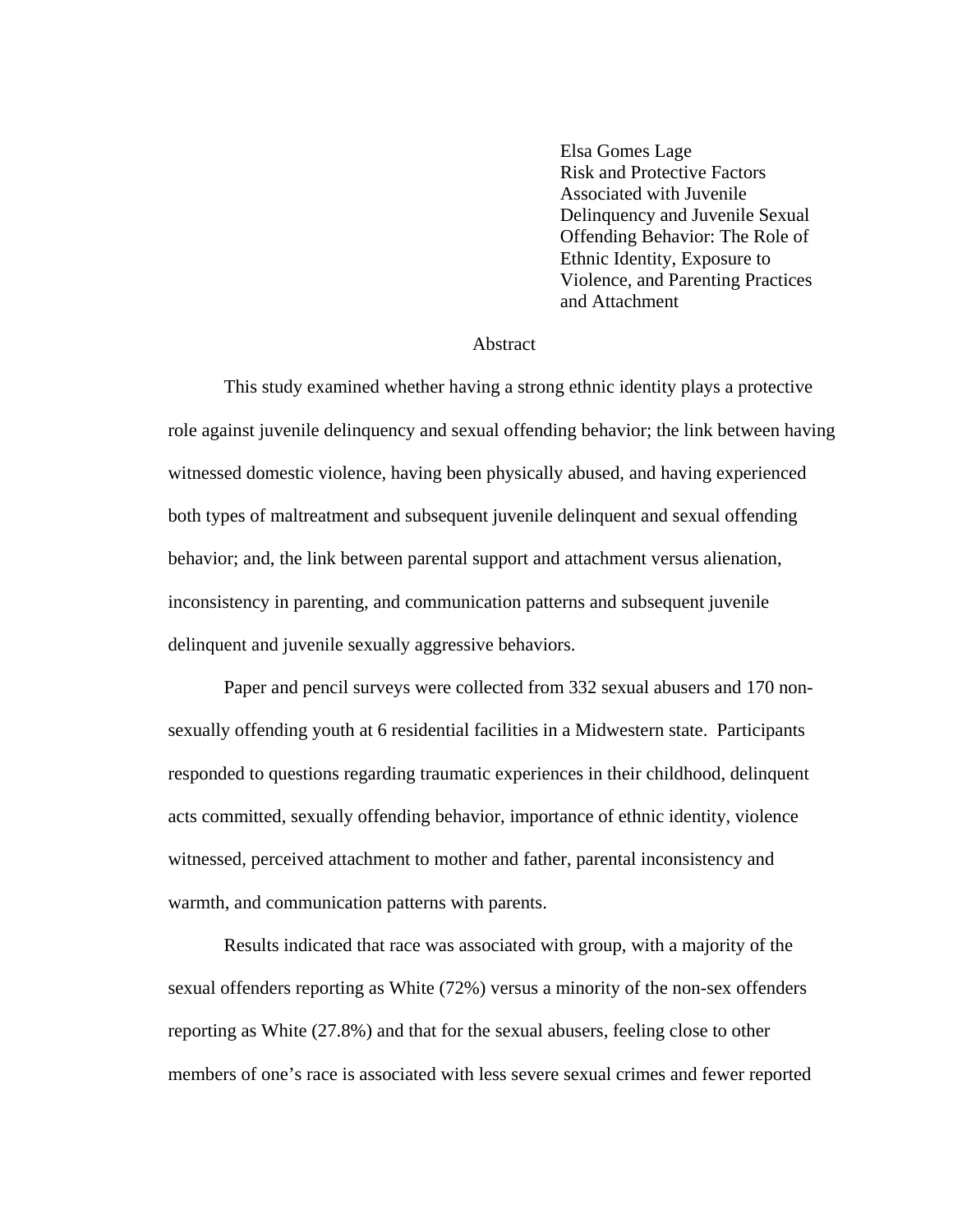victims. Sexual abusers reported witnessing more violence and experiencing more forms of maltreatment. Both exposure to domestic violence and having been physically abused were related to various delinquent behaviors for non-sex offenders and to delinquent and sexually abusive behaviors for sexual abusers. There was no difference between reported communication patterns with parents, but juvenile sexual offenders reported less attachment and warmth, more feelings of alienation, and more inconsistency in parenting than did non-sexually offending youth.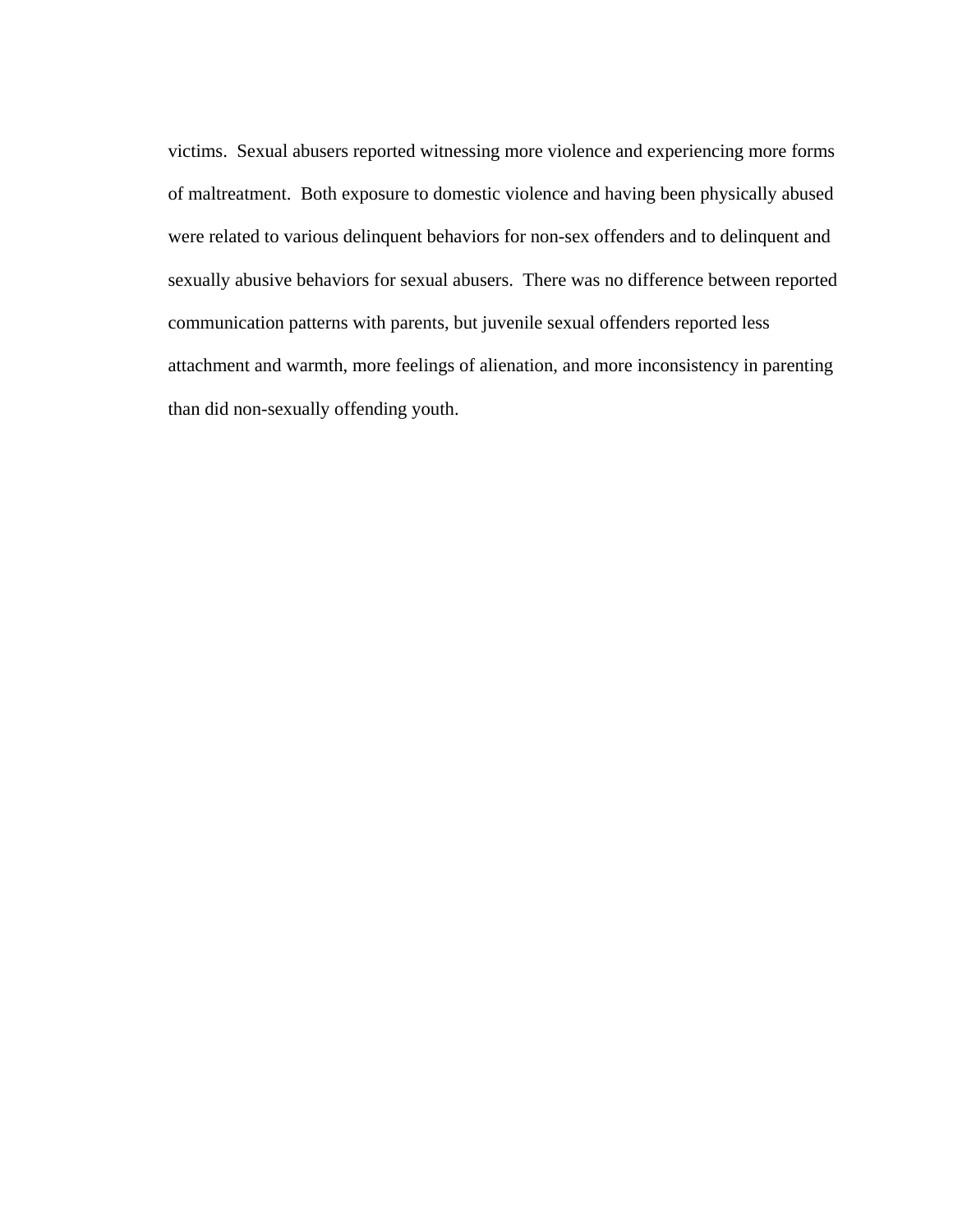Risk and Protective Factors Associated with Juvenile Delinquency and Juvenile

Sexual Offending Behavior: The Role of Ethnic Identity, Exposure to

Violence, and Parenting Practices and Attachment

A project based upon an independent investigation, submitted in partial fulfillment of the requirements for the degree of Master of Social Work.

Elsa Gomes Lage

Smith College School for Social Work Northampton, MA 01063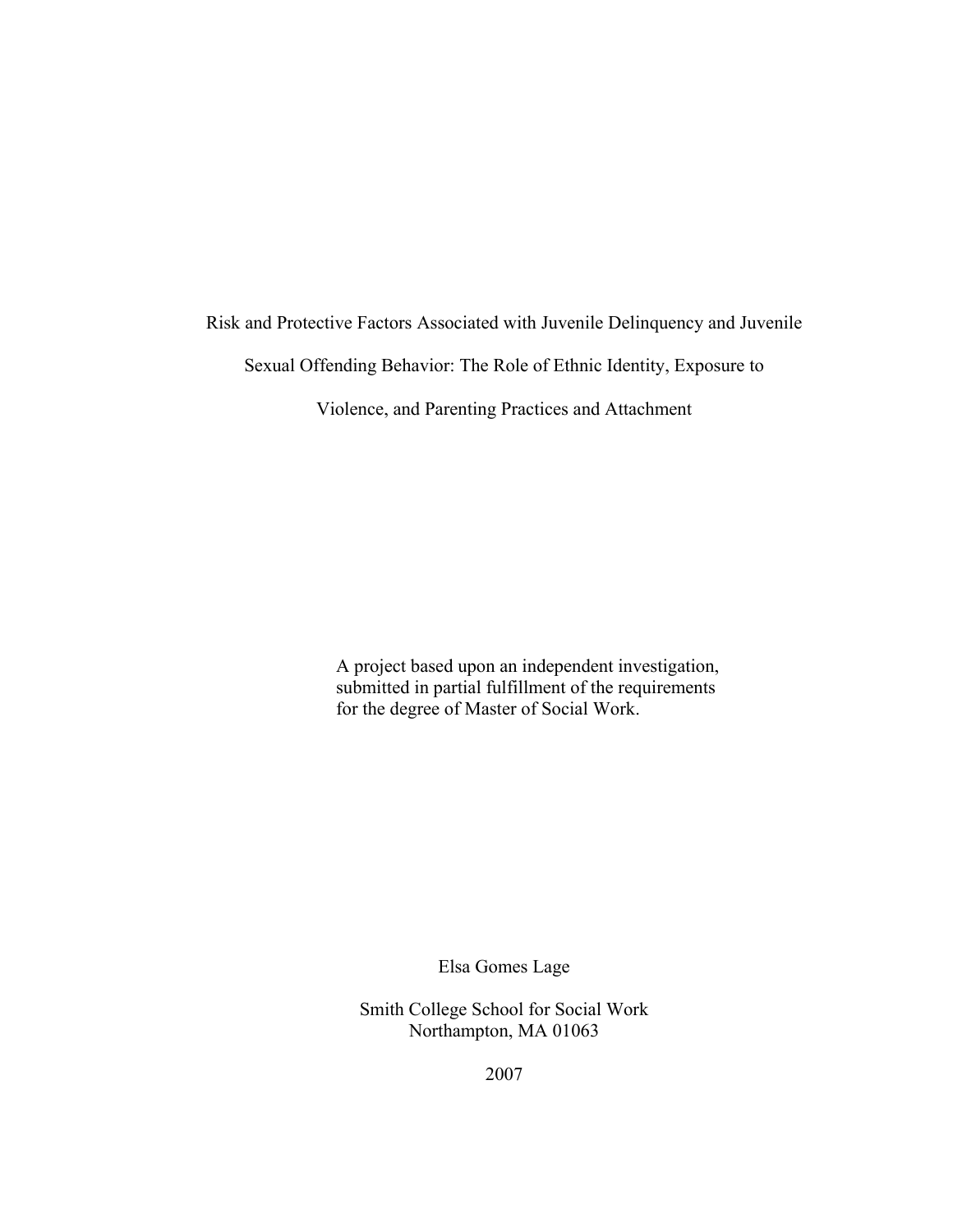# Acknowledgements

 I wish to thank Dr. David L. Burton for providing me with previously collected data without which this project would not be possible, for assisting in analyzing the data collected, and most of all for guiding me through the advising process while being open and supportive. Thank you for your unrelenting willingness to be available and helpful in any way possible. Your positive attitude and understanding nature made this process much more rewarding than I could've ever imagined. I look forward to future endeavors.

I would also like to thank my parents, Antonio and Albertina Lage, without whom I would not be where I am today. Thank you for pushing me to succeed every day of my life and for never letting me believe I couldn't achieve my dreams. There is not one day that passes that I am not grateful for all of the struggles you've had to face in order to give me and my brother the comfortable life we live today.

Finally, thank you to all of the participants who took the time to share their experiences as this study would not have been possible without your time and honesty.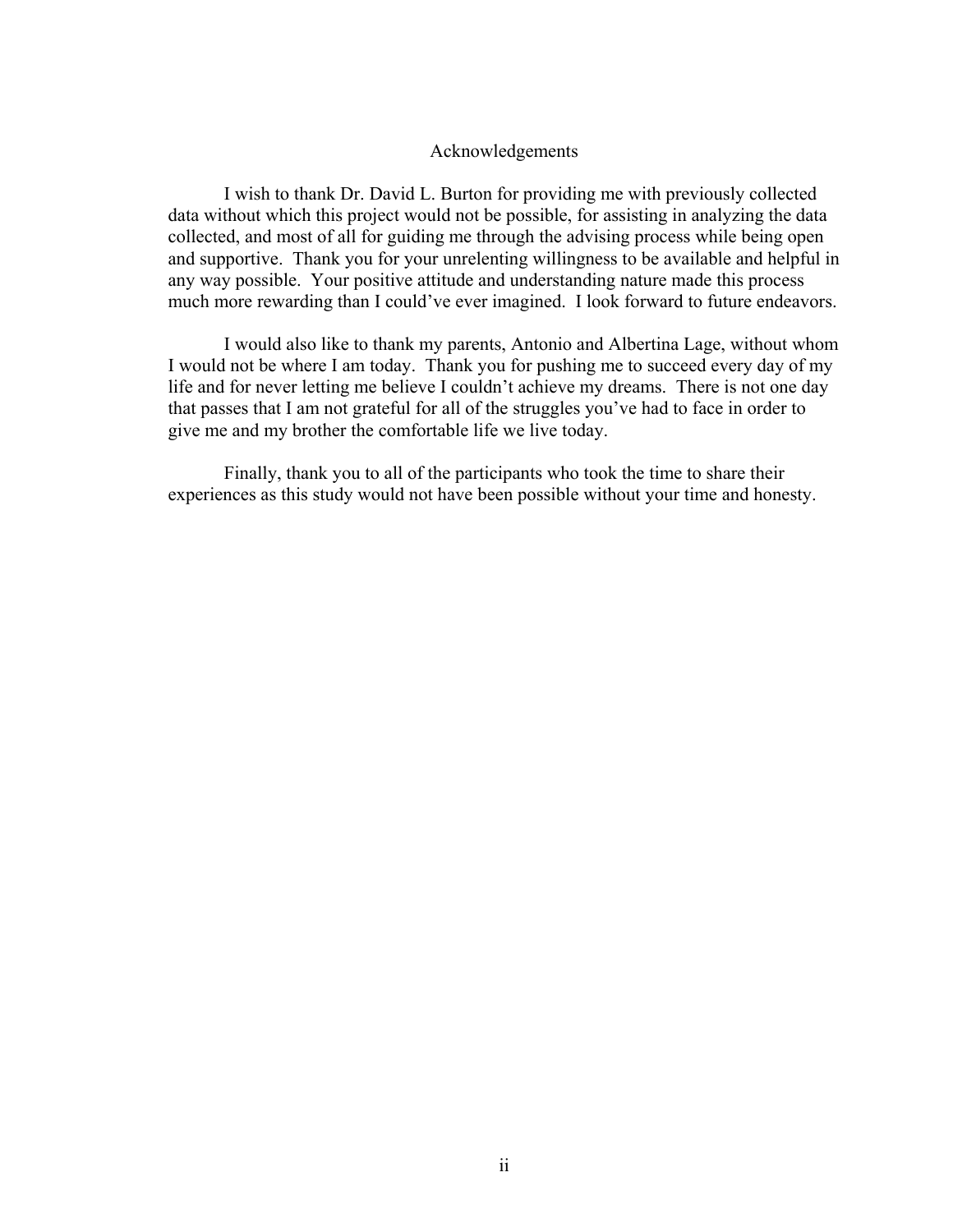|  | Table of contents |
|--|-------------------|
|--|-------------------|

| 11             |                                                                                                                                                                                                           |    |  |  |
|----------------|-----------------------------------------------------------------------------------------------------------------------------------------------------------------------------------------------------------|----|--|--|
| 111            |                                                                                                                                                                                                           |    |  |  |
| 1V             |                                                                                                                                                                                                           |    |  |  |
| Article        |                                                                                                                                                                                                           |    |  |  |
| $\mathbf{I}$ . | Ethnic Identity as a Protective Factor against Juvenile Delinquency and                                                                                                                                   | 1  |  |  |
|                |                                                                                                                                                                                                           | 20 |  |  |
| II.            | The Effects of Witnessing Domestic Violence and Suffering Various<br>Forms of Maltreatment among Children and its Connection to Subsequent<br>Juvenile Delinquency and Juvenile Sexual Offending Behavior | 27 |  |  |
|                |                                                                                                                                                                                                           | 49 |  |  |
| III.           | The Connection of Parenting Practices and Attachment to Subsequent<br>Juvenile Delinquency and Juvenile Sexual Offending Behavior                                                                         | 62 |  |  |
|                |                                                                                                                                                                                                           | 79 |  |  |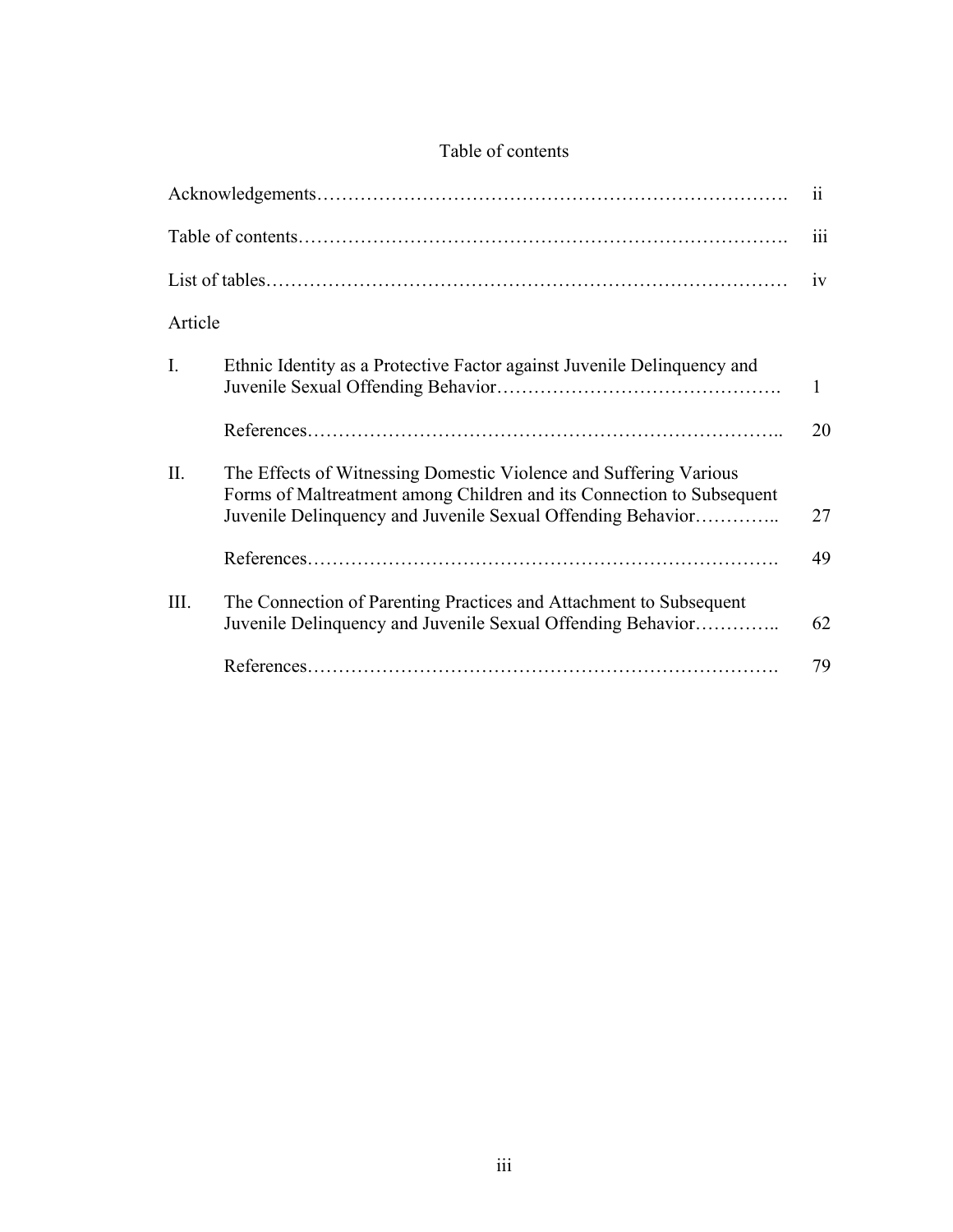| List of tables |  |
|----------------|--|
|                |  |

|                                                                                                                                                                               |                                                                   | Page |  |  |
|-------------------------------------------------------------------------------------------------------------------------------------------------------------------------------|-------------------------------------------------------------------|------|--|--|
| Article I                                                                                                                                                                     |                                                                   |      |  |  |
| 1.                                                                                                                                                                            |                                                                   | 26   |  |  |
| Article II                                                                                                                                                                    |                                                                   |      |  |  |
| 1.                                                                                                                                                                            | Abuse Reports for Sexually and Non-sexually Offending Youth (CTQ) |      |  |  |
|                                                                                                                                                                               |                                                                   | 55   |  |  |
| 2.                                                                                                                                                                            | Violence and Crimes for Non-Sexually Offending Youth              | 56   |  |  |
| 3.                                                                                                                                                                            | Violence and Crimes for Sexually Offending Youth                  | 57   |  |  |
| 4.                                                                                                                                                                            | Physical Abuse and Crimes for Non-Sexually Offending Youth        | 58   |  |  |
| 5.                                                                                                                                                                            | Physical Abuse and Crimes for Sexually Offending Youth            | 59   |  |  |
| 6.                                                                                                                                                                            | Domestic Violence, Physical Abuse, and Crimes for Non-Sexually    |      |  |  |
| Domestic Violence, Physical Abuse, and Crimes for Sexually Offending<br>7.<br>Article III<br>Abuse Reports for Sexually and Non-sexually Offending Youth (CTQ)<br>$1_{\cdot}$ |                                                                   | 61   |  |  |
|                                                                                                                                                                               |                                                                   |      |  |  |
|                                                                                                                                                                               |                                                                   |      |  |  |
|                                                                                                                                                                               |                                                                   | 84   |  |  |
| 2.                                                                                                                                                                            | Total Number of Victims Reported by Sexually Offending Youth by   | 85   |  |  |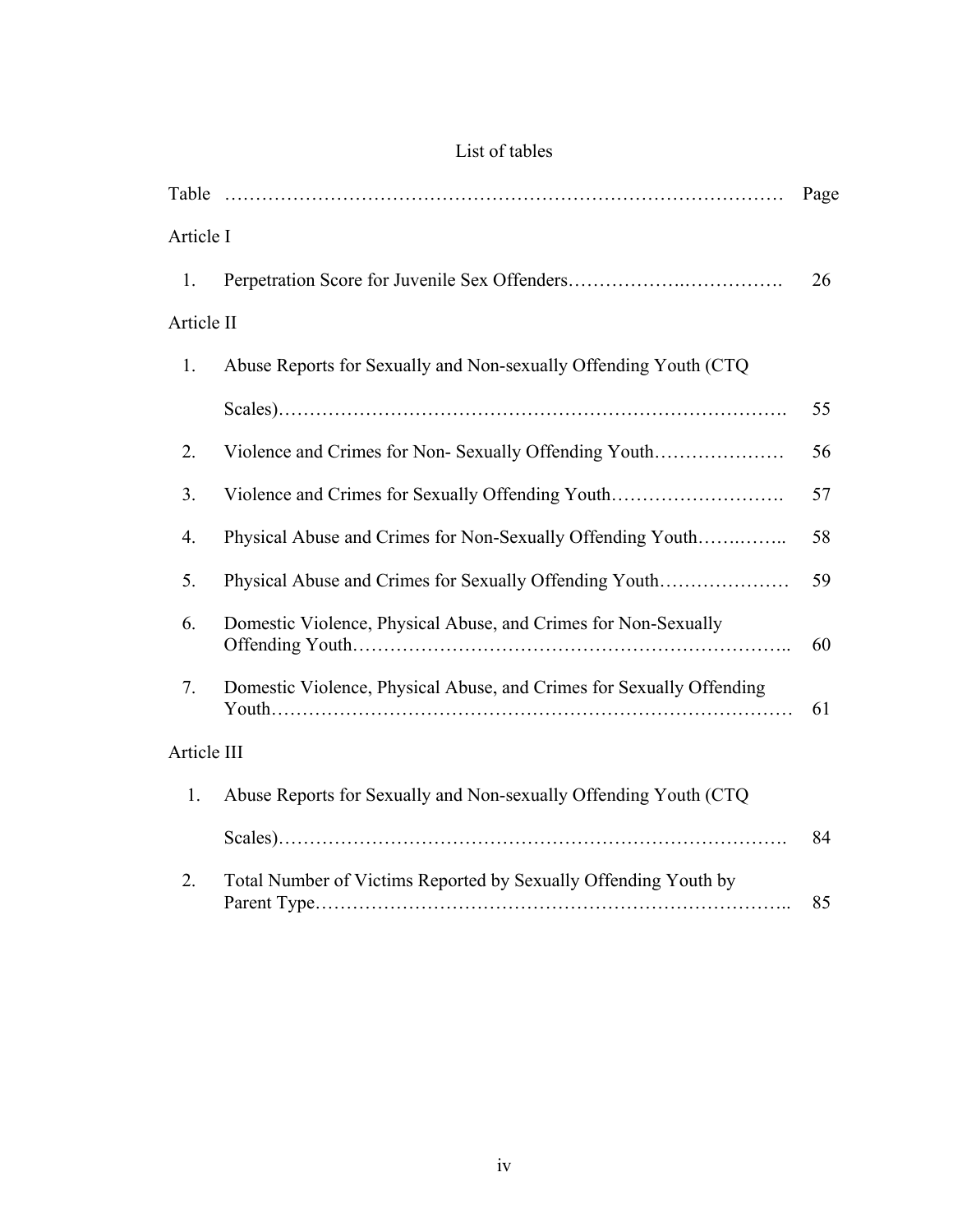Article I

Ethnic Identity as a Protective Factor against Juvenile Delinquency and

Juvenile Sexual Offending Behavior

Elsa Gomes Lage

Smith College School for Social Work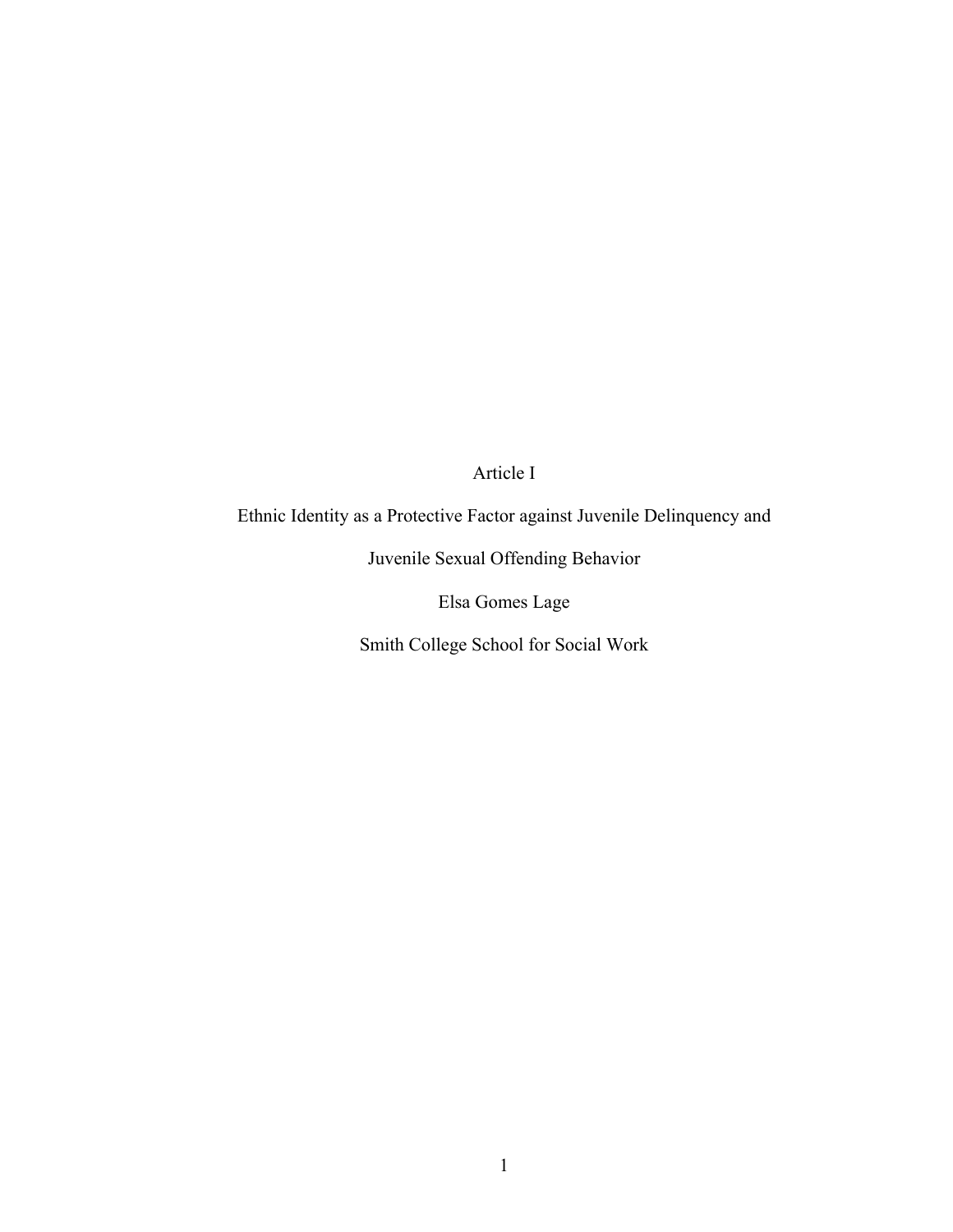# Abstract

This study examined whether having a strong ethnic identity plays a protective role against juvenile delinquency and sexual offending behavior. Paper and pencil surveys were collected from 332 sexual abusers and 170 non-sexually offending youth at 6 residential facilities in a Midwestern state. Participants responded to questions regarding traumatic experiences in their childhood, delinquent acts committed, sexually offending behavior, and importance of ethnic identity. Results indicated that race was associated with group, with a majority of the sexual offenders reporting as White (72%) versus a minority of the non-sex offenders reporting as White (27.8%) and that for the sexual abusers, feeling close to other members of one's race is associated with less severe sexual crimes and fewer reported victims.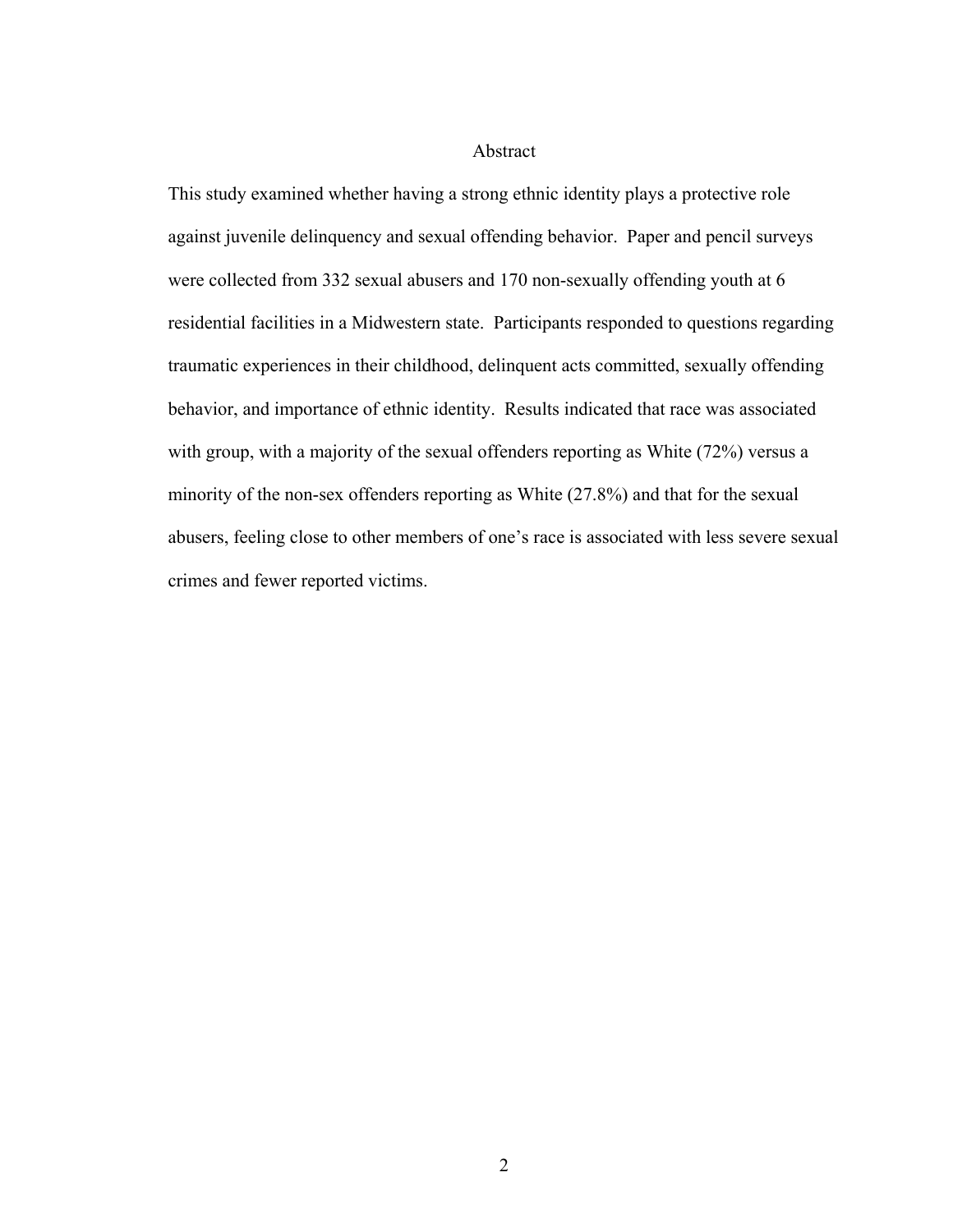# Introduction

#### *Ethnic Identity as a Protective Factor*

 Several definitions of ethnic identity have been proposed. Some argue ethnic identity involves a sense of a group identity through a shared ethnic heritage with members of a particular ethnic group (Bennett, 2006; Jones-Thomas & Speight, 1999; McMahon & Watts, 2002; Rotherman & Phinney, 1987). An achieved ethnic identity involves both pride in one's ethnic heritage and a sense of self-worth (Arroyo & Zigler, 1995; Bennett, 2006; Greig, 2003). Having an achieved ethnic identity has been associated with facilitating coping strategies and social capabilities linked to self-esteem and self-efficacy (Arroyo & Zigler, 1995; Bennett, 2006; Greig, 2003). On the other hand, lacking an achieved ethnic identity has been linked to poor social and developmental outcomes including: depression, anxiety, delinquency, low academic achievement and school dropout, low self-esteem, and substance abuse (Arroyo & Zigler, 1995; Bennett, 2006; Cross, 1991; Greig, 2003; Yasui, Dorham & Dishion, 2004).

Ethnicity and culture have a large impact on an individual's daily life functioning. Having a strong ethnic identity has been found to be associated with lower rates of adolescent delinquency (Bennett, 2006; Kosterman, Graham, Hawkins, Catalano & Herrenkohl, 2001; Lyon, Henggeler & Hall, 1992; Valdez, Yin & Kaplan, 1997), substance use (Mackesy-Amiti & Fendrich, 2000; McClelland, Elkington, Teplin & Abram, 2004; McGarvey, Canterbury & Waite, 1996; Jobli, Dore, Werch & Moore, 2005), and several other risk behaviors. In addition, ethnic identity is related to psychological well-being through self-esteem (Aleixo, Blud & O'Keeffe, 1997). Researchers have suggested that members of minority groups with high ethnic identity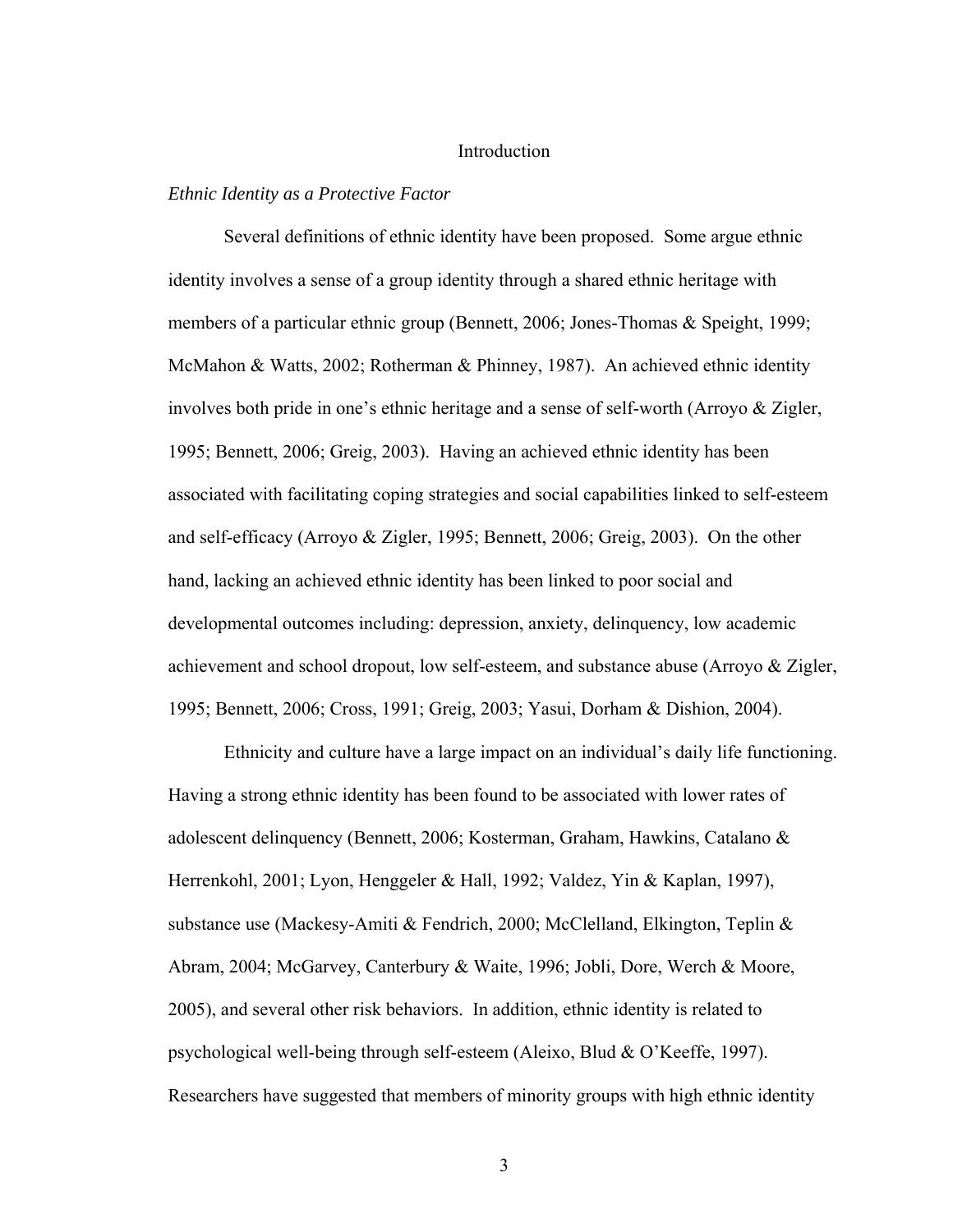engage in self-protective strategies in order to maintain high levels of self-esteem and, in turn, maintain psychological well-being (Aleixo et al., 1997).

Ethnic identity has also been deemed a critical component of self-concept, especially for adolescents who often experience discrimination which would otherwise impact their psychological well-being (Yasui et al., 2004). Adolescents who engage in delinquent behaviors show much lower levels of both self-concept and self-esteem when compared to their nondelinquent peers (Calhoun, Connley & Bolton, 1984). In addition, ethnic identity has been linked with positive social and emotional adjustment (Yasui et al., 2004).

Researchers have found that more White adolescents display problem behaviors than do adolescents of other races and cultures, implying there is a protective effect among the ethnic identities of minority groups (Gavazzi, Yarcheck & Lim, 2005; Sickmund, 2000). Some of the problem behaviors that have been found in higher rates among the nonminority culture include: substance use (Gavazzi et al., 2005; Sickmund, 2000), academic concerns, mental health problems, multiple offenses, accountability, and exposure to traumatic events (Gavazzi et al., 2005). These findings are consistent with other researchers who have found that White youth are quite likely involved with most drug offenses, as high as 73% of the youth in some samples (Sickmund, 2000). These findings are especially important as oppression and low socioeconomic status, both of which are risk factors for juvenile delinquency (Guadalupe & Bein, 2001; Stouthamer-Loeber, Loeber, Wei, Farrington, & Wikstrom, 2002; Wight, Botticello, & Aneshensel, 2006), are present among minority groups.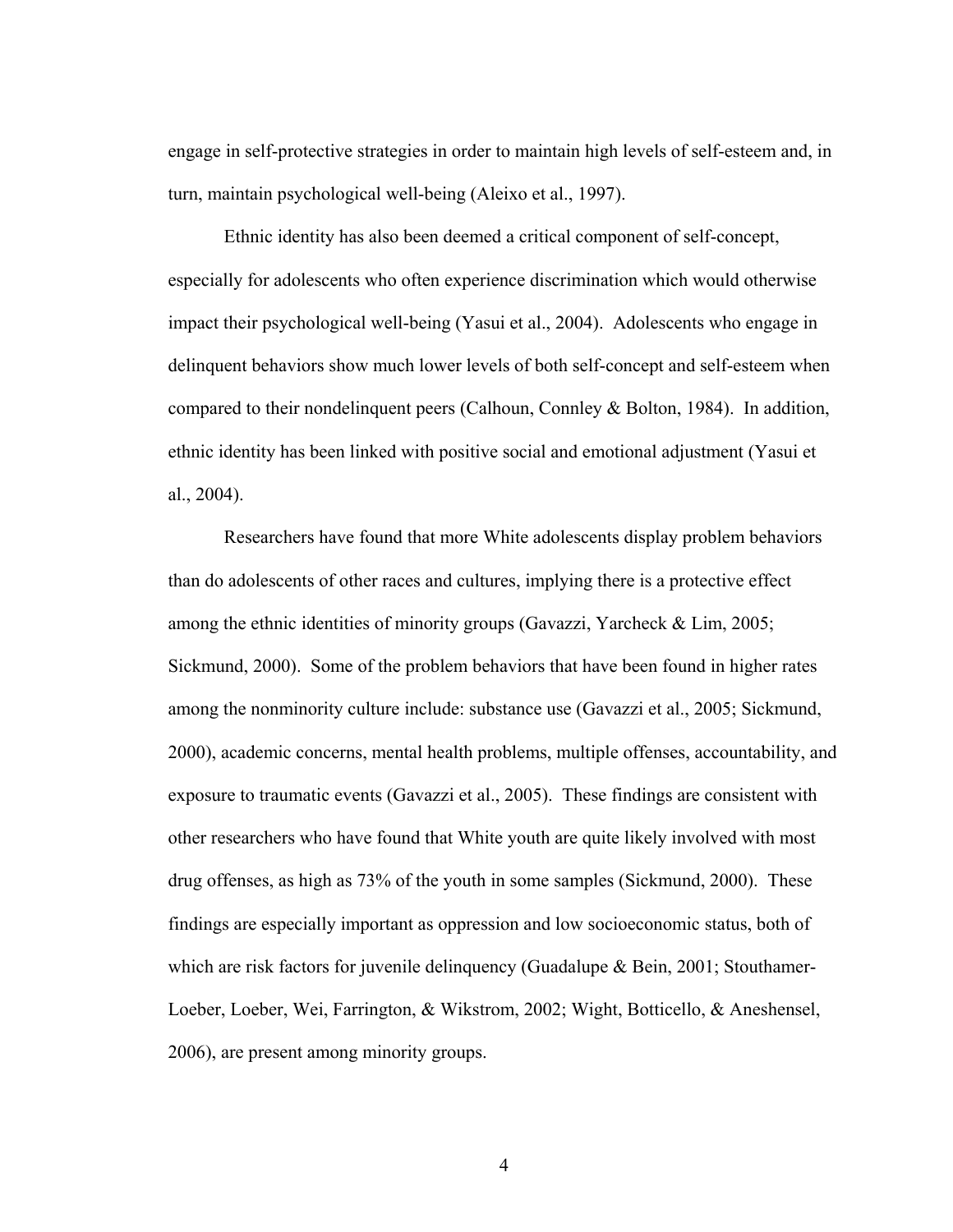# *Research on Ethnic Identity among Various Racial and Cultural Groups*

While researchers often seek to understand entire populations and racial groups, it is important to keep in mind the danger of generalizing information to all individuals within each group. Despite findings being accurate for the samples within research studies and thereby for some members of each ethnic group, individual differences should be accounted for among youth belonging to ethnic groups other than White. *African American Youth.* Various protective effects of ethnic identity have been found among the African American culture. First, ethnic identity appears to protect against substance abuse among African American adolescents (Mackesy-Amiti & Fendrich, 2000; McClelland et al., 2004; McGarvey et al., 1996; Jobli et al., 2005). African American youth have been found to have less substance use disorders involving illicit drugs, other than marijuana, when compared to youth of other ethnic groups, including White youth (McClelland et al., 2004). Among studies looking at inhalant use among teens, findings show African American teens are much less likely to engage in this behavior than are other groups (Mackesy-Amiti & Fendrich, 2000; McGarvey et al., 1996). Despite often having other risk variables including receiving poor grades and being less likely than their counterparts to live in an intact home present within the group, decreased levels of use continue to be found (Mackesy-Amiti & Fendrich, 2000), indicating ethnic identity may be a protective factor against engaging in the behavior.

 Researchers have also identified ethnic identity as a protective factor against alcohol consumption among African American youth. African American adolescents have been found to engage in the behavior at lower rates than have other groups of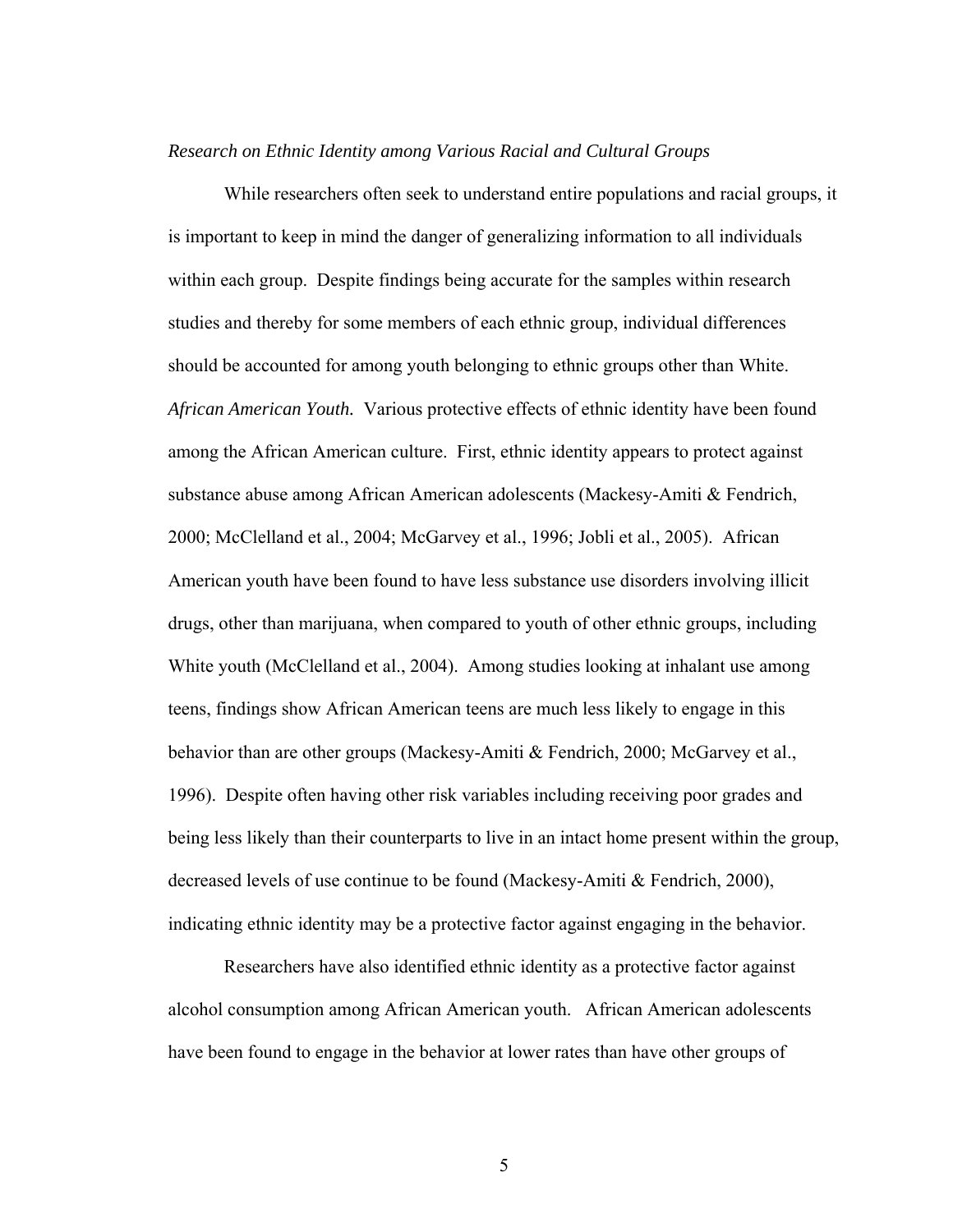adolescents (Jobli et al., 2005). The findings appear consistent across the board, regardless of type of alcohol consumed (Jobli et al., 2005).

 Another protective factor associated with African American adolescent males is a dark skin tone (Oyserman, Brickman, Bybee & Celious, 2006). Dark skin tone teens have reported greater feelings of acceptance among peers than have those who have a lighter skin tone (Oyserman et al., 2006). Furthermore, skin tone, as a symbol of belonging, acts as a buffer for African American youth who are at a higher risk of not engaging with and failing school (Oyserman et al., 2006). African American boys with a darker skin tone tend to have better grades and feel more academically successful and accepted by peers (Oyserman et al., 2006).

 A third protective factor associated with African American juveniles is church attendance and faith (Boone, 1991; Christian & Barbarin, 2001). Regular church attendance by parents is related to fewer reports of problems with peer conflict, depression, and oppositional behaviors among African American children and adolescents (Boone, 1991; Christian & Barbarin, 2001). Researchers have also suggested that religiosity might be passed on to children, thereby enhancing their ability to selfregulate by teaching and reinforcing several virtues including: patience, obedience, anger control, and delay of gratification (Christian & Barbarin, 2001).

 Next, nondelinquent African Americans who report higher levels of racial centrality, defined as the extent to which race is a central identity, also report lower levels of subsequent psychological distress (Sellers, Caldwell, Schmeelk-Cone & Zimmerman, 2003). Having an achieved ethnic identity and racial centrality has been associated with buffering African American children and adolescents from psychological distress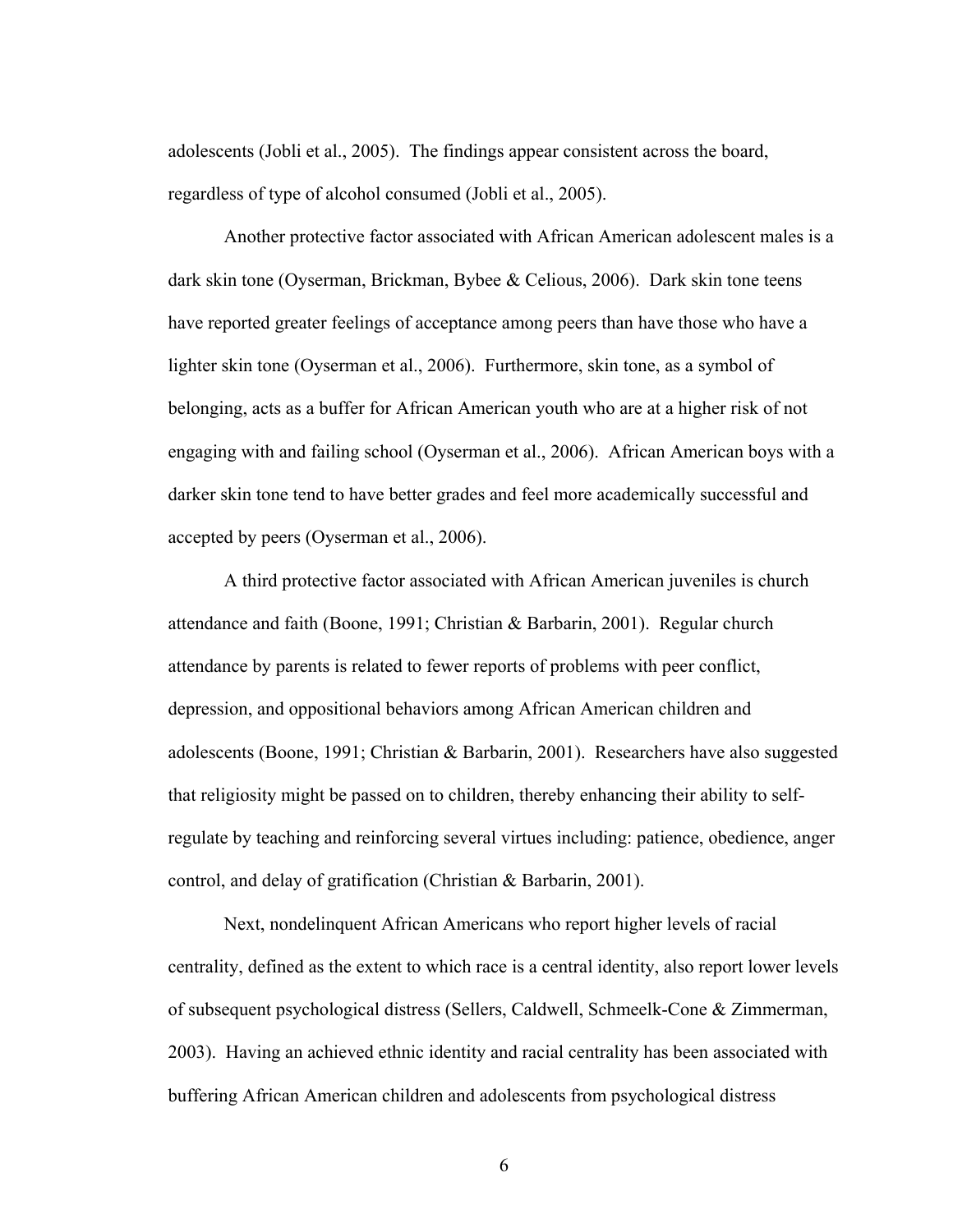resulting from living in a society that often discriminates against these youth (Bennett, 2006; Sellers et al., 2003).

 A feeling of unity and connection with peers in school also appears to be protective for nondelinquent African American youth (Ross, 1995). Some researchers investigating school environments have found that self-esteem is significantly higher among adolescents in mostly Black school environments than in mostly White or equally mixed environments. The findings have led researchers to hypothesize African American adolescents who attend mostly black schools experience less teasing, conflicting cultural norms and values, and comparisons of academic achievement, all of which damage levels of self-esteem (Ross, 1995). In addition, mostly Black school environments report higher levels of race-esteem and school commitment and lower levels of delinquency (Ross, 1995). Ethnic identity is also positively related to academic motivation and school attachment (Bennett, 2006).

 As shown, researchers have suggested that a strong ethnic identity and strong cultural ties can protect African American adolescents from engaging in several different delinquent behaviors. However, little research has been done on whether or not ethnicity is a protective factor against sexual aggression for these youth. Some researchers have found African American sexually offending adolescents are less likely to respond to various forms of arousal stimuli than are Caucasian offenders, suggesting ethnicity may play a part in lowering recidivism risk (Murphy, DiLillo, Haynes & Steere, 2001). *Latino Youth.* Several protective factors have also been found among the Latino community. As with African American adolescents, Latino adolescents appear to fare better when they believe they look Latino (Oyserman et al., 2006). Latino boys who feel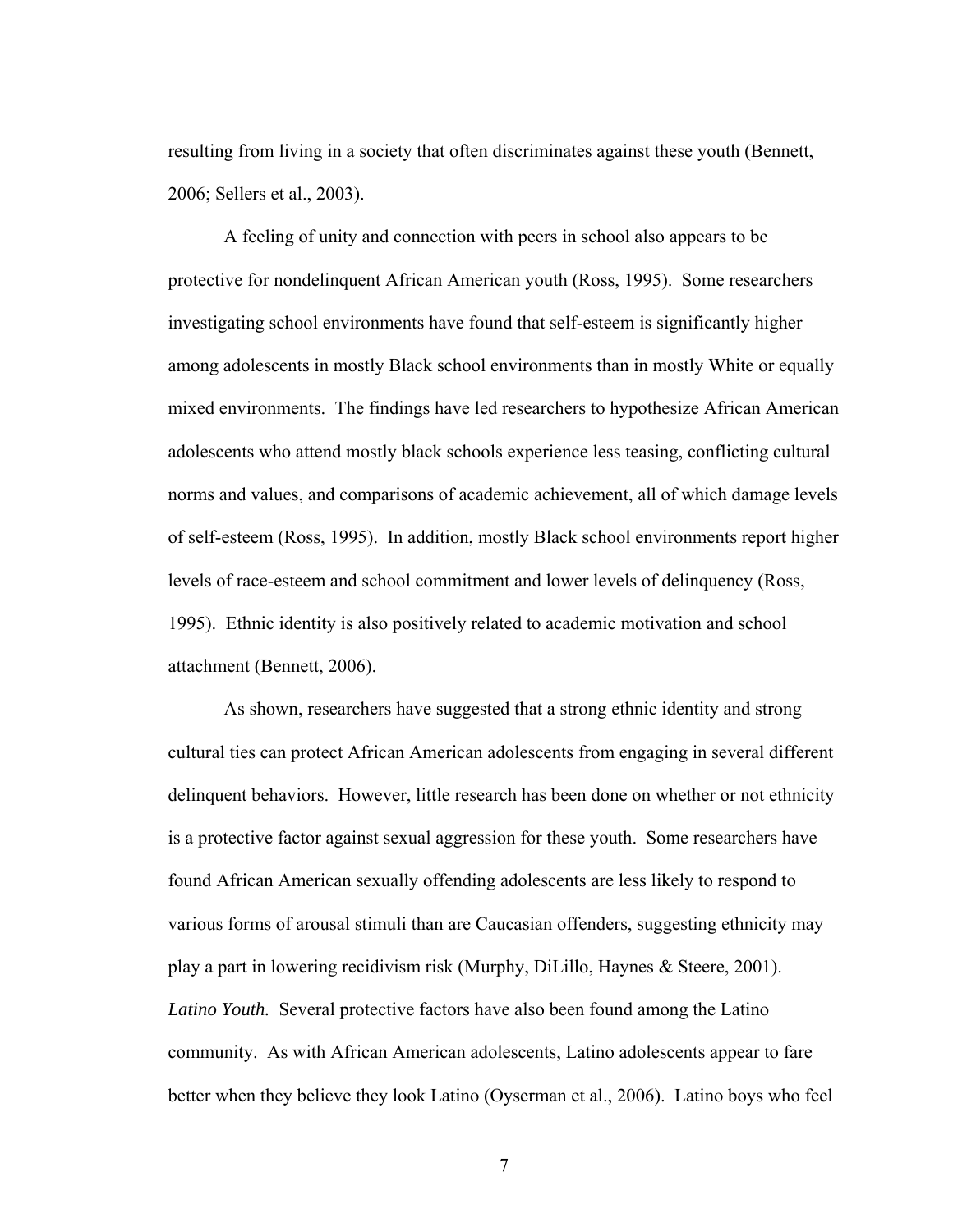they look their race receive better grades, participate more in class, and feel more engaged with school when compared with peers who feel they do not (Oyserman et al., 2006).

Ethnic identity has also been associated with lower levels of both general and home delinquency among Latino delinquent adolescents when compared to Caucasian delinquents (Lyon et al., 1992). Furthermore, delinquency among this population has been proven lower among families high in solidarity, cohesion, and interdependence (Smith & Krohn, 1995). Latino families have a very large impact on the behavior of adolescents being reared within those families and are crucial in the prevention of problem behaviors and in aiding the development of prosocial ones (Kerr, Beck, Shattuck, Kattar & Uriburu, 2003). This speaks to the importance of feelings of belonging and close-knit ties among this group of adolescents.

Ethnic identity has also been found to be a protective factor among this group following sexual abuse. In a recent study, it was found that, contrary to previous findings, Hispanics scored significantly lower on the Impact of Event Scale, which measures intrusion, avoidance, and total distress following a traumatic life event, than did other ethnic groups (Andres-Hyman, Cott & Gold, 2004). This suggests that the Hispanic ethnicity may have a defense against Post Traumatic Stress Disorder symptoms following victimization (Andres-Hyman et al., 2004).

Within the Latino community are Mexican Americans among whom ethnic identity has also been identified as a protective factor. The identification with core values and beliefs of the Mexican American culture has been associated with contributing to resilience among second generation nondelinquent adolescents as collectivism and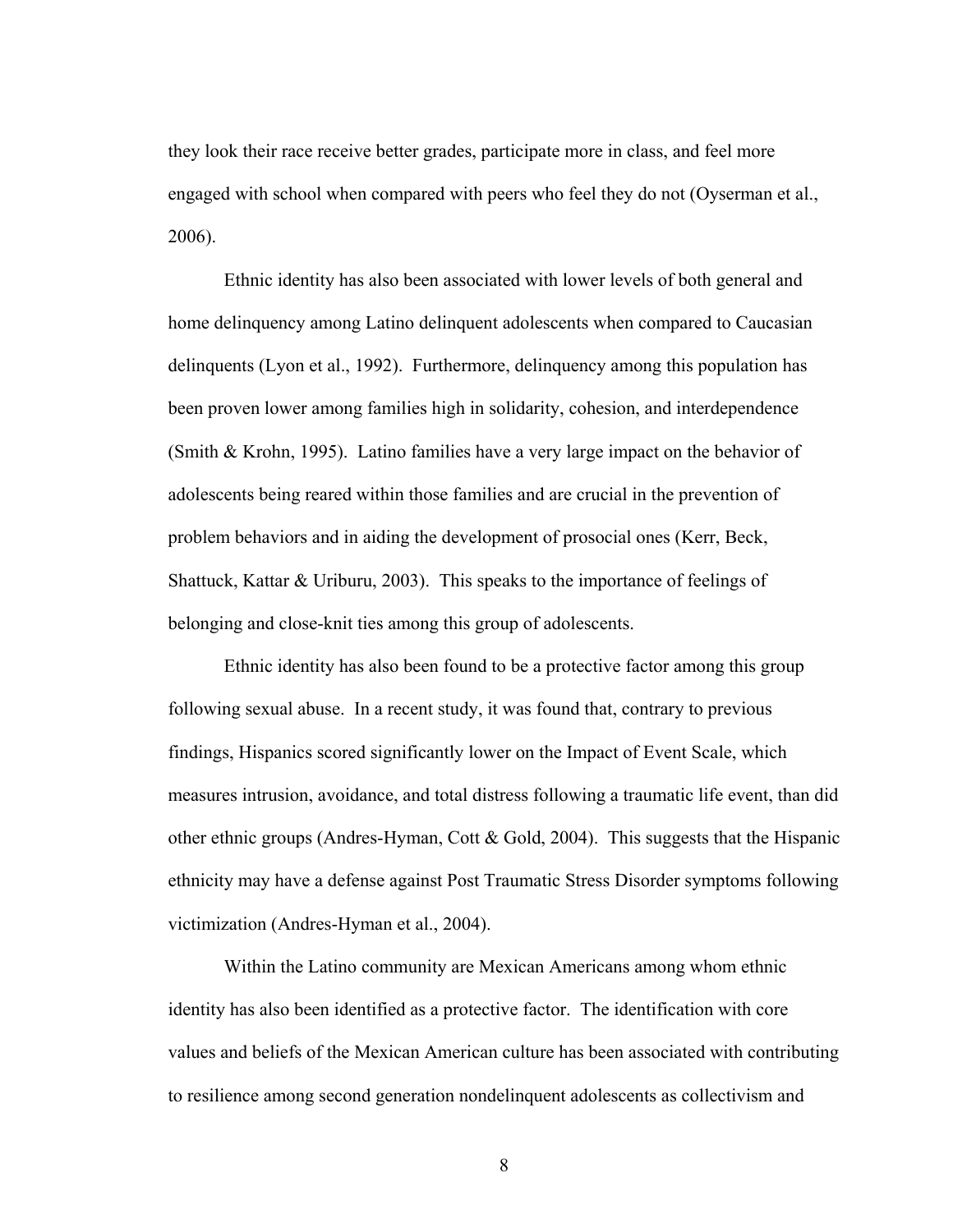related values are often prominent in the lives of successful Mexican American adolescents (Holleran & Waller, 2003).

As with African American adolescents, faith and church attendance also appear to be related to decreased levels of risk behaviors for nondelinquent adolescents of Mexican American descent (Mitchell & Dodder, 1990). Church attendance appears to be more of a deterrent to delinquency among Mexican American than among Caucasian youth (Mitchell & Dodder, 1990).

Finally, some researchers have found that Mexican American adolescents are much less likely to engage in substance use than are other groups of adolescents (Valdez et al., 1997). This suggests that values and beliefs within the culture may minimize the acceptance and thereby use of various substances.

*Asian American Youth.* Several protective effects have also been found among the Asian American culture. As with both the African American and the Latino groups, feeling physically and emotionally close to other members of the group is of utmost importance among Asian American youth (Tsai, 2006) and has been associated with minimizing delinquent acts (Bankston & Zhou, 1997; Batta, McCulloch & Smith, 1975) and increasing prosocial behaviors (Bankston  $&$  Zhou, 1997). The collectivistic views among the culture cause Asian American youth to rate delinquent behaviors more seriously, suggesting Asian American adolescents may be less likely to commit delinquent acts in order to show more respect for their parents and their culture as a whole (Tyson & Hubert, 2003). Other researchers have supported this speculation finding the Asian American ethnicity to be a significant protective factor against violence throughout adolescence (Kosterman et al., 2001). Low crime rates have been found to remain true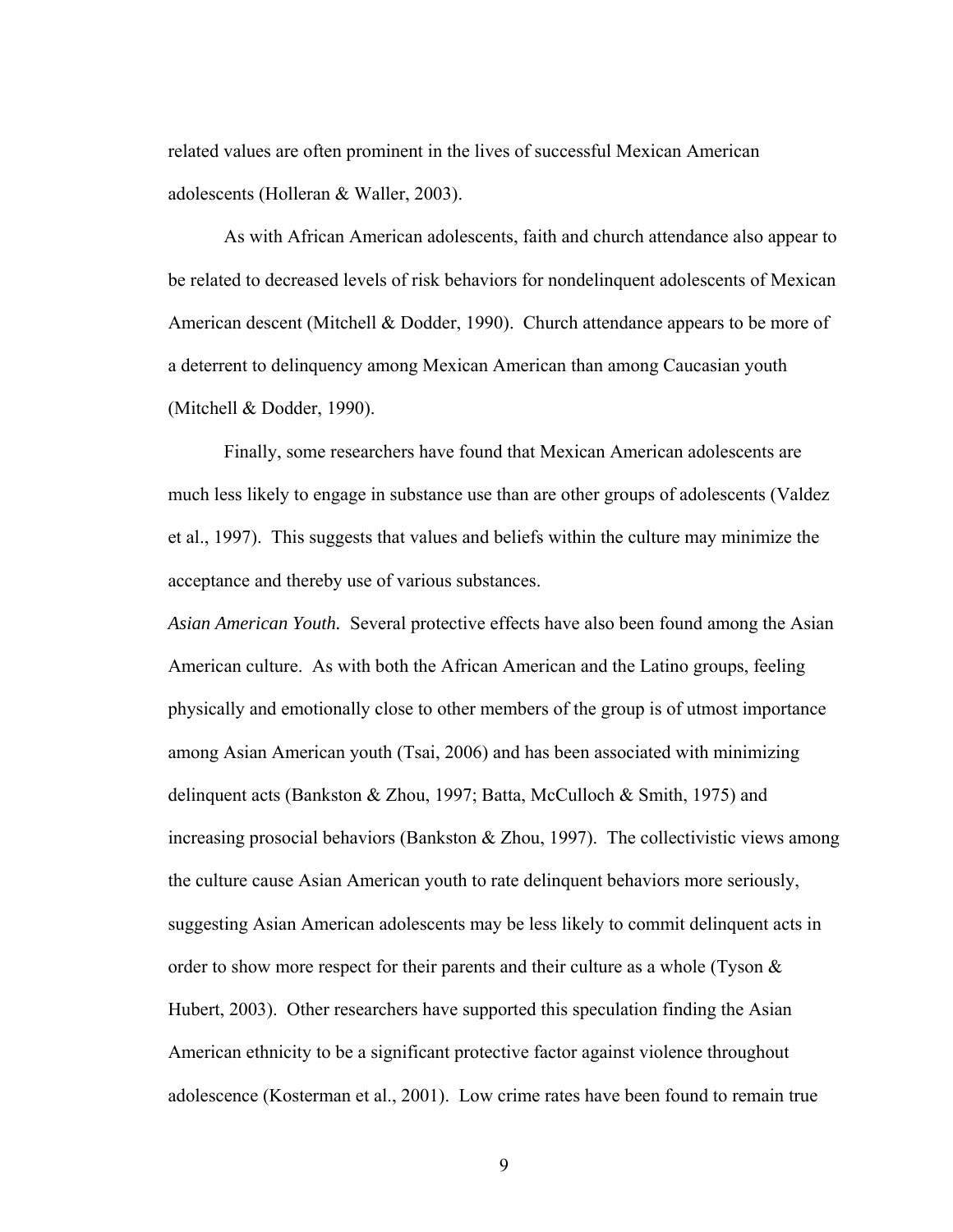despite youth facing several risk variables including: living in poor environmental conditions, discrimination, and prejudice, all of which have been associated with delinquency among other groups of adolescents (Kitano, 1967).

Finally, loss of face has been identified as a protective factor against acting out in sexually aggressive ways for Asian American men (Hall, Teten, Sue, DeGarmo & Stephens, 2005). Thus, for this group ethnic identity appears to be a protective factor because within the culture it is important to maintain social integrity (Hall et al., 2005). Ethnic identity has also been shown to moderate early abuse experiences among this group and among European Americans (Hall et al., 2005). In addition, for European Americans, ethnic identity has been associated with easing feelings of control over partners (Hall et al., 2005). These findings imply that ethnic identity has positive effects on all groups and may lead to positive perceptions of other ethnic groups than one's own (Hall et al., 2005).

In general, researchers have found several protective effects of ethnic identity among various groups from racial backgrounds other than Caucasian. Ethnic identity has been associated with protecting against several delinquent acts including alcohol and drug use and various forms of crimes for African American, Latino, and Asian American youth. There has also been some evidence to support a link between cultural beliefs and less sexual aggression among these groups.

As shown, researchers have indicated that having a strong ethnic identity protects youth from committing several delinquent acts and others have suggested it may also protect against sexually aggressive behavior. In examining results from a surveyed group of adjudicated youth in a residential treatment facility, this study seeks to answer whether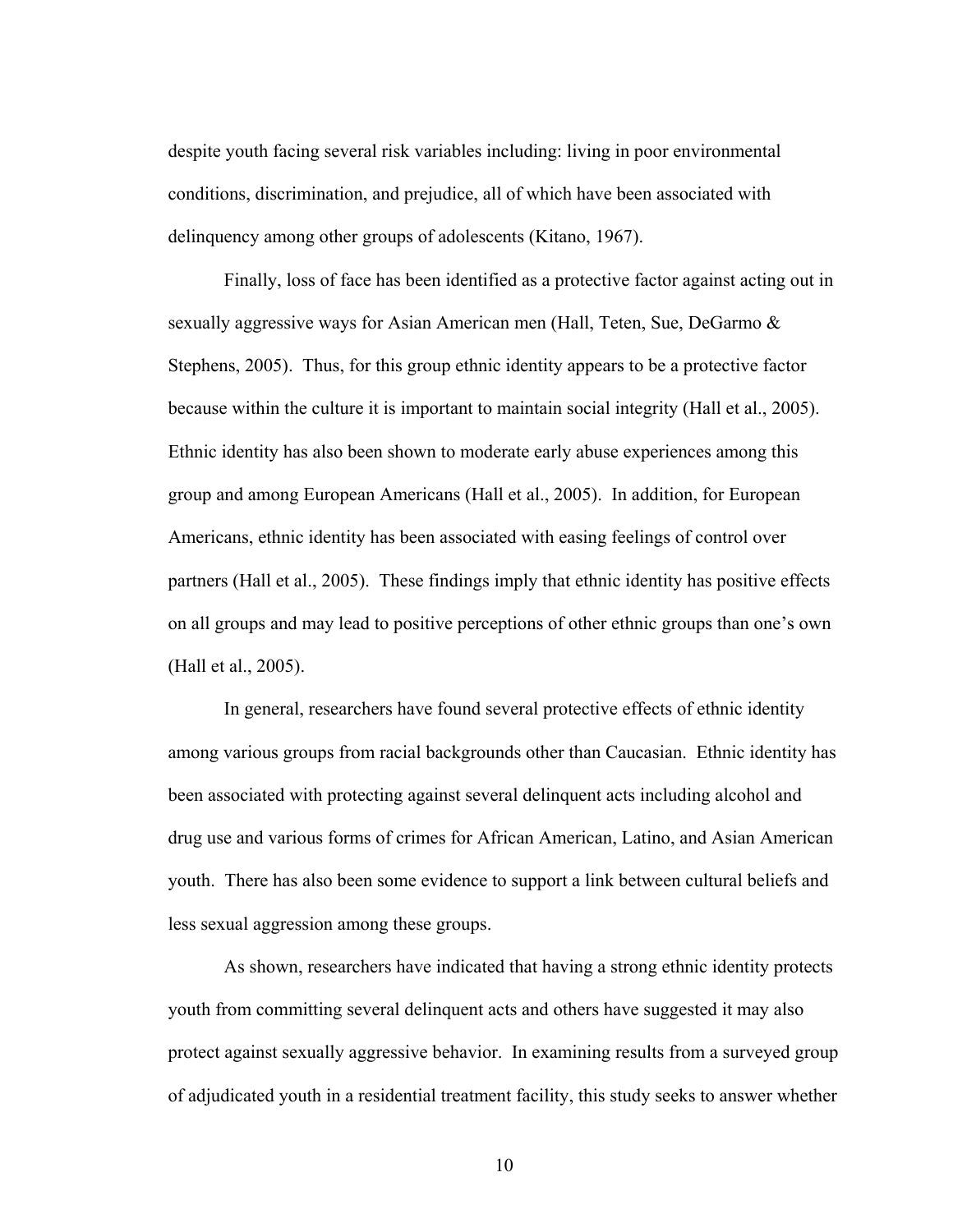ethnic identity is related to the types of crimes committed among racially diverse youth. Various types of delinquency will be examined for both sexually and non-sexually offending youth. In addition, the study will investigate whether there is a difference in the number of victims and the severity of the acts committed among the juvenile sex offenders when a strong ethnic identity is identified.

# Methods

After consents were obtained, confidential data were collected from youth with sexual and non-sexual offenses in 6 residential facilities in a Midwestern state. Multipaged pencil and paper surveys were collected from 332 adjudicated juvenile sexual abusers and 170 non-sexually offending youth. The average age of the sexually offending sample ( $N = 332$ ) was 16.70 years ( $SD = 1.65$  years) with no difference between groups ( $t$  (323) = 1.46,  $p = .145$ ). The average current grade level was 9<sup>th</sup> grade  $(SD = 1.63$  grades), with no difference between groups on grade level (*t* (319) = .986, *p* = .325). The two groups differed in terms of racial composition ( $\chi^2$  (4) = 5.7, *p* = .000) with 50% of the juvenile sexual offenders selecting Caucasian (*n* = 156), 29% selecting African American ( $n = 90$ ), and 13% selecting Other ( $n = 43$ ). In contrast, only 38% of non-sexually offending youth reported their race as Caucasian  $(n = 60)$ , while 56% identified as African American ( $n = 90$ ), and the remaining 4% as Other ( $n = 7$ ). *Measures*

The Childhood Trauma Questionnaire (CTQ) (Bernstein & Fink, 1998) was used to gather information regarding traumatic experiences in childhood. This 37-item measure asks participants to respond to various questions through a 5-point scale ranging from never true to very often true and provides a brief and relatively noninvasive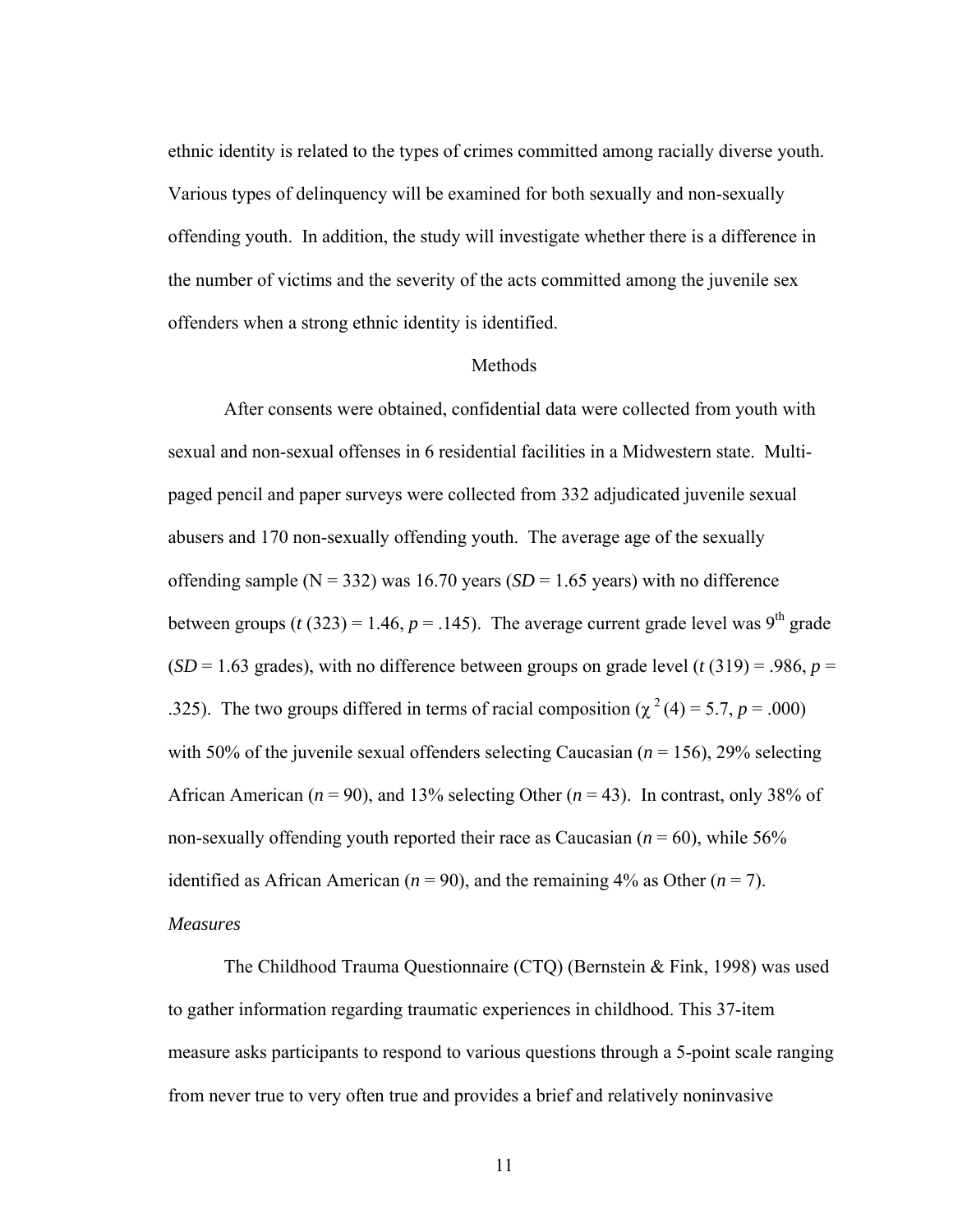screening of traumatic experiences. All of the subscales have acceptable inter-item reliability in this study. The subscales include: Sexual Abuse ( $\alpha$  = .83), Physical Abuse ( $\alpha$  = .91), Emotional Abuse ( $\alpha$  = .90) and Physical ( $\alpha$  = .76) and Emotional Neglect ( $\alpha$  = .92).

Elliot, Huizinga, and Ageton's (1985) Self-Reported Delinquency (SRD) scale was used to assess delinquency. The scale has 32 questions using a 7-point frequency scale from 0 (never) to 7 (2-3 times per day) on questions ranging from drug use to aggression. The instrument has several subscales including Alcohol Use, Drug Use, Felony Assault, Felony Theft, General Delinquency, Property Damage, Public Disorderly, Robbery, and Selling Drugs. These subscales have acceptable inter-item reliability with the exception of Drug Use ( $\alpha$  = .46) and Public Disorderly ( $\alpha$  = .52).

Non-standardized questions about importance of feeling close to other members of the same ethnic or racial group measured on a 4-point scale ranging from not close at all to very close, about the importance of belonging to one's ethnic or racial group measured on a 4-point scale ranging from strongly disagree to strongly agree, number of victims, and worst sexual crime perpetrated (total perpetration score) measured on a 7 point scale (1 = exhibitionism; 2 = fondling; 3 = exhibitionism and fondling;  $4 =$ penetration;  $5 =$  penetration and exhibitionism;  $6 =$  penetration and fondling;  $7 =$ penetration, exhibitionism, and fondling) were also used in the study.

# Results

 Based on the current literature, questions to be answered by data collected from the adjudicated youth are: How does race relate to crimes committed (i.e. sexual versus nonsexual)? How is ethnic identity related to type of crime reported by non-sexually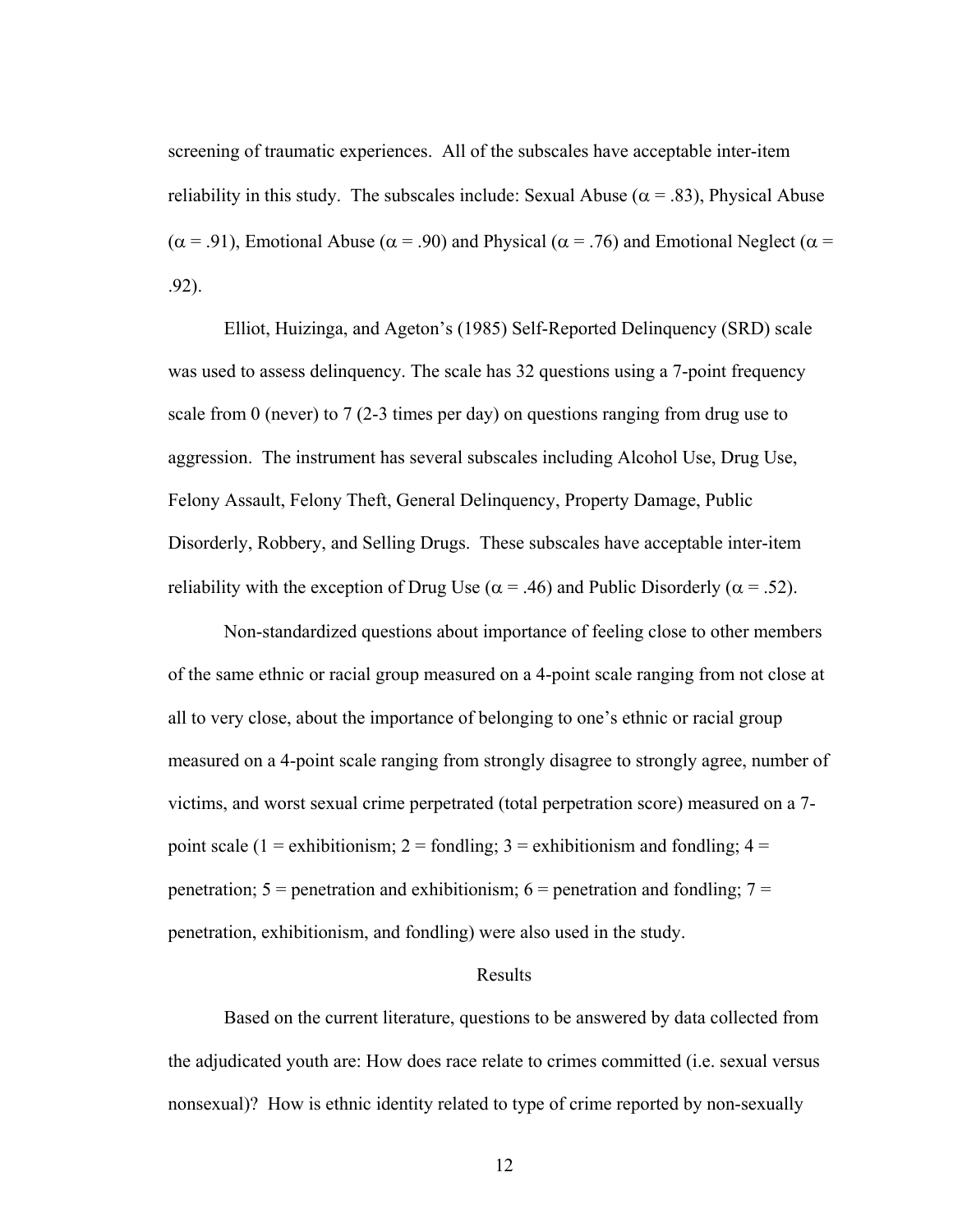offending youth? Is there a difference in the number of victims and the severity of sexual acts perpetrated among the juvenile sexual abusers when a strong ethnic identity is identified?

Race of both those youth with sexual offending histories and those with delinquent, but non-sexual offending histories were compared. Results of a Chi-Square reveals that race is associated with group ( $\chi^2$  (2) = 39.5, *p* = .000), with a majority of the sexual offenders reporting as White (72%) versus a minority of the non-sex offenders reporting as White (27.8%).

In looking at the relationship between the importance of ethnic identity, using closeness to race and the importance of belonging to one's racial or ethnic group, and types of crimes reported (including: general delinquency, property damage, felony theft, public disorderly, alcohol and drug use, assault, and selling drugs) among non-sexually offending youth, results of a Pearson Correlation reveal a weak, but significant correlation  $(r (135) = -.19, p = .029)$  between closeness to race and reported property damage as well as between importance of belonging to one's racial or ethnic group and felony theft  $(r(130) = .21, p = .015)$ , but no other significant differences were found.

Descriptive statistics among juvenile sex offenders reveal that the largest number of participants responding to questions regarding ethnic identity report identifying as White (49.8%), followed by those identifying as Black (28.8%). The remaining participants (21.4%) include those identifying as Hispanic or Latino, Asian or Pacific Islander, Native American, Arab American, and Other and were grouped into the category of Other due to too small a number of participants within each group. Descriptive statistics for a perpetration score which reflects the complexity and severity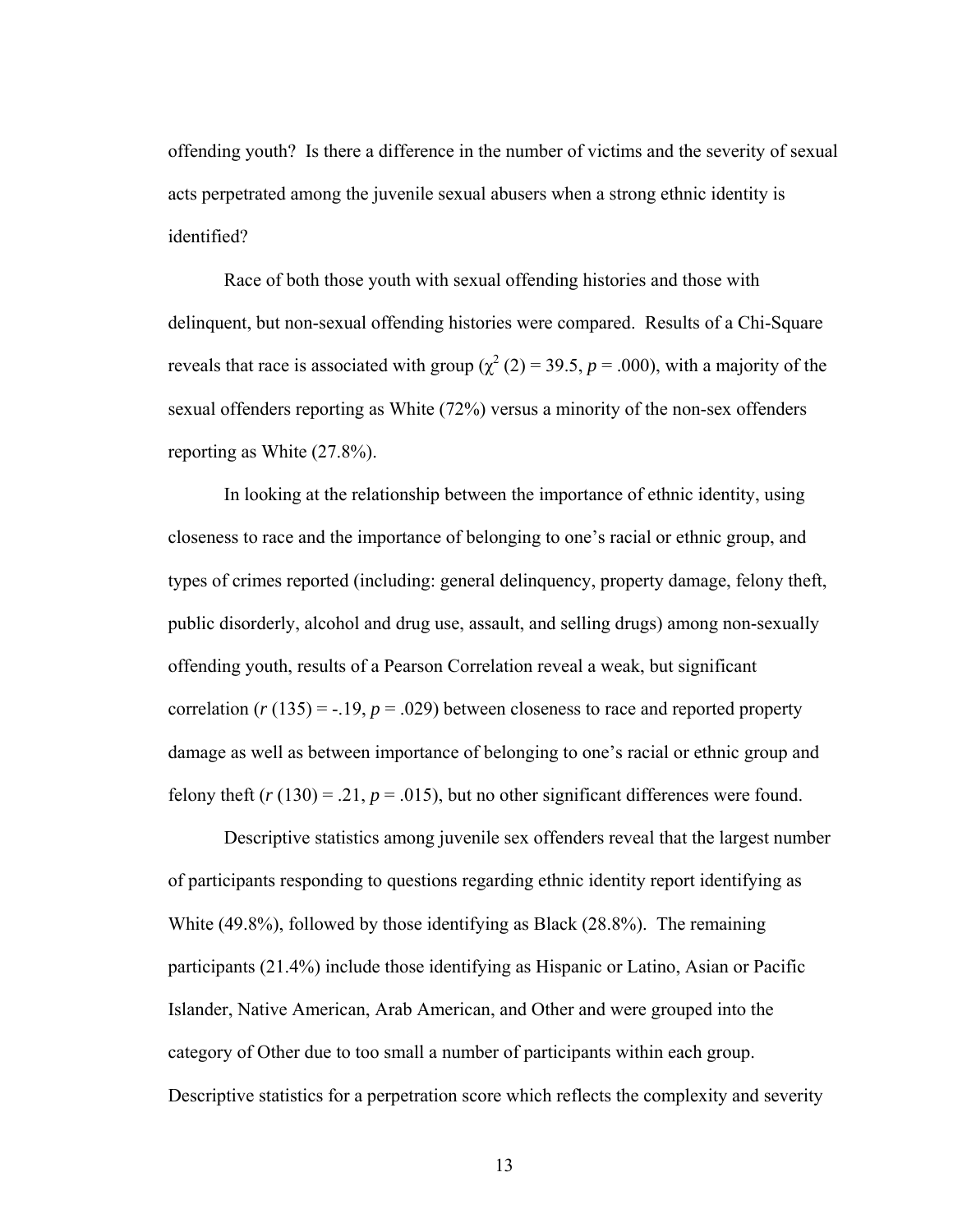of sexual crimes (see Table 1) reveal that the largest percentage of sexually offending youth (32.4%) report engaging in exhibitionism, fondling, and penetration, followed by those who report their worst crime as penetration alone (25.9%).

When looking at the importance of ethnic or racial group as reported by the participants, the largest majority (69.7%) of sexual abusers report somewhat or strongly agreeing that belonging to their racial or ethnic group is an important part of their self image.

Pearson Correlation was calculated for juvenile sexual offenders to examine the relationship between the perpetration score, total number of victims reported, how close the participant describes feeling to other members of his race or ethnic group, and whether or not belonging to his ethnic or racial group is important. Results reveal a weak, but significant, correlation ( $r(269) = -0.21$ ,  $p = 0.001$ ) between perpetration score and how close participants report feeling to other members of their racial or ethnic group. Another small, yet significant, correlation is found between the total number of victims reported and closeness to race  $(r (302) = -.12, p = .037)$ .

Using a total delinquency or crime score as the dependent variable and a total trauma score as the independent variable, results of a regression equation reveal trauma accounts for 14.5% of the variance in the total non-sexual crime score  $(F(1, 120) =$ 21.50,  $p = .000$ , but closeness to race does not contribute to the equation significantly for juvenile non-sexual offenders.

However, among the sample of juvenile sexual offenders, using the perpetration score as the dependent variable and a total trauma score as the independent variable, results of a regression equation reveal trauma accounts for 2.3% of the variance in the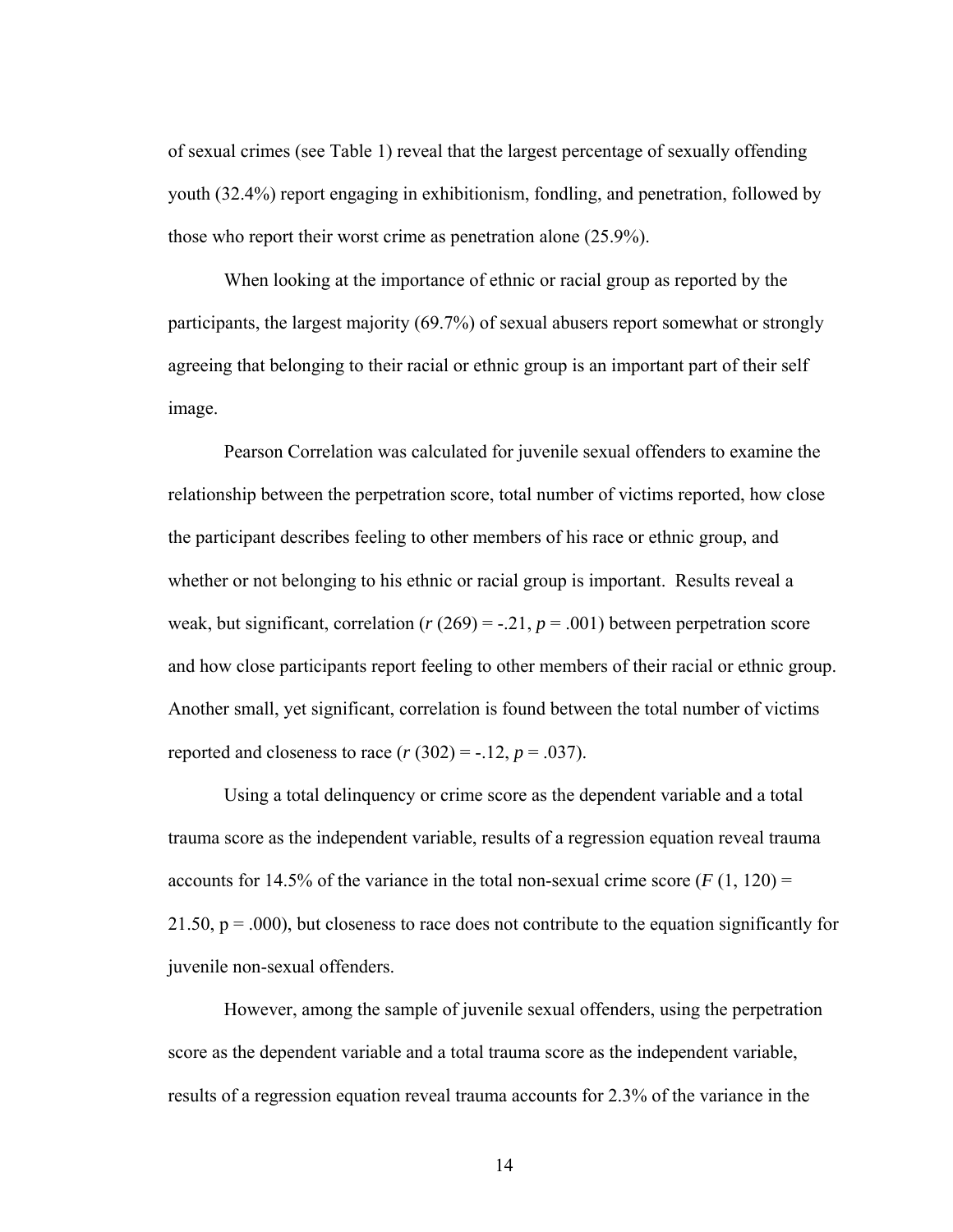perpetration score  $(F(1, 267) = 6.42, p = .012)$  and closeness to racial or ethnic group contributes to the equation significantly (*F* (2, 266) = 9.39, *p* = .000) with an R<sup>2</sup> change of .043. In other words, 4.3% of the variance in the perpetration score is accounted for by closeness with a negative beta value indicating that youth who are closer to other individuals belonging to their race commit less severe crimes.

Results of a third regression equation using the total number of victims as the dependent variable and a total trauma score as the independent variable reveal trauma accounts for 4.9% of the variance in total number of victims  $(F(1, 298) = 16.30, p =$ .000) and closeness contributes to the equation significantly  $(F(2, 297) = 10.19, p =$ .000) with an  $R^2$  change of .012. Thus, 1.2% of the variance in the total number of victims reported is accounted for by closeness with a negative beta value indicating that youth who are closer to their race report fewer victims.

# **Discussion**

 The purpose of this study was to investigate the importance of ethnic identity as a protective factor against various forms of juvenile delinquency and sexual aggression. Initial results of the investigation reveal that group membership (non-sexually versus sexually abusive) is differentially distributed by race in this sample, with a majority of the sex offenders reporting as White, but a minority of the non-sex offenders reporting as White. Other findings reveal a weak, but significant correlation between closeness to race and reported property damage and between importance of belonging to one's racial or ethnic group and felony theft for non-sexually offending youth. Among the adjudicated juvenile sexually abusing youth, there is a weak, but significant correlation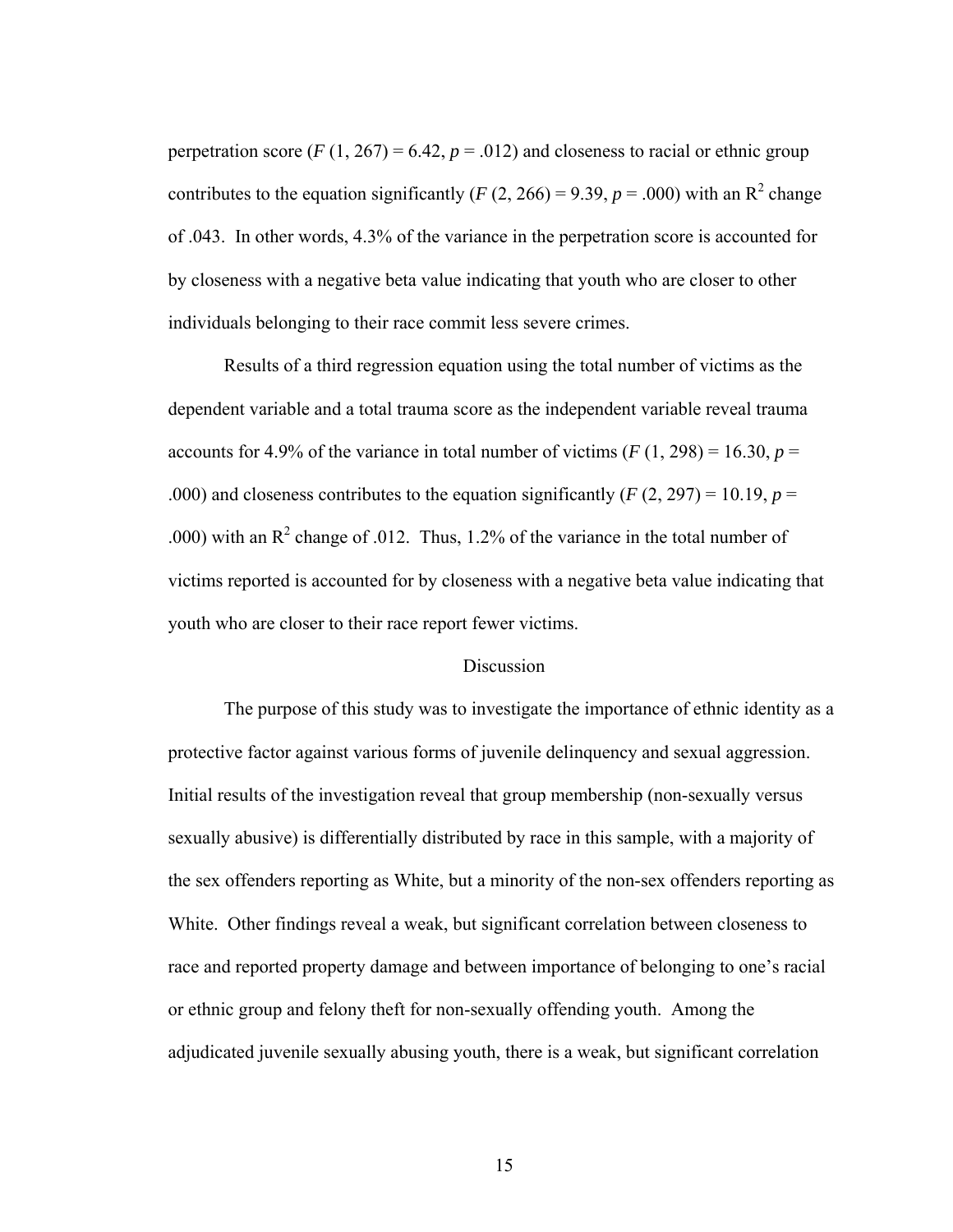between both a total perpetration score and total number of victims and how close each participant reports feeling to other members of his racial or ethnic group.

 These initial findings are somewhat consistent with the literature as studies have found that a majority of sexually offending youth report as White. And, while the correlations were fairly weak, there was minor support for a link between both some forms of delinquency and sexual aggression and closeness to racial or ethnic group.

 Support for assessing trauma is found in the literature of both non-sexually and sexually offending youth. For non-sexually offending youth, studies have consistently found that being exposed to trauma as a child is correlated with juvenile delinquency (Widom, 1989). The typical juvenile offender has been exposed to numerous traumatic events including physical and sexual abuse, creating a high risk for developing Post Traumatic Stress Disorder (PTSD) (McMackin, Leisen, Cusack, LaFratta & Litwin, 2002). PTSD rates are even higher among juvenile sex offenders. A recent study supports that more than 90% of adolescent sex offenders have been exposed to some type of trauma resulting in clinically reported PTSD rates as high as 60% or more (McMackin et al., 2002), consistent with previous findings. Rates of sexual abuse among sexually offending adolescents have been found to range from about 55 to over 90% (Burton, Miller & Shill, 2002; McMackin et al., 2002; Veneziano, Veneziano & LeGrand, 2000). Some results have also shown sexual molestation and abuse is often under-reported among the population (Brannon, Larson & Doggett, 1989), implying rates may even be higher than is known. Other research has found childhood sexual abuse to increase the risk of sexual perpetration by this group (Brannon et al., 1989; Burton et al., 2002;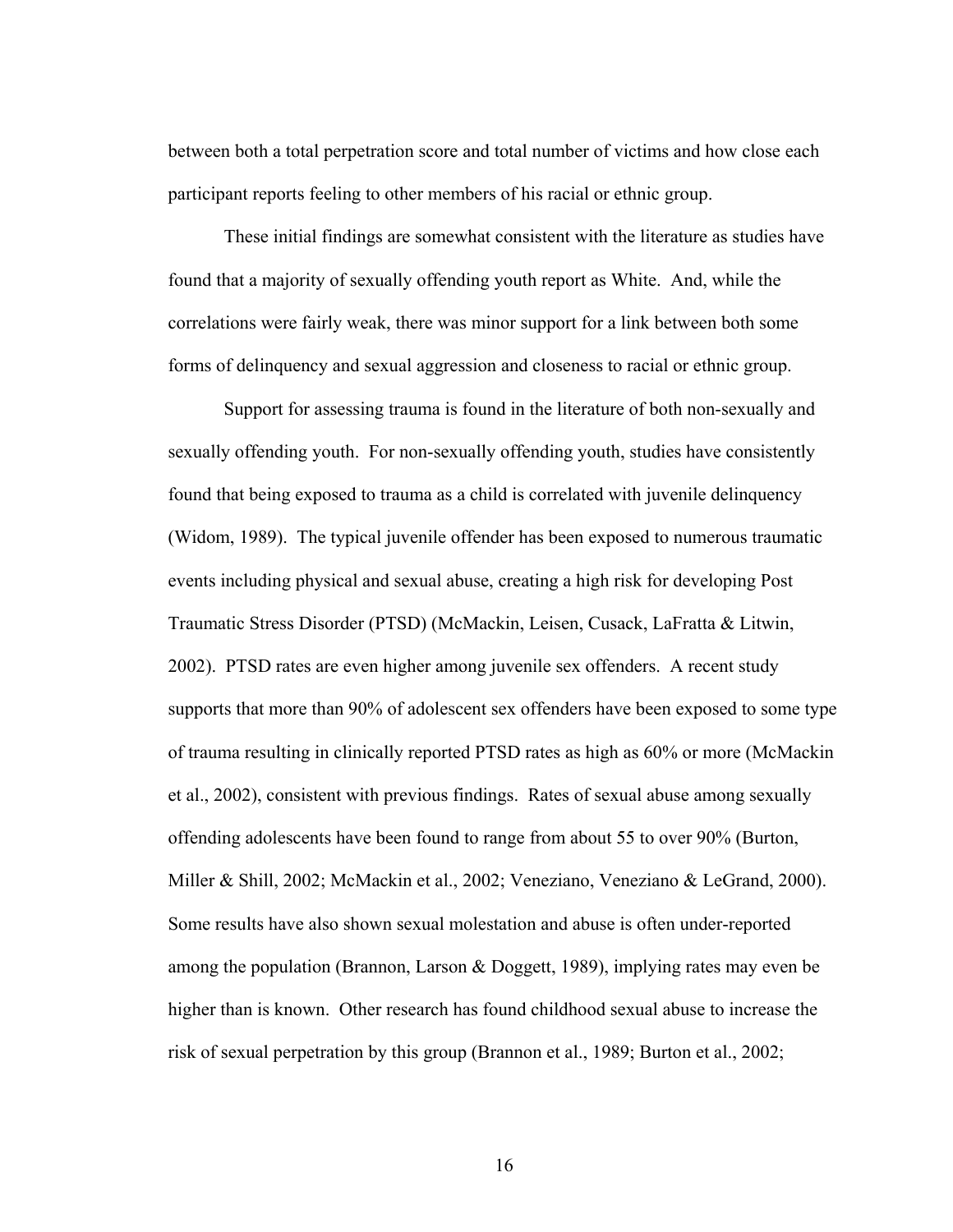Veneziano et al., 2000) due to several parallels between the victim and the victimizer (Ryan, 1989).

 Results of these secondary analyses reveal that for non-sexually offending youth, trauma accounts for a part of the variance in a total crime score, but that closeness to race does not contribute significantly. However, results among the sexually offending youth show that trauma again accounts for variance in both the perpetration score and the total number of victims, but closeness to race does contribute significantly, indicating youth who report feeling close to other members of their race commit less severe sexual crimes and perpetrate on fewer victims.

 As shown, results of this investigation show limited support for the literature describing ethnic identity as a protective factor against general forms of delinquency. On the other hand, findings show support for ethnic identity being associated with less sexual aggression. While this study was not able to look at Asian American youth alone due to too small a sample size, support for Hall et al.'s (2005) study describing the protective effects of ethnic identity and importance of cultural beliefs against sexual offending behavior was found in the results of this study as closeness to race was associated with lower numbers of and less severe sexual crimes.

 Findings describing the importance of feeling close to other members of one's race are also related to the literature on African American, Latino, and Asian American youth. Ross (1995) found that unity and connection with peers of the same racial group was protective and led to more positive results in school among African American youth. Kerr et al.'s (2003) findings imply feelings of belonging and close-knit ties to family members and others of the same ethnic group are of utmost importance to Latino youth in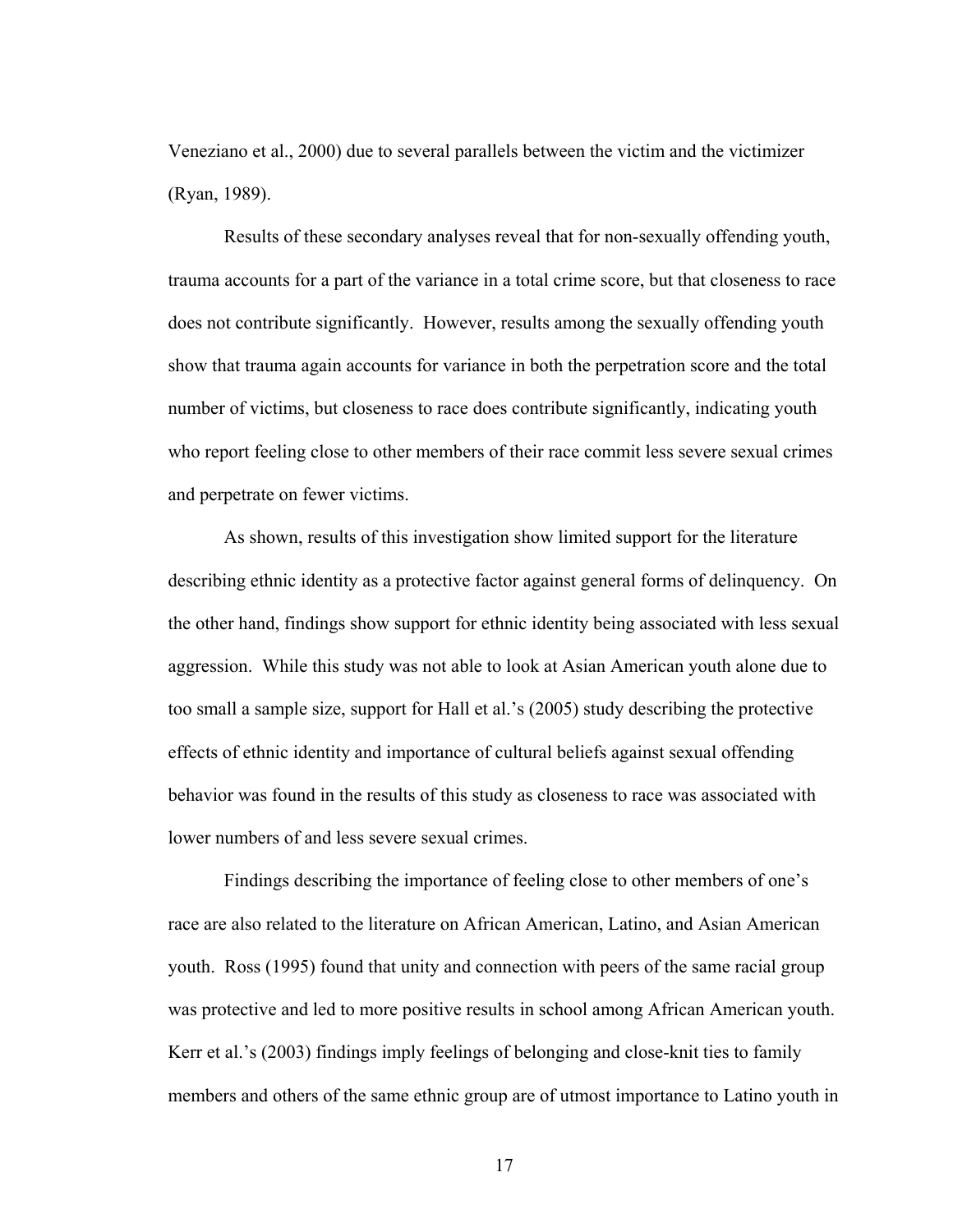choosing prosocial behaviors. Finally, Tsai (2006) found feelings of being close to other members of the same ethnic group is protective for Asian American youth and helps limit engagement in delinquent acts. While these studies looked at both nondelinquent and non-sexually offending youth, this study expanded these findings to sexually offending youth as results showed that feelings of closeness to others within one's cultural group was related to both fewer victims and less severe sexual crimes.

 Strengths of this study include two well used scales, the Childhood Trauma Questionnaire and the Self-Reported Delinquency scale, which both have good inter-item reliability. In addition, the sample size of the study was large  $(N = 502)$ .

 Despite the various strengths of this investigation, there are also several limitations. First of all, the data was not collected for the purposes of this study so there are not many questions addressing ethnic identity and its importance. In addition, the two questions that were asked regarding ethnic and racial identity were not standardized questions. Another limitation is most of the youth reported as White and perhaps there would be differing results had the sample been more diverse. This is especially true since racial groups other than Black and White had to be collapsed into one group to provide a large enough sample size for analysis. Next, surveys were not anonymous as participants were asked to write both their first and last names. This may have impacted the responses in some way as participants were cautioned that new information on sexual offenses would be shared with authorities. A final limitation of the study is that the youth surveyed were all in residential facilities and thus were serious offenders who most likely lacked a strong connection to their families who are often responsible for facilitating a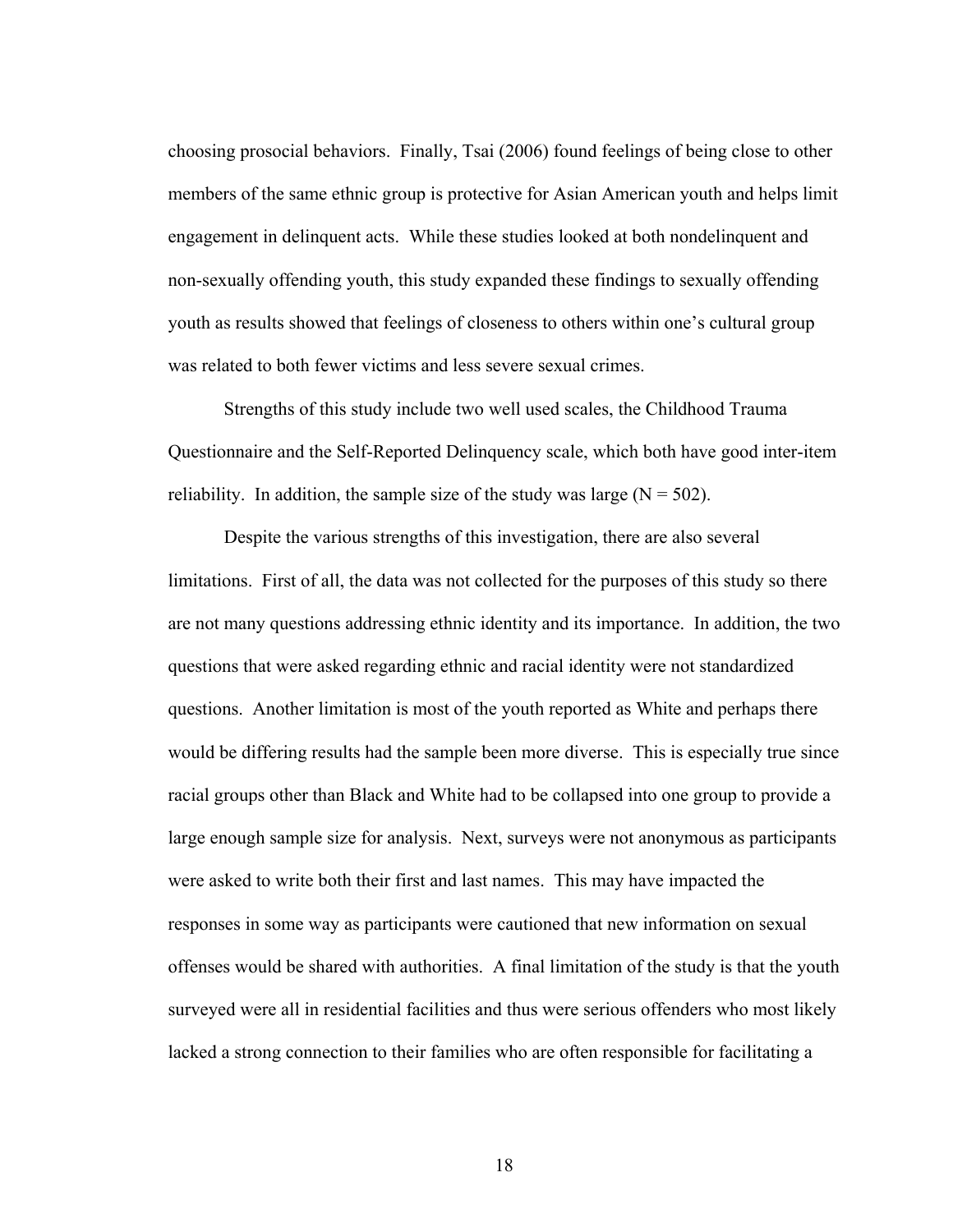strong ethnic identity. Results may have been different for youth with less severe offending histories and for those more closely tied to their families and communities.

 Results of this investigation give several implications for practice. Ethnic identity was supported as a protective factor against sexually offending behavior. Thus, it would be of extreme importance to work with and strengthen this among sexually offending youth and among those at risk to offend in order to decrease recidivism risk. Also, because both the literature and the current findings support the importance of feeling close to other individuals of one's race, it would be crucial to identify supports of similar ethnic background for clients.

Future studies should further expand on the link between both juvenile delinquency in general and adolescent sexual offending and ethnic identity. This investigation sheds light on there being protective effects of closeness to race among sexually offending youth, but does not show much of a correlation between delinquency and ethnic identity, which may perhaps be accounted for by the sample size being fairly small for non-sexually abusing youth. Future investigations should also seek to include larger samples of the ethnic groups that were not able to be studied here in an attempt to better understand the contributions of each specific race and ethnicity.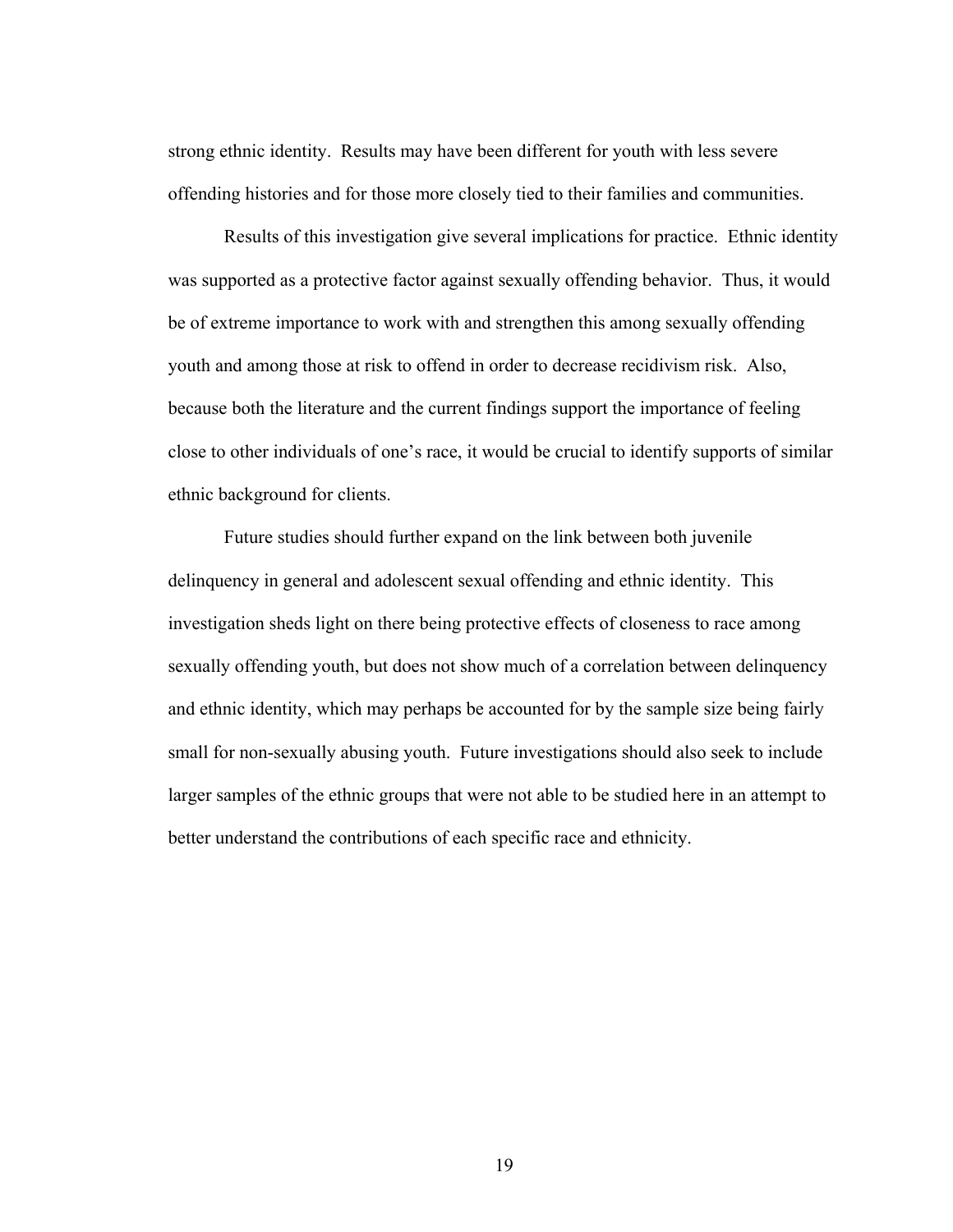#### References

- Aleixo, P. A., Blud, L., O'Keeffe, S. (1997). Ethnicity, self-esteem, and custodial adjustment in young offenders. *Psychology, Crime & Law, 3*, 301-308.
- Andres-Hyman, R. C., Cott, M. A., & Gold, S. N. (2004). Ethnicity and sexual orientation as PTSD mitigators in child sexual abuse survivors. *Journal of Family Violence, 19*(5), 319-325.
- Arroyo, C. G., & Zigler, E. (1995). Racial identity, academic achievement, and the psychological well-being of economically disadvantaged adolescents. *Journal of Personality and Social Psychology, 69*, 903-914.
- Bankston, C. L., III, & Zhou, M. (1997). Valedictorians and delinquents: The bifurcation of Vietnamese American youth. *Deviant Behavior: An Interdisciplinary Journal, 18*, 343-364.
- Batta, I. D., McCulloch, J. W., & Smith, N. J. (1975). A study of juvenile delinquency amongst Asians and half-Asians: A comparative study in a northern town based on official statistics. *British Journal of Criminology, 15*(1), 32-42.
- Bennett, M. D. (2006). Culture and context: A study of neighborhood effects on racial socialization and ethnic identity content in a sample of African American adolescents. *Journal of Black Psychology, 32*, 479-500.
- Bernstein, D., & Fink, L. (1998). *Childhood Trauma Questionnaire: A retrospective selfreport manual*. San Antonio, TX: The Psychological Corporation.
- Boone, S.L. (1991). Aggression in African American boys: A discriminant analysis. *Genetic, Social, and General Psychology Monographs, 117*, 203-228.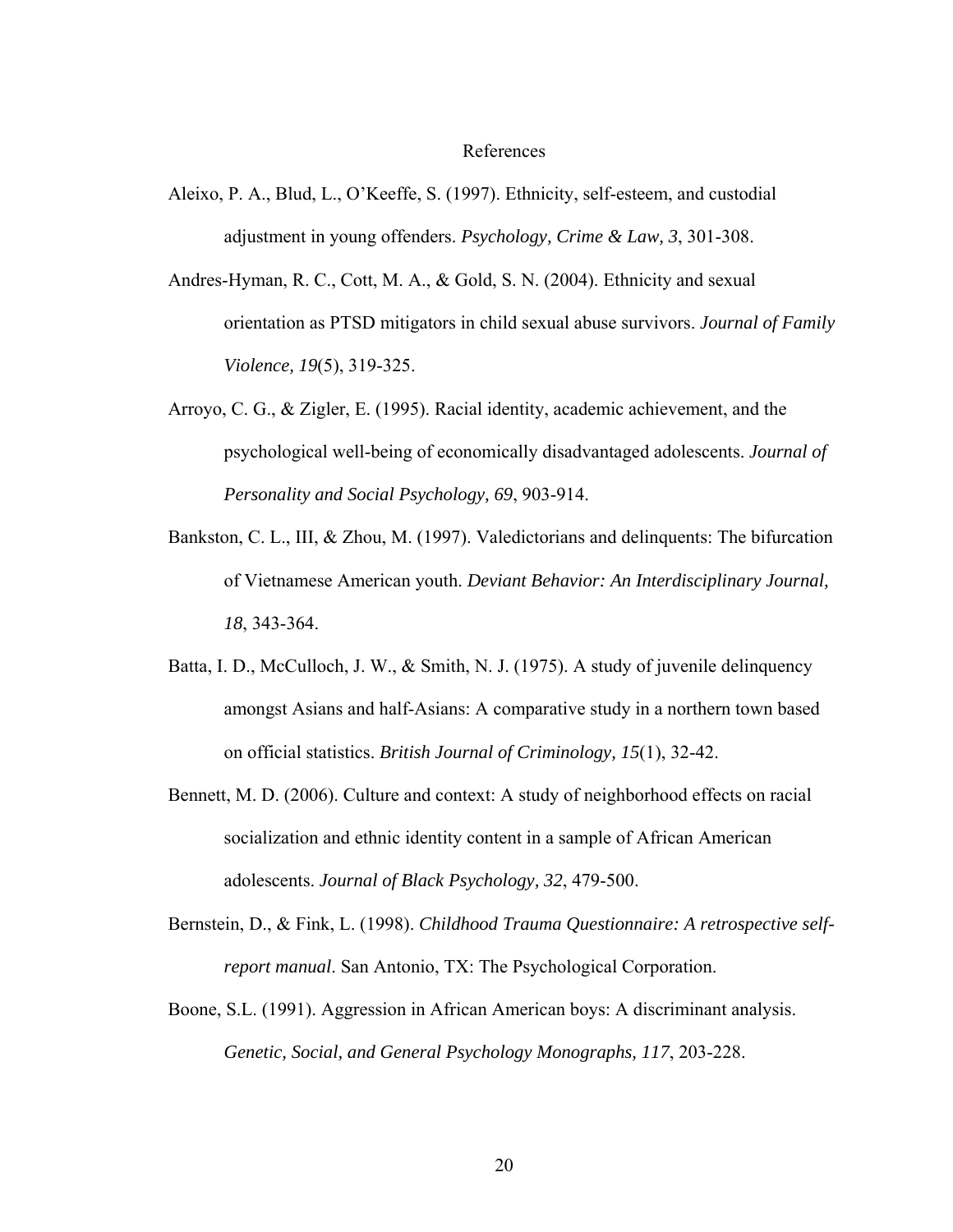- Brannon, J. M., Larson, B., & Doggett, M. (1989). The extent and origins of sexual molestation and abuse among incarcerated adolescent males. *International Journal of Offender Therapy and Comparative Criminology, 33*, 161-171.
- Burton, D. L., Miller, D. L., & Shill, C. T. (2002). A social learning theory and comparison of the sexual victimization of adolescent sexual offenders and nonsexual offending male delinquents. *Child Abuse & Neglect, 26*, 893-907.
- Calhoun, G., Connley, S., & Bolton, J. A. (1984). Comparison of delinquents and nondelinquents in ethnicity, ordinal position, and self-perception. *Journal of Clinical Psychology, 40*(1), 323-328.
- Christian, M. D., & Barbarin, O. A. (2001). Cultural resources and psychological adjustment of African American children: Effects of spirituality and racial attribution. *Journal of Black Psychology, 27*(1), 43-63.
- Cross, W. E. (1991). *Shades of Black: Diversity in African American identity.* Philadelphia, PA: Temple University Press.
- Elliott, D. S., Huizinga, D., & Ageton, S. S. (1985). *Explaining delinquency and drug use*. Beverly Hills, CA: Sage.
- Gavazzi, S. M., Yarcheck, C. M., & Lim, J. (2005). Ethnicity, gender, and global risk indicators in the lives of status offenders coming to the attention of the juvenile court. *International Journal of Offender Therapy and Comparative Criminology, 49*, 696-710.
- Greig, R. (2003). Ethnic identity development: Implications for mental health in African American and Hispanic adolescents. *Issues in Mental Health Nursing, 24*, 317- 331.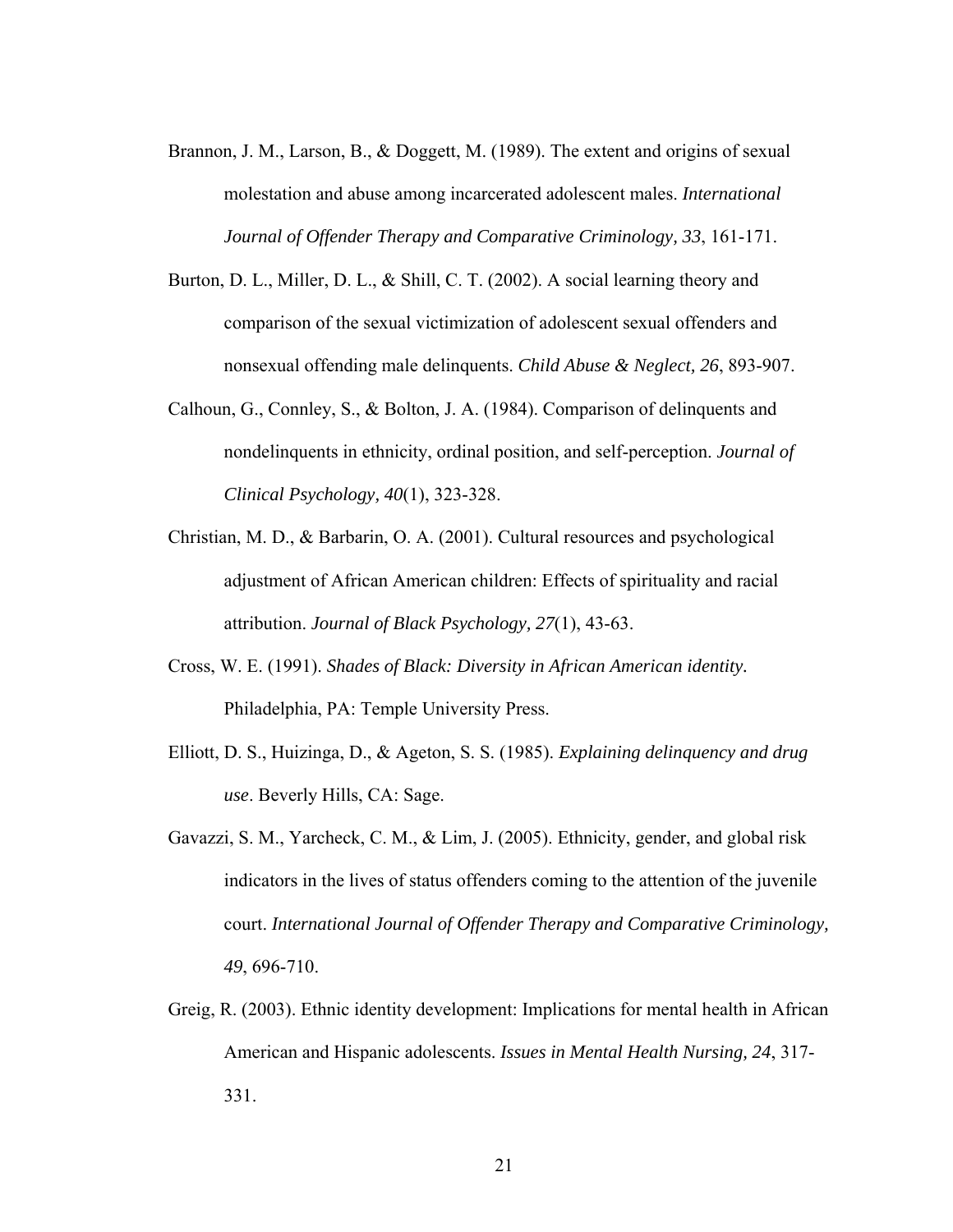- Guadalupe, J. L., & Bein, A. (2001). Violence and youth: What can we learn? *International Journal of Adolescence and Youth, 10*(1-2), 157-176.
- Hall, G. C. N., Teten, A. L., DeGarmo, D. S., Sue, S., & Stephens, K. A. (2005). Ethnicity, culture, and sexual aggression: Risk and protective factors. *Journal of Consulting and Clinical Psychology, 73*, 830-840.
- Holleran, L. K., & Waller, M. A. (2003). Sources of resilience among Chicano/a youth: Forging identities in the borderlands. *Child and Adolescent Social Work Journal, 20*(5), 335-350.
- Jobli, E. C., Dore, H. S., Werch, C. E., & Moore, M. J. (2005). High potency and other alcoholic beverage consumption among adolescents. *Journal of Alcohol and Drug Education, 49*(4), 45-67.
- Jones-Thomas, A., & Speight, S. L. (1999). Racial identity and racial socialization attitudes of African American parents. *Journal of Black Psychology, 25*, 152- 170.
- Kerr, M. H., Beck, K., Shattuck, T. D., Kattar, C., & Uriburu, D. (2003). Family involvement, problem and prosocial behavior outcomes of Latino youth. *American Journal of Health Behavior, 27*(1), S55-S65.
- Kitano, H. H. L. (1967). Japanese-American crime and delinquency. *Journal of Psychology, 66*, 253-263.
- Kosterman, R., Graham, J. W., Hawkins, J. D., Catalano, R. F., & Herrenkohl, T. I. (2001). Childhood risk factors for persistence of violence in the transition to adulthood: A social development perspective. *Violence and Victims, 16*, 355- 369.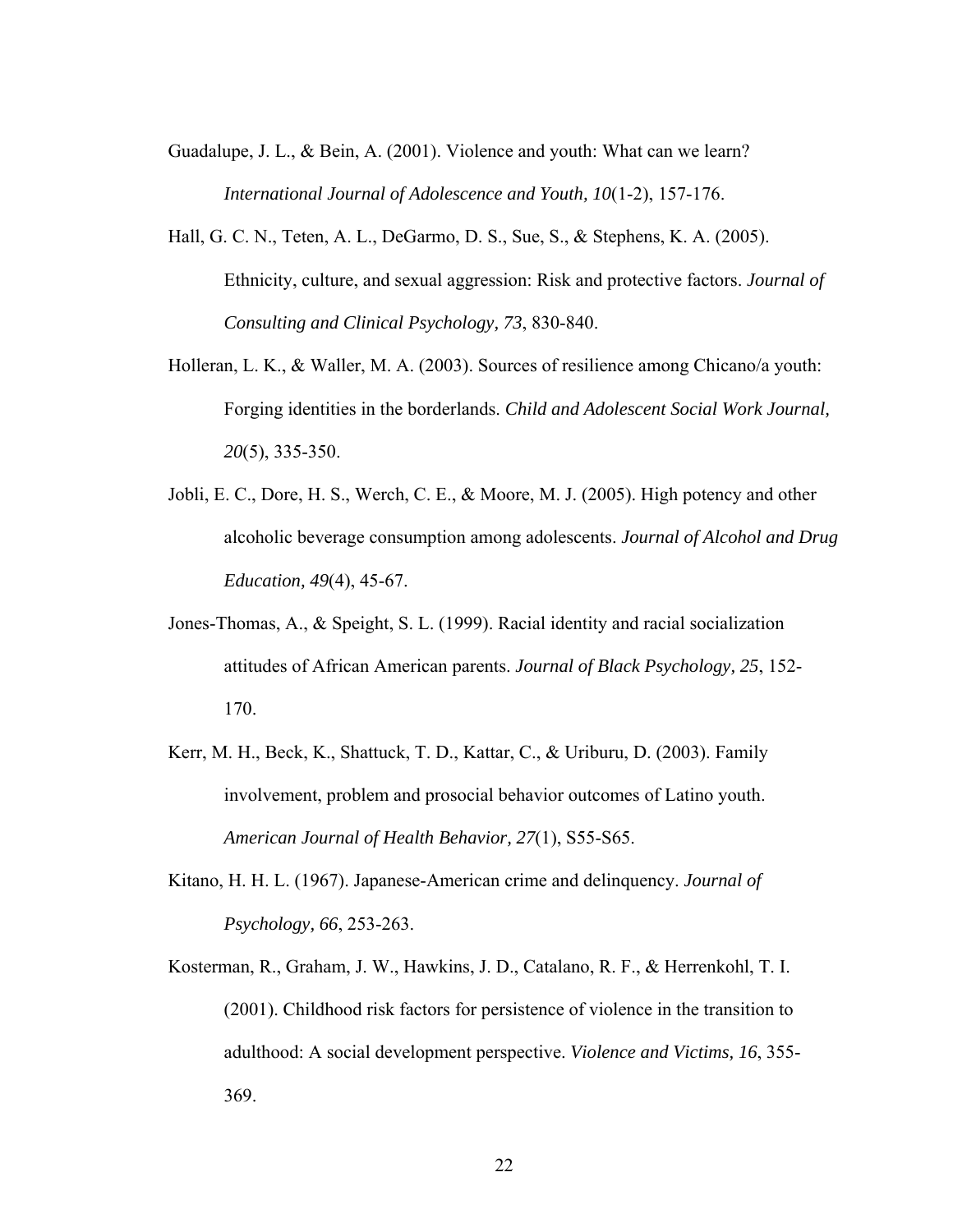- Lopez, S. R., Hipke, K. N., Polo, A. J., Jenkins, J. H., Karno, M., Vaughn, C., et al. (2004). Ethnicity, expressed emotion, attributions, and course of Schizophrenia: Family warmth matters. *Journal of Abnormal Psychology, 113*, 428-439.
- Lyon, J., Henggeler, S., & Hall, J. A. (1992). The family relations, peer relations, and criminal activities of Caucasian and Hispanic-American gang members. *Journal of Abnormal Child Psychology, 20*, 439-449.
- Mackesy-Amiti, M. E., & Fendrich, M. (2000). Trends in inhalant use among high school students in Illinois: 1993-1995. *American Journal of Drug and Alcohol Abuse, 26*, 569-590.
- McClelland, G. M., Elkington, K. S., Teplin, L. A., & Abram, K. M. (2004). Multiple substance use disorders in juvenile detainees. *Journal of the American Academy of Child and Adolescent Psychiatry, 43*, 1215-1224.
- McGarvey, E. L., Canterbury, R. J., & Waite, D. (1996). Delinquency and family problems in incarcerated adolescents with and without a history of inhalant use. *Addictive Behaviors, 21*, 537-542.
- McMackin, R. A., Leisen, M. B., Cusack, J. F., LaFratta, J., & Litwin, P. (2002). The relationship of trauma exposure to sex offending behavior among male juvenile offenders. *Journal of Child Sexual Abuse, 11*(2), 25-40.
- McMahon, S. D., & Watts, R. J. (2002). Ethnic identity in urban African American youth: Exploring links with self-worth, aggression, and other psychosocial variables. *Journal of Abnormal Psychology, 30*, 411-431.
- Mitchell, J., & Dodder, R. A. (1990). Neutralization and delinquency: A comparison by sex and ethnicity. *Adolescence, 25*(98), 487-498.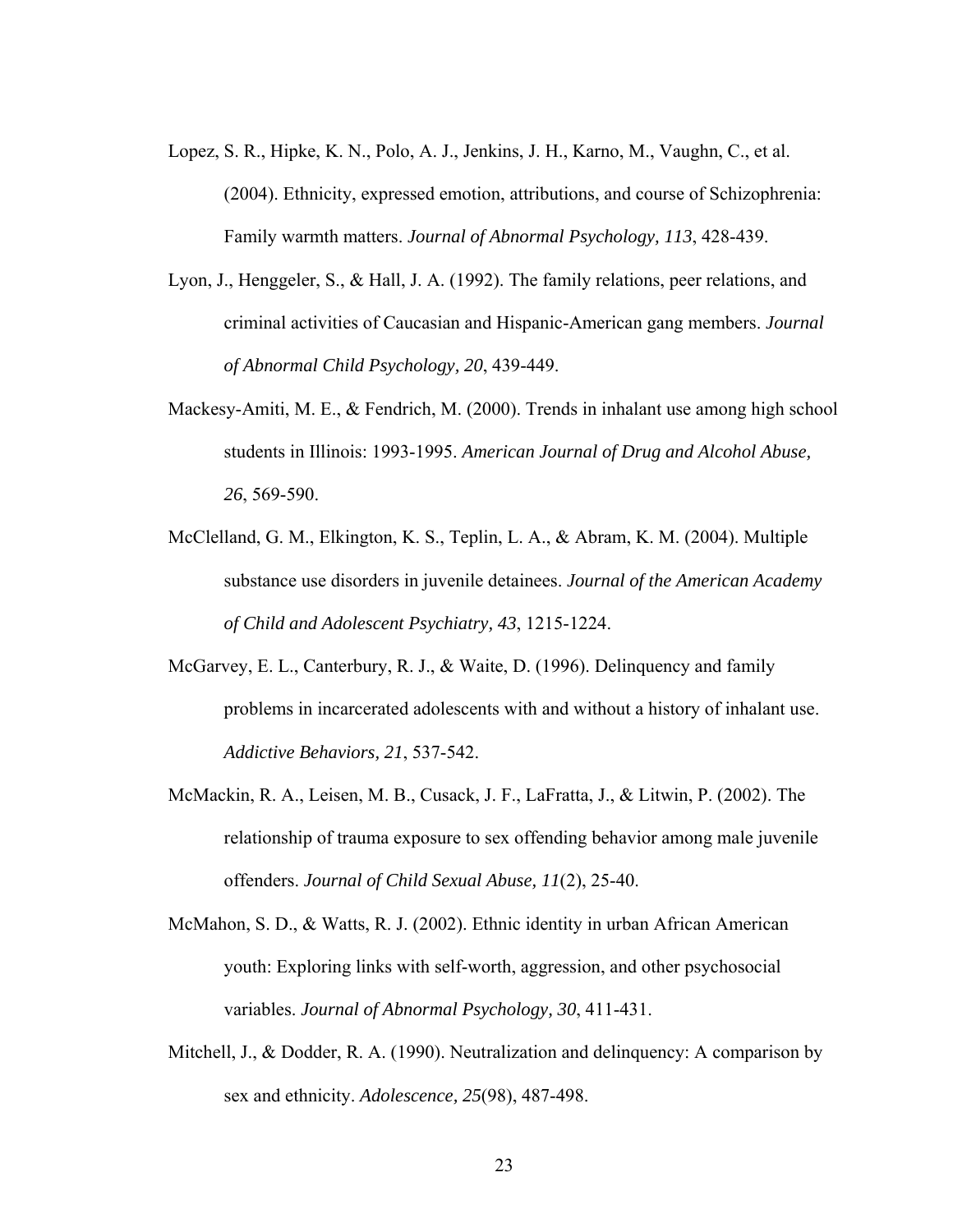- Murphy, W. D., DoLillo, D., Haynes, M. R., & Steere, E. (2001). An exploration of factors related to deviant sexual arousal among juvenile sex offenders. *Sexual Abuse: A Journal of Research and Treatment, 13*, 91-103.
- Oyserman, D., Brickman, D., Bybee, D., & Celious, A. (2006). Fitting in matters: Markers of in-group belonging and academic outcomes. *Psychological Science, 17*, 854-861.
- Ross, L. E. (1995). School environment, self-esteem, and delinquency. *Journal of Criminal Justice, 23*, 555-567.
- Rotherman, M. J., & Phinney, J. S. (1987). Definitions and perspectives in the study of children's ethnic socialization. In J. S. Phinney & M. J. Rotherman (Eds.), *Children's ethnic socialization: Pluralism and development* (pp. 10-28). Newbury Park, CA: Sage.
- Ryan, G. (1989). Victim to victimizer: Rethinking victim treatment. *Journal of Interpersonal Violence, 4*, 325-341.
- Sellers, R. M., Caldwell, C. H., Schmeelk-Cone, K., & Zimmerman, M. A. (2003). Racial identity, racial discrimination, perceived stress, and psychological distress among African American young adults. *Journal of Health and Social Behavior, 43*, 302- 317.
- Sickmund, M. (2000). *Offenders in juvenile court, 1997*. Retrieved February 12, 2007 from http://www.ncjrs.gov/html/ojjdp/jjbul2000\_10\_3/contents.html
- Smith, C., & Krohn, M. D. (1995). Delinquency and family life among male adolescents: The role of ethnicity. *Journal of Youth and Adolescence, 24*(1), 69-93.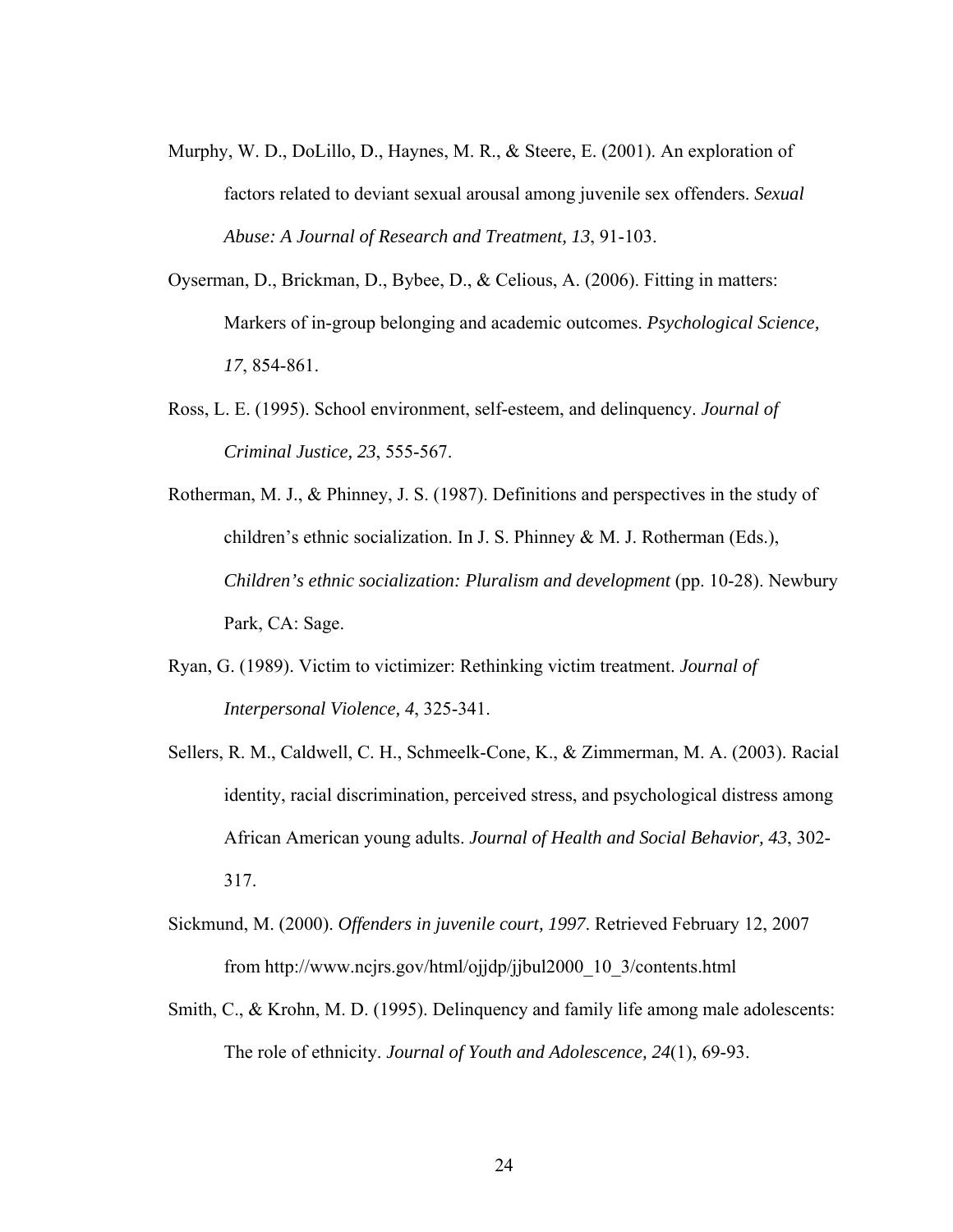- Stouthamer-Loeber, M., Loeber, R., Wei, E., Farrington, D. P., & Wikstrom, P. H. (2002). Risk and promotive effects in the explanation of persistent serious delinquency in boys. *Journal of Consulting and Clinical Psychology, 70*(1), 111- 123.
- Tsai, J. H. (2006). Xenophobia, ethnic community, and immigrant youths' friendship network formation. *Adolescence, 41*(162), 285-298.
- Tyson, G. A., & Hubert, C. J. (2003). Cultural differences in adolescents' perceptions of the seriousness of delinquent behaviours. *Psychiatry, Psychology and Law, 10*, 316-323.
- Veneziano, C., Veneziano, L., & LeGrand, S. (2000). The relationship between adolescent sex offender behaviors and victim characteristics with prior victimization. *Journal of Interpersonal Violence, 15*, 363-374.
- Widom, C. S. (1989). Does violence beget violence? A critical examination of the literature. *Psychological Bulletin, 106*(1), 3-28.
- Wight, R. G., Botticello, A. L., & Aneshensel, C. S. (2006). Socioeconomic context, social support, and adolescent mental health: A multilevel investigation. *Journal of Youth and Adolescence, 35*(1), 115-126.
- Yasui, M., Dorham, C. L., & Dishion, T. J. (2004). Ethnic identity and psychological adjustment: A validity analysis for European American and African American Adolescents. *Journal of Adolescent Research, 19*, 807-825.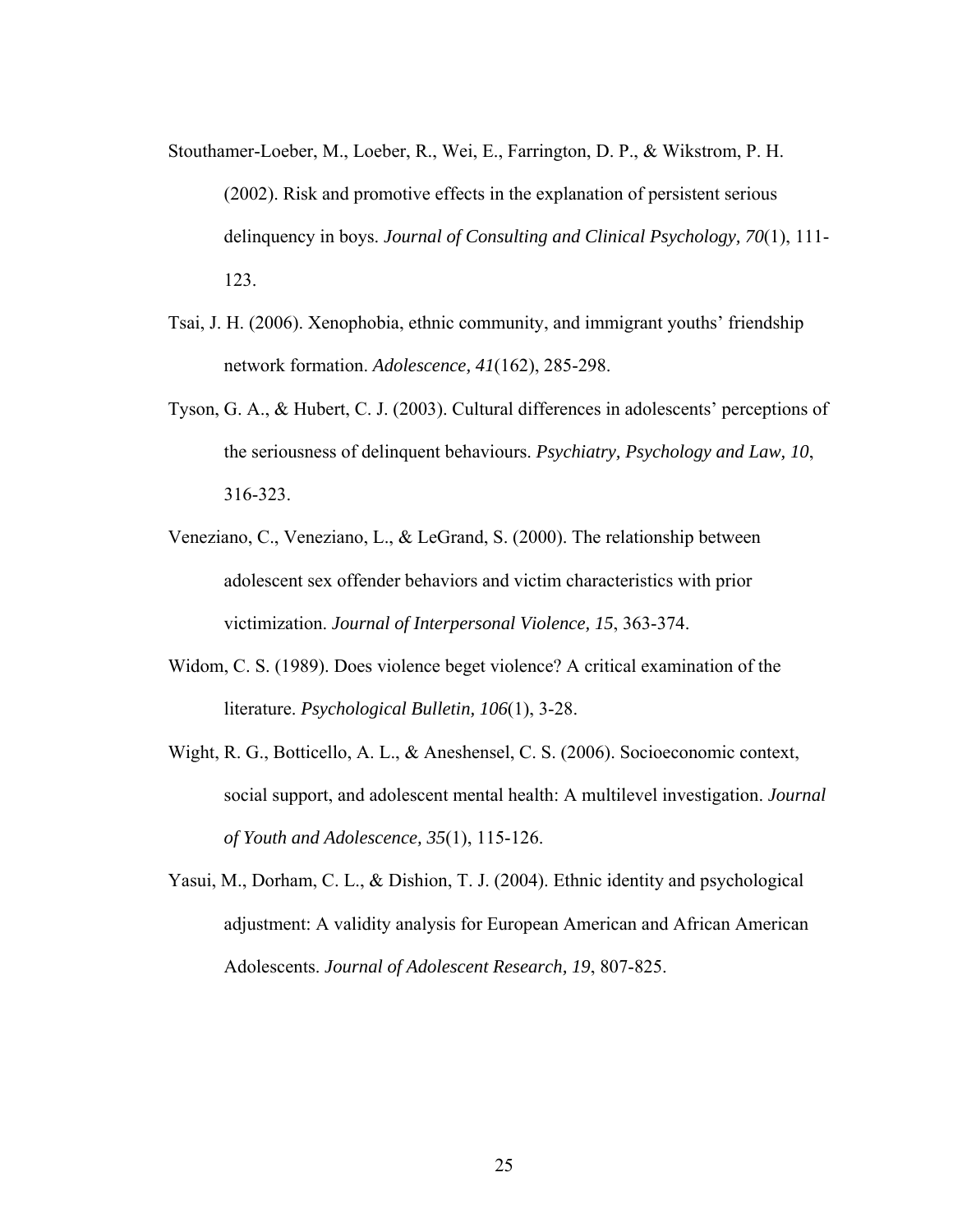# Table 1

# *Perpetration Score for Juvenile Sex Offenders*

| Worst sexual crime reported              | Frequency | Valid percent |
|------------------------------------------|-----------|---------------|
| Exhibitionism                            |           | 3.2           |
| Fondling                                 | 31        |               |
| Exhibitionism $&$ fondling               | 15        | 5.4           |
| Penetration                              | 72        | 25.9          |
| Penetration & exhibitionism              | 8         | 2.9           |
| Penetration & fondling                   | 53        | 19.1          |
| Penetration & fondling $&$ exhibitionism | 90        | 32.4          |
| Total                                    | 278       |               |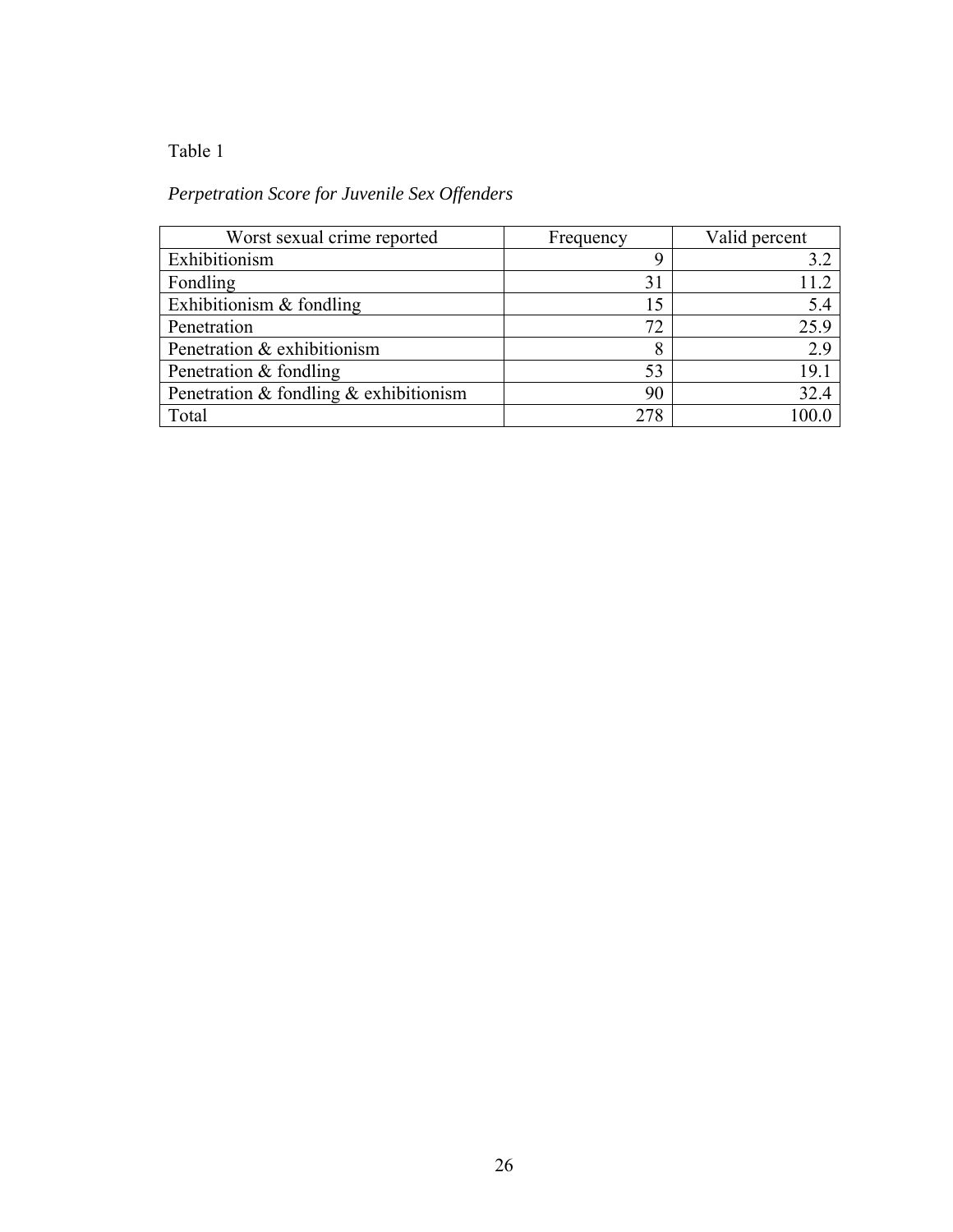# Article II

The Effects of Witnessing Domestic Violence and Suffering Various Forms of Maltreatment among Children and its Connection to Subsequent Juvenile Delinquency and Juvenile Sexual Offending Behavior Elsa Gomes Lage

Smith College School for Social Work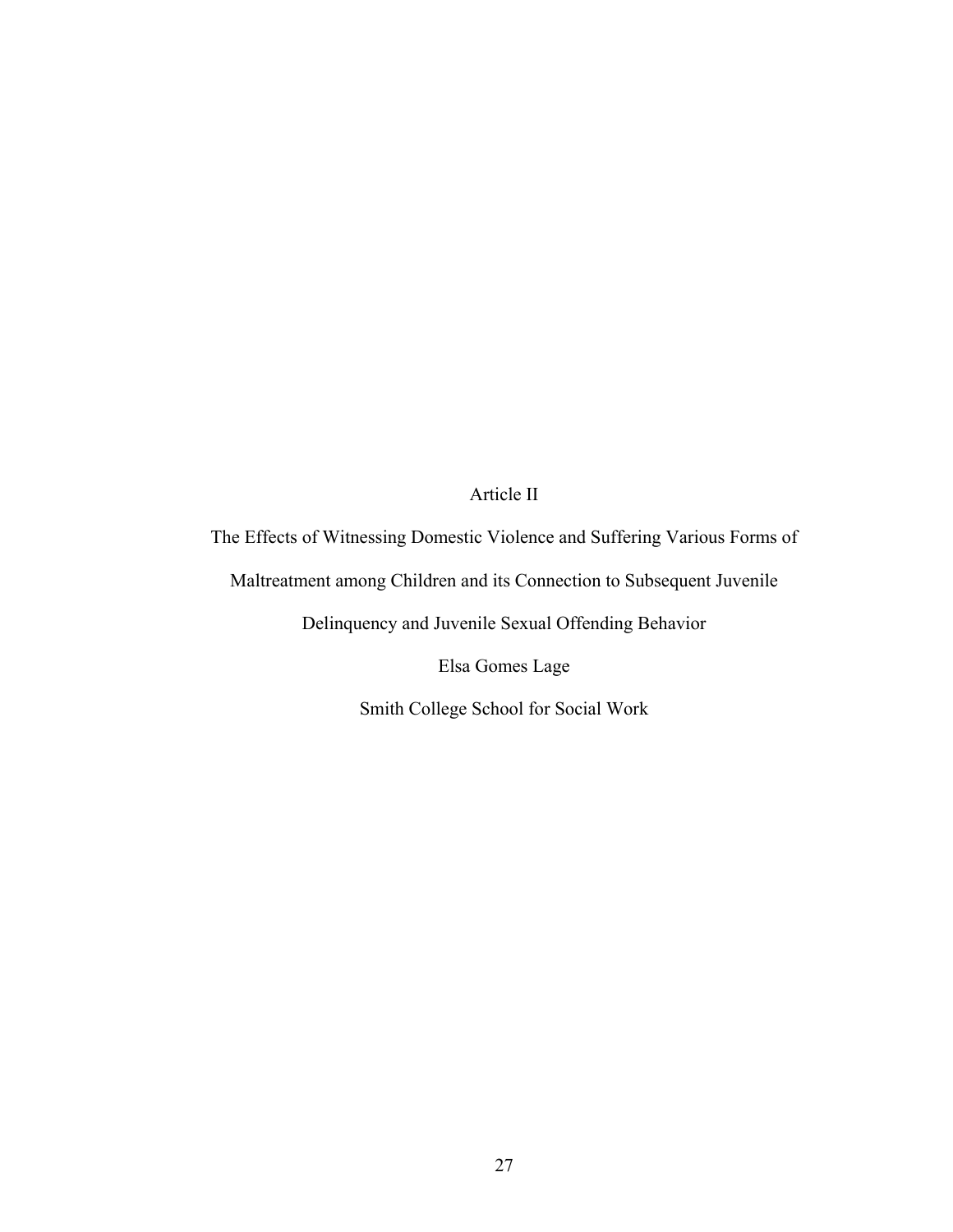# Abstract

This study examined the link between having witnessed domestic violence, having been physically abused, and having experienced both types of maltreatment and subsequent juvenile delinquent and sexual offending behavior. Paper and pencil surveys were collected from 332 sexual abusers and 170 non-sexually offending youth at 6 residential facilities in a Midwestern state. Participants responded to questions regarding traumatic experiences in their childhood, delinquent acts committed, sexually offending behavior, and violence witnessed. Results indicated the sexual abusers had witnessed more violence and experienced more forms of maltreatment. Both exposure to domestic violence and having been physically abused had independent and additive effects on various delinquent behaviors for non-sex offenders and on delinquent and sexually abusive behaviors for sexual abusers.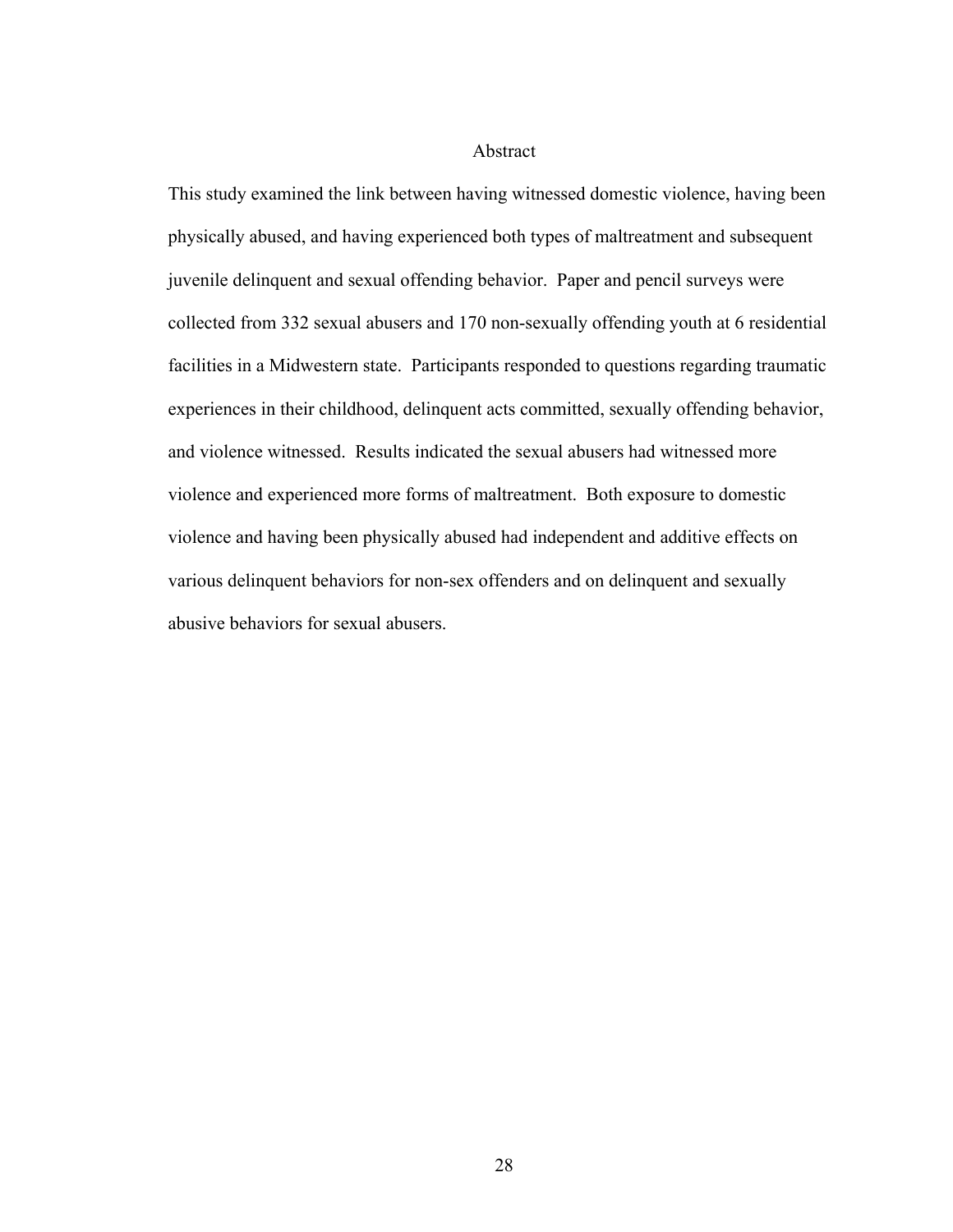# Introduction

#### *Theoretical Perspectives*

Social learning theory has been used to explain both juvenile delinquency (Kelley, Lewis, & Sigal, 2004; Mihalic & Elliott, 1997) and juvenile sexual aggression (Fagan & Wexler, 1988; Ryan, 1989). The theory states that children learn from observing both the behaviors of others and the outcomes of those behaviors (Bandura, 1986). Later, children model what they have seen and are reinforced for the behavior (Bandura, 1986). Thus, researchers have suggested that children who have been maltreated later become violent themselves (Fagan & Wexler, 1988; Kelley, Lewis, & Sigal, 2004; Mihalic & Elliott, 1997; Ryan, 1989).

In the juvenile delinquency literature, social learning theory states that youth model behavior they were exposed to as children and thus violence is learned through role models provided by family members and reinforced throughout childhood (Mihalic & Elliott, 1997). During childhood and adolescence, observations of how parents and other adults interact in interpersonal relationships helps shape thoughts about what is and what is not appropriate behavior in these relationships (Mihalic  $&$  Elliott, 1997). Thus, if a child grows up in a family environment in which stresses and arguments are faced with anger and aggression, the child will be at a high risk for displaying these same behaviors (Milahlic & Elliott, 1997).

Social learning theorists also believe that children's moral feelings and actions are highly dependent on the punishments, rewards, and examples they experience during their childhood (Kelley et al., 2004). Therefore, children who have a father who actively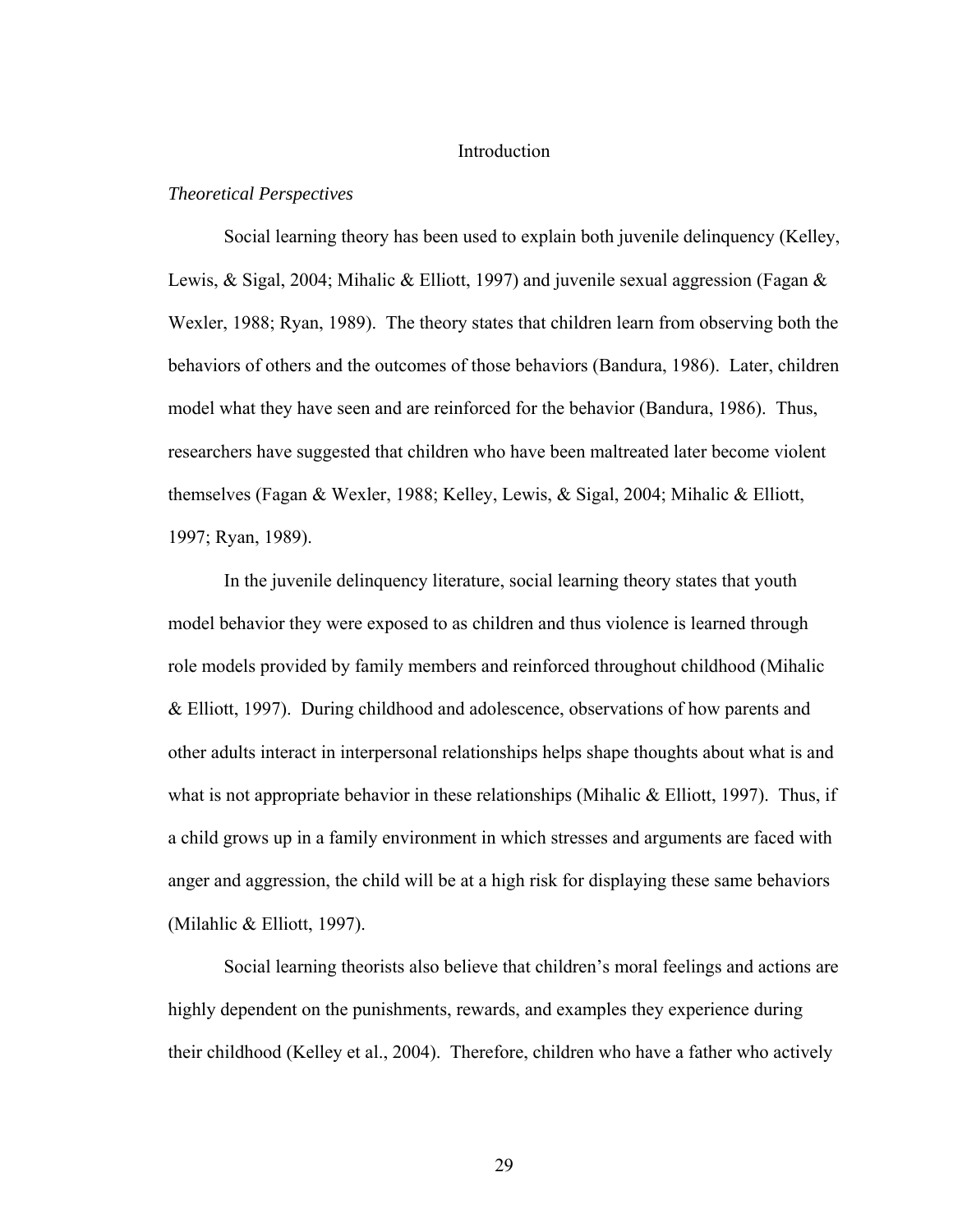engages in criminal behaviors may learn to make poor decisions and engage in inappropriate behaviors themselves (Kelley et al., 2004).

Researchers investigating the sexually aggressive behavior of adolescent males suggest that this behavior stems from their own victimization as children (Ryan, 1989). A traumatized child's experience has been described as one in which the child may become "fixated" on the trauma and begin recreating the experience leading to rigid, elaborate, and secretive ritualistic patterns (Ryan, 1989). This coincides with the aspect of social learning theory that suggests that sexually aggressive behaviors are learned through repeated exposure and reinforcement (Fagan & Wexler, 1988).

### *The Effects on Children of Witnessing Domestic Violence*

 In the past, attention has been focused primarily on the women in abusive relationships, with little consideration given to the children who witness the violence (Fantuzzo & Mohr, 1999). More recently, researchers have begun to focus on the negative impact and long-lasting effects witnessing this form of abuse can have on children (Edleson, 1999; Fantuzzo & Mohr, 1999). Researchers have found that as many as 63% of child witnesses fare more poorly than do children who have not been exposed to family violence, demonstrating the psychological, emotional, and social impact violence can have on children (Kitzmann, Gaylord, Holt & Kenny, 2003).

Children who have been exposed to intrafamilial violence often exhibit more internalized and externalized behaviors than do children reared in nonviolent homes (Diamond & Muller, 2004; Edleson, 1999; Fantuzzo & Mohr, 1999; Perry, 2001; Wilson, 2006). Internalized behaviors have been described as fearful and inhibited (Edleson, 1999) or are often described as hurtful to oneself, as unusual or repetitive habits, or to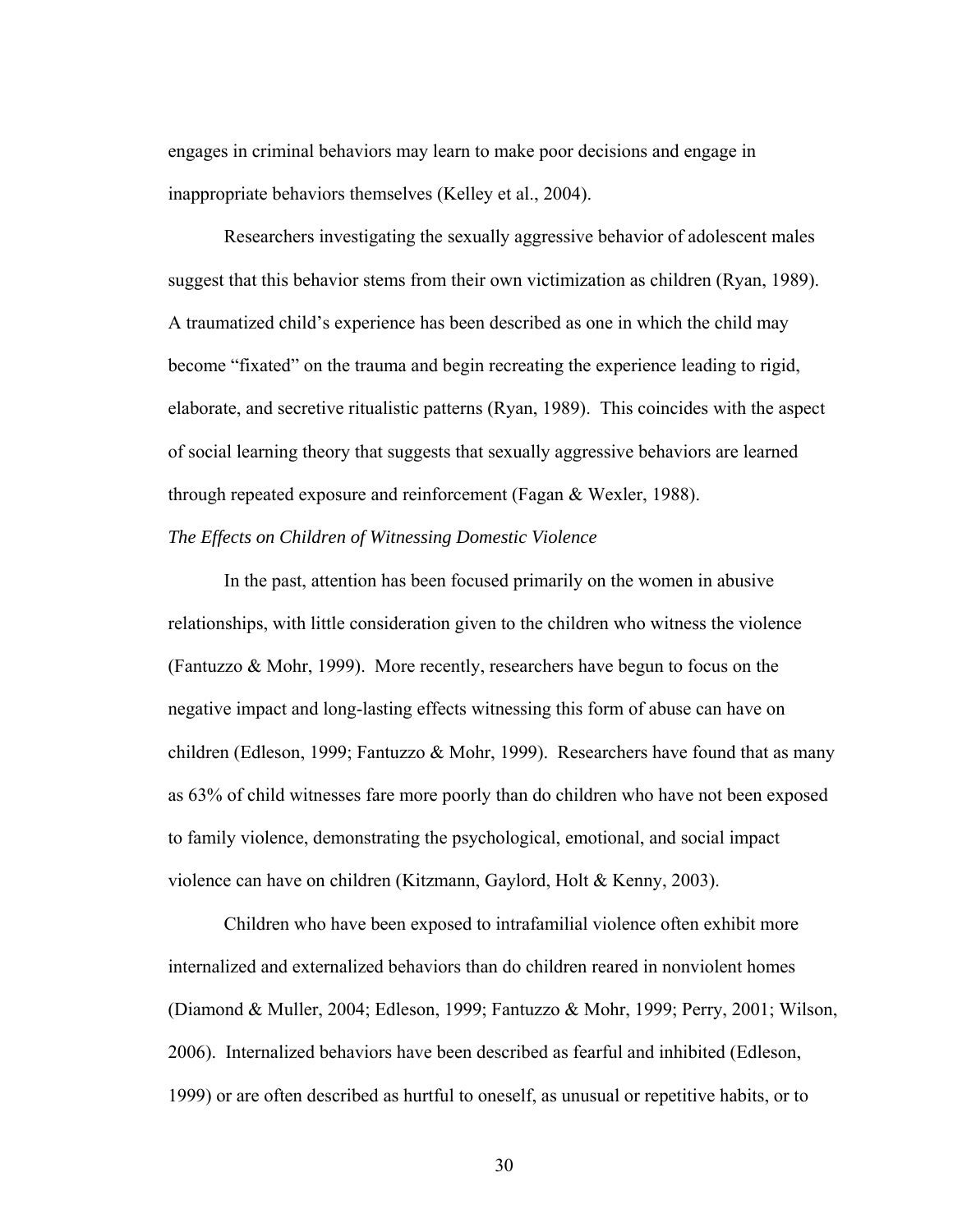include withdrawal or inattentive behavior (Fantuzzo & Mohr, 1999; Groves, 1999; Wilson, 2006). Children may experience depression, anxiety, isolation, sleep disturbance (Barber & Olsen, 1994; Fantuzzo & Mohr, 1999; Groves, 1999; Wilson, 2006), suicidal ideation, fears, phobias (Fantuzzo & Mohr, 1999; Wilson, 2006), bed-wetting, and low self-esteem (Fantuzzo & Mohr, 1999). Externalized behaviors are more aggressive (Edleson, 1999) and have been described as hurtful to others, destructive to property, and to include various types of disruptive behaviors (Fantuzzo  $\&$  Mohr, 1999; Wilson, 2006). Children who exhibit these behaviors may throw tantrums and get into fights both in their community and at school (Barber & Olsen, 1994; Fantuzzo & Mohr, 1999; Wilson, 2006). Other internalized and externalized problems associated with children's witnessing of domestic violence include: an increased risk of becoming batterers (Bancroft & Silverman, 2002) and of engaging in other forms of violence (Borum & Verhaagen, 2006; Edleson, 1999; Perry, 2001; Wilson, 2006), poor social skills, feelings of powerlessness and hopelessness, increased lying, cheating, and stealing, poor definition and understanding of personal boundaries, confusion and insecurity, selfblame, running away, and sexual acting out (Wilson, 2006).

 The witnessing of domestic violence impacts children of different ages in different ways. Infants and toddlers who are exposed to this form of violence show internalized behaviors including: anxiety (Smyke, Wajda-Johnston, & Zeanah, 2006), sleep disturbance, irritability, emotional distress, regression in both language and toilet training, immature behaviors, fears of abandonment (Osofsky, 1999; Wilson, 2006) and separation anxiety (Wilson, 2006), and may be disorganized in their attachment to their caretakers (Smyke et al., 2006). Violence may also impede children's development of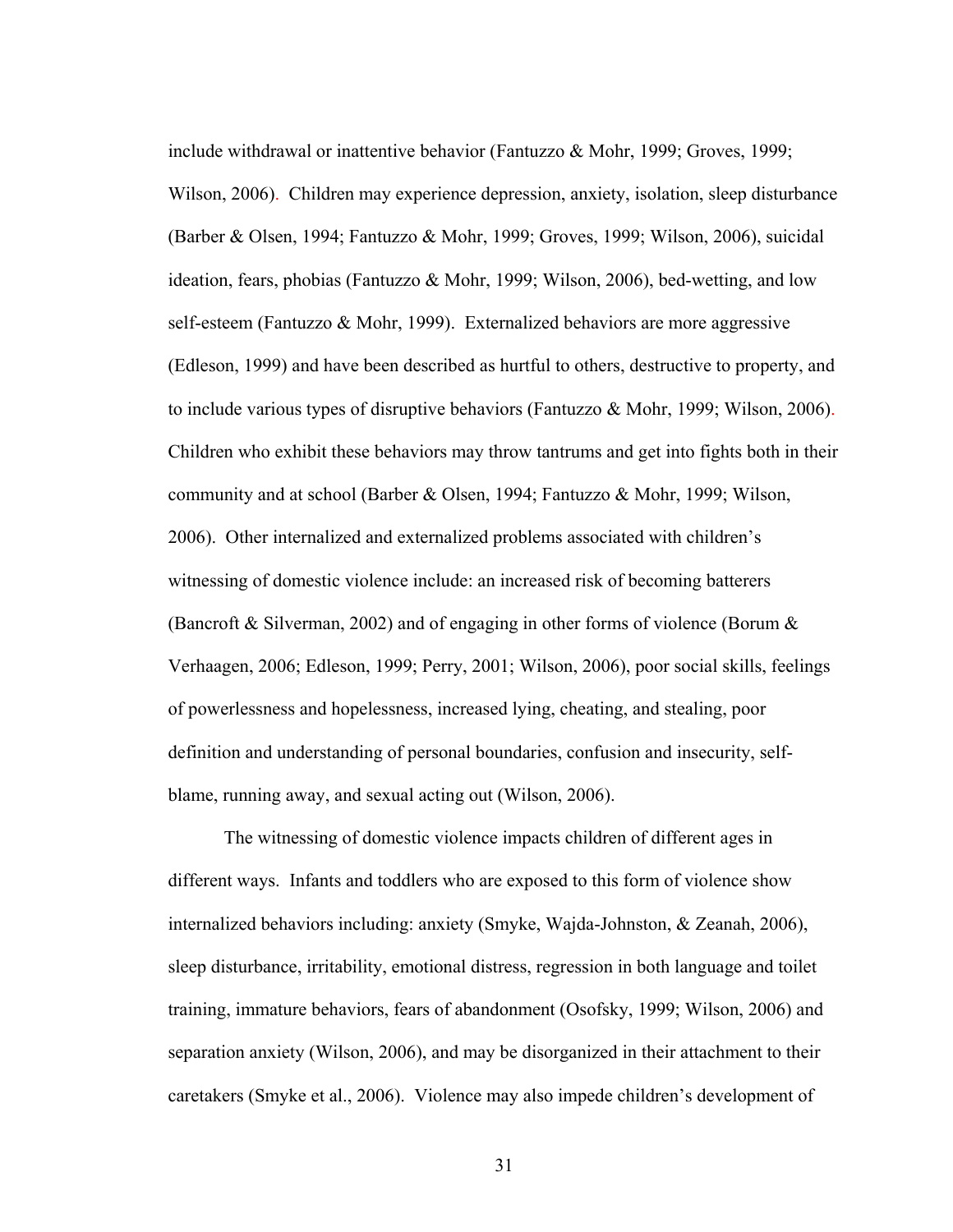trust and autonomy and children may experience symptoms similar to those of Posttraumatic Stress Disorder (Osofsky, 1999; Smyke et al., 2006; Wilson, 2006). These symptoms include: repeated reexperiencing of the traumatic event, numbing, increased arousal, and avoidance (Osofsky, 1999). In addition, witnessing domestic violence often leads to a failure to thrive in infants (Cohen, Mannarino & Deblinger, 2006). Externalized behaviors associated with this group include aggression toward adults and peers (Smyke et al., 2006).

School-age children who are exposed to domestic violence often show increases in internalized behaviors such as sleep disturbance and nightmares (Cohen et al., 2006; Osofsky, 1999) and in regressive behaviors such as "baby talk" and wetting the bed (Cohen et al., 2006) and are much less likely to explore and play freely or seek to master their environment than are other children (Osofsky, 1999). These children also have difficulty concentrating, focusing, and learning (Cohen et al., 2006; Wilson, 2006) due to intrusive thoughts, including what they could have done to prevent the abuse (Osofsky, 1999). They may experience shame about the difficult situation and may feel guilt for not being able to intervene in the abuse (Wilson, 2006). In addition, they may experience anxiety, numbing (Osofsky, 1999), fears of leaving their homes and difficulty separating, withdrawal, decreased school performance (Cohen et al., 2006; Osofsky, 1999; Wilson, 2006), and may display externalized behaviors such as aggressiveness toward their siblings and peers (Cohen et al., 2006; Graham-Bermann & Levendosky, 1998; Osofsky, 1999; Wilson, 2006). Other problem behaviors include: running away from home, experiencing a role reversal thereby taking on a parental role, and verbal aggressiveness (Cohen et al., 2006). Preschoolers who witness domestic violence have also been found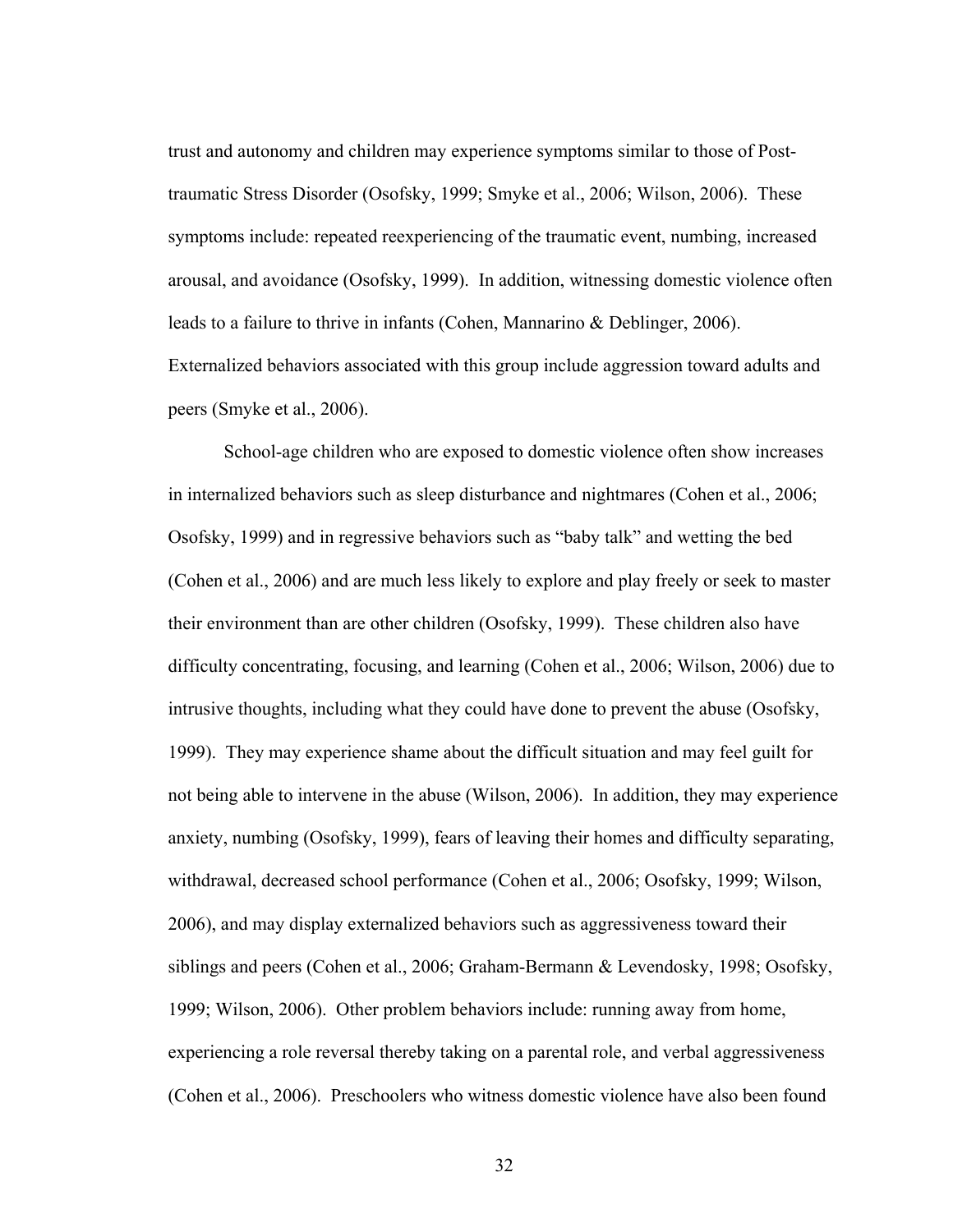to have more ambivalent relationships with their teachers, to experience more negative affect, and to respond less appropriately to situations (Graham-Bermann & Levendosky, 1998).

Finally, adolescents who witness domestic violence show high levels of externalized behaviors such as aggression and acting out, often accompanied by problems at school, truancy, various behavioral problems, and revenge seeking behavior (Osofsky, 1999). They often experience internalized behaviors as well including: anxiety, distractibility, unwanted fears or thoughts, feelings of not belonging, and, for those who are severely traumatized, seem as though they cannot experience feelings or pain (Osofsky, 1999). Some adolescents have reported giving up hope and expecting that they may not live through their teenage years (Osofsky, 1999).

Adolescents who have witnessed domestic violence are also at an increased risk of becoming physically, verbally, or sexually abusive with their partners (Borum & Verhaagen, 2006; Cohen et al., 2006; Wilson, 2006). In addition, adolescents may display violence toward the battered parent by imitating behaviors and words of the abuser (Cohen et al., 2006), may batter their mothers or siblings, may take on a parental role (Wilson, 2006), may try to protect the battered parent (Cohen et al., 2006; Wilson, 2006) or sibling (Wilson, 2006), or may engage in risk behaviors such as drug and alcohol abuse (Cohen et al., 2006; Wilson, 2006), prostitution, and sexual assault crimes (Wilson, 2006).

### *The Effects of Witnessing Domestic Violence and Experiencing other Trauma*

 Researchers have investigated the link between child maltreatment and subsequent delinquency and sexual aggression. Indeed, a high percentage of adolescent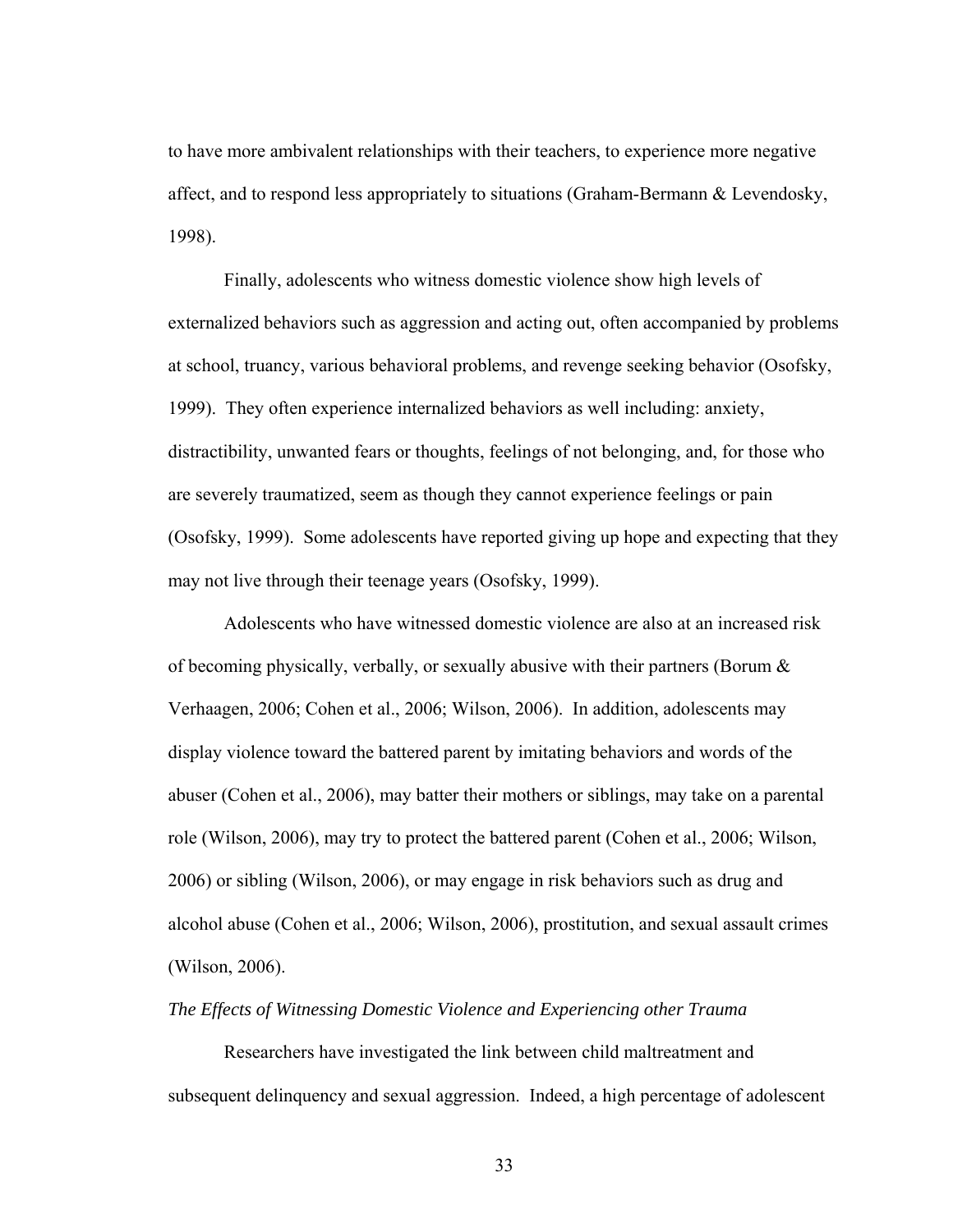sex offenders have been victimized themselves (Brannon, Larson, & Doggett, 1989; Burton, Miller, & Shill, 2002; Veneziano, Veneziano, & LeGrand, 2000) and their risk for perpetration is increased due to several parallels between the victim and the victimizer (Ryan, 1989). Following the experience of abuse, later situations that result in similar feelings of being out of control or helpless may generate a sequence of thoughts and feelings, known as the sexual assault cycle, that contribute to perpetration (Ryan, 1989). In addition, abused and neglected children are at an increased risk for being arrested for both non-violent and violent crimes and for comorbidity of substance abuse and nonviolent crime (Widom & White, 1997). They are also likely to experience increased rates of depression (Gover & Mackenzie, 2003).

 Some researchers have sought to distinguish whether having witnessed domestic violence in addition to being maltreated increases the risk of problem behaviors (Spaccarelli, Coatsworth, & Bowden 1995; Widom, 1989) since as many as one-half of all children of battered mothers are likely to be physically abused as well (Wilson, 2006). Researchers have found that among samples of delinquent adolescent males, physical abuse and domestic disputes involving weapons have both independent and additive effects on youths' level of risk for committing a serious crime (Spaccarelli et al., 1995). The odds of committing at least one serious act of violence doubled when either of the risk factors was included and quadrupled when both risk factors were present (Spaccarelli et al., 1995).

In addition, observing hitting between parents is more strongly related to involvement in severe marital aggression than is physical abuse alone (Widom, 1989).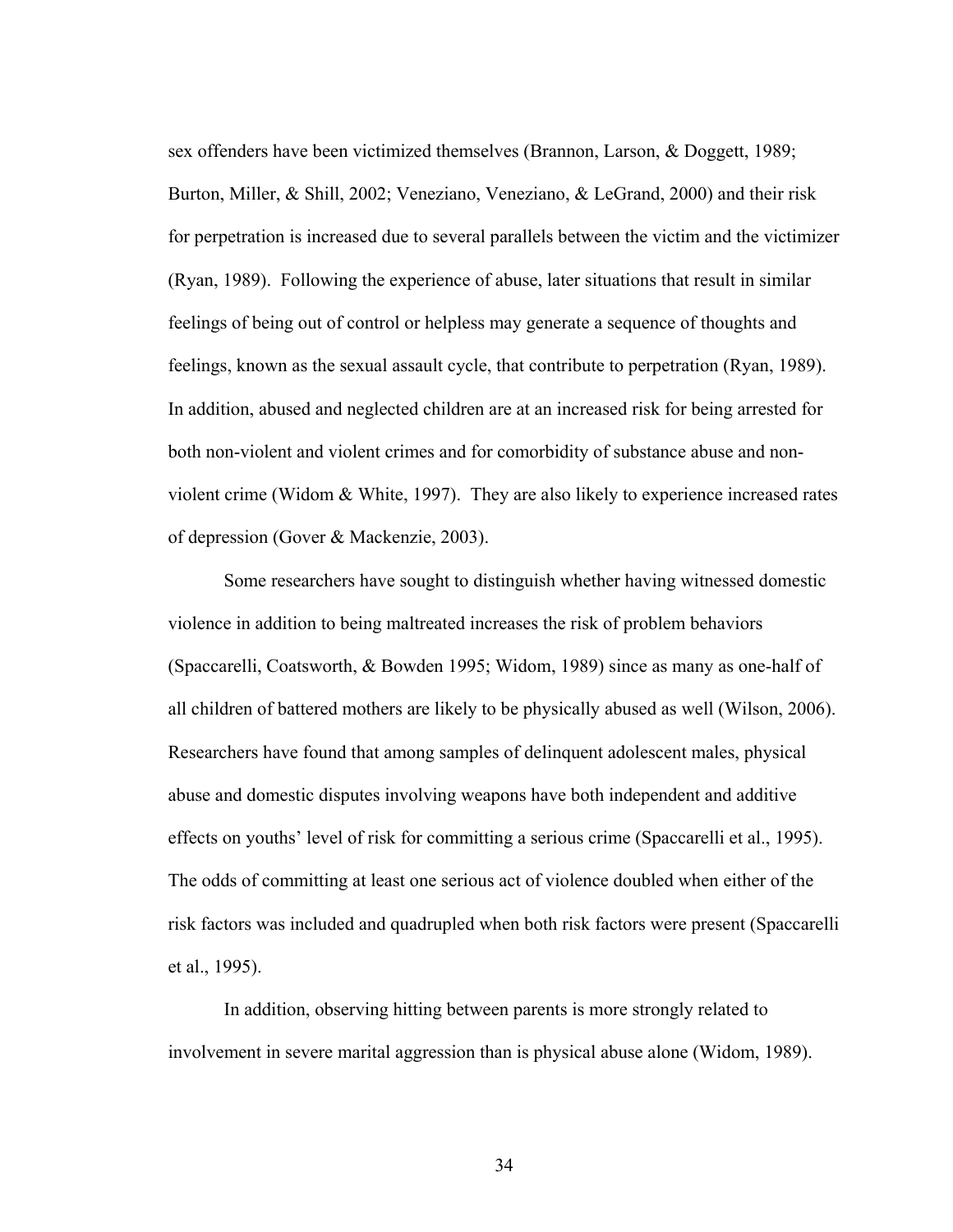However, the probability of engaging in marital aggression increases dramatically when both types of familial aggression are experienced (Widom, 1989).

#### *Witnessing Domestic Violence and Juvenile Delinquency*

 Juvenile delinquency is becoming an increasing epidemic in our society today. Studies have shown that 92.8% of adolescents between the ages of 12 and 18 years old have committed at least one delinquent act within the past year (Marcotte, Marcotte,  $\&$ Bouffard, 2002). Several risk factors have been associated with the development of delinquent behavior including physical abuse (Spaccarelli et al., 1995; Widom, 1989), familial factors (Bean, Barber, & Crane, 2006; Krohn, Stern, Thornberry, & Jang, 1992), and exposure to violence (Gover & MacKenzie, 2003; Herrera & McCloskey, 2001).

Researchers have found that violence often occurs within the families of adolescents involved in juvenile delinquency. Rates of exposure within samples of juvenile delinquents have been found to range from 43% (Herrera & McCloskey, 2001) to 54% (Gover & MacKenzie, 2003). Researchers have found that approximately three times as many violent non-sexual adolescent offenders have witnessed domestic violence than have noncontact offenders (Caputo, Frick, and Brodsky, 1999). It seems then that adolescent males who are exposed to violent acts between parents within the home are at a high risk of perpetrating violent acts themselves. Some researchers have even found that weapons use between parents doubles the likelihood of committing at least one serious violent act (Spaccarelli et al., 1995) and that witnessing any form of marital violence causes children to be two times more likely to become involved with the court system (Herrera & McCloskey, 2001).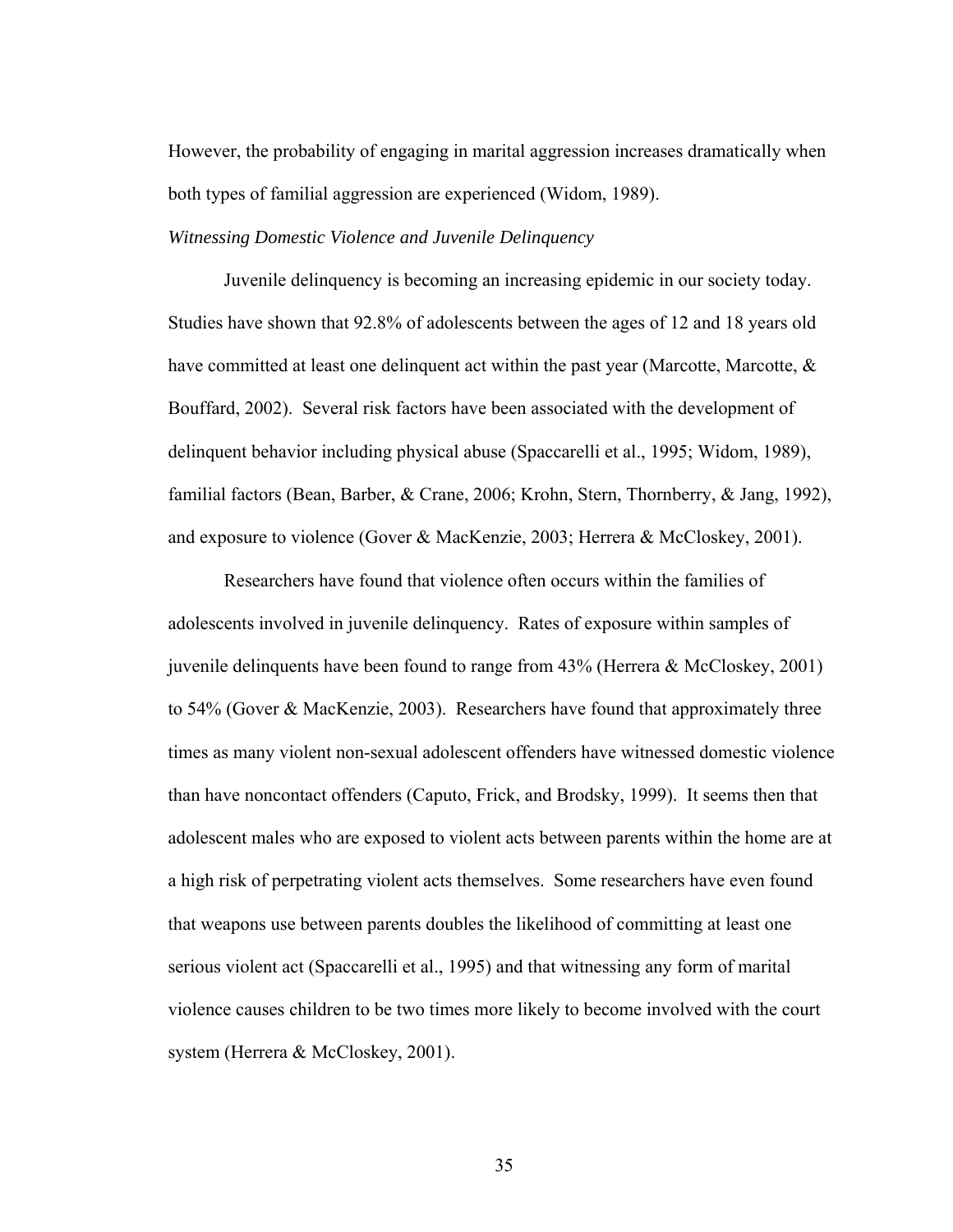Researchers have found high levels of marital violence within the families of juvenile delinquents (Widom, 1989). Some of the findings of Widom's well respected longitudinal study include: 53% of 62 cases of habitually violent offenders had seen their parents engage in physical violence; families of 31 adolescents charged with either homicide or attempted homicide were described as "violent and chaotic;" 79% of violent children studied reported having witnessed domestic violence whereas only 20% of nonviolent offenders had seen their parents engage in violence; 23% of the fathers of violent adolescents had engaged in violence toward their spouse; and, a fifth study found that youths who were violent toward their parents had experienced their parents being violent toward each other at a much higher rate than did those children who were not violent toward their parents (Widom, 1989). It has also been noted that literature on family violence suggests that, not only is witnessing domestic violence linked to violence among the exposed children, but that these children are also at a greater risk for selfpunishing behavior and internalized behaviors such as withdrawal and depression (Widom, 1989).

Other literature on juvenile delinquents has shown that witnessing domestic violence contributes to a tendency for adolescents to perceive lower competence in peer relationships, in self-control, and in autonomy and to cope with stress by seeking to control or provoke others (Spaccarelli et al., 1995).

### *Witnessing Domestic Violence and Juvenile Sexual Offending*

 Researchers studying adult sex offenders have revealed a long pattern of sexual offenses that may begin in adolescence (Fagan & Wexler, 1988). Retrospective studies show that as many as 60% to 80% of adult sex offenders began committing sexual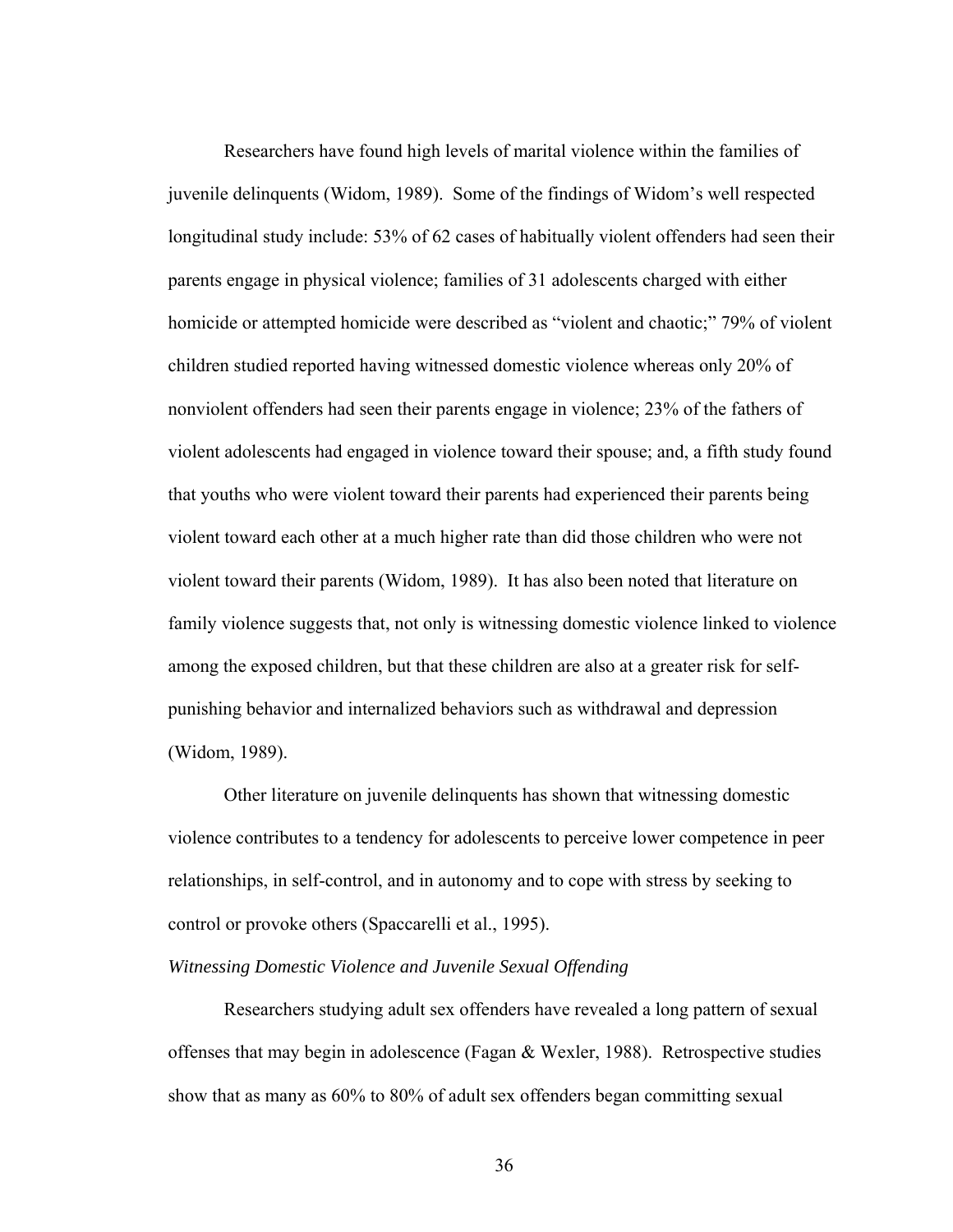offenses in adolescence (Ford  $&$  Linney, 1995). Researchers have also shown that as many as one-fifth of all forcible rapes are committed by adolescent males (Ford  $\&$ Linney, 1995). Arrest statistics between 1975 and 1980 showed that over one-half of reported rapists were under 25 years of age and that the largest group of perpetrators were between the ages of 16 and 24 (Fagan & Wexler, 1988). Crime data gathered in 2000, revealed that 16% of arrests for forcible rapes and 19% of arrests for other sex offenses involved adolescent males under the age of 18 (Righthand & Welch, 2004). Despite these high percentages, the problem may in fact be underestimated as the number of juvenile sex offenders who become known to the system might in fact be much lower than the number of adolescents committing the offenses (Righthand & Welch, 2004). In a recent study, researchers found that 55% of an adult sample of sexual abusers admitted to engaging in sexually abusive behaviors in adolescence when administered a confidential computer generated test, but only 37% had official documentation of the juvenile offending histories (Knight and Prentky, 1993).

Many risk factors have been associated with the development of sexually aggressive behavior among adolescent males. Some of these include: prior sexual victimization (Duane, Carr, Cherry, McGrath, & O'Shea, 2003; Kelley et al., 2004; Ryan, Miyoshi, Metzner, Krugman, & Fryer, 1996; van Wijk, Vermeiren, Loeber, Hart-Kerkhoffs, Doreleijers, & Bullens, 2006), physical abuse (Duane et al., 2003; Kelley et al., 2004; Ryan et al., 1996), and family factors including violence (Duane et al., 2003; Kelley et al., 2004; Ryan et al., 1996). Researchers have found that juvenile sex offenders are more likely to witness family violence than are other adolescents (Caputo et al., 1999; Fagan & Wexler, 1988; Ford & Linney, 1995; Kobayashi, Sales, Becker,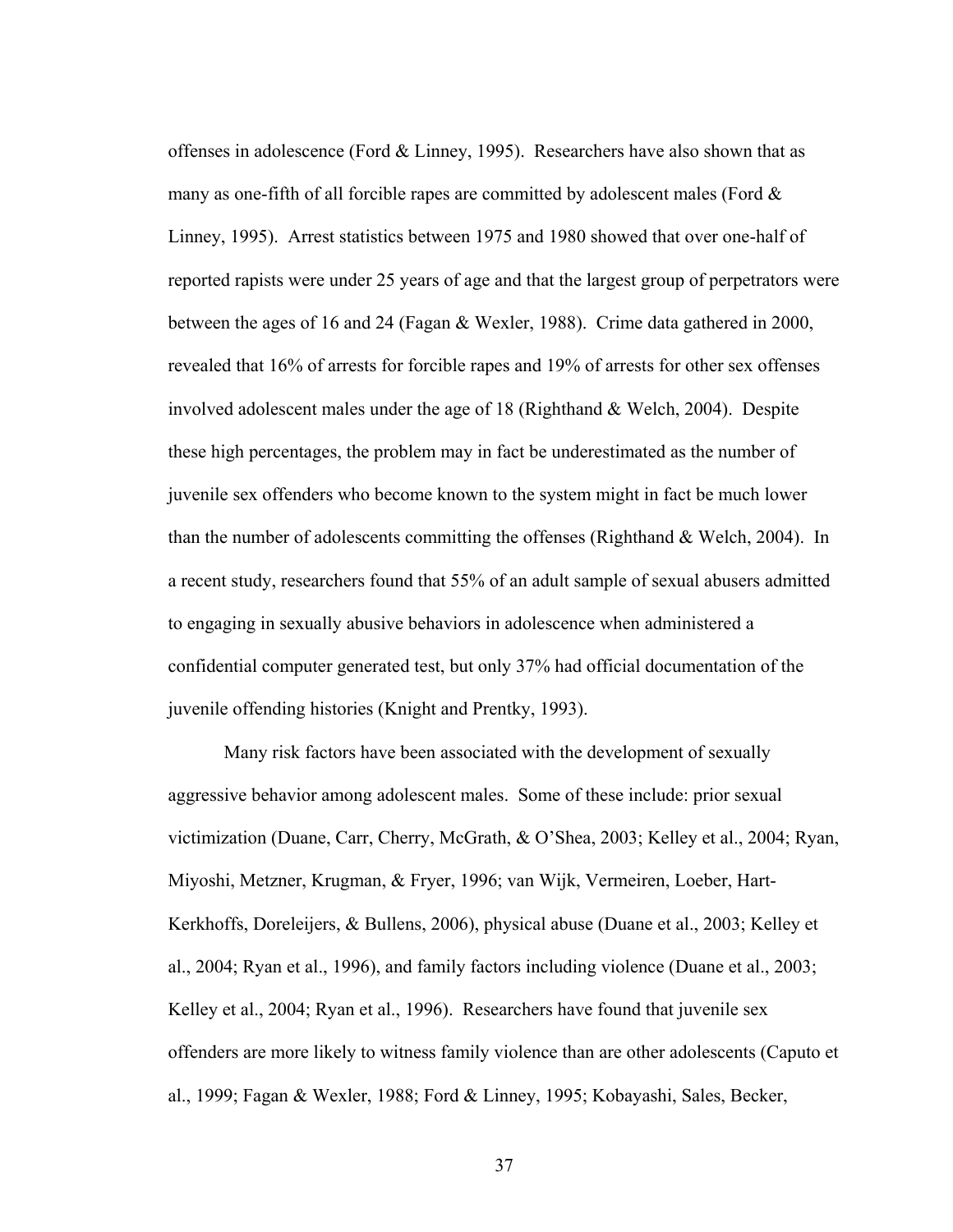Figueredo, & Kaplan, 1995). Researchers have also found that as many 43% to 81% (Baker, Tabacoff, Tornusciolo, & Eisenstadt, 2001; Caputo et al., 1999; Richardson, Kelly, Bhate, & Graham, 1997; Salter et al., 2003; Saunders, Awad, & White, 1986; Wieckowski, Hartsoe, Mayer, & Shortz, 1998) of adolescents who have sexually abused others have witnessed domestic violence at some point in their lives. In fact, some researchers have shown adolescent sex offenders are over three times more likely to have witnessed severe domestic violence even when compared with juveniles charged with theft and other non-contact offenses (Caputo et al., 1999).

Some researchers have pointed out that the number of adolescent sex offenders who have witnessed domestic violence may in fact be much higher than what is reported. Researchers have found that the number of reports of children's witnessing of domestic violence often rises significantly following treatment (Baker et al., 2001). In a recent study, findings showed that maternal reports of domestic violence rose from 42.6% to 68.1%, reports of paternal perpetration of domestic violence rose from 36% to 51%, and reports of adolescent sex offenders witnessing of domestic violence rose from 42.5% to 57.4% following treatment (Baker et al., 2001).

Witnessing domestic violence not only increases risk for engaging in violence, but it has also been associated with internalized behaviors such as elevated symptoms of comorbid depression and anxiety (Hunter, Figueredo, Malamuth, & Becker, 2003). In addition, a link between both exposure to violence against women and antisocial behavior modeled by a male and externalized behaviors such as nonsexual delinquency and aggression among populations of juvenile sex offenders has been found (Hunter, 2004).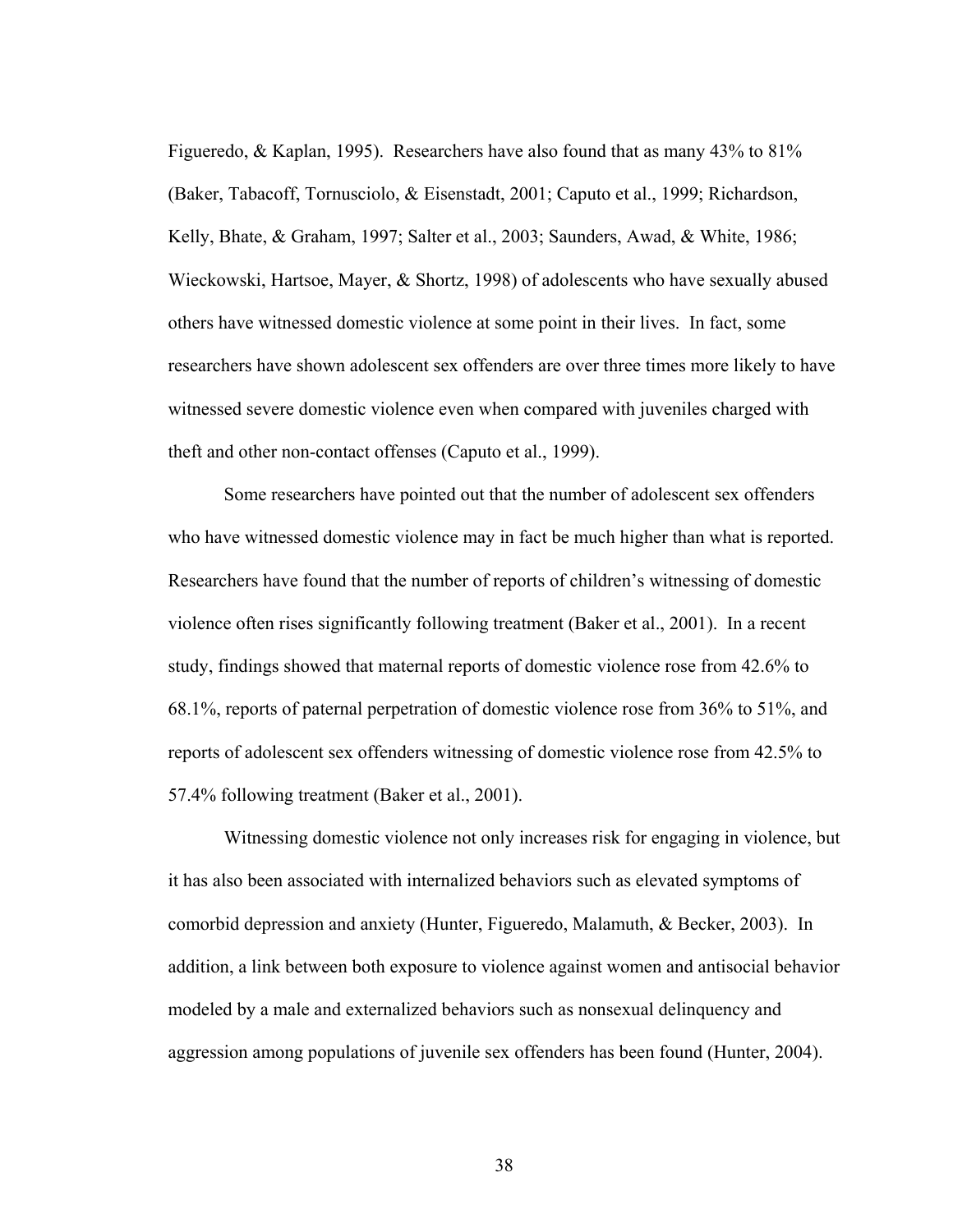As shown, researchers have indicated that having been exposed to domestic violence greatly increases the risk of both general forms of juvenile delinquency and juvenile sexual offending. In exploring this link, this study will first examine the reported rates of intrafamilial violence witnessed by both sexually offending and nonsexually offending youth and crimes reported for those who report witnessing and those who do not will be investigated. The study will then investigate the amount of other forms of abuse reported by each group (sexually offending versus non-sexually offending) and whether those who report having been physically abused also report higher crime rates. Finally, because the literature supports that having been both physically abused and having witnessed domestic violence greatly increases the risk of committing crimes, differences in reported criminal behavior among those who report one type of abuse, both types of abuse, and neither type of abuse will be investigated.

#### **Methods**

After consents were obtained, confidential data were collected from youth with sexual and non-sexual offenses in 6 residential facilities in a Midwestern state. Multipaged pencil and paper surveys were collected from 332 adjudicated juvenile sexual abusers and 170 non-sexually offending youth. The average age of the sexually offending sample ( $N = 332$ ) was 16.70 years ( $SD = 1.65$  years) with no difference between groups ( $t$  (323) = 1.46,  $p$  = .145). The average current grade level was 9<sup>th</sup> grade  $(SD = 1.63$  grades), with no difference between groups on grade level (*t* (319) = .986, *p* = .325). The two groups differed in terms of racial composition ( $\chi^2$  (4) = 5.7, *p* = .000) with 50% of the juvenile sexual offenders selecting Caucasian  $(n = 156)$ , 29% selecting African American ( $n = 90$ ), and 13% selecting Other ( $n = 43$ ). In contrast, only 38% of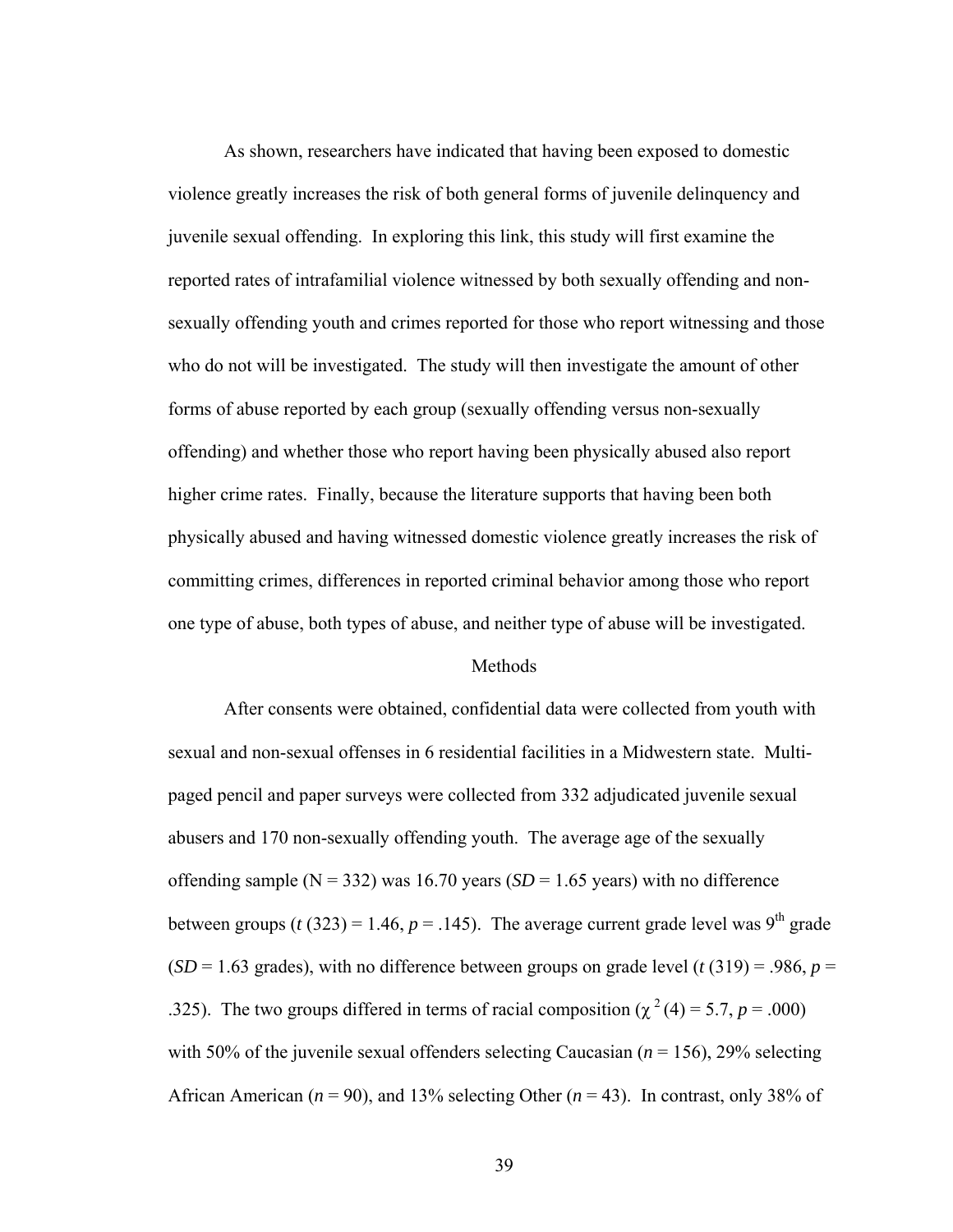non-sexually offending youth reported their race as Caucasian  $(n = 60)$ , while 56% identified as African American ( $n = 90$ ), and the remaining 4% as Other ( $n = 7$ ). *Measures*

The Childhood Trauma Questionnaire (CTQ) (Bernstein & Fink, 1998) was used to gather information regarding traumatic experiences in childhood. This 37-item measure asks participants to respond to various questions through a 5-point scale ranging from never true to very often true and provides a brief and relatively noninvasive screening of traumatic experiences. All of the subscales have acceptable inter-item reliability in this study. The subscales include: Sexual Abuse ( $\alpha$  = .83), Physical Abuse ( $\alpha$  = .91), Emotional Abuse ( $\alpha$  = .90) and Physical ( $\alpha$  = .76) and Emotional Neglect ( $\alpha$  = .92).

Elliot, Huizinga, and Ageton's (1985) Self-Reported Delinquency (SRD) scale was used to assess delinquency. The scale has 32 questions using a 7-point frequency scale from 0 (never) to 7 (2-3 times per day) on questions ranging from drug use to aggression. The instrument has several subscales including Alcohol Use, Drug Use, Felony Assault, Felony Theft, General Delinquency, Property Damage, Public Disorderly, Robbery, and Selling Drugs. These subscales have acceptable inter-item reliability with the exception of Drug Use ( $\alpha$  = .46) and Public Disorderly ( $\alpha$  = .52).

Non-standardized questions about number of victims, worst sexual crime perpetrated (total perpetration score) measured on a 7-point scale ( $1 =$ exhibitionism;  $2 =$ fondling;  $3 =$  exhibitionism and fondling;  $4 =$  penetration;  $5 =$  penetration and exhibitionism;  $6$  = penetration and fondling;  $7$  = penetration, exhibitionism, and fondling), and a "yes" or "no" question asking participants whether their families were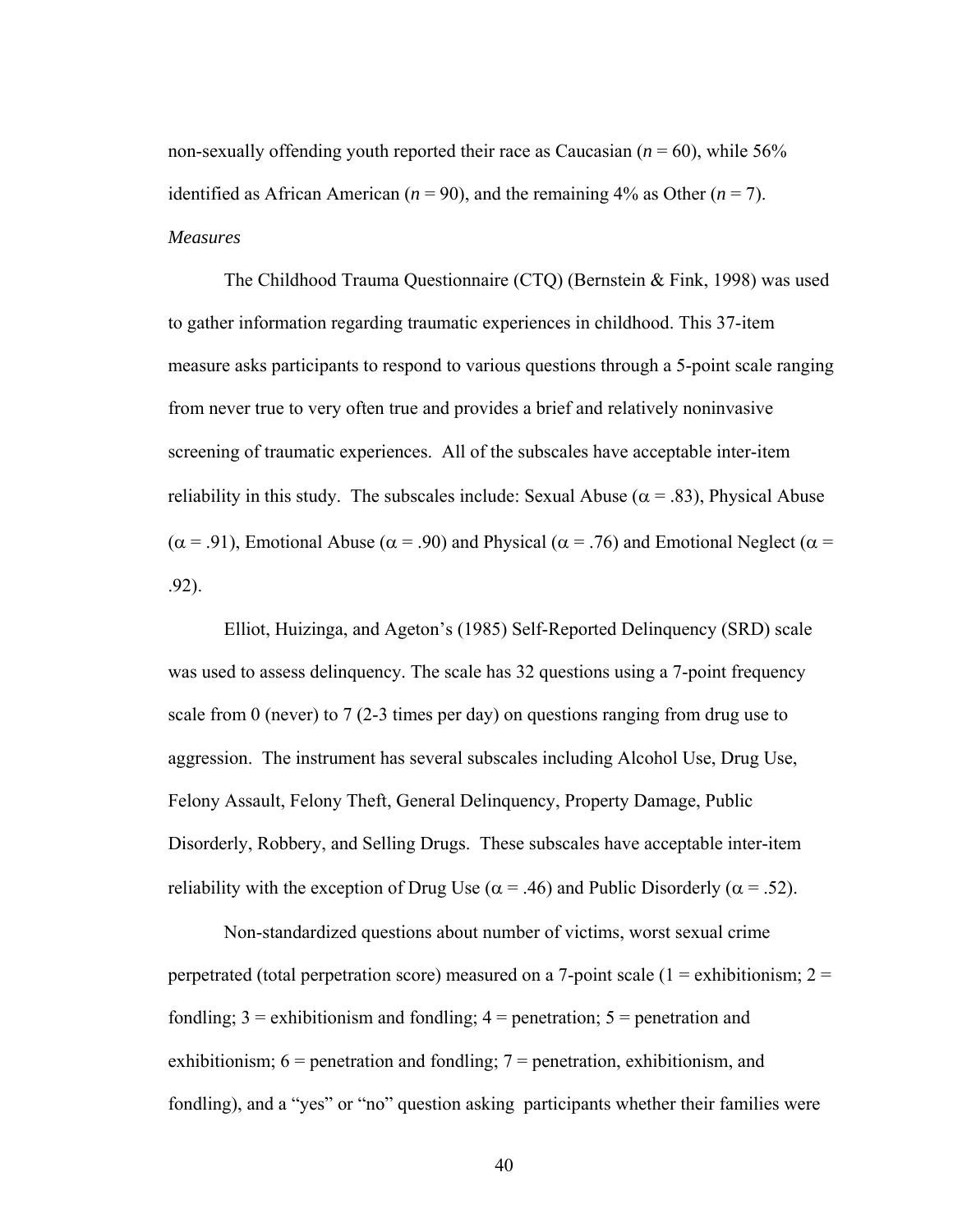characterized with "hitting, slapping, punching or other violence between parents or adults at home" were also used in the study.

### Results

 Based on the current literature, questions to be answered by data collected from the adjudicated youth are: Is there a difference in the reported amount of violence witnessed both at home and otherwise between non-sexually offending youth and juvenile sexual abusers? How do reported rates of abuse and neglect compare between sexually offending and non-sexually offending youth? Is there a difference in crimes reported by both groups among those who report witnessing domestic violence versus those who do not? For both groups, what types of crimes were reported by those who reported being physically abused versus those who did not? Are there differences in the crimes reported among both groups between those who describe not having witnessed violence and not having been physically abused, those who report having either witnessed violence or being physically abused, and those who report having both been beaten and having witnessed violence?

Chi-Square Test results reveal there is a significant association between type (sex offending versus non-sex offending youth) and witnessing hitting, slapping or punching between adults at home  $\left(\chi^2(1)\right) = 48.92$ ,  $p = .000$ ) with 47.5% of the sexually abusive youth reporting having witnessed domestic violence compared to 14.9% of the nonsexually abusive youth. In addition, an independent samples *t* test reveals sexually offending youth report significantly more frequent exposure to domestic violence (*t* (495)  $= 7.96$ ,  $p = .000$ ) with nonsexual offenders reporting an average of .27 (SD = .61) and sexual abusers reporting an average of .87 (*SD =* .88) and of witnessing other forms of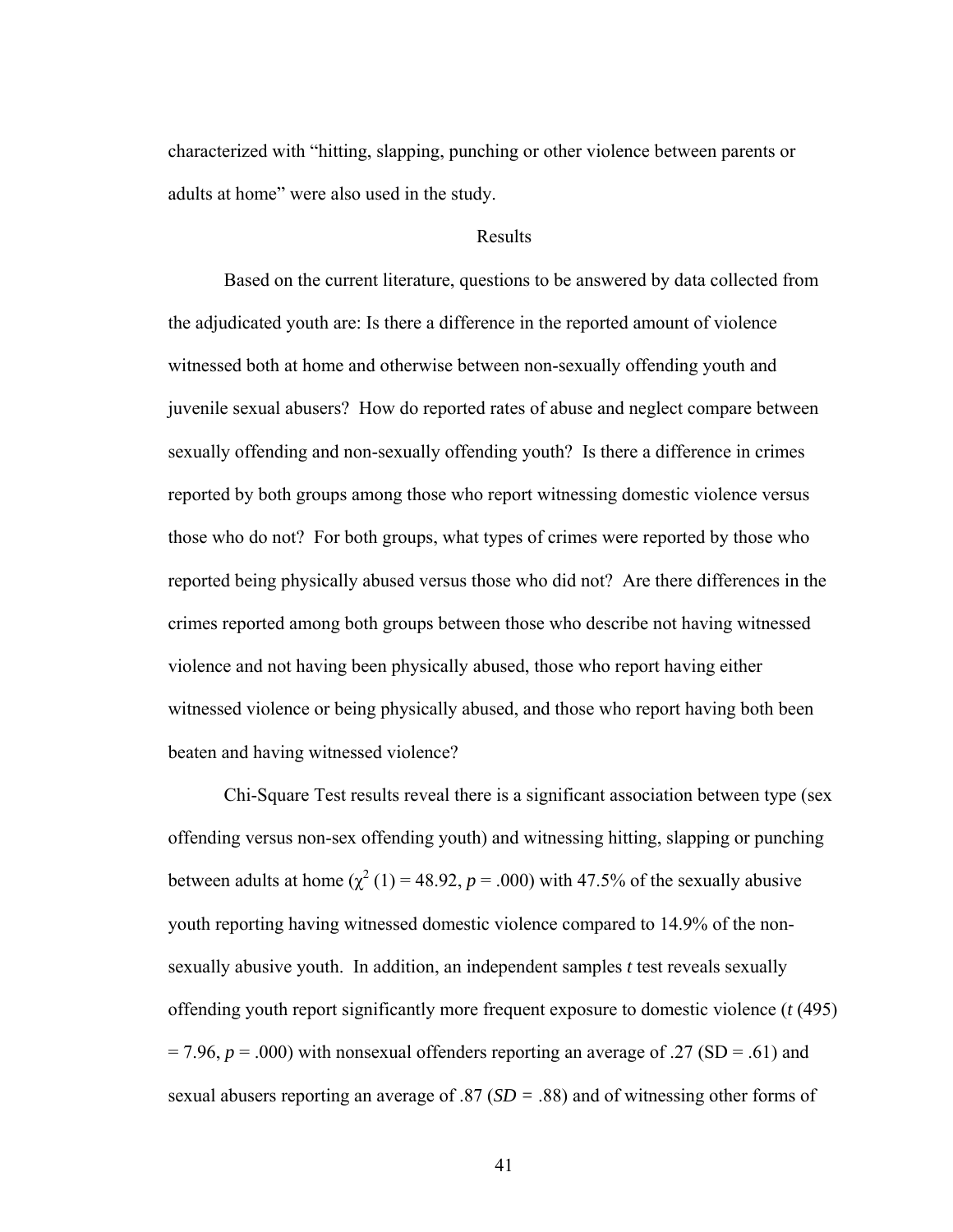violence as well (witnessing strangers, friends or relatives being beat up, stabbed, shot or killed) ( $t$  (495) = 2.45,  $p = .015$ ) with non-sexually offending delinquents reporting an average of 21.69 ( $SD = 7.92$ ) and sexually offending youth reporting an average of 23.69  $(SD = 8.92)$ .

Abuse comparisons between the two groups of sexually offending and nonsexually offending youth reveal that sexual abusers report significantly more frequent abuse of all five types CTQ scales (emotional neglect, physical neglect, emotional abuse, physical abuse, and sexual abuse) than do non-sexually offending youth (see Table 1). In addition, while most youth within the entire sample report multiple forms of abuse, the sexually abusive youth have significantly more types of abuse than the non-sexually abusive youth ( $t$  (497) = 12.74,  $p = .000$ ) with sexual abusers reporting an average of 1.92  $(SD = 1.44)$  types of abuse and nonsexual delinquent youth reporting an average of .39  $(SD = .78)$  types of abuse.

Results of an independent samples *t* test indicate that for non-sexually offending youth, those who report witnessing domestic violence also report higher rates of several forms of delinquency, with the most significant difference found for both general delinquency (*t* (126) = 2.67, *p* = .009) and property damage (*t* (132) = 2.97, *p* = .004) (see Table 2). Among juvenile sexually offending youth, a significant difference is found for all types of crimes with the exception of total perpetration score  $(t (263) = 1.41, p = .160)$ and selling drugs  $(t (281) = 1.94, p = .053)$  (see Table 3).

An independent samples *t* test reveals that for non-sexually offending youth, those who report having been hit or beaten report significantly more crimes in every category of the SRD scale with the exception of robbery  $(t (133) = 1.87, p = .064)$  than do those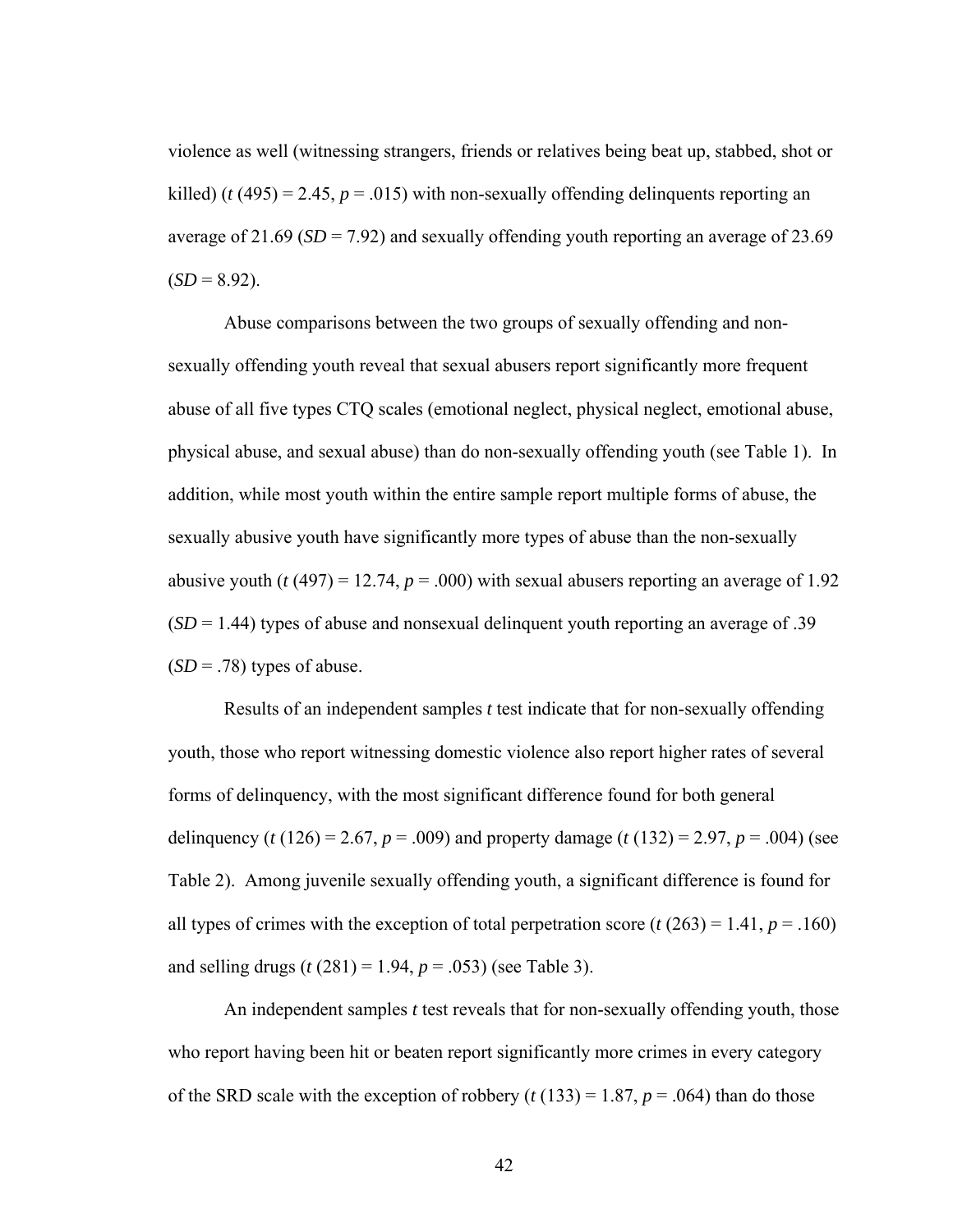who do not report the abuse (see Table 4). Similarly, juvenile sexual abusers who report having been physically abused also report significantly more crimes in every category of delinquency, with the exception of selling drugs ( $t$  (289) = .43,  $p = .67$ ), and report more victims ( $t$  (304) = 2.38,  $p = .018$ ) and more severe sexual crimes ( $t$  (272) = 2.73,  $p = .007$ ) than do those who do not report being hit or beaten (see Table 5).

Information gathered from participants (both sexually offending and non-sexually offending) regarding whether or not they had witnessed violence in the home and whether or not they had been physically abused was analyzed using a one way Analysis of Variance (ANOVA) and a Multiple Comparisons Post Hoc Test. Results reveal that for non-sexually offending youth there is a significant difference between at least two of the three groups of having been either hit or beaten or of having witnessed domestic violence (DV), having experienced neither abuse, or having experienced both types of abuse for every crime except public disorderly and selling drugs (see Table 6). And, for juvenile sexual offenders there are significant differences between at least two of the three groups for every crime except the total perpetration score and selling drugs (see Table 7).

### **Discussion**

 The purpose of this investigation was to examine the link of witnessing domestic violence and experiencing other forms of maltreatment, in particular physical abuse, and subsequent juvenile delinquent and juvenile sexually aggressive behaviors. Results indicate that juvenile sexual offenders report having witnessed more domestic violence than the non-sexually offending youth. This supports Caputo et al.'s (1999) findings that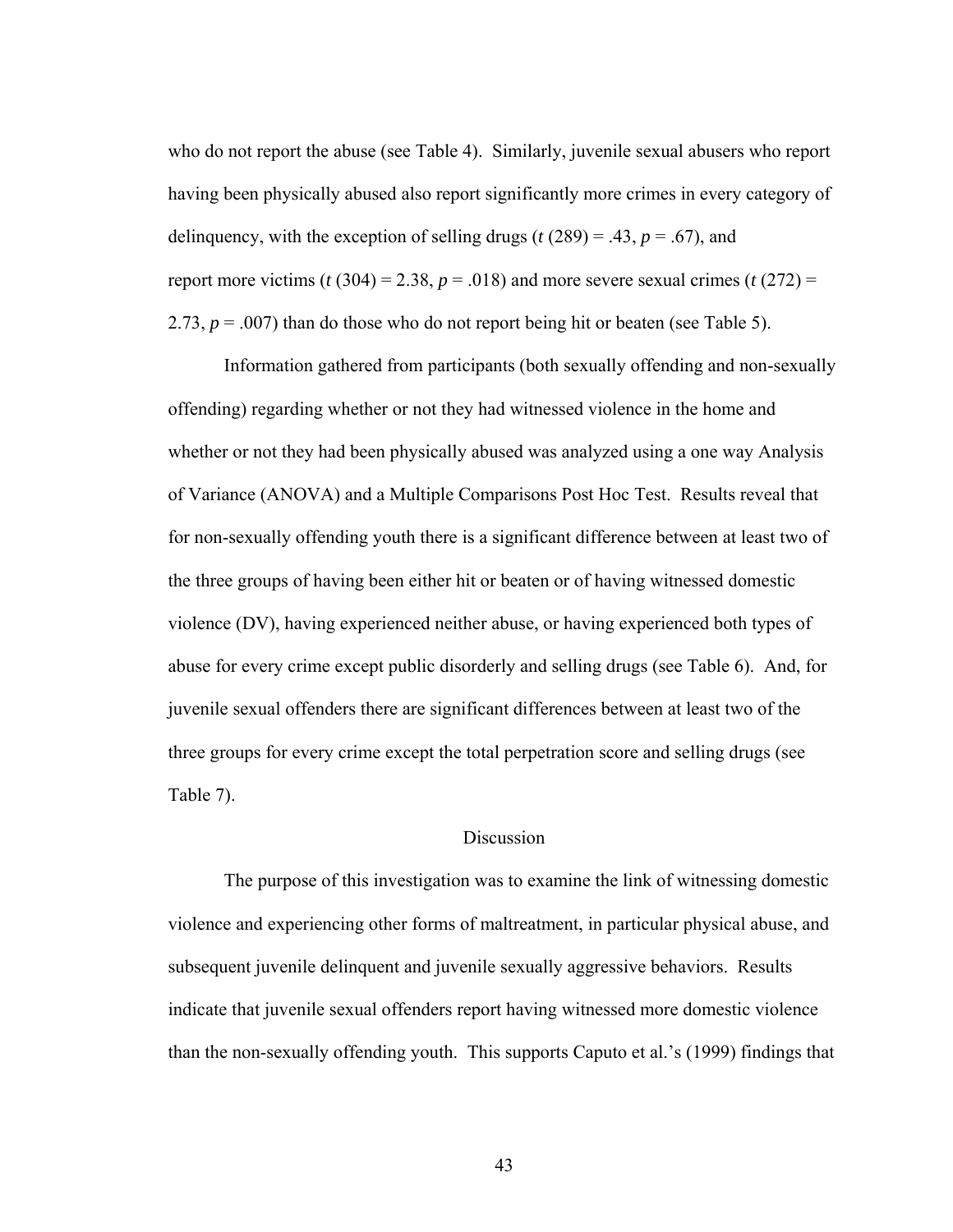juvenile sexual abusers are more likely to have witnessed severe domestic violence, even when compared with juveniles charged with theft and other non-contact offenses.

Results of analyses used to examine whether there is a difference in reported crime rates between those juvenile non-sexually offending youth who report having witnessed domestic violence and those who do not report exposure do not show a significant difference in number of crimes for several types of delinquent behavior. This may perhaps be accounted for by the small sample size of the youth who report not witnessing domestic violence. Despite there being several non-significant results, findings do show a significant difference for general delinquency, property damage, alcohol use, and drug use, with those reporting being exposed to violence also reporting more crimes. These findings support results in previous literature which suggest a link between exposure to violence and subsequent substance use and delinquent behavior (Cohen et al., 2006; Wilson, 2006).

Results for exposure to domestic violence as reported by juvenile sexual offenders are similar to those of the non-sexually offending youth with those who report having witnessed violence also reporting significantly more victims, general delinquency, property damage, alcohol use, drug use, robbery, and felony theft. Findings are supportive of previous findings which suggest a link between exposure to intrafamilial violence and delinquent and sexually acing out behaviors (Cohen et al., 2006; Osofsky, 1999; Wilson, 2006).

Physical abuse is also associated with higher reported crime rates among both non-sexually offending and sexually offending youth. Juvenile non-sexual offending youth report significantly more general delinquency, property damage, felony theft,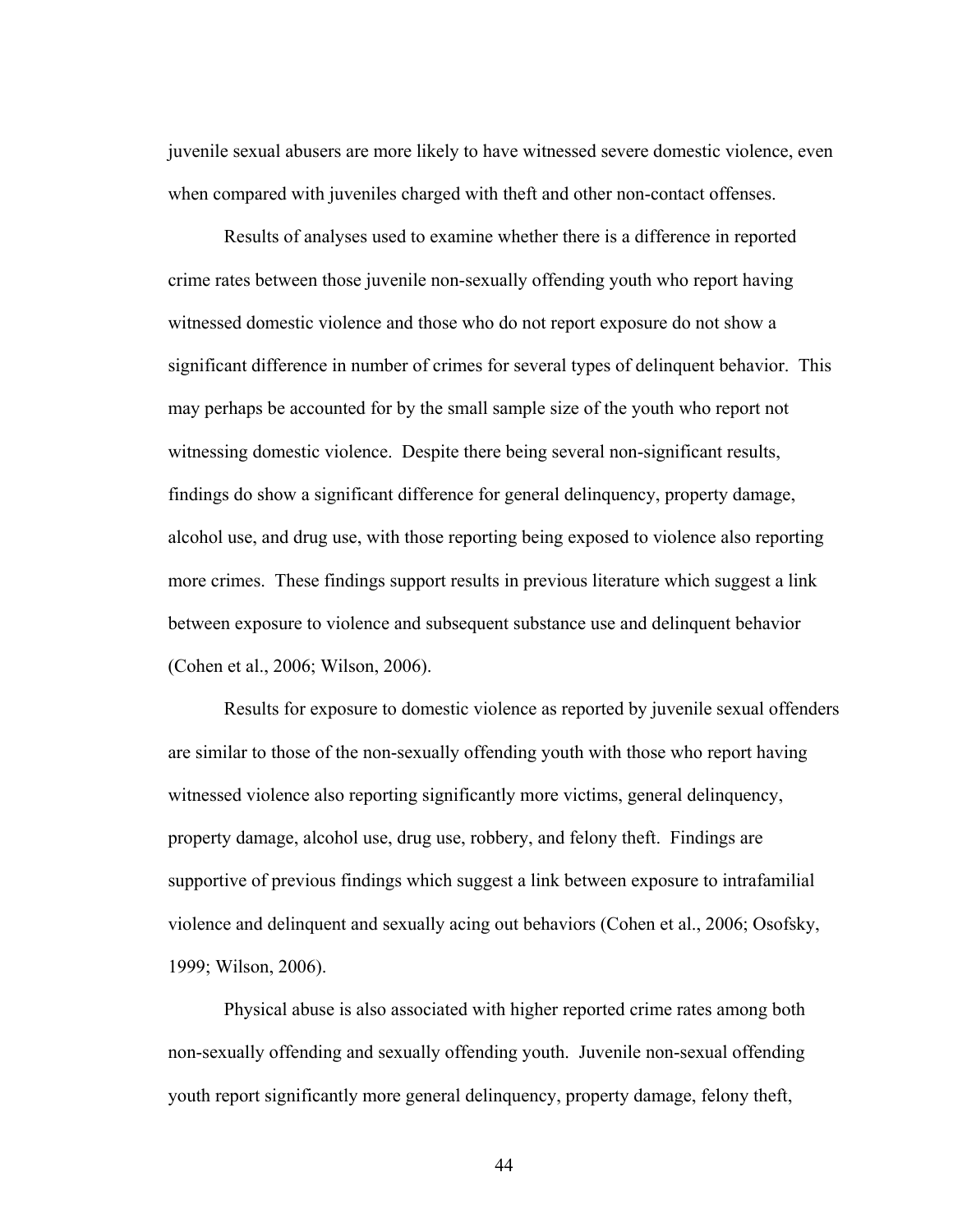public disorderly, alcohol use, drug use, felony assault, and selling drugs. For juvenile sexual offenders, results were similar with higher rates of general delinquency, property damage, felony theft, public disorderly, alcohol use, drug use, robbery, felony assault, and an increased number of both reported victims of sexual assault and a higher perpetration score among those reporting having been physically abused versus those denying the abuse. Results support Widom and White's (1997) findings that abused and neglected children are at an increased risk for being arrested for both non-violent and violent crimes and for comorbidity of substance abuse and non-violent crime.

Findings of experiencing multiple types of abuse (physical abuse and witnessing domestic violence) for both sexually and non-sexually offending youth support previous results within the literature which have shown that youth who experience multiple forms of maltreatment are at an increased risk for delinquent and aggressive behaviors.

For both the non-sexually offending youth (see Table 6) and the sexual abusers (see Table 7), having experienced at least one type of abuse led to more reported crime rates for almost all categories of the SRD scale. In addition, alcohol use is significantly higher for non-sexually offending youth when both abuses are present compared to those who report neither being hit beaten nor having been exposed to violence in the home.

For the juvenile sexually aggressive youth, total number of victims, public disorderly, and alcohol and drug use are all significantly higher for youth reporting having experienced both abuses when compared to those who report not having experienced either abuse and those who report having experience one type of abuse. Findings are consistent with Spaccarelli's (1995) findings which suggest the odds of committing at least one serious act of violence doubles when either witnessing domestic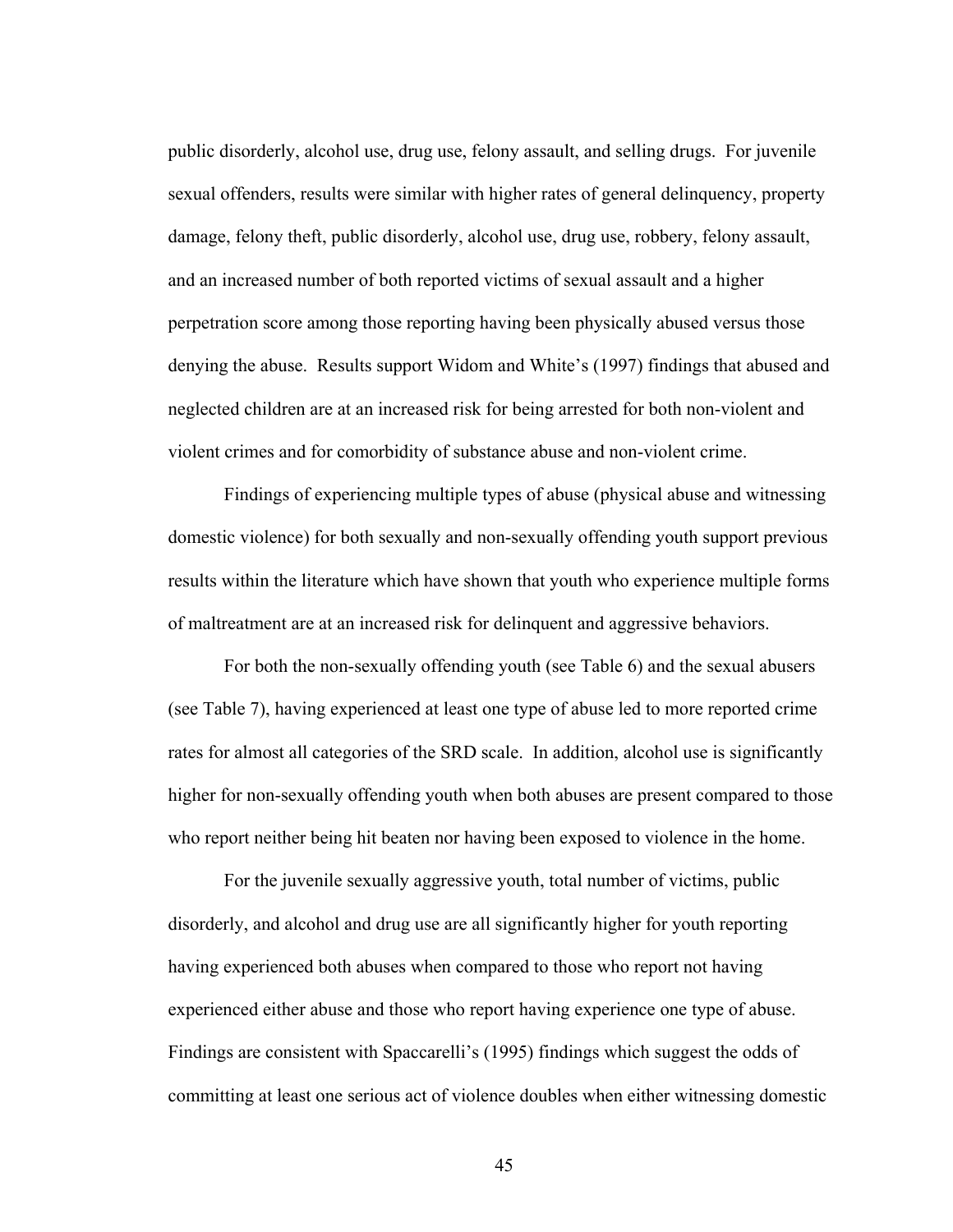violence or being physically abused is included and quadruples when both risk factors are present. It is important to note that Spacarelli (1995) investigated domestic disputes involving weapons whereas this study defines domestic violence as witnessing "hitting, slapping or punching."

Results of the study support Bandura's (1986) social learning theory which states that children learn from observing the behaviors of others and later modeling those behaviors. In the sample of both juvenile sexually offending and juvenile non-sexually offending youth, higher reported crime rates were associated with either being physically abused or having witnessed domestic violence or having experienced both. Findings also support Mihalic and Elliott's (1997) findings within the juvenile delinquency literature which describe children learning violence through role models and through learning what is appropriate behavior in relationships through observing their parents. Results are also consistent with literature on juvenile sexual offending with previous findings describing a link between sexually aggressive behavior and youth's own victimization (Ryan, 1989) as well as sexually aggressive behaviors being learned through repeated exposure and reinforcement (Fagan & Wexler, 1988).

Strengths of this study include using two well used scales, the Childhood Trauma Questionnaire and the Self-Reported Delinquency scale, which both have good inter-item reliability. In addition, the sample size of the study was large  $(N = 502)$ .

 Despite the various strengths of this investigation, there are also several limitations. First of all, the data was not collected for the purposes of this study so questions needed to be geared toward the available data. Next, surveys were not anonymous. This may have impacted the responses in some way as participants were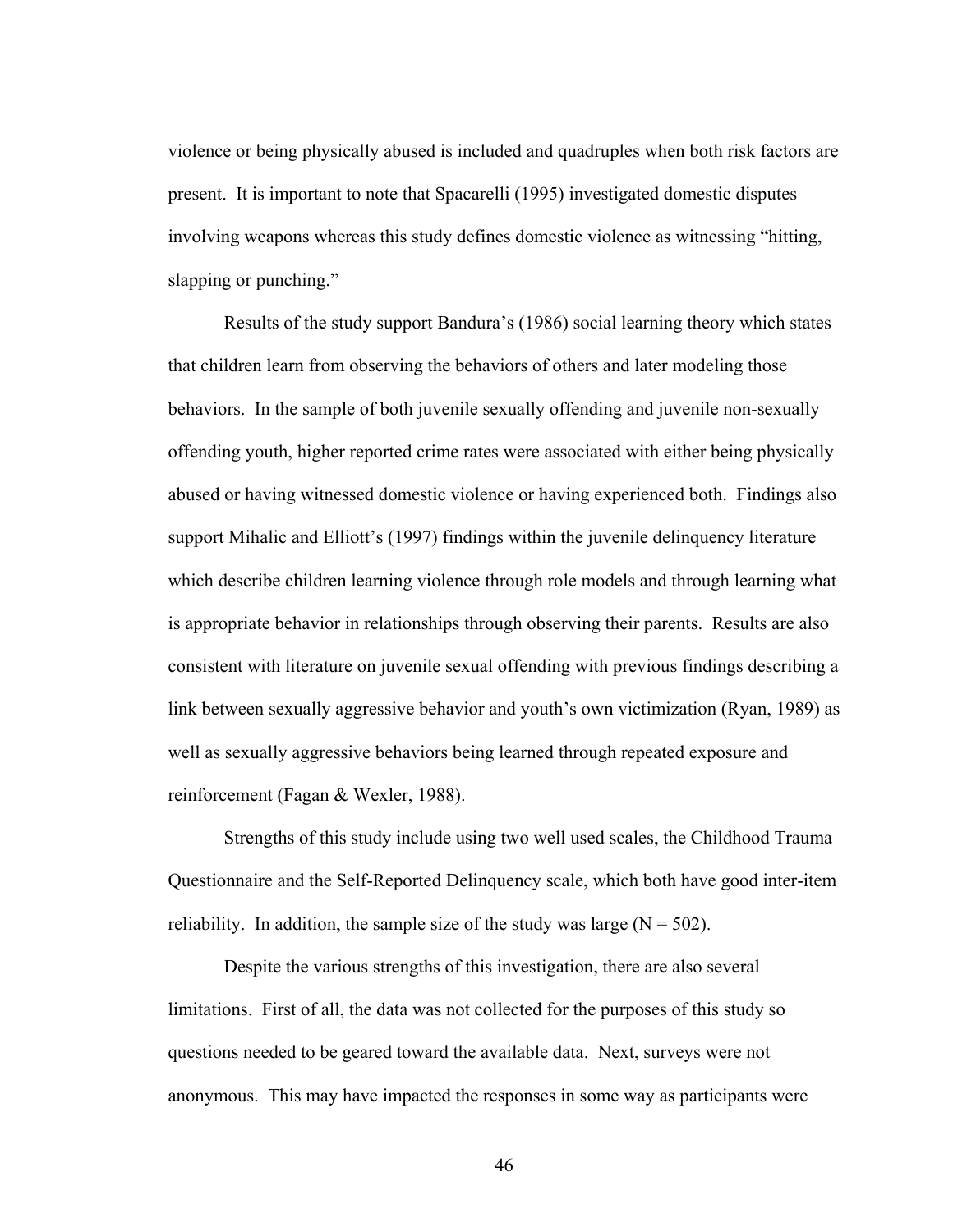cautioned that new information on sexual offenses would be shared with authorities. A third limitation, as mentioned previously, is that for the juvenile non-sexually offending youth the sample size of those who did not report witnessing domestic violence was too small (*n* between  $21 - 22$ ) to get an accurate depiction of how much of a difference in reported crimes was accounted for by having witnessed domestic violence. A final limitation of the study is that the youth surveyed were all in residential facilities and thus were serious offenders who most likely experienced more abuse and possibly more forms of abuse. Results may have been different for youth with less severe offending histories.

 Clinical implications of the findings of this study include recognizing the importance of working with children and adolescents who are either exposed to violence within the home, who are physically abused or both. If these children can be helped through their traumatic experiences, perhaps their chances of going on to perpetrate crimes will be minimized. This study also speaks to the importance of asking children and adolescents who are reporting having been maltreated in some way or having witnessed violence whether they have experienced multiple types of abuse. Results indicate that most of the juvenile sexual abusers and the juvenile non-sexually offending youth have experienced more than one type of maltreatment and, because multiple types of maltreatment are linked, both in this study and in previous research, to increased rates of crime and more aggressive crimes, it seems crucial to work through every type of trauma reported.

 Future research should expand on the findings here by further studying juvenile non-sexually offending youth who report having witnessed domestic violence versus those who do not report witnessing violence. Results here may have been skewed by the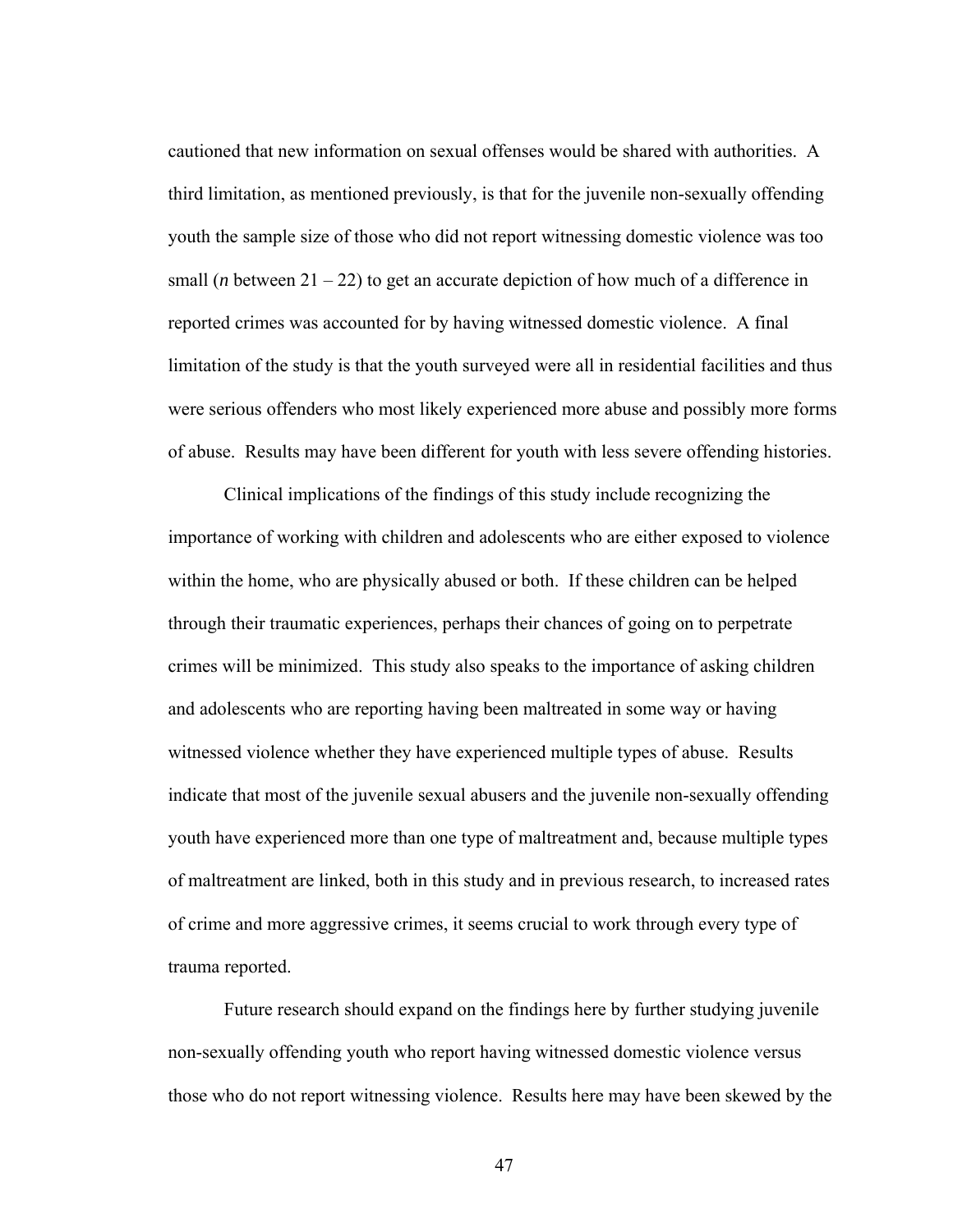small sample size of the group and thus future research may find more of a correlation between witnessing violence and various forms of delinquency, which is more in line with the current literature. In addition, it may be beneficial to investigate roles other types of abuse play in offending and whether having three or more types of abuse is linked to increased crime reports. It may also be important to investigate whether there is a difference in the effects of maltreatment and subsequent crime between racial and ethnic groups. While all groups of children could benefit from increased community and professional assistance, this would help identify which groups may need more support.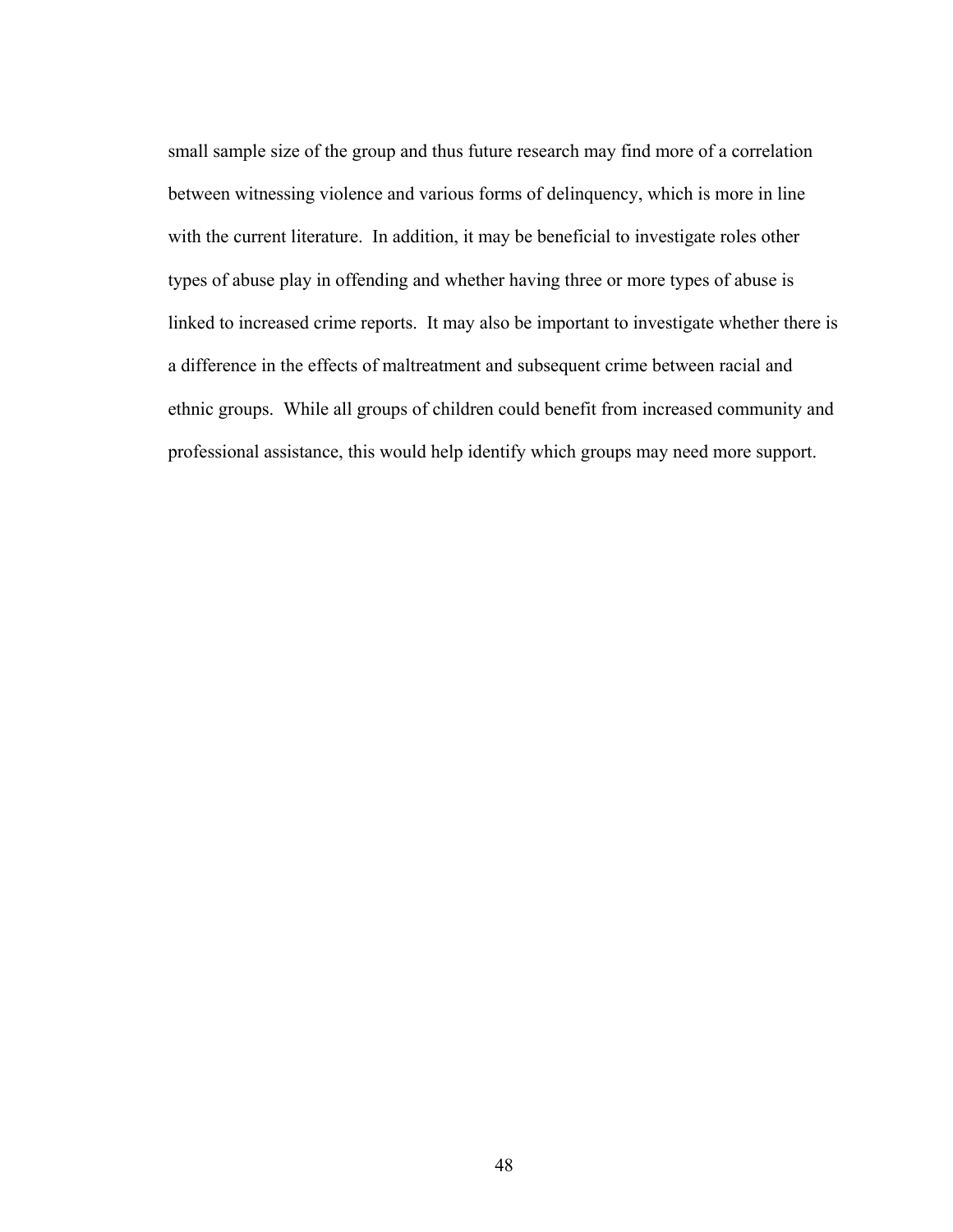#### References

- Baker, A. J. L., Tabacoff, R., Tornusciolo, G., & Eisenstadt, M. (2001). Calculating number of offenses and victims of juvenile sexual offending: The role of posttreatment disclosures. *Sexual Abuse: A Journal of Research and Treatment, 13*(2), 79-90.
- Bancroft, L., & Silverman, J. G. (2002). *Assessing risk to children from batterers.* Retrieved November 11, 2006, from Lundy Bancroft Website: http://www. lundybancroft.com/pages/articles\_sub/JAFFE.htm
- Bandura, A. (1986). *Social foundation of thought and action: A social cognitive theory.* Engelwood Cliffs: NJ: Prentice-Hall.
- Barber, B. K., & Olsen, J. E. (1994). Associations between parental psychological and behavioral control and youth internalized and externalized behaviors. *Child Development, 65*, 1120-1136.
- Bean, R. A., Barber, B. K., & Crane, D. R. (2006). Parental support, behavioral control, and psychological control among African American youth: The relationship to academic grades, delinquency, and depression. *Journal of Family Issues, 27*, 1335-1355.
- Bernstein, D., & Fink, L. (1998). *Childhood Trauma Questionnaire: A retrospective selfreport manual*. San Antonio, TX: The Psychological Corporation.
- Borum, R., & Verhaagen, D. (2006). *Assessing and managing violence risk in juveniles*. New York, NY: Guilford Press.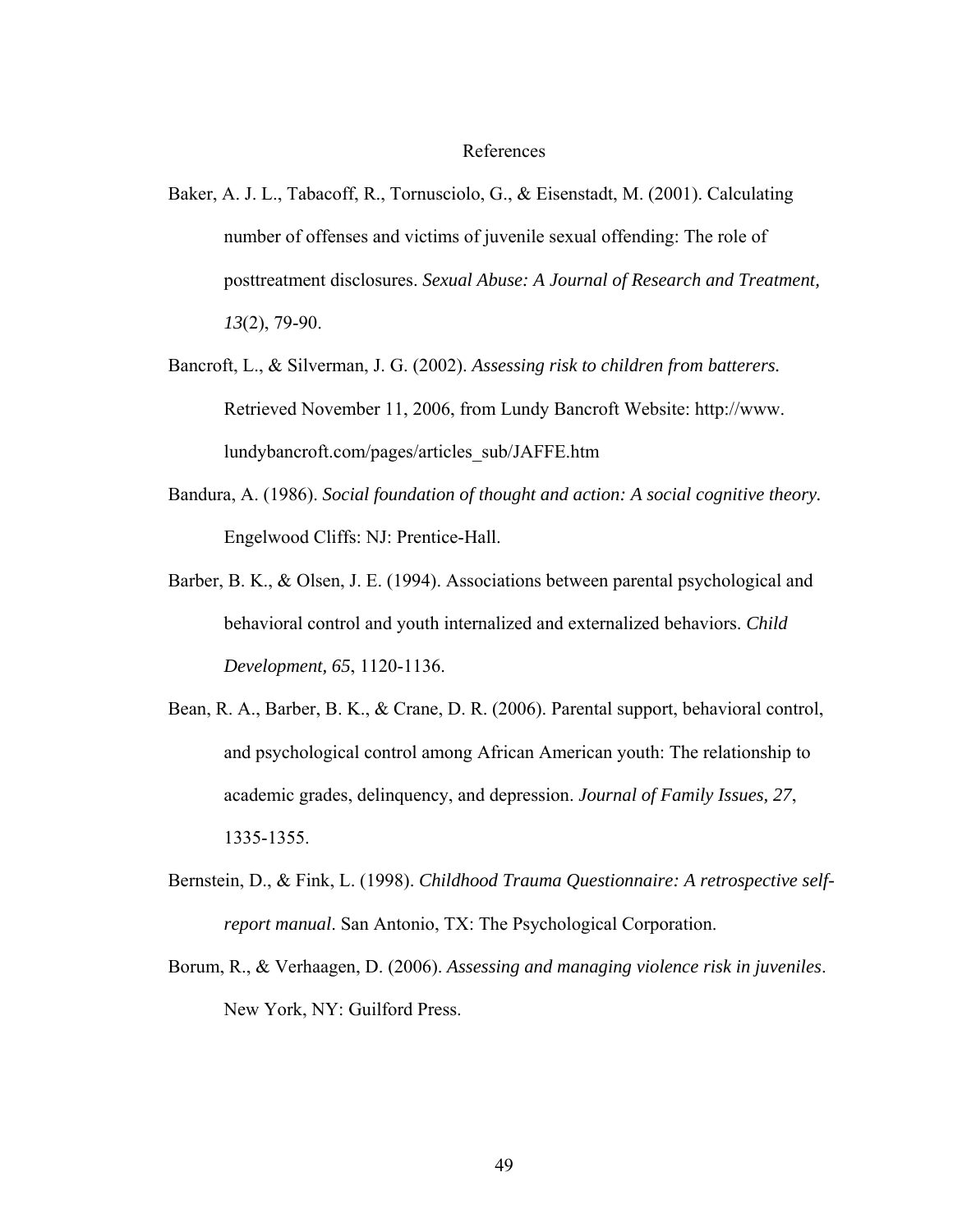- Brannon, J. M., Larson, B., & Doggett, M. (1989). The extent and origins of sexual molestation and abuse among incarcerated adolescent males. *International Journal of Offender Therapy and Comparative Criminology, 33*, 161-171.
- Burton, D. L., Miller, D. L., & Shill, C. T. (2002). A social learning theory and comparison of the sexual victimization of adolescent sexual offenders and nonsexual offending male delinquents. *Child Abuse & Neglect, 26*, 893-907.
- Caputo, A. A., Frick, P. J., & Brodsky, S. L. (1999). Family violence and juvenile sex offending: The potential mediating role of psychopathic traits and negative attitudes toward women. *Criminal Justice and Behavior, 26*, 338-356.
- Cohen, J. A., Mannarino, A. P., & Deblinger, E. (2006). *Treating trauma and traumatic grief in children and adolescents*. New York, NY: Guilford Press.
- Diamond, T., & Muller, R. T. (2004). The relationship between witnessing parental conflict during childhood and later psychological adjustment among university students: Disentangling confounding risk factors. *Canadian Journal of Behavioural Science, 36*, 295-309.
- Duane, Y., Carr, A., Cherry, J., McGrath, K., & O'Shea, D. (2003). Profiles of parents of adolescent CSA perpetrators attending a voluntary outpatient treatment programme in Ireland. *Child Abuse Review, 12*, 5-24.
- Edleson, J. L. (1999). Children's witnessing of adult domestic violence. *Journal of Interpersonal Violence, 14*, 839-870.
- Elliott, D. S., Huizinga, D., & Ageton, S. S. (1985). Explaining delinquency and drug use. Beverly Hills, CA: Sage.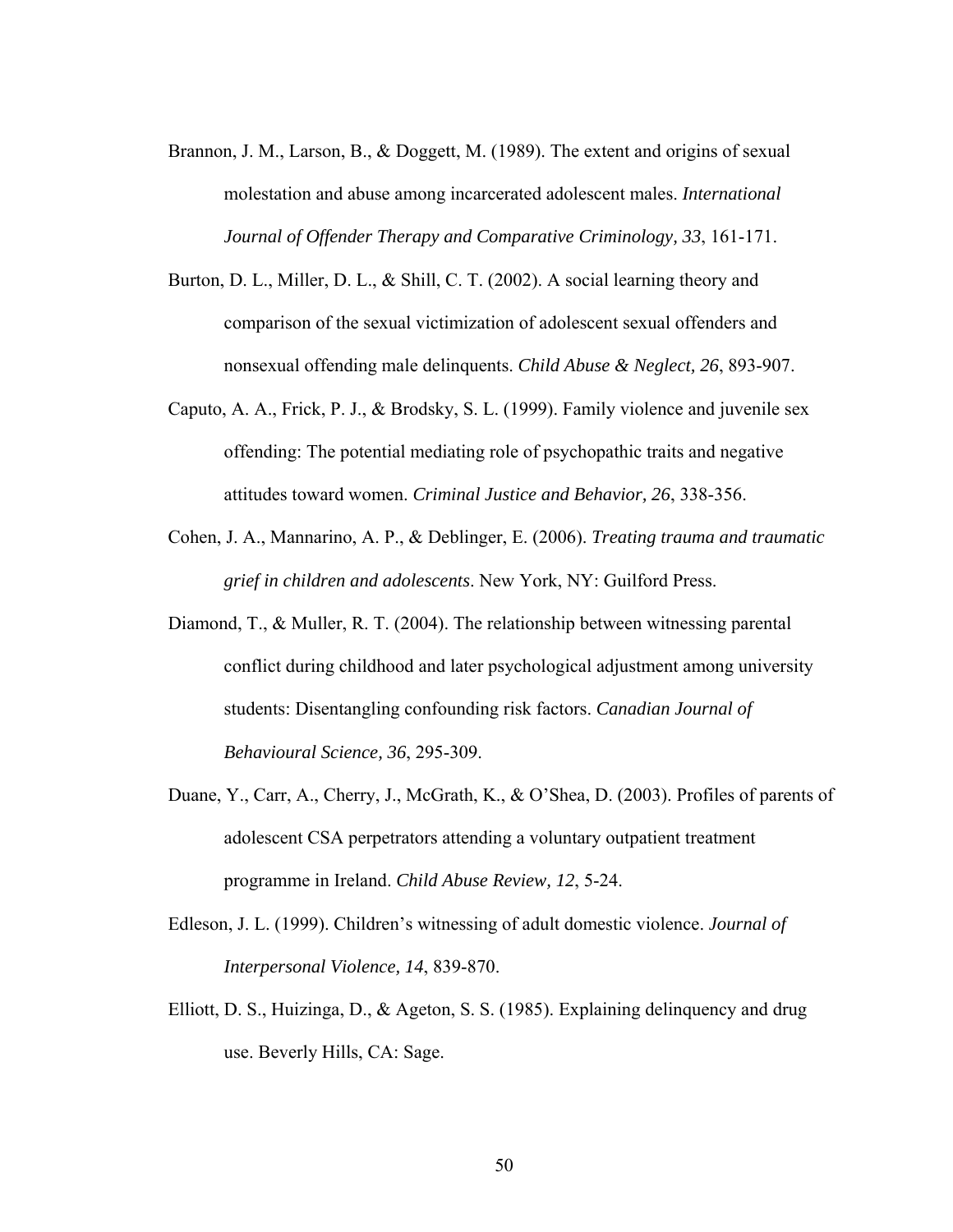- Fagan, J., & Wexler, S. (1988). Explanations of sexual assault among violent delinquents. *Journal of Adolescent Research, 3*, 363-385.
- Fantuzzo, J. W., & Mohr, W. K. (1999). Prevalence and effects of child exposure to domestic violence. *Domestic Violence and Children, 9*(3), 21-32.
- Ford, M. E., & Linney, J. A. (1995). Comparative analysis of juvenile sexual offenders, violent nonsexual offenders, and status offenders. *Journal of Interpersonal Violence 10*(1), 56-70.
- Gover, A. R., & MacKenzie, D. L. (2003). Child maltreatment and adjustment to juvenile correctional institutions. *Criminal Justice and Behavior, 30*, 374-396.

Graham-Bermann, S. A., & Levendosky, A. A. (1998). The social functioning of preschool age children whose mothers are emotionally and physically abused. *Journal of Emotional Abuse, 1*, 59-84.

- Groves, B. M. (1999). Mental health services for children who witness domestic violence. *Domestic Violence and Children, 9*(3), 122-132.
- Herrera, V. M., & McCloskey, L. A. (2001). Gender differences in the risk of delinquency among youth exposed to family violence. *Child Abuse & Neglect, 25*, 1037-1051.
- Hunter, J. A., Jr. (2004). Developemental pathways in youth sexual aggression and delinquency: Risk factors and mediators. *Journal of Family Violence, 19*, 233- 242.
- Hunter, J. A., Jr., Figueredo, A. J., Malamuth, N. M., & Becker, J. V. (2003). Juvenile sex offenders: Toward the development of a typology. *Sexual Abuse: A Journal of Research and Treatment, 15*(1), 27-48.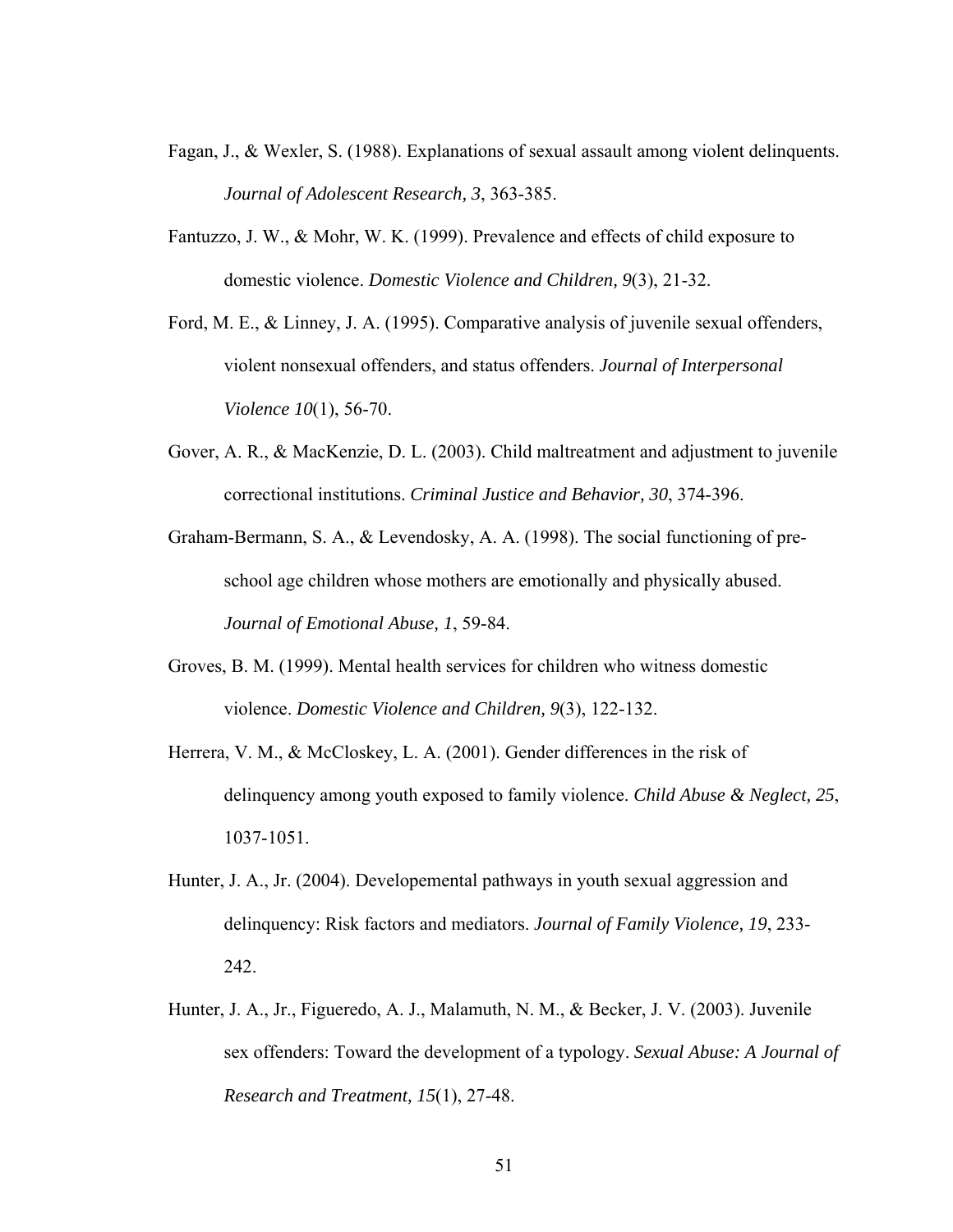- Kelley, S. M., Lewis, K., & Sigal, J. (2004). The impact of risk factors on the treatment of adolescent sex offenders. *Journal of Addictions & Offender Counseling, 24*, 67-81.
- Kitzmann, K. M., Gaylord, N. K., Holt, A. R., & Kenny, E. D. (2003). Child witnesses to domestic violence: A meta-analytic review. *Journal of Consulting and Clinical Psychology, 71*, 339-352.
- Knight, R. A., & Prentky, R. A. (1993). Exploring characteristics for classifying juvenile sex offenders. In H. E. Barbaree, W. L. Marshall & S. M. Hudson (Eds.), *The juvenile sex offender* (pp. 45-83). New York: The Guilford Press.
- Kobayashi, J., Sales, B. D., Becker, J. V., Figueredo, A. J., & Kaplan, M. S. (1995). Perceived parental deviance, parent-child bonding, child abuse, and child sexual aggression. *Sexual Abuse: A Journal of Research and Treatment 7*(1), 25-44.
- Krohn, M. D., Stern, S. B., Thornberry, T. P., & Jang, S. J. (1992). The measurement of family process variables: The effect of adolescent and parent perceptions of family life on delinquent behavior. *Journal of Quantitative Criminology, 8*, 287-315.
- Marcotte, G., Marcotte, D., & Bouffard, T. (2002). The influence of familial supports and dysfunctional attitudes on depression and delinquency in an adolescent population. *European Journal of Psychology of Education, 17*, 363-376.
- Mihalic, S. W., & Elliott, D. (1997). A social learning theory model of marital violence. *Journal of Family Violence, 12*(1), 21-47.
- Osofsky, J. D. (1999). The impact of violence on children. *Domestic Violence and Children, 9*(3), 33-49.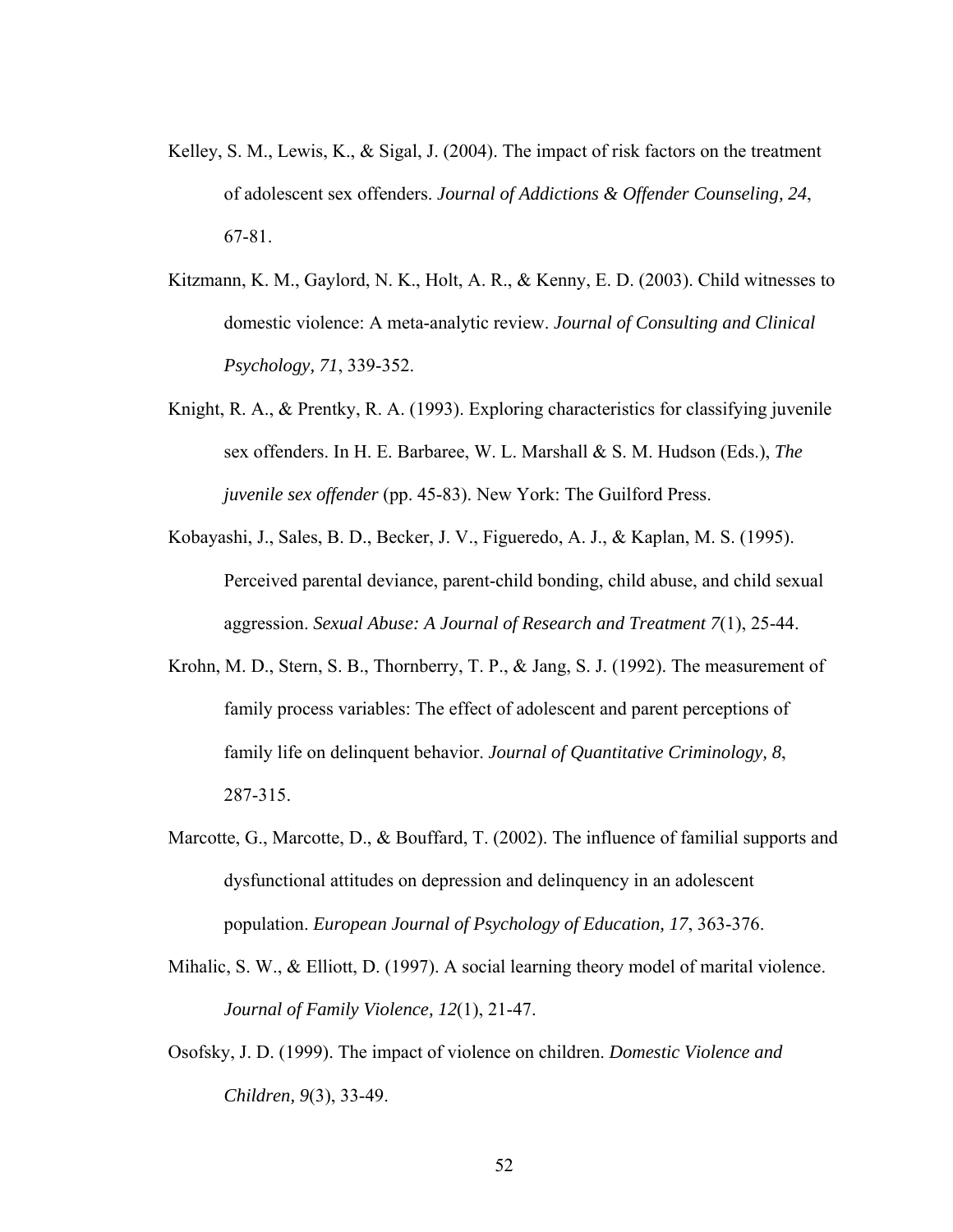- Perry, B. D. (2001). The neurodevelopmental impact of violence in childhood. In D. Schetky & E. P. Benedek (Eds.), *Textbook of child and adolescent forensic psychiatry* (pp. 221-238). Washington, D. C.: American Psychiatric Press, Inc.
- Richardson, G., Kelly, T. P., Bhate, S. R., & Graham, F. (1997). Group differences in abuser and abuse characteristics in a British sample of sexually abusive adolescents. *Sexual Abuse: A Journal of Research and Treatment, 9*, 239-257.
- Righthand, S., & Welch, C. (2004). Characteristics of youth who sexually offend. *Journal of Child Sexual Abuse, 13*(3), 15-32.
- Ryan, G. (1989). Victim to victimizer: Rethinking victim treatment. *Journal of Interpersonal Violence, 4*, 325-341.
- Ryan, G., Miyoshi, T. J., Metzner, J. L., Krugman, R. D., & Fryer, G. E. (1996). Trends in a national sample of sexually abusive youth. *Journal of the American Academy of Child and Adolescent Psychiatry, 35*(1), 17-25.
- Salter, D., McMillan, D., Richards, M., Talbot, T., Hodges, J., Bentovim, A., et al. (2003). Development of sexually abusive behaviour in sexually victimised males: A longitudinal study. *The Lancet, 361*, 471-476.
- Saunders, E., Awad, G. A., & White, G. (1986). Male adolescent sexual offenders: The offender and the offense. *Canadian Journal of Psychiatry, 31*, 542-549.
- Smyke, A. T., Wajda-Johnston, V., & Zeanah, C. H., Jr. (2006). Working with traumatized children and toddlers in the child welfare system. In J. D. Osofsky (Ed.), *Young children and trauma: Intervention and treatment* (260-284). New York, NY: Guilford Press.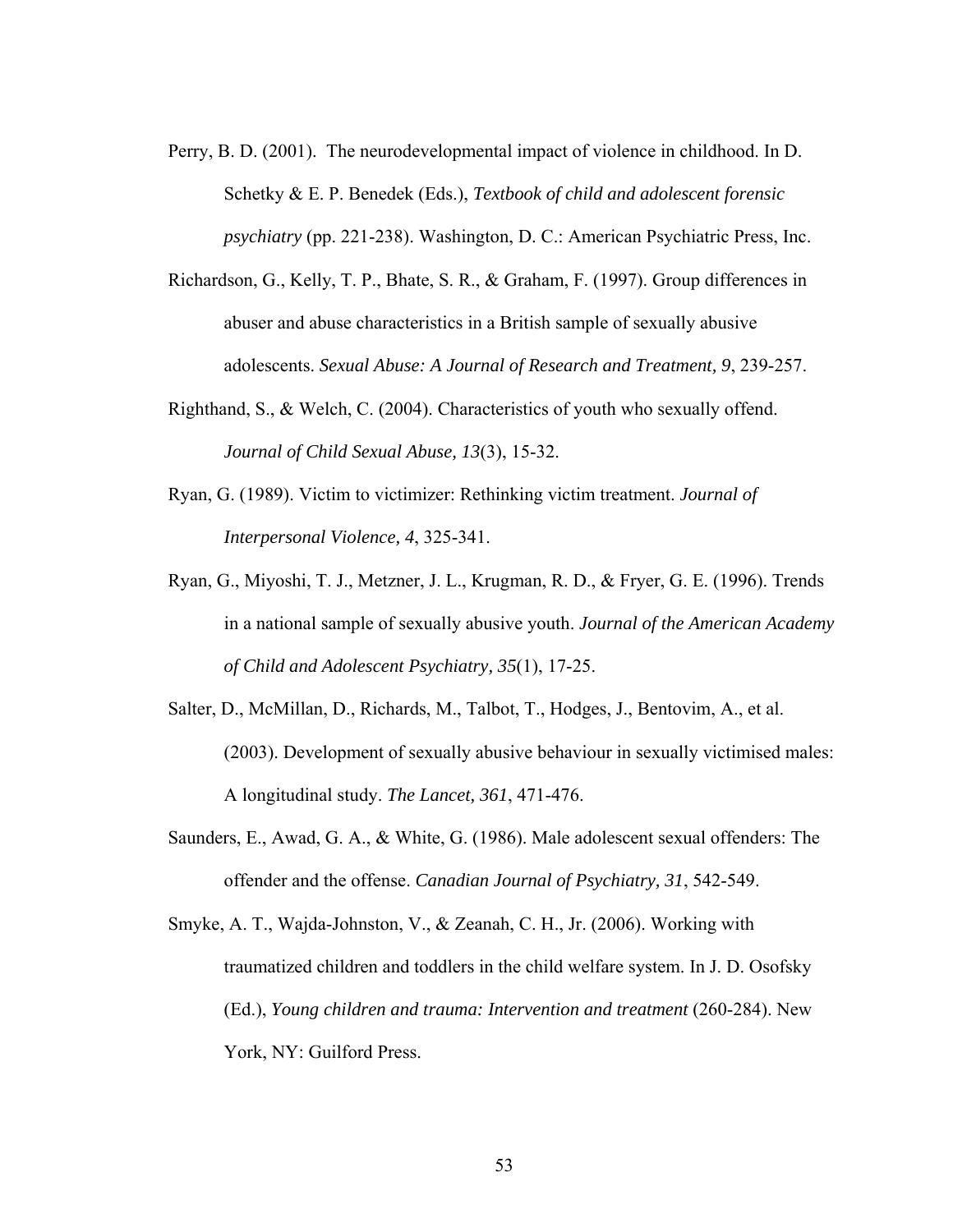- Spaccarelli, S., Coatsworth, J. D., & Bowden, B. S. (1995). Exposure to serious family violence among incarcerated boys: Its association with violent offending and potential mediating variables. *Violence and Victims, 10*(3), 163-182.
- van Wijk, A., Vermeiren, R., Loeber, R., Hart-Kerkhoffs, L., Doreleijers, T., & Bullens, R. (2006). Juvenile sex offenders compared to non-sex offenders: A review of the literature 1995-2005. *Trauma, Violence, & Abuse, 7*, 227-243.
- Widom, C. S. (1989). Does violence beget violence? A critical examination of the literature. *Psychological Bulletin, 106*(1), 3-28.
- Widom, C. S., & White, H. R. (1997). Problem behaviours in abused and neglected children grown up: Prevalence and co-occurrence of substance abuse, crime and violence. *Criminal Behaviour and Mental Health, 7*, 287-310.
- Wieckowski, E., Hartsoe, P., Mayer, A., & Shortz, J. (1998). Deviant sexual behavior in children and young adolescents: Frequency and patterns. *Sexual Abuse: A Journal of Research and Treatment, 10*, 293-303.
- Wilson, K. J. (2006). *When violence begins at home: A comprehensive guide to understanding and ending domestic abuse* (2nd ed.). Alameda, CA: Hunter House.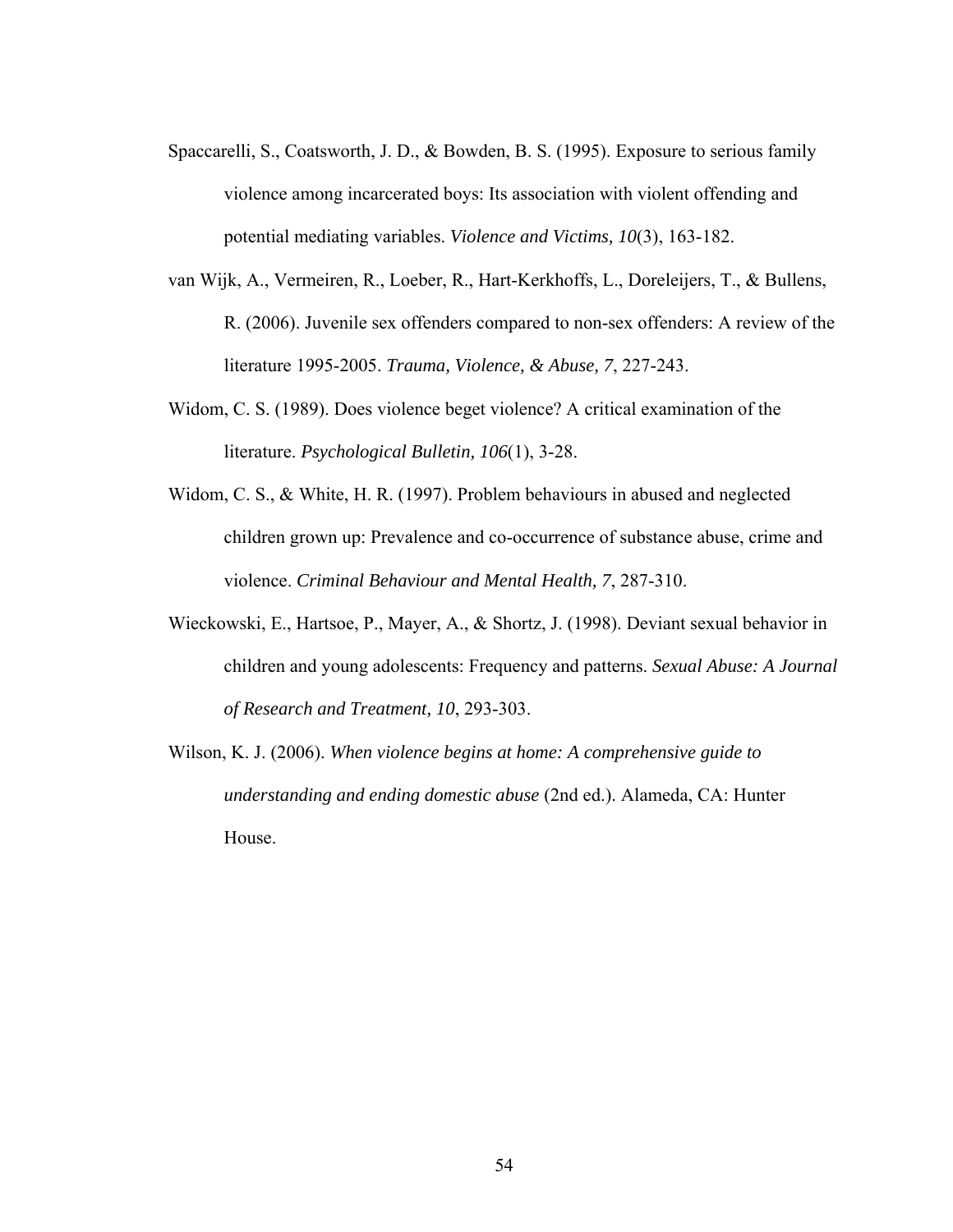| Type of abuse  | Population             | n   | M(SD)        |                     |
|----------------|------------------------|-----|--------------|---------------------|
| Emotional      | Non-sex offenders      | 156 | 16.33(8.41)  | $2.93^*$            |
| neglect        | Juvenile sex offenders | 324 | 18.89 (9.19) |                     |
| Physical       | Non-sex offenders      | 156 | 12.85(5.27)  | $4.83*$             |
| neglect        | Juvenile sex offenders | 325 | 15.55(5.97)  |                     |
| Emotional      | Non-sex offenders      | 154 | 6.66(3.25)   | $9.33$ <sup>*</sup> |
| abuse          | Juvenile sex offenders | 324 | 11.60(6.18)  |                     |
| Physical abuse | Non-sex offenders      | 156 | 7.17(4.02)   | $8.57*$             |
|                | Juvenile sex offenders | 325 | 11.86(6.25)  |                     |
| Sexual abuse   | Non-sex offenders      | 153 | 7.98(2.72)   | $7.35^*$            |
|                | Juvenile sex offenders | 325 | 12.03(6.56)  |                     |

# *Abuse Reports for Sexually and Non-sexually Offending Youth (CTQ Scales)*

\* Significant Independent Samples *t* Test at p < .01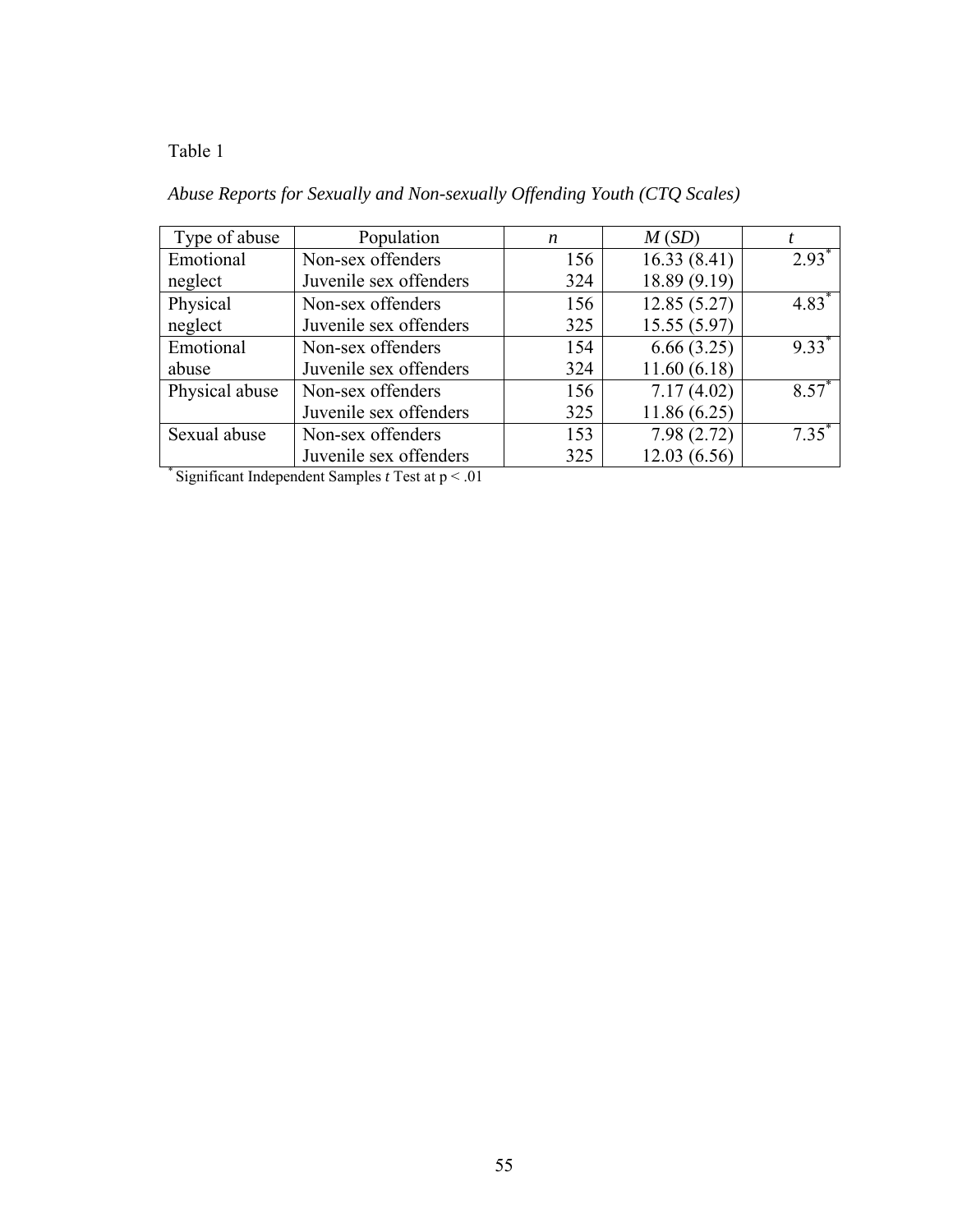## *Violence and Crimes for Non- Sexually Offending Youth*

| Crime             | Witnessed violence | $\boldsymbol{n}$ | M(SD)      | t                   |
|-------------------|--------------------|------------------|------------|---------------------|
| General           | N <sub>0</sub>     | 107              | 2.68(3.49) | $2.67***$           |
| delinquency       | Yes                | 21               | 5.05(4.69) |                     |
| Property damage   | N <sub>0</sub>     | 112              | .77(1.68)  | $2.97^{**}$         |
|                   | Yes                | 22               | 2.23(3.59) |                     |
| Felony theft      | N <sub>0</sub>     | 111              | 3.42(5.09) | .67                 |
|                   | Yes                | 21               | 4.24(5.21) |                     |
| Public disorderly | N <sub>o</sub>     | 112              | .46(1.40)  | 1.01                |
|                   | Yes                | 22               | .82(2.13)  |                     |
| Alcohol use       | N <sub>0</sub>     | 112              | 2.51(3.57) | $2.27$ <sup>*</sup> |
|                   | Yes                | 22               | 4.45(4.15) |                     |
| Drug use          | N <sub>0</sub>     | 110              | 2.61(3.27) | 2.11                |
|                   | Yes                | 22               | 4.23(3.32) |                     |
| Robbery           | N <sub>0</sub>     | 113              | .65(1.53)  | 1.33                |
|                   | Yes                | 22               | 1.14(1.83) |                     |
| Felony assault    | N <sub>0</sub>     | 110              | 1.05(2.09) | 1.68                |
|                   | Yes                | 22               | 1.91(2.58) |                     |
| Selling drugs     | N <sub>0</sub>     | 109              | 3.01(4.39) | .85                 |
|                   | Yes                | 22               | 3.91(5.31) |                     |

\* Significant Independent Samples *t* Test at p < .05 \*\* Significant Independent Samples *t* Test at p < .01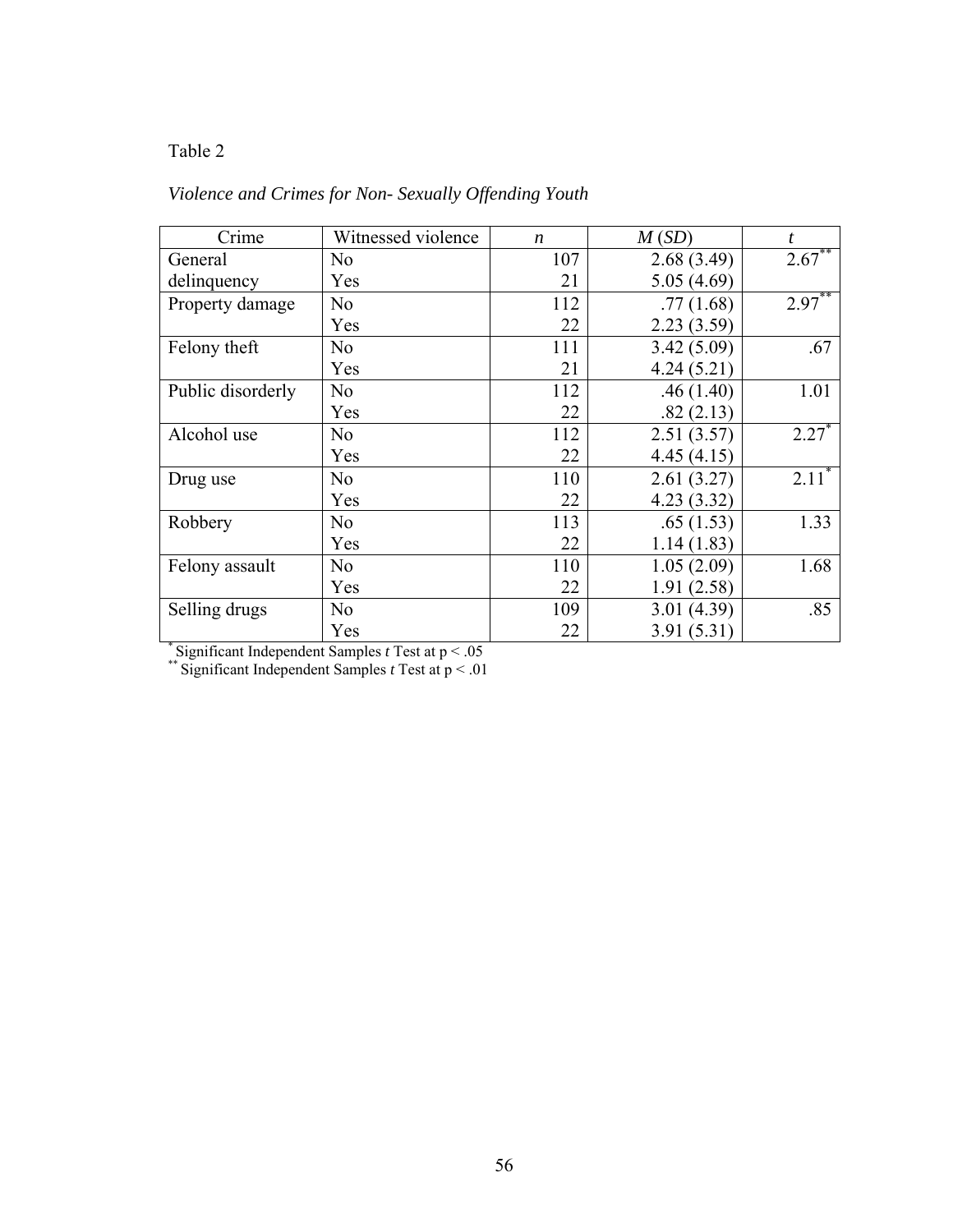# *Violence and Crimes for Sexually Offending Youth*

| Crime              | Witnessed violence | $\boldsymbol{n}$ | M(SD)       | $\mathbf{t}$        |
|--------------------|--------------------|------------------|-------------|---------------------|
| Perpetration score | N <sub>0</sub>     | 130              | 4.85(1.89)  | 1.41                |
|                    | Yes                | 135              | 5.18 (1.86) |                     |
| Number of victims  | N <sub>0</sub>     | 154              | 2.18(3.26)  | $2.72^*$            |
|                    | Yes                | 144              | 3.58(5.44)  |                     |
| General            | N <sub>0</sub>     | 141              | 4.96(5.63)  | $5.22$ <sup>*</sup> |
| delinquency        | Yes                | 135              | 9.11(7.48)  |                     |
| Property damage    | N <sub>0</sub>     | 153              | 2.04(3.02)  | $4.54$ <sup>*</sup> |
|                    | Yes                | 135              | 4.17(4.84)  |                     |
| Felony theft       | N <sub>o</sub>     | 145              | 3.99(6.03)  | $2.90^{*}$          |
|                    | Yes                | 136              | 6.21(6.74)  |                     |
| Public disorderly  | N <sub>0</sub>     | 152              | .83(1.99)   | $4.01*$             |
|                    | Yes                | 134              | 2.16(3.49)  |                     |
| Alcohol use        | N <sub>0</sub>     | 149              | 2.72(3.16)  | $3.19^{*}$          |
|                    | Yes                | 134              | 4.15(4.35)  |                     |
| Drug use           | N <sub>o</sub>     | 146              | 2.65(3.48)  | $3.59*$             |
|                    | Yes                | 132              | 4.41(4.65)  |                     |
| Robbery            | N <sub>0</sub>     | 150              | .51(1.34)   | $3.31$ <sup>*</sup> |
|                    | Yes                | 136              | 1.13(1.83)  |                     |
| Felony assault     | N <sub>0</sub>     | 149              | 1.39(2.58)  | $3.43*$             |
|                    | Yes                | 137              | 2.62(3.46)  |                     |
| Selling drugs      | N <sub>o</sub>     | 148              | 2.26(3.84)  | 1.94                |
|                    | Yes                | 135              | 3.21(4.46)  |                     |

\* Significant Independent Samples *t* Test at p < .01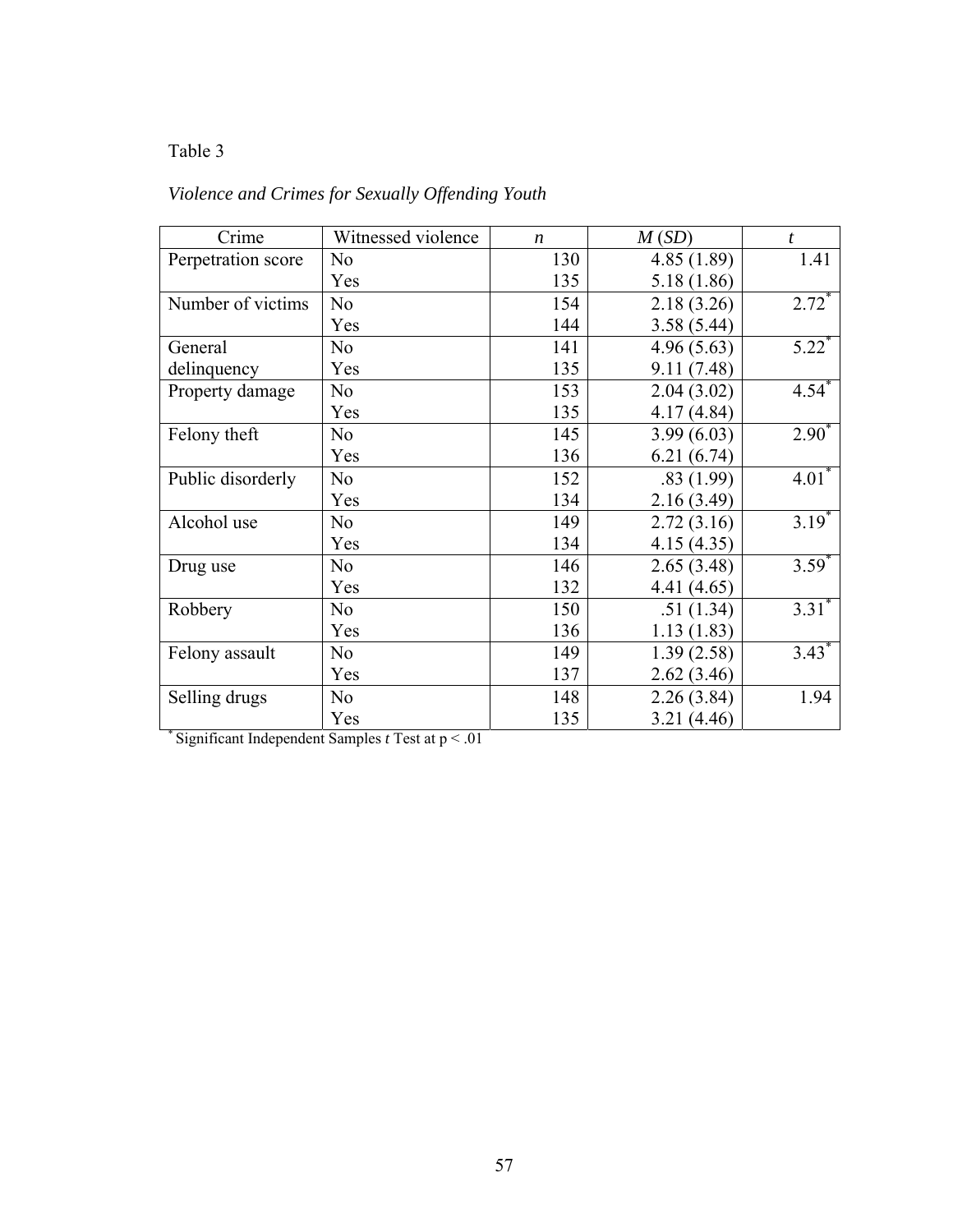## *Physical Abuse and Crimes for Non-Sexually Offending Youth*

| Crime               | Hit or Beaten  | $\boldsymbol{n}$ | M(SD)      | t           |
|---------------------|----------------|------------------|------------|-------------|
| General delinquency | N <sub>o</sub> | 91               | 2.16(3.09) | $3.94***$   |
|                     | Yes            | 38               | 4.87(4.48) |             |
| Property damage     | N <sub>o</sub> | 94               | .67(1.82)  | $2.64^{**}$ |
|                     | Yes            | 40               | 1.73(2.69) |             |
| Felony theft        | N <sub>o</sub> | 93               | 2.77(4.33) | $2.71***$   |
|                     | Yes            | 40               | 5.33(6.26) |             |
| Public disorderly   | No             | 93               | .32(1.24)  | $2.29^*$    |
|                     | Yes            | 41               | .98(2.02)  |             |
| Alcohol use         | N <sub>o</sub> | 93               | 2.03(3.21) | $3.61***$   |
|                     | Yes            | 41               | 4.39(4.04) |             |
| Drug use            | N <sub>o</sub> | 91               | 2.01(2.73) | $4.66^{**}$ |
|                     | Yes            | 41               | 4.71(3.74) |             |
| Robbery             | N <sub>o</sub> | 94               | .52(1.41)  | 1.87        |
|                     | Yes            | 41               | 1.05(1.72) |             |
| Felony assault      | N <sub>o</sub> | 93               | .76(1.59)  | $3.32^{**}$ |
|                     | Yes            | 40               | 2.08(2.95) |             |
| Selling drugs       | N <sub>o</sub> | 93               | 2.55(4.09) | $2.15^*$    |
|                     | Yes            | 39               | 4.36(5.10) |             |

\* Significant Independent Samples *t* Test at p < .05 \*\* Significant Independent Samples *t* Test at p < .01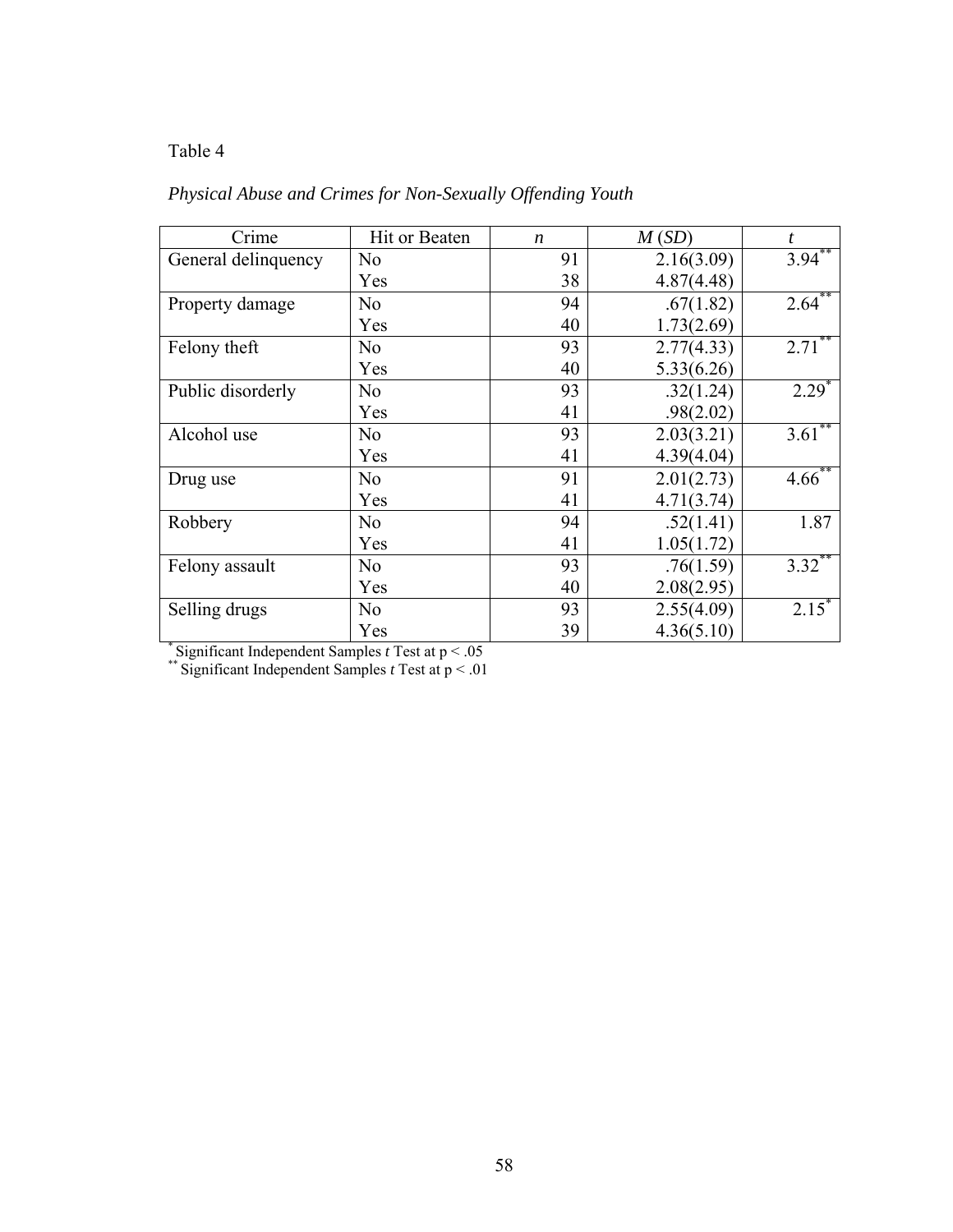# *Physical Abuse and Crimes for Sexually Offending Youth*

| Crime               | Hit or beaten  | $\boldsymbol{n}$ | M(SD)      | $\boldsymbol{t}$ |
|---------------------|----------------|------------------|------------|------------------|
| Perpetration score  | N <sub>0</sub> | 90               | 4.56(1.92) | $2.73***$        |
|                     | Yes            | 184              | 5.21(1.82) |                  |
| Number of victims   | N <sub>o</sub> | 106              | 2.03(3.00) | $2.38^*$         |
|                     | Yes            | 200              | 3.29(5.02) |                  |
| General delinquency | N <sub>0</sub> | 98               | 3.97(5.16) | $5.39***$        |
|                     | Yes            | 185              | 8.49(7.41) |                  |
| Property damage     | N <sub>o</sub> | 106              | 1.75(3.15) | $3.96^{**}$      |
|                     | Yes            | 192              | 3.67(4.41) |                  |
| Felony theft        | N <sub>o</sub> | 100              | 3.64(5.99) | $2.72***$        |
|                     | Yes            | 189              | 5.83(6.75) |                  |
| Public disorderly   | N <sub>o</sub> | 105              | .94(2.28)  | $2.08*$          |
|                     | Yes            | 187              | 1.64(2.99) |                  |
| Alcohol use         | No             | 104              | 2.47(3.37) | $2.92**$         |
|                     | Yes            | 187              | 3.83(4.03) |                  |
| Drug use            | N <sub>0</sub> | 102              | 2.21(3.18) | $3.72***$        |
|                     | Yes            | 185              | 4.08(4.49) |                  |
| Robbery             | N <sub>o</sub> | 104              | .52(1.32)  | $2.40^*$         |
|                     | Yes            | 190              | 1.01(1.82) |                  |
| Felony assault      | N <sub>o</sub> | 106              | 1.45(2.94) | $2.20^{*}$       |
|                     | Yes            | 189              | 2.28(3.18) |                  |
| Selling drugs       | N <sub>o</sub> | 103              | 2.52(4.08) | .43              |
|                     | Yes            | 188              | 2.74(4.19) |                  |

\* Significant Independent Samples *t* Test at p < .05 \*\* Significant Independent Samples *t* Test at p < .01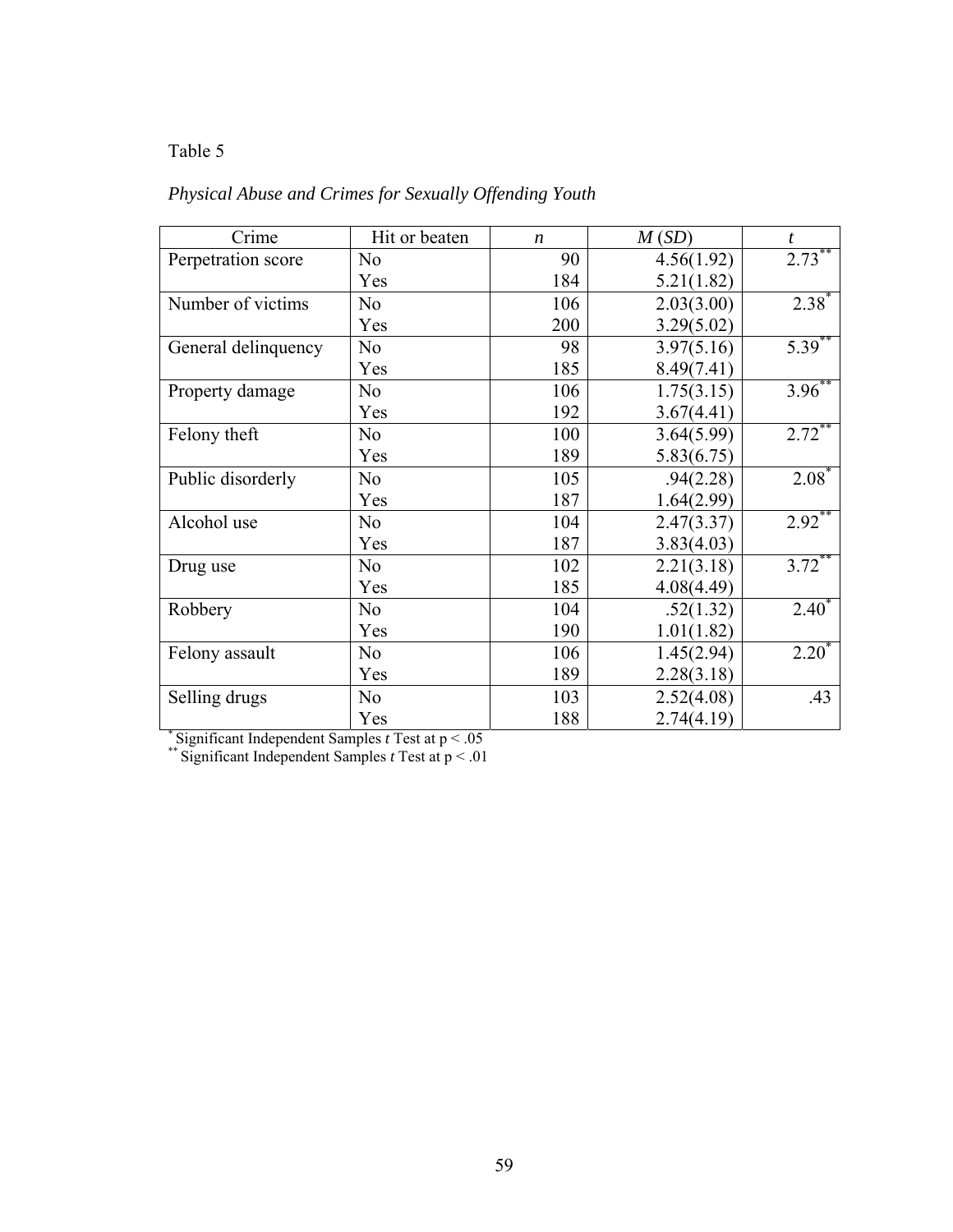|                           | Neither beaten nor | Beaten or    | Both beaten and |            |
|---------------------------|--------------------|--------------|-----------------|------------|
|                           | witnessed DV       | witnessed DV | witnessed DV    |            |
| Crime                     | M(SD)              | M(SD)        | M(SD)           | F          |
| General delinquency       | 2.14(3.04)         | 4.32(4.34)   | 5.92(4.79)      | $8.65$ **  |
| Property damage           | .52(1.38)          | 1.87(2.88)   | 2.31(3.45)      | $7.48$ **  |
| Felony theft <sup>2</sup> | 2.77(4.36)         | 5.42(6.37)   | 4.92(5.74)      | $3.57^*$   |
| Public disorderly         | .29(1.19)          | 1.00(1.87)   | .92(2.47)       | 2.96       |
| Alcohol use $\beta$       | 2.14(3.32)         | 3.44(3.91)   | 5.92(3.71)      | $7.12$ **  |
| Drug use                  | 1.88(2.67)         | 4.91(3.70)   | 4.46(3.62)      | $13.15***$ |
| Robbery <sup>2</sup>      | .47(1.37)          | 1.31(1.93)   | .77(1.30)       | $3.59*$    |
| Felony assault $2$        | .68(1.51)          | 2.29(2.97)   | 1.69(2.72)      | $7.22$ **  |
| Selling drugs             | 2.54(4.02)         | 4.57(5.33)   | 3.85(5.21)      | 2.44       |

\* Significant one way ANOVA F test at  $p < .05$ 

<sup>\*\*</sup> Significant one way ANOVA F test at  $p < .01$ <br><sup>1</sup> Groups 2 and 3 are significantly different than group 1

<sup>2</sup> Group 2 is significantly different than group 1<sup>3</sup> Group 3 is significantly different than group 1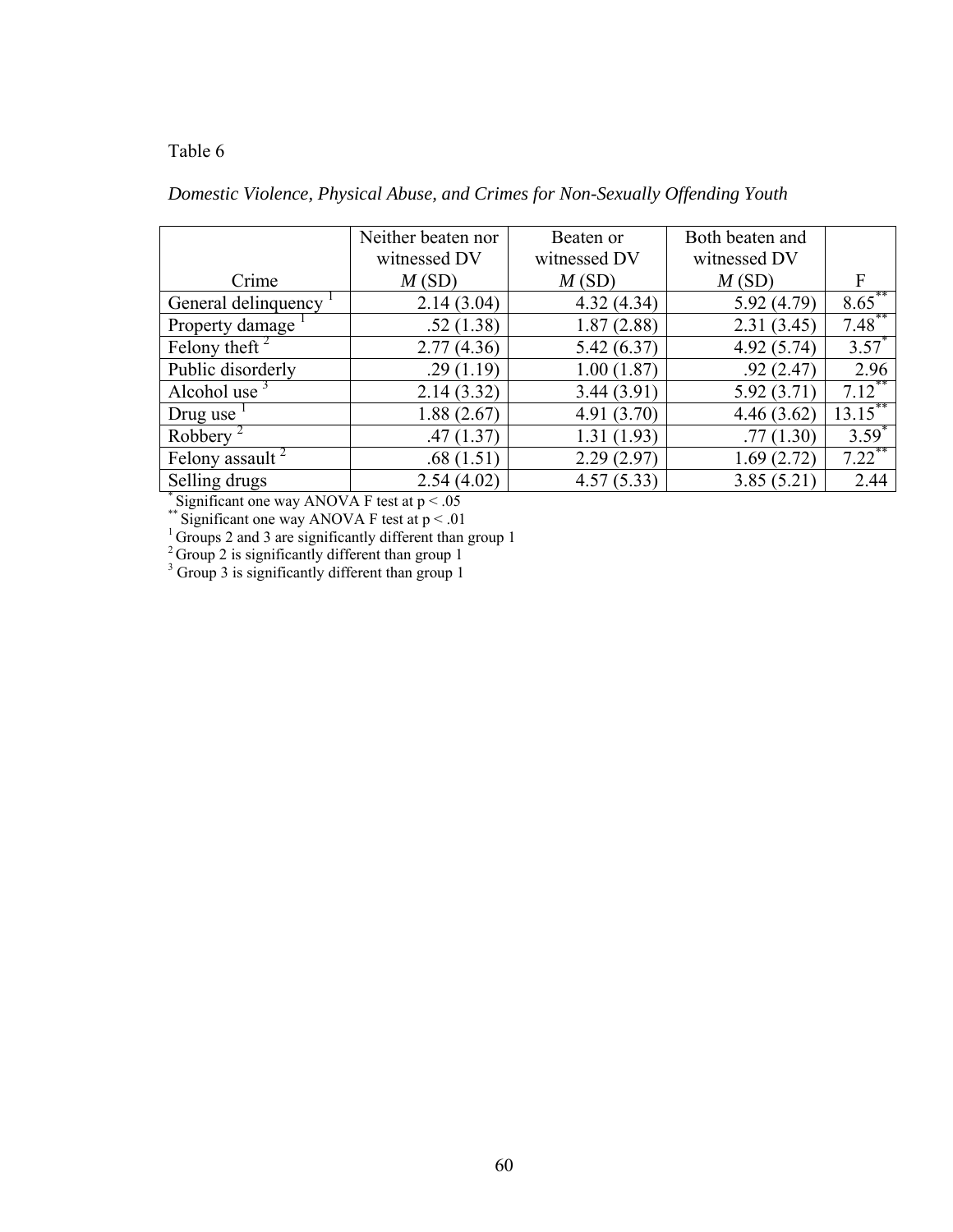| Domestic Violence, Physical Abuse, and Crimes for Sexually Offending Youth |  |
|----------------------------------------------------------------------------|--|
|----------------------------------------------------------------------------|--|

|                              | Neither beaten nor | Beaten or    | Both beaten and |              |
|------------------------------|--------------------|--------------|-----------------|--------------|
|                              | witnessed DV       | witnessed DV | witnessed DV    |              |
| Crime                        | M(SD)              | M(SD)        | M(SD)           | $\mathbf{F}$ |
| Perpetration Score           | 4.57(1.95)         | 5.07(1.82)   | 5.21 (1.86)     | 2.59         |
| Total number of              | 2.09(3.31)         | 2.15(2.94)   | 3.97(5.89)      | $5.99*$      |
| victims                      |                    |              |                 |              |
| General delinquency          | 3.45(4.92)         | 6.59(5.89)   | 9.44(7.64)      | $19.35^{*}$  |
| Property damage <sup>3</sup> | 1.32(2.22)         | 3.05(3.99)   | 4.23(4.79)      | $12.82^*$    |
| Felony theft $\overline{4}$  | 3.55(5.88)         | 4.60(6.33)   | 6.49(6.75)      | $5.28^*$     |
| Public disorderly            | .80(2.09)          | 1.06(2.21)   | 2.13(3.44)      | $6.64*$      |
| Alcohol use                  | 2.44(3.09)         | 3.01(3.56)   | 4.32(4.28)      | $6.48^*$     |
| Drug use                     | 2.15(2.99)         | 3.14(3.92)   | 4.68(4.74)      | $9.32^*$     |
| Robbery <sup>4</sup>         | .41(1.12)          | .72(1.67)    | 1.16(1.83)      | $5.27*$      |
| Felony assault <sup>1</sup>  | 1.31(2.64)         | 1.61(2.96)   | 2.74(3.35)      | $6.19*$      |
| Selling drugs                | 2.51(4.02)         | 2.10(3.77)   | 3.19(4.42)      | 1.79         |

\* Significant one way ANOVA F test at  $p < .01$ 

 $1$ <sup>1</sup> Group 3 is significantly different than groups 1 and 2

<sup>2</sup> All three groups are significantly different from each other <sup>3</sup> Groups 2 and 3 are significantly different than group 1  $^4$  Group 3 is significantly different than group 1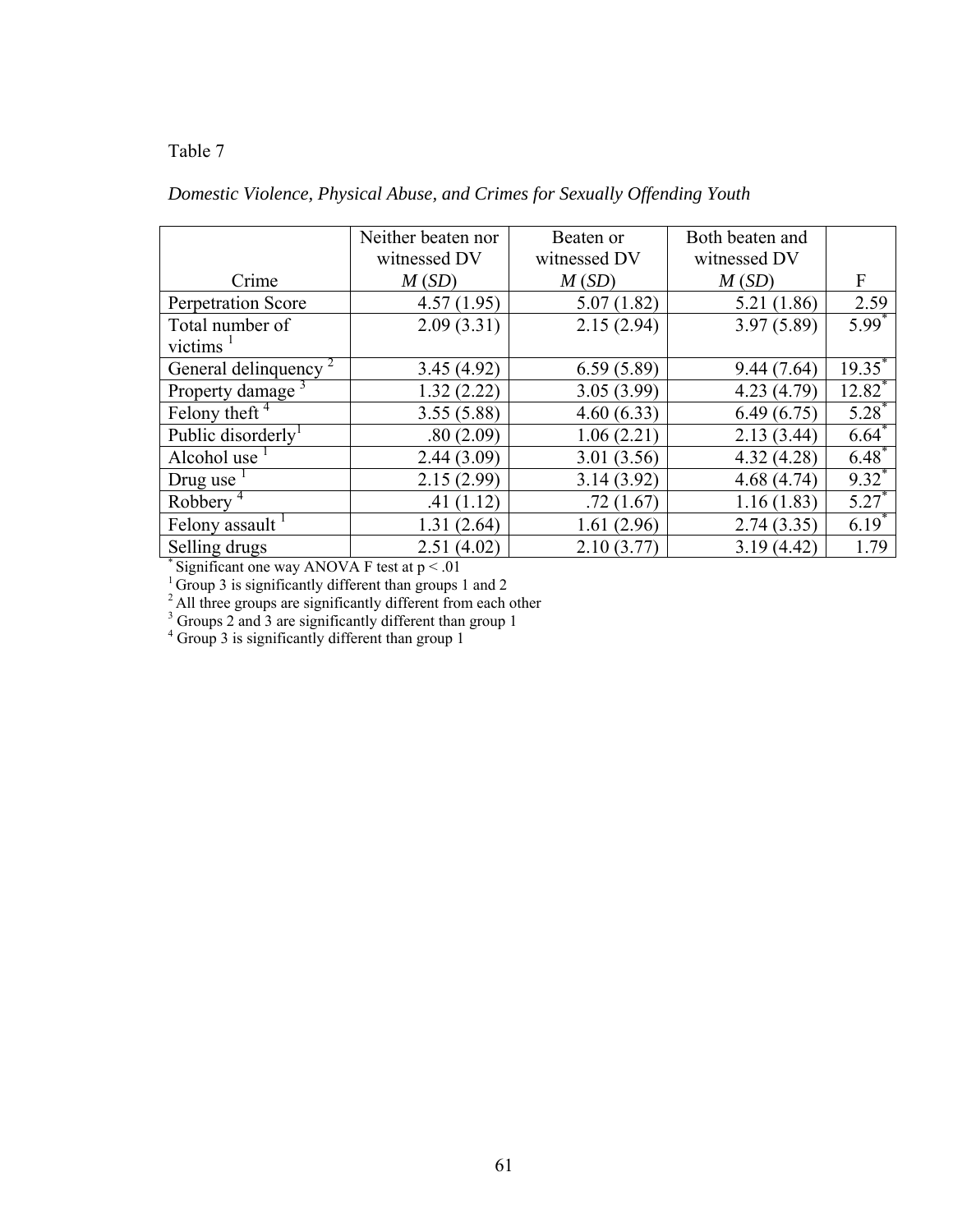## Article III

## The Connection of Parenting Practices and Attachment to Subsequent Juvenile

Delinquency and Juvenile Sexual Offending Behavior

Elsa Gomes Lage

Smith College School for Social Work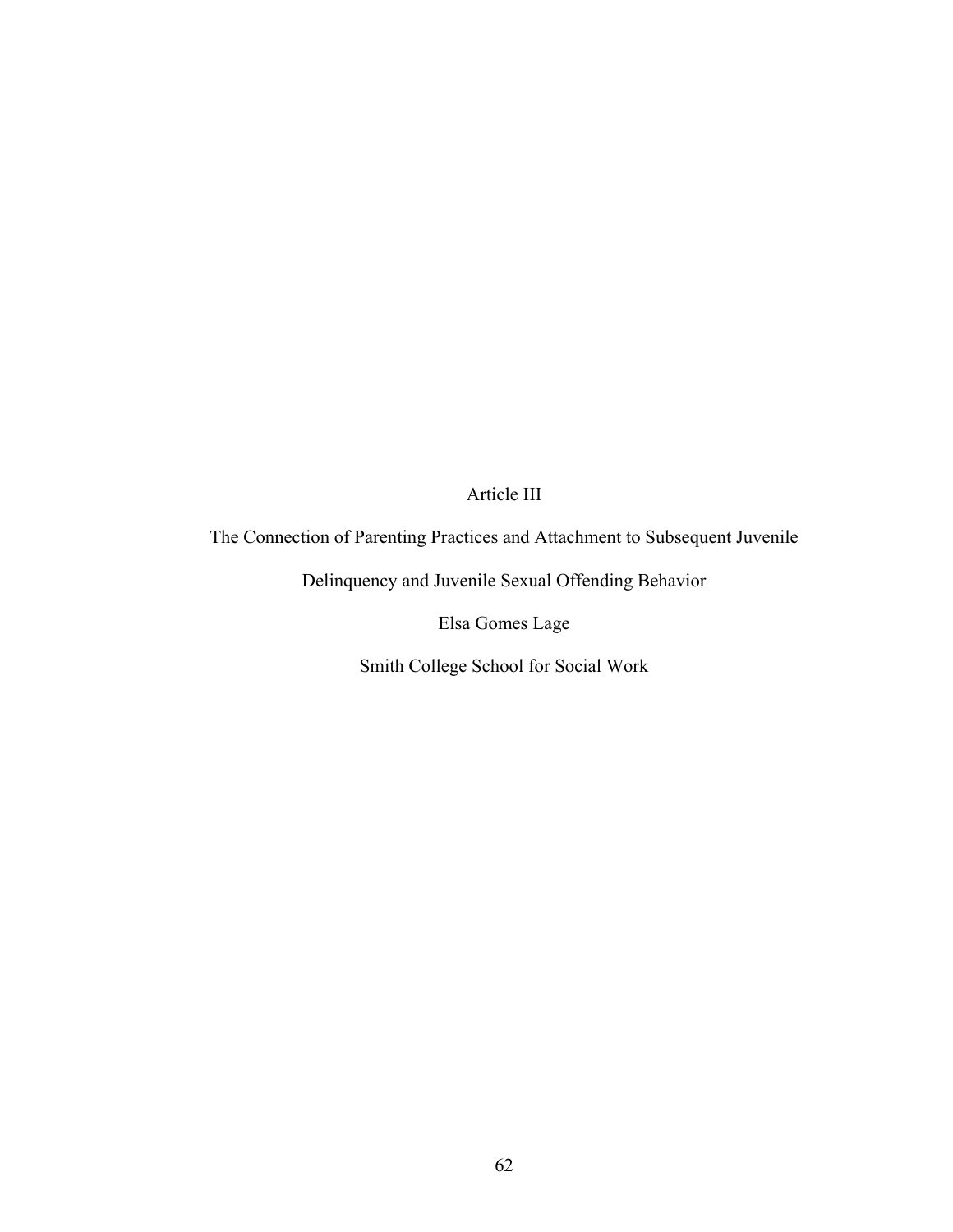### Abstract

This study examined the link between parental support and attachment versus alienation, inconsistency in parenting, and communication patterns and subsequent juvenile delinquent and juvenile sexually aggressive behaviors. Paper and pencil surveys were collected from 332 sexual abusers and 170 non-sexually offending youth at 6 residential facilities in a Midwestern state. Participants responded to questions regarding traumatic experiences in their childhood, perceived attachment to mother and father, parental inconsistency and warmth, communication patterns with parents, and sexually offending behavior. Results indicated there was no difference between the groups on reported communication patterns with parents, but juvenile sex offenders reported less attachment and warmth, more feelings of alienation, and more inconsistency in parenting than did non-sexually offending youth.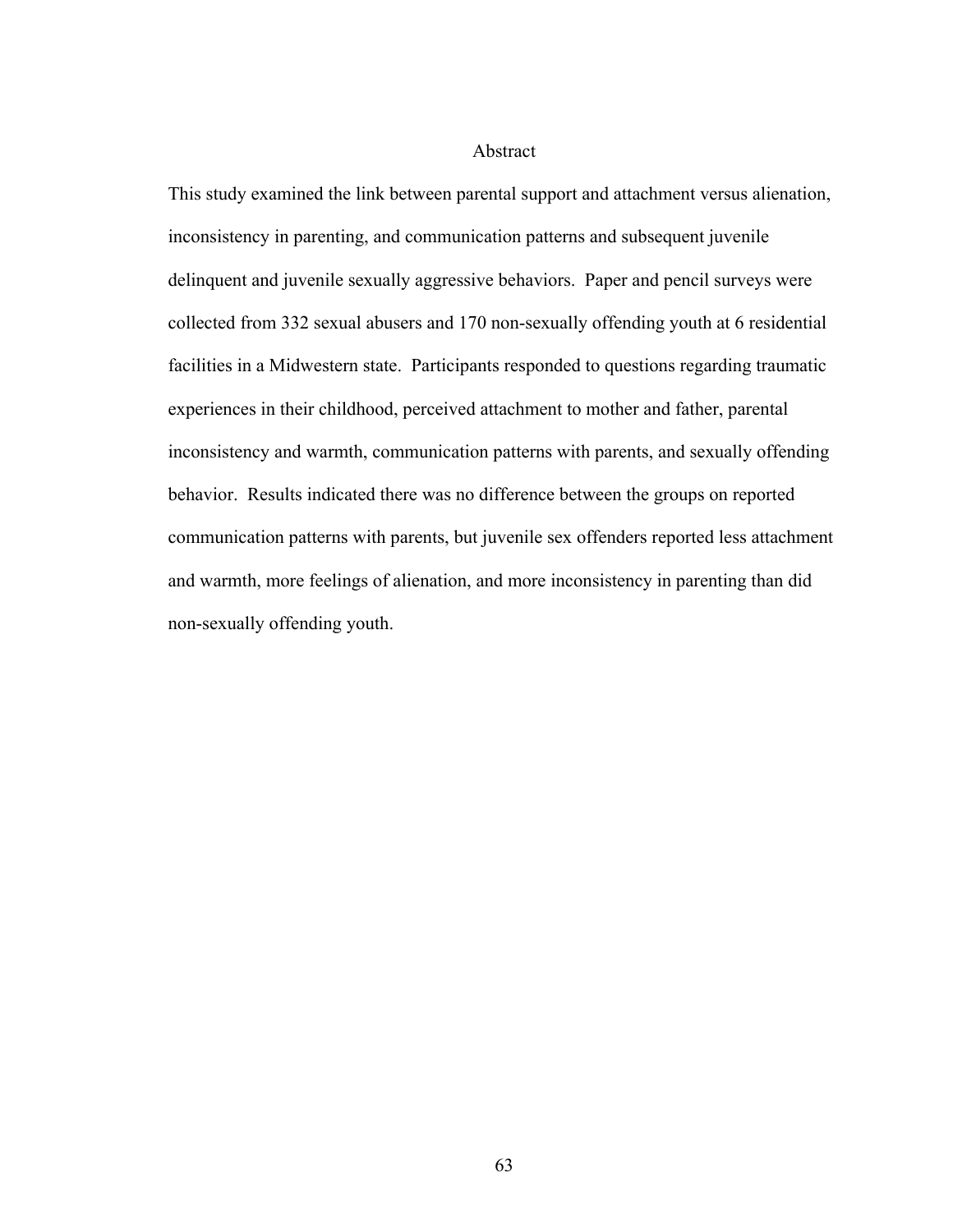#### Introduction

 Families can both be a source of resilience and a source of risk for children. Families characterized by support (Bean, Barber, Crane, 2006; Marcotte, Marcotte, & Bouffard, 2002), positive communication styles (Krohn, Stern, Thornberry, & Jang, 1992), strong attachments (Kerr, Beck, Shattuck, Kattar, & Uriburu, 2003; Krohn et al., 1992), supervision (Bean et al., 2006; Kerr et al., 2003; Kosterman, Graham, Hawkins, Catalano, & Herrenkohl, 2001; Krohn et al., 1992), and adequate discipline (Bean et al., 2006; Kerr et al., 2003; Krohn et al., 1992) tend to protect children and adolescents from engaging in violence and drug use. However, when families are characterized by conflict (Williams & Borduin, 1997), inconsistent parenting including low levels of supervision and inappropriate discipline (Krohn et al., 1992; Quinn & Sutphen, 1994; Stanfield, 1966; Sullivan, 2006), and low levels of attachment (Donnelly, 1999; Krohn et al., 1992; Stanfield 1966; Sullivan, 2006) children and adolescents are much more likely to be influenced by peers and become involved in juvenile delinquency, drug use, and sexual aggression.

### *Protective Factors Associated with Families*

 Families are one of the primary socialization agents of children and can serve as a great source of protection against delinquency and other problem behaviors. Open communication between parents and children, along with positive parenting practices, allow parents to model and reinforce appropriate behavior (Krohn et al., 1992). Positive parenting refers to a parent's ability to communicate interest in and support for his or her child (Hanson, Henggeler, Haefele & Rodick, 1984; Krohn et al., 1992). It also involves parents expressing approval for their child's prosocial behaviors, whether it is verbally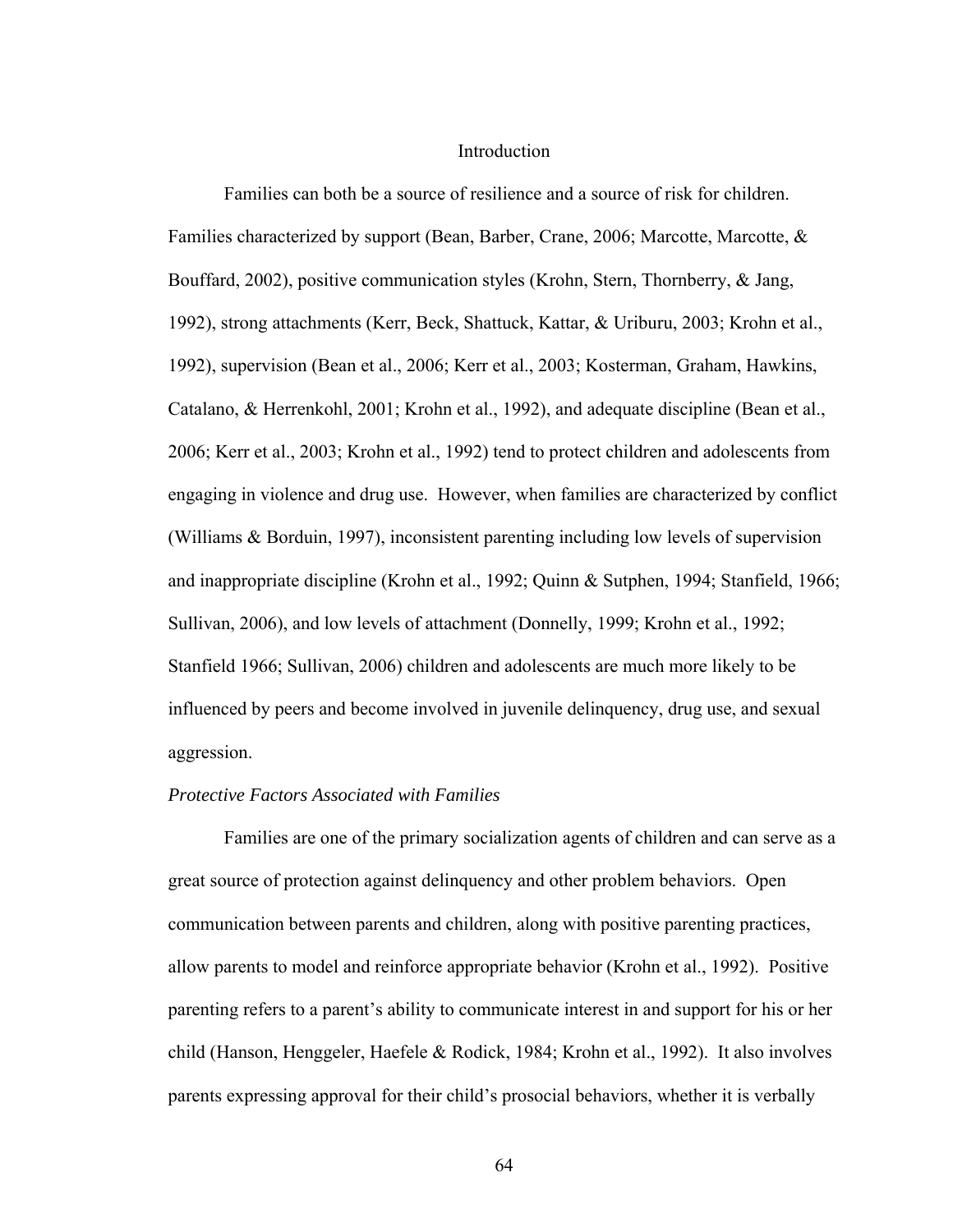through praise or nonverbally with gestures and facial expressions (Hanson et al., 1984; Krohn et al., 1992). In addition, parents should model behaviors which encourage academic, achievement, and social skills, all of which play a protective role against delinquency (Hanson et al., 1984; Krohn et al., 1992).

 A family's ability to communicate clearly and effectively and to cope successfully with everyday problems also serves as a protective factor against delinquency (Krohn et al., 1992). Communication is seen as one of the most crucial aspects of interpersonal relationships and as a key to understanding family dynamics (Clark & Shields, 1997). Positive communication involves listening to the child's needs and wishes while providing healthy responses and showing warmth and compassion. Having open communication with either parent has been associated with much less serious forms of and much lower levels of delinquency (Clark & Shield, 1997).

Strong attachment to parents is also correlated with decreased risk for engagement in delinquent behavior (Kerr et al., 2003; Krohn et al., 1992) and with facilitating positive youth development (Kerr et al., 2003). Strong affective bonds between parents and children appear to deter children from becoming involved in risky behavior (Krohn et al., 1992) and nurturance from parents can have several positive impacts on children, including increasing self-esteem (Sefarbi, 1990).

Finally, family support has been defined as an individual's perception that their family is able to satisfy all of their information, feedback, and support needs (Procidano & Heller, 1983). More specifically, parental support has been defined as the level of warmth and acceptance parents express toward their children (Bean et al., 2006). Support has consistently been regarded as an essential feature in the normal development of both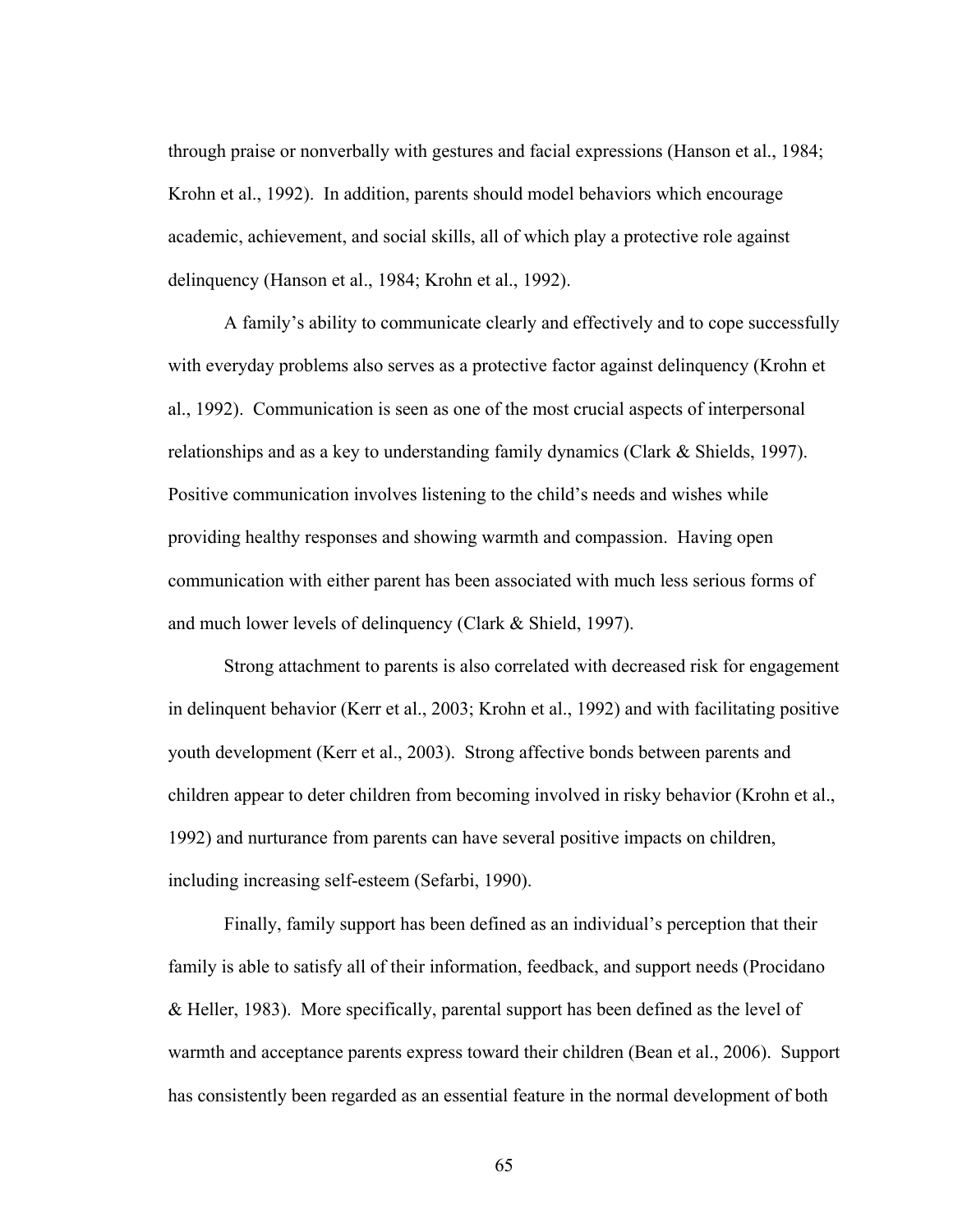children and adolescents (Bean et al., 2006). Strong familial support has been linked with a low probability of engaging in delinquent behavior (Marcotte et al., 2002) along with the development of prosocial behaviors such as high levels of self-esteem and academic achievement (Bean et al., 2006). It also appears that when children feel their parents or other caregivers are supportive and accepting, they are less likely to experience depression (Bean et al., 2006).

Positive family environments clearly have many positive effects on children and adolescents. They often foster resilience to early problem behaviors and delinquency (Sullivan, 2006), even when risk variables such as peer influence are included (Sullivan, 2006). In addition, they protect against depressive symptoms (Bean et al., 2006) and assist in the development of appropriate social behaviors (Bean et al., 2006; Kerr et al., 2003; Krohn et al., 1992).

Some differences between maternal and paternal influences on children's development have been identified. Feelings of being close to a maternal figure have been linked to lower levels of delinquency, alcohol consumption, and especially depressive symptoms (Cookston & Finlay, 2006). In addition, maternal involvement (Cookston & Finlay, 2006) and positive communication (Blaske, Borduin, Henggeler, & Mann, 1989) have been linked with a greatly decreased risk for engaging in delinquent behaviors.

Researchers have also suggested that maternal support can act as a buffer between paternal criminality and subsequent involvement in juvenile delinquency (McCord, 1999). Sons of criminal fathers who experience their mothers as affectionate and selfconfident are much less likely to engage in the behaviors modeled by their fathers (McCord, 1999).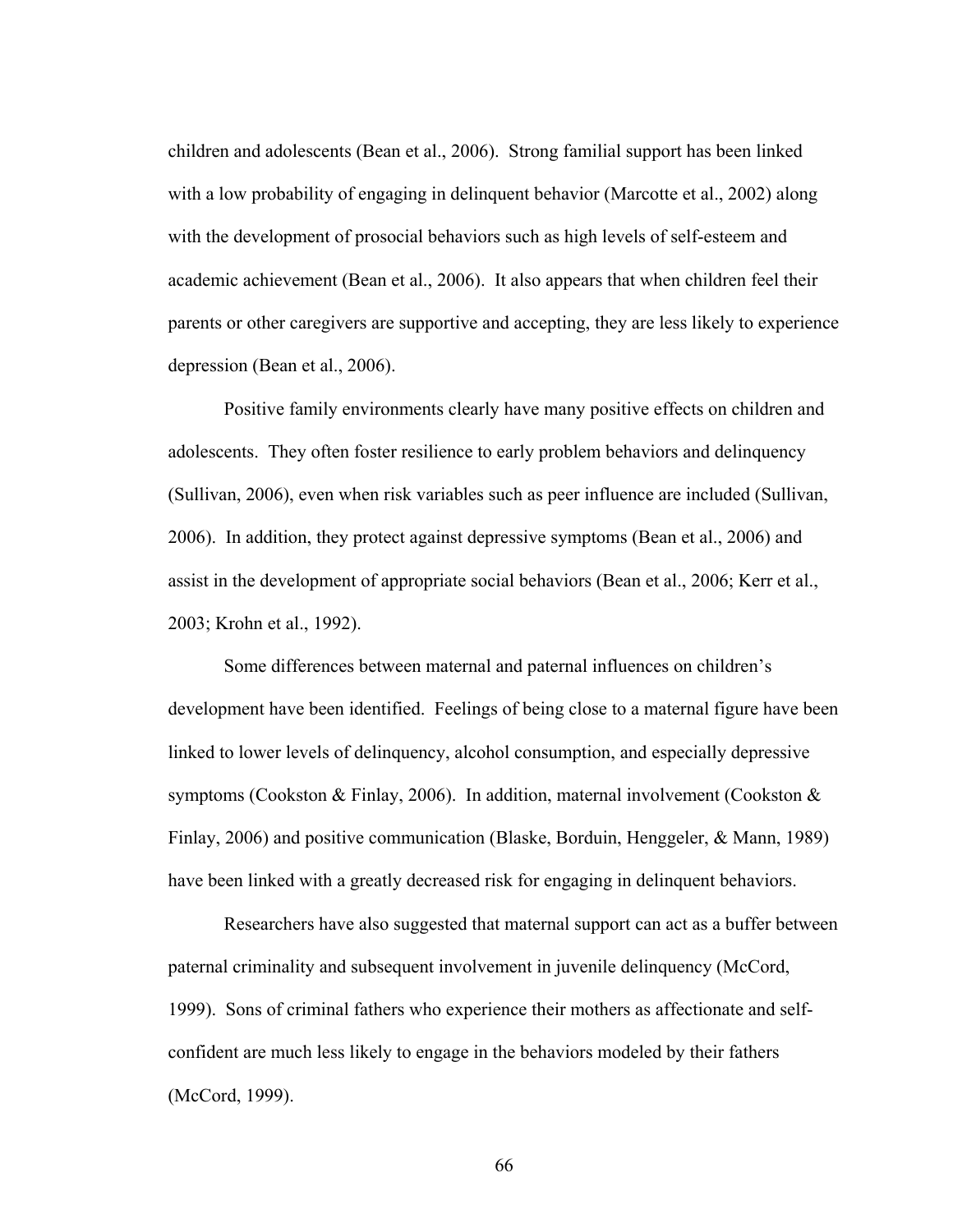Paternal support has also been linked with lower levels of depression among adolescents (Bean et al., 2006). When youth experience their fathers as both accepting and supportive, they are much less likely to experience depressive symptoms regardless of nationality, ethnicity or other demographic differences (Bean et al., 2006). Close relationships with fathers have also proved to be protective factors against several externalizing behaviors including being linked with lower levels of delinquency regardless of gender, grade level, or socioeconomic status (Bean et al., 2006). In addition, a feeling of closeness to a paternal figure has been associated with lower levels of delinquency, alcohol use, and depressive symptoms and high levels of paternal involvement have been associated with a decreased risk for delinquency and depression (Cookston & Finlay, 2006).

#### *Risk Factors Associated with Families*

 As shown, several factors associated with families are able to buffer against juvenile delinquency and other risky behaviors. However, some families have characteristics which seem to increase the likelihood for children and adolescents to display inappropriate behaviors and to engage in delinquency. Several theories suggest that family dysfunction contributes to problem behaviors (Loeber et al., 2000; Sullivan, 2006). Researchers have found that children who are born with a predisposition to addiction and delinquency are at an increased risk when growing up in a dysfunctional family (Cook, 2001). Coercive behaviors within families often sustain an ongoing pattern of antisocial behavior (Loeber, et al., 2000). Also, characteristics of family interactions can influence the types of antisocial behaviors displayed by adolescents (Loeber et al., 2000).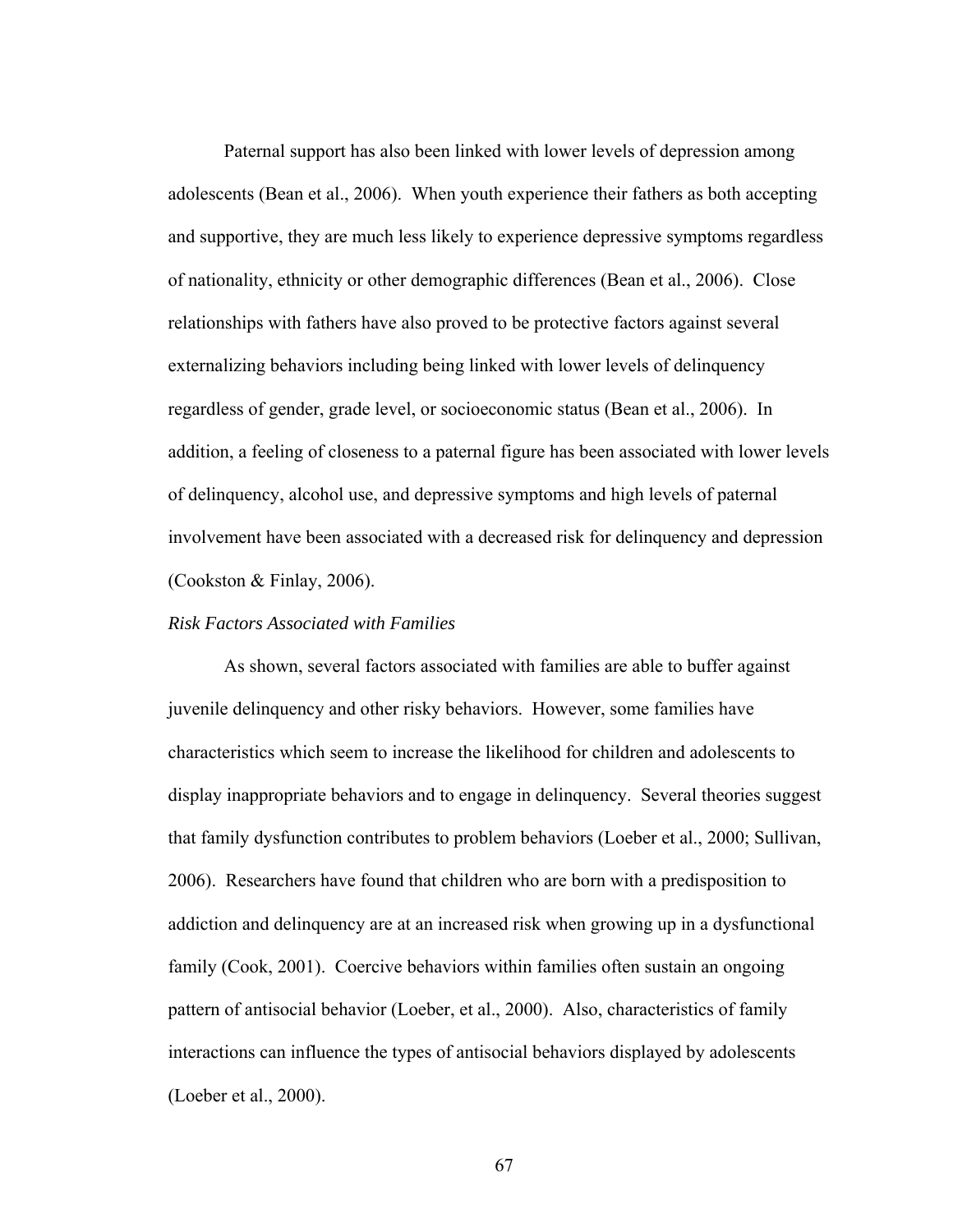One of the factors associated with an increased risk for delinquency is a lack of communication between parents and children (Loeber et al., 2000). Communication has been linked with the type of delinquency in which the adolescents engage (Loeber et al., 2000). Juveniles who engage in more serious forms of delinquency tend to report higher levels of poor communication than do adolescents who engage in less serious forms of delinquency (Loeber et al., 2000). Poor communication has also been linked with the stability of both aggression and intelligence among children (Loeber et al., 2000).

Another risk factor associated with families is a low level of attachment (Borum & Verhaagen, 2006; Krohn et al., 1992; Sullivan, 2006). When children experience their parents as unaffectionate and rejecting, thereby making them feel alienated, they are at an increased risk for engaging in both delinquency and substance use (Krohn et al., 1992; Stanfield, 1966). In addition, when adolescents perceive that their families are neither cohesive nor supportive, they tend to display more depressive symptoms (Donnelly, 1999; Marcotte et al., 2002), delinquency, and both disorders concurrently (Marcotte et al., 2002).

As with protective factors associated with families, some differences have been found between maternal and paternal risk factors. Maternal acceptance or rejection often predicts children's subsequent conduct problems, including internalizing behaviors such as depression and anxiety and externalizing behaviors including aggression (Loeber et al., 2000). Paternal rejection leads adolescents to seek warmer interpersonal relationships among peers, increasing susceptibility to learning delinquent behaviors (Stanfield, 1966).

Families of juvenile delinquents have been shown to exhibit many of the risk factors associated with problem behaviors. Parents of delinquent youth have lower levels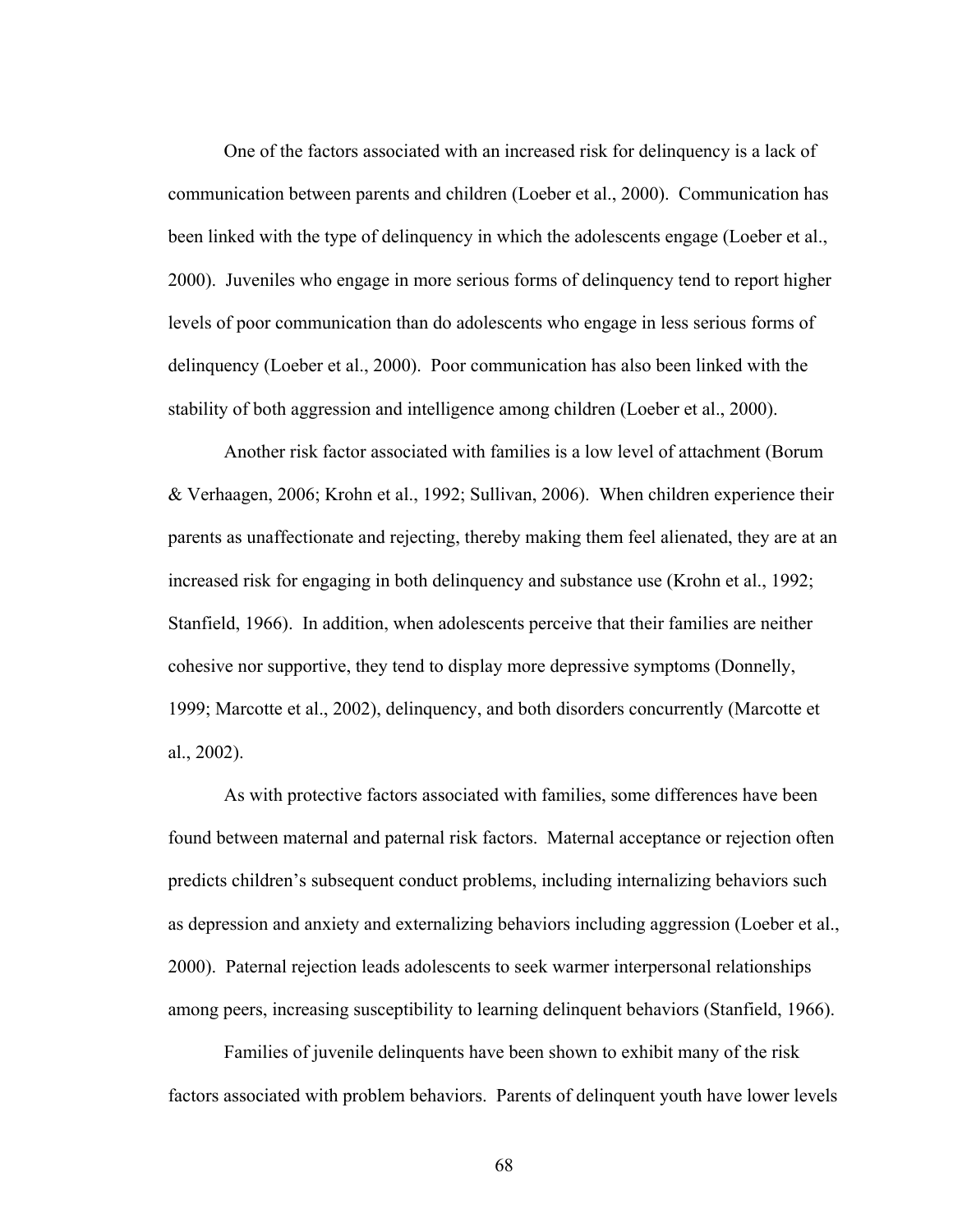of attachment to and are less involved in the lives of their children than do parents of well-adjusted children (Krohn et al., 1992) and their families have often been described as disengaged and rigid (Blaske et al., 1989). Researchers have also suggested that families of juvenile delinquents are characterized by low family adaptability, blurred boundaries (Quinn & Sutphen, 1994), and low rates of positive communication (Blaske et al., 1989).

 Families of juvenile sex offenders are also characterized by many identified risk factors for delinquency and other problem behaviors. Frequently, these families are characterized by sexual (Barbaree & Langton, 2006; Duane, Carr, Cherry, McGrath,  $\&$ O'Shea, 2003; Kelley, Lewis, & Sigal, 2004; Ryan, Miyoshi, Metzner, Krugman, & Fryer, 1996; van Wijk, Vermeiren, Loeber, Hart-Kerkhoffs, Doreleijers, & Bullens, 2006) and physical abuse (Barbaree & Langton, 2006; Duane et al., 2003; Kelley et al., 2004; Ryan et al., 1996), violence (Barbaree & Langton, 2006; Duane et al., 2003; Kelley et al., 2004), alcohol and other substance use (Duane et al., 2003; Kelley et al., 2004), neglect (Kelley et al., 2004; Ryan et al., 1996), and dysfunctional family relationships (Kelley et al., 2004). These families tend to be either rigid and enmeshed or chaotic with a great deal of role confusion (Bischof, Stith, & Whitney, 1995; Bischof, Stith, & Wilson, 1992; Ryan, 1997) and insecure attachments (Barbaree & Langton, 2006; Ryan, 1997). Parents of adolescent sex offenders tend to show more periods of indifference, rejection, and hostility toward their children (Kelley, Lewis, & Sigal, 2004) and report difficulties with family functioning and affective involvement (Duane et al., 2003; Ryan, 1997). In addition, families of adolescent sex offenders are described as unstable and are often characterized by parent-child conflict and a lack of positive involvement between parent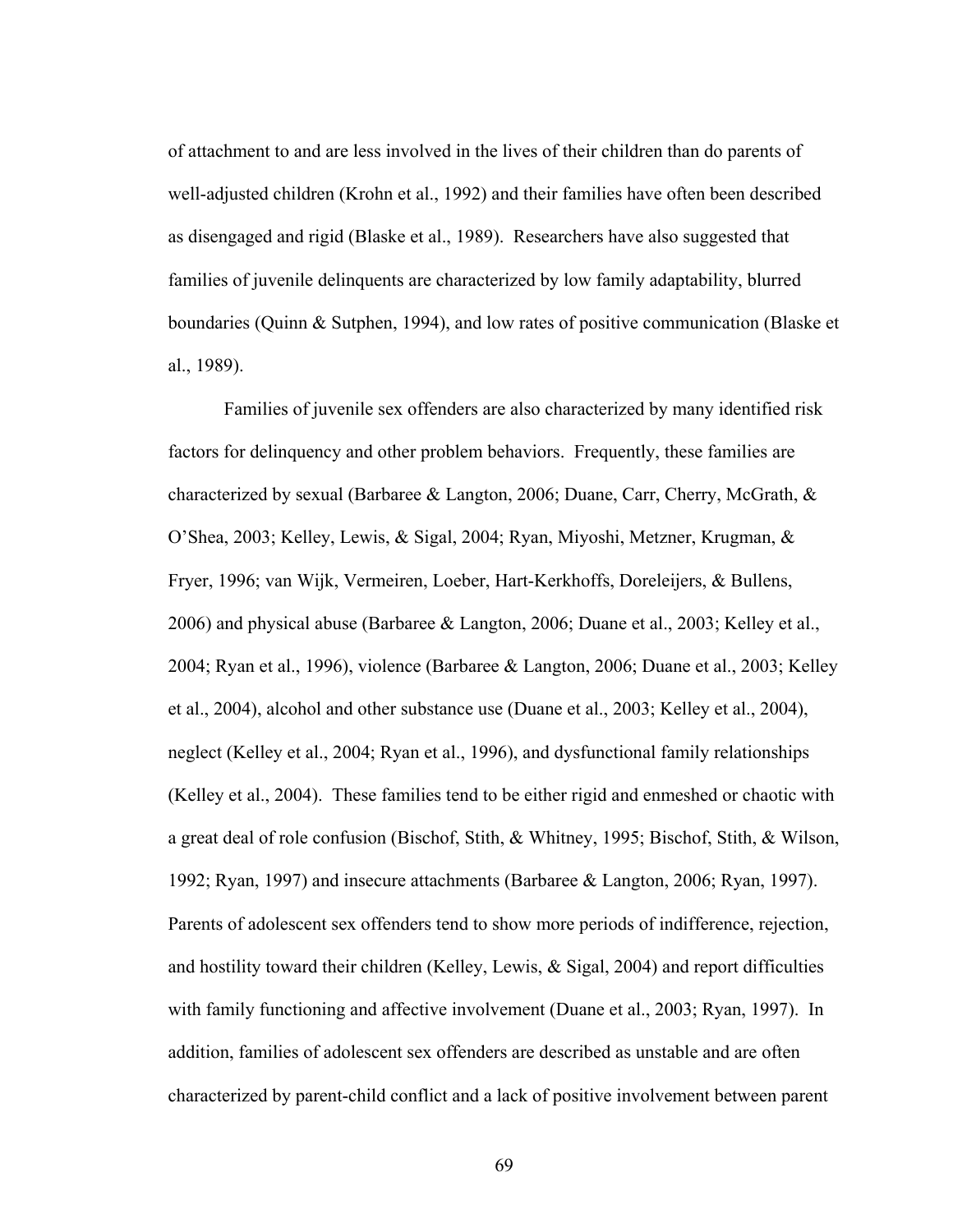and child (Barbaree & Langton, 2006). Finally, adolescent sex offenders have often experienced the loss of a parental figure or of some other significant person leading to inconsistent parenting (Ryan et al., 1996; Ryan, 1997).

 An interesting finding regarding adolescent sex offenders comes from a study which distinguished between families of juvenile sex offenders who admitted to the crime and of those who did not (Sefarbi, 1990). Families of youth who denied the offense often aided the adolescents in the denial, tended to be enmeshed, had diffuse boundaries, and expressed difficulty communicating about sexuality (Sefarbi, 1990). The families of the adolescents who admitted to the offense tended to be rigid and disengaged with periods of abandonment, first by their fathers and then by their mothers (Sefarbi, 1990). There also tended to be very low levels of communication, lack of clarity, and mixed messages about sexuality (Sefarbi, 1990).

 As can be seen, the families of juvenile non sexually-offending delinquents and of juvenile sex offenders seem rather similar in many ways. Both juvenile non-sexually offending youth and juvenile sex offenders perceive their families as less cohesive (Bischof et al., 1995; Bischof et al., 1992), less expressive, and as having lower levels of encouraging independence than do other adolescents (Bischof et al., 1995). Both groups perceive their families as having closed internal boundaries, rigid generational boundaries, and a sense of separateness (Bischof et al., 1992). Finally, both groups are similar in terms of family adaptability which refers to the degree of flexibility among family roles (Symboluk, Cummings, & Leschied, 2001).

 While the two groups have several similarities, researchers have also identified some differences among the groups. Sex offenders experience higher rates of sexual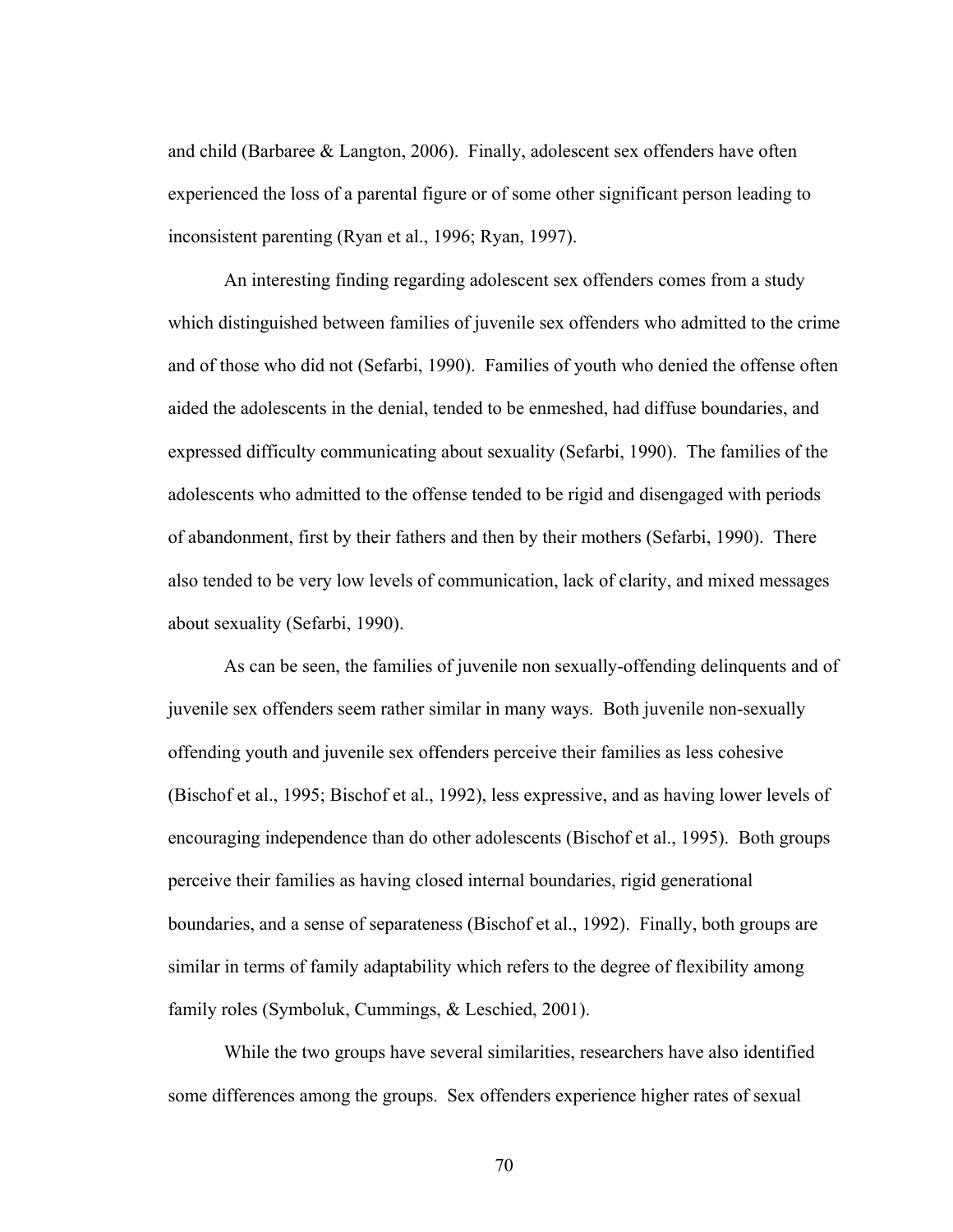and/or physical abuse (van Wijk, Loeber, Vermeiren, Pardini, Bullens, & Doreleijers, 2005) and tend to perceive higher levels of emotional bonding and cohesion among family members than do other delinquents, but still much lower levels than controls (Bischof et al., 1992).

 As shown, the family environments of juvenile delinquents and juvenile sex offenders appear similar in many ways and yet different in several important areas for proscial development. In analyzing results from a survey administered to adjudicated youth, this study seeks to examine both differences and similarities among the groups. This study will examine reported abuse rates between juvenile non-sexually offending youth and sexual abusers. Differences in communication, attachment, alienation, and inconsistency between parents and children among both groups will also be investigated. Finally, differences in reported number of victims for juvenile sexual offenders will be investigated for four parent types (both parents consistent, mother inconsistent and father consistent, mother consistent and father inconsistent, and both parents inconsistent).

#### Methods

After consents were obtained, confidential data were collected from youth with sexual and non-sexual offenses in 6 residential facilities in a Midwestern state. Multipaged pencil and paper surveys were collected from 332 adjudicated juvenile sexual abusers and 170 non-sexually offending youth. The average age of the sexually offending sample ( $N = 332$ ) was 16.70 years ( $SD = 1.65$  years) with no difference between groups ( $t$  (323) = 1.46,  $p = .145$ ). The average current grade level was 9<sup>th</sup> grade  $(SD = 1.63$  grades), with no difference between groups on grade level (*t* (319) = .986, *p* = .325). The two groups differed in terms of racial composition ( $\chi^2$  (4) = 5.7, *p* = .000)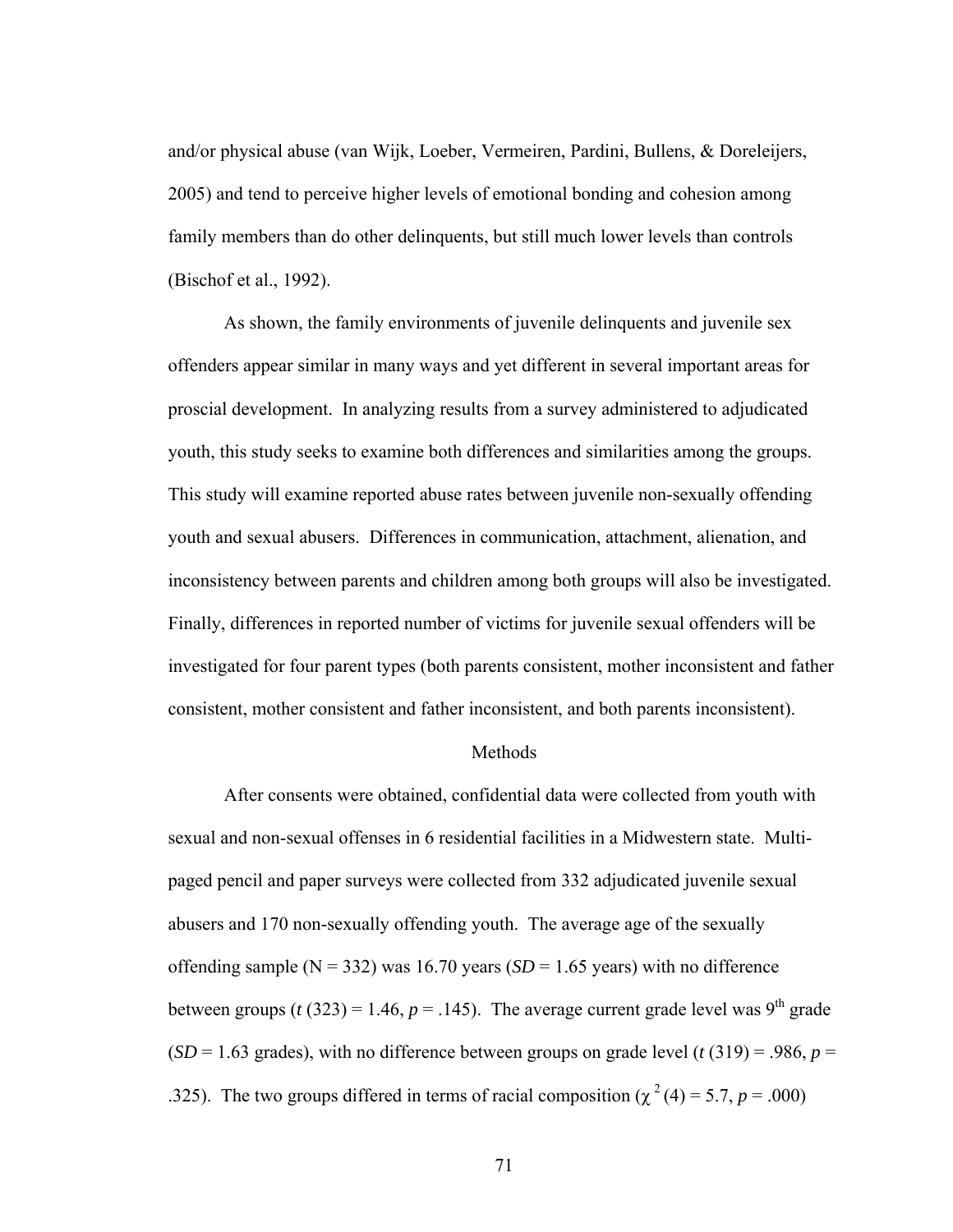with 50% of the juvenile sexual offenders selecting Caucasian  $(n = 156)$ , 29% selecting African American ( $n = 90$ ), and 13% selecting Other ( $n = 43$ ). In contrast, only 38% of non-sexually offending youth reported their race as Caucasian  $(n = 60)$ , while 56% identified as African American ( $n = 90$ ), and the remaining 4% as Other ( $n = 7$ ). *Measures*

The Childhood Trauma Questionnaire (CTQ) (Bernstein & Fink, 1998) was used to gather information regarding traumatic experiences in childhood. This 37-item measure asks participants to respond to various questions through a 5-point scale ranging from never true to very often true and provides a brief and relatively noninvasive screening of traumatic experiences. All of the subscales have acceptable inter-item reliability in this study. The subscales include: Sexual Abuse ( $\alpha$  = .83), Physical Abuse ( $\alpha$  = .91), Emotional Abuse ( $\alpha$  = .90) and Physical ( $\alpha$  = .76) and Emotional Neglect ( $\alpha$  = .92).

 The Inventory of Parent and Peer Attachment (IPPA) (Armsden & Greenberg, 1987) was used to gather information regarding adolescents' perceptions of the positive and negative aspects of their relationships with their parents and their close friends. This 75-item scale asks participants to respond to various questions on attachment, trust, communication, and alienation through a 5-point scale ranging from almost never or never true to almost always or always true. All of the subscales have acceptable interitem reliability. The subscales include: Mother Attachment ( $\alpha$  = .87), Father Attachment ( $\alpha$  = .89), and Peer Attachment ( $\alpha$  = .92). Only mother and father attachment were used for the purposes of this study.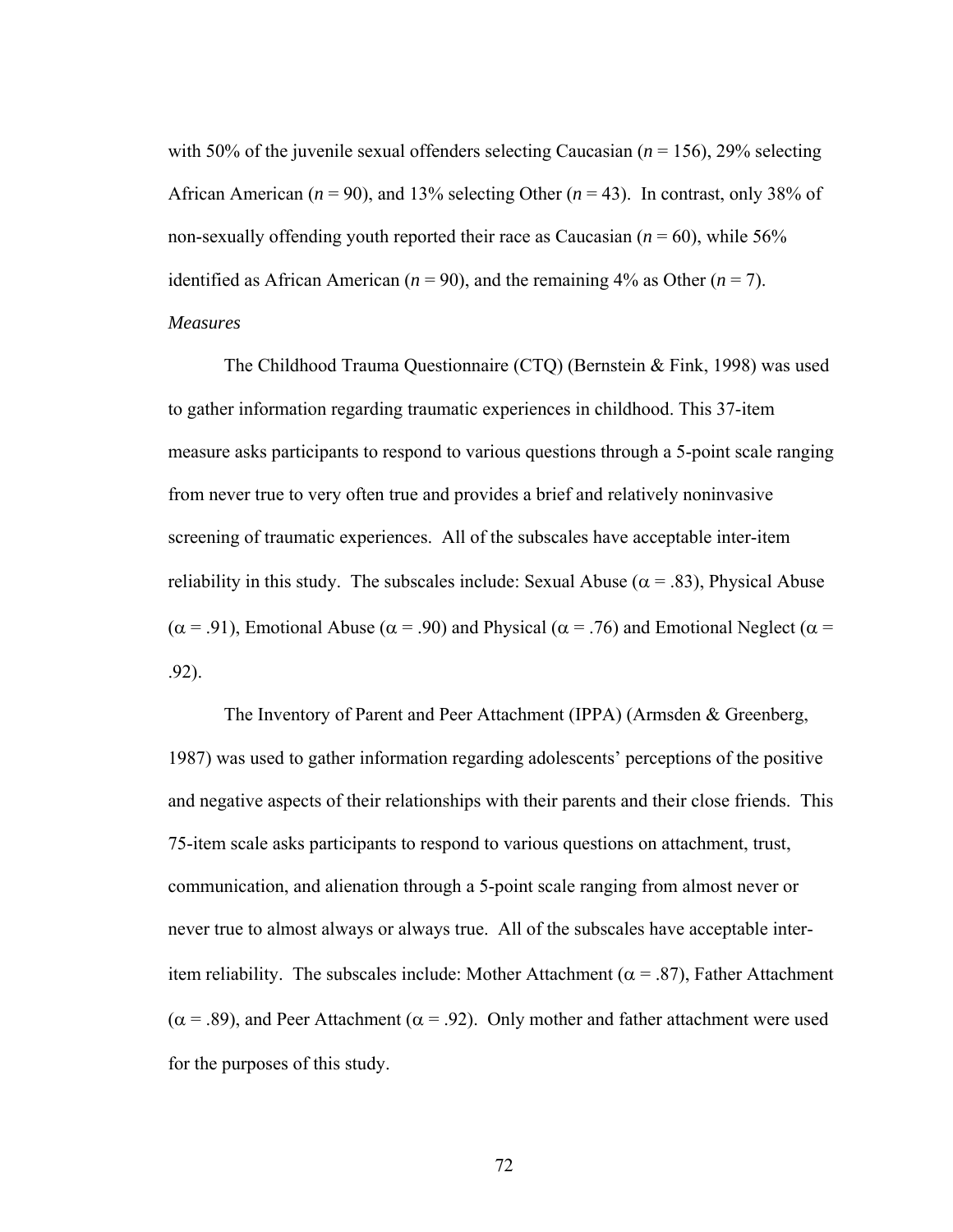Non-standardized questions about parental inconsistency and warmth, both measured on a 7-point scale ranging from not at all like my mother or father to very much like my mother or father, and number of victims were also used in the study.

#### Results

Based on the current literature, questions to be answered by data collected from the adjudicated youth are: How do reported rates of abuse and neglect compare among sexually offending and non-sexually offending youth? How does communication between family members compare among the two groups (sexual abusers versus nonsexually offending youth)? Are there differences between the two groups on reported attachment to caregivers? Do juvenile sexual offenders report higher rates of alienation from their parents than do non-sexually offending youth? Which of the two groups reports more inconsistency in parenting? Finally, are there differences in the number of victims reported by juvenile sexual offenders when both parents are consistent versus when one parent is consistent versus when both parents are inconsistent?

Abuse comparisons between the two groups of sexually offending and nonsexually offending youth reveal that sexual abusers report significantly more frequent abuse of all five CTQ scales (emotional neglect, physical neglect, emotional abuse, physical abuse, and sexual abuse) than do non-sexually offending youth (see Table 1). In addition, while most youth within the entire sample report multiple forms of abuse, the sexually abusive youth have significantly more types of abuse than the non-sexually abusive youth ( $t(497) = 12.74$ ,  $p = .000$ ) with sexual abusers reporting an average of 1.92  $(SD = 1.44)$  types of abuse and nonsexual delinguent youth reporting an average of .39  $(SD = .78)$  types of abuse.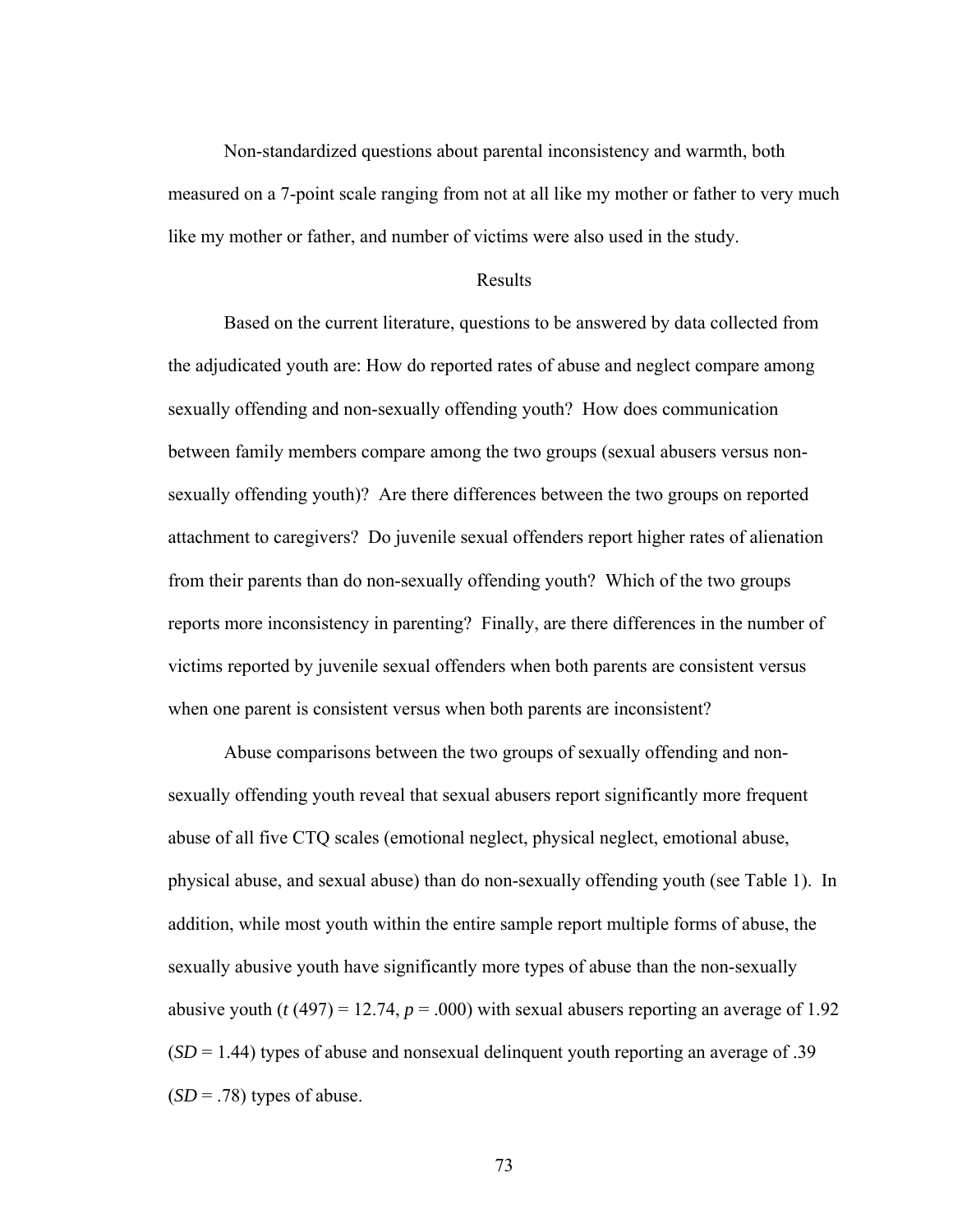An independent samples *t* test was used to examine communication patterns between participants and each parent as reported by both non-sexually offending and sexually abusive youth. Results indicate that for both mother  $(t (457) = 1.76, p = .078)$ and father  $(t (363) = 1.10, p = .271)$  there is no significant difference between reported communication styles between groups with juvenile nonsexual abusers reporting an average of 33.96 ( $SD = 8.94$ ) for mother and an average of 29.81 ( $SD = 11.24$ ) for father and juvenile sexual abusers reporting an average of 32.32 (*SD* = 9.46) for mother and an average of  $28.35$  ( $SD = 11.17$ ) for father.

Findings of an independent samples *t* test reveal the juvenile sexual abusers report significantly less attachment to mother  $(t (416) = 2.42, p = .014)$  and marginally significantly less attachment to father ( $t$  (363) = 1.90,  $p$  = .057) than do the non-sexually offending youth with juvenile non-sexually offending youth reporting an average of 97.43 (*SD* = 24.66) for mother and an average of 88.35 (*SD* = 27.21) for father and juvenile sexual offenders reporting an average of 91.32 (*SD* = 25.06) for mother and an average of  $82.06$  ( $SD = 28.19$ ) for father. Juvenile sex offenders also report significantly more feelings of alienation from both their mother ( $t$  (456) = 5.47,  $p$  = .000) and their father ( $t$  (363) = 2.75,  $p = .006$ ) with juvenile nonsexual abusers reporting an average of 11.09 ( $SD = 4.74$ ) for mother and an average of 12.92 ( $SD = 5.67$ ) for father and juvenile sexual abusers reporting an average of 14.11 (*SD* = 5.83) for mother and an average of 15.15 (*SD* = 7.29) for father. Juvenile sexual offenders describe experiencing both their mother (*t* (466) = 3.10, *p* = .002) and their father (*t* (416) = 1.97, *p* = .050) as significantly more cold and distant with juvenile non-sexually offending youth reporting an average of 1.59  $(SD = 1.49)$  for mother and an average of 2.73  $(SD = 2.36)$  for father and juvenile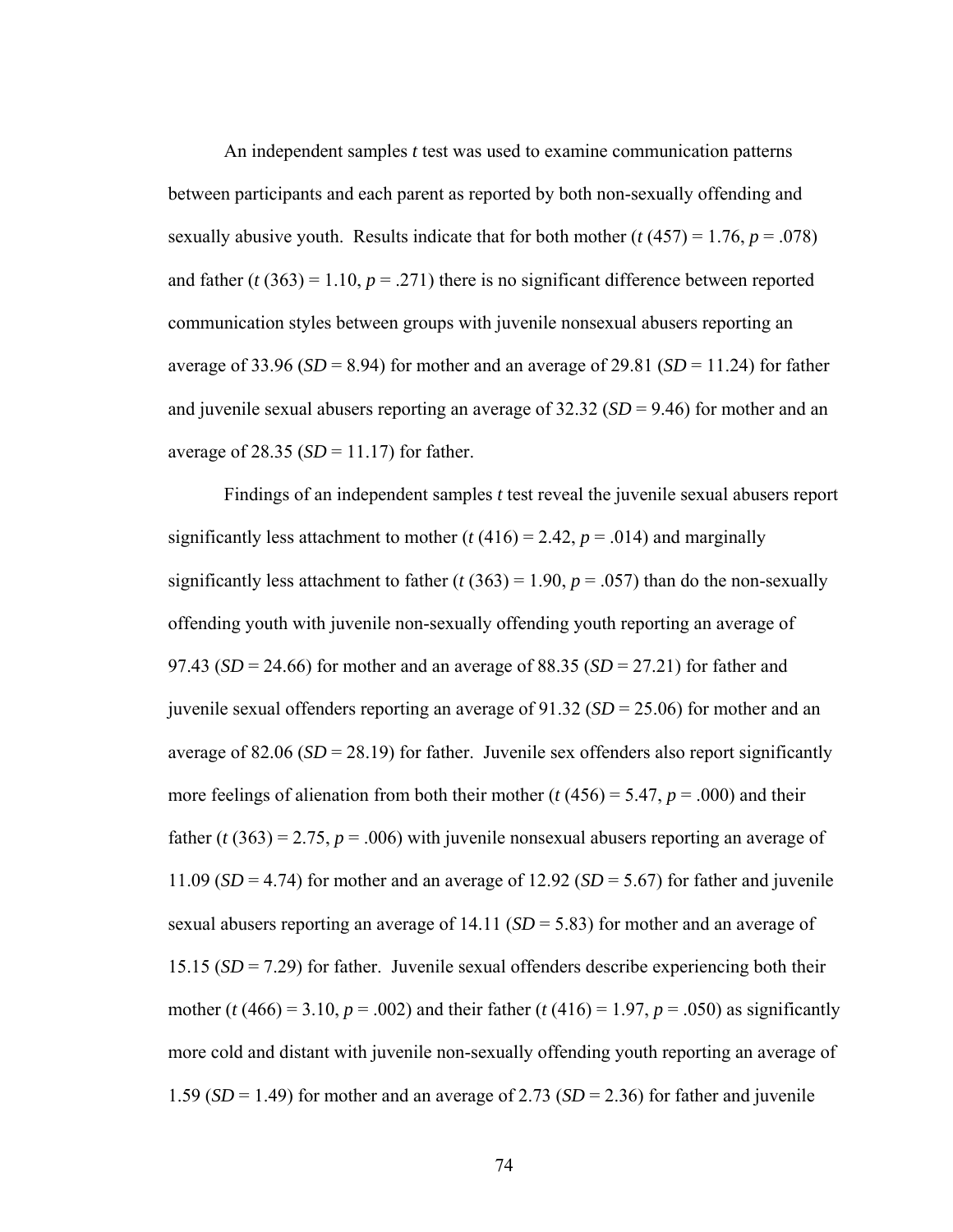sexually offending youth reporting an average of 2.12 (*SD* = 1.87) for mother and an average of  $3.25$  (*SD* = 2.53) for father whereas the non-sexually offending youth report significantly more warmth and responsiveness from their mothers ( $t$  (465) = 3.64,  $p$  = .000) with juvenile nonsexual abusers reporting an average of 5.95 (*SD* = 1.65) and sexually offending youth reporting an average of 5.26 (*SD* = 2.05). There is no difference between the two groups on reported warmth from fathers  $(t (412) = .69, p =$ .489) with juvenile non-sexual offenders reporting an average of 4.33 (*SD* = 2.43) and sexually offending youth reporting an average of 4.14 (*SD* = 2.54).

For both parents, offender type is associated with inconsistency with sexually offending youth reporting more inconsistency than non-sexually offending youth. For mother, 37.3% (*n* = 103) of the juvenile sexual abusers report inconsistency compared to 23.7% ( $n = 33$ ) of the non-sexually offending delinquents ( $\chi^2$  (1) = 7.73,  $p = .005$ ). For father,  $38.2\%$  ( $n = 97$ ) of the juvenile sexual offenders report inconsistency compared to 27.6% (*n* = 32) of the non-sexually offending youth ( $\chi^2$  (1) = 3.94, *p* = .047).

While means appear different (see Table 2), results of a One-way Analysis of Variance (ANOVA) show there is no significant difference between the four parent types and number of victims reported by juvenile sexual abusers  $(F(3, 206) = 1.38, p = .248)$ . However, results of a Chi-Square Test reveal consistency by parent type is associated with type of youth (sexually offending versus non-sexually offending)  $(\chi^2(3) = 9.60, p =$ .022).

#### Discussion

 The purpose of this investigation was to examine the link between parental support and attachment versus alienation, inconsistency in parenting, and communication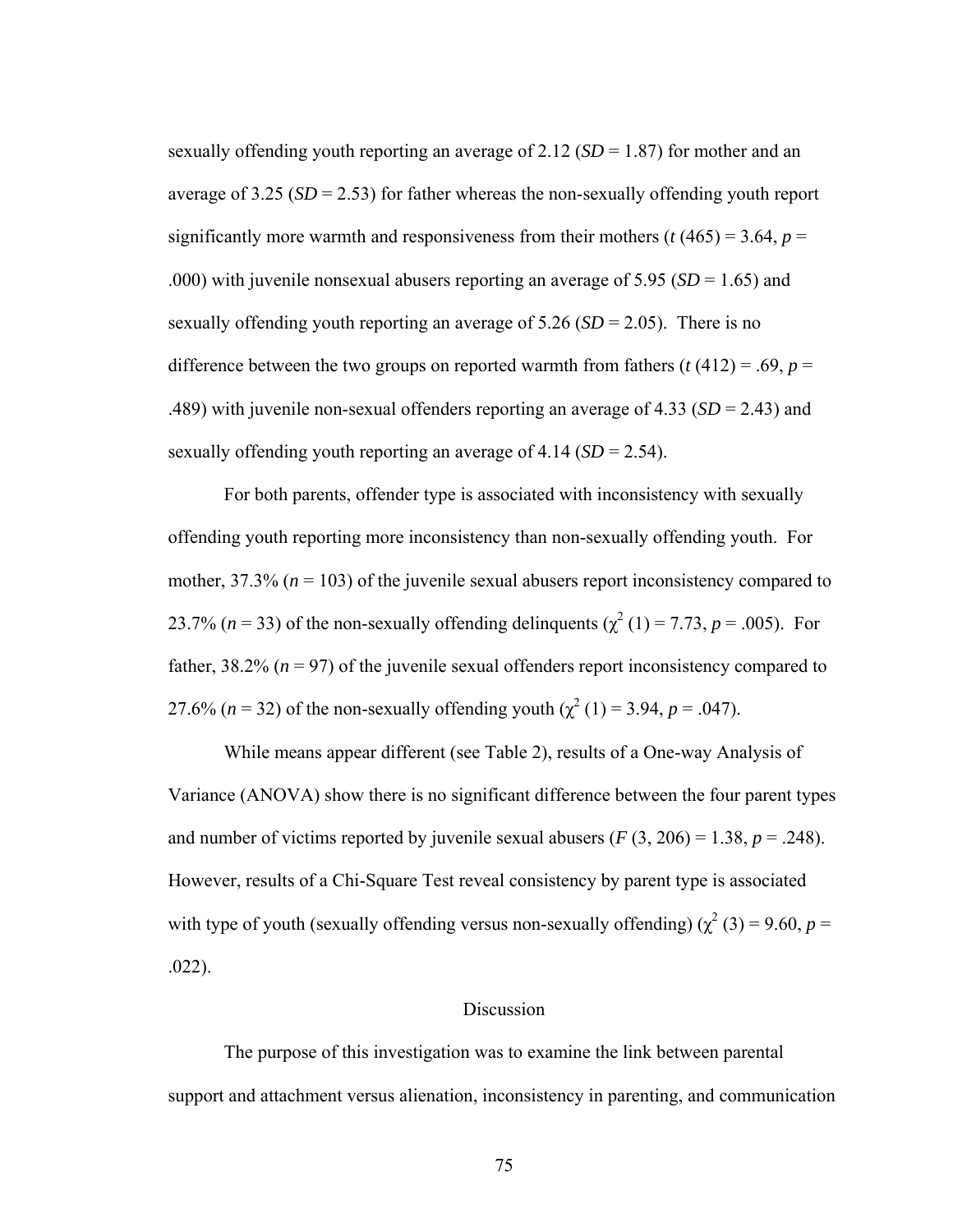patterns and subsequent juvenile delinquent and juvenile sexually aggressive behaviors. Results indicate juvenile sexual offenders report significantly more abuse of all five types consistent with Symboluk et al.'s (2005) findings that juvenile sexual offenders report more sexual and physical abuse than do non-sexually offending youth.

Findings also show juvenile sexual offenders report less attachment to mother and marginally significantly less attachment to father than do non-sexually offending youth. These results are not consistent with Bischof et al.'s (1992) findings that juvenile sexual abusers tend to perceive higher levels of emotional bonding and cohesion among family members than do other delinquents. However, reported low levels of attachment among juvenile sexual offenders is consistent with findings of other researchers who have described these families as having insecure attachments and a lack of positive involvement with children (Barbaree & Langton, 2006; Ryan, 1997).

 Results of analyses used to examine reported feelings of alienation indicate juvenile sexually offending youth report feeling more alienated from both of their parents than do non-sexually offending adolescents. This supports Kelley et al.'s (2004) findings that parents of juvenile sexual offenders tend to show more periods of indifference, rejection, and hostility toward their children.

 Juvenile sexual abusers also report significantly more inconsistency in parenting by both mother and father than do juvenile non-sexually offending youth. Upon looking at the mean scores for each parent type (see Table 2) it appears there is a difference between the four types on the total number of victims reported. However, analyses reveal there is no significant difference in reported number of victims between juvenile sexual offenders who report having two consistent parents, those who report having one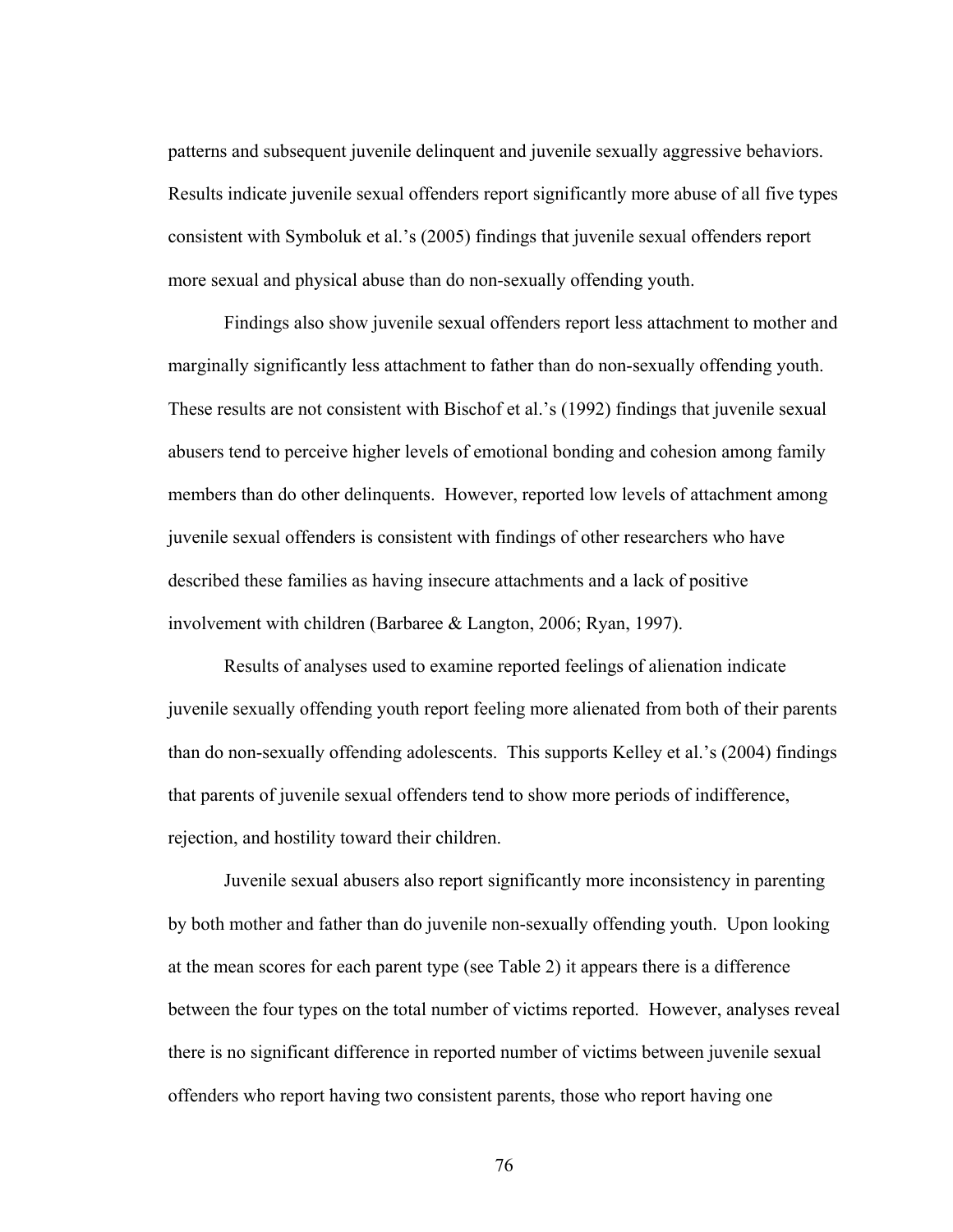consistent parent, and those who report having two inconsistent parents. These results may be attributable to a low sample size for each type which could have skewed results.

Strengths of this study include using two well used scales, the Childhood Trauma Questionnaire and the Inventory of Parent and Peer Attachment, which both have good inter-item reliability. In addition, the sample size of the study was large  $(N = 502)$ .

 Despite the various strengths of this investigation, there are also several limitations. First of all, the data was not collected for the purposes of this study so questions needed to be geared toward the available data. Next, surveys were not anonymous as participants were asked to write both their first and last names. This may have impacted the responses in some way as participants were cautioned that new information on sexual offenses would be shared with authorities. A final limitation of the study is that the youth surveyed were all in residential facilities and thus were serious offenders who most likely experienced worse family situations than the typical offender. Results may have been different for youth with less severe offending histories and for those more closely tied to their families and communities.

 Clinical implications of the findings of this study include the importance of strengthening attachment and support within families and providing support for families where these bonds already exist. Findings of this study also speak to the crucial role of families in the lives of children and to our need, as professionals, to work with parents in order to teach and strengthen parenting skills and practices to increase prosocial behaviors among children, while in turn decreasing the likelihood of engaging in delinquent ones. And, for those adolescents already engaged in the behaviors, it seems important to get parents involved with treatment in order to increase positive outcomes.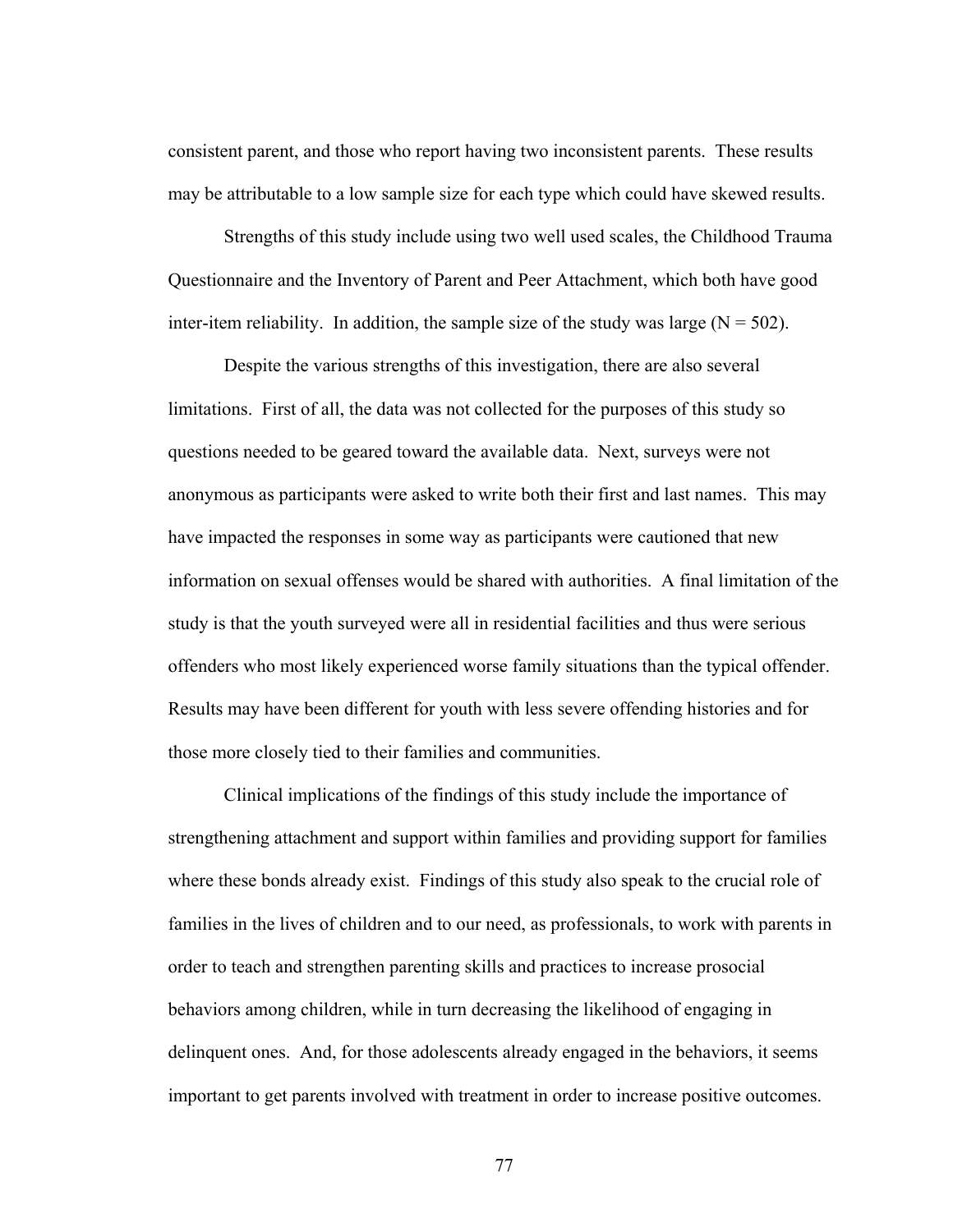Finally, if encouraging family support and involvement is not possible due to estrangement, out of home placement or for some other reason, it's important to consider getting clients involve with other positive sources they can trust and confide in while, in turn, learning prosocial behaviors.

 Future research should examine reported communication patterns more closely as results of this study are not consistent with the findings of previous results in the literature. It would also be useful to investigate the four parent types more closely using a larger sample size because, as previously mentioned, mean scores appear different, but significant differences were not found. Perhaps if the sample size were larger, different results would have been obtained. Finally, future research should investigate whether there are differences when other positive adults, such as extended family members and teachers, are present and whether this helps minimize the negative impact of poor attachment between children and parents and inconsistent parenting. It would also be useful to study the impact of closeness to siblings and peers.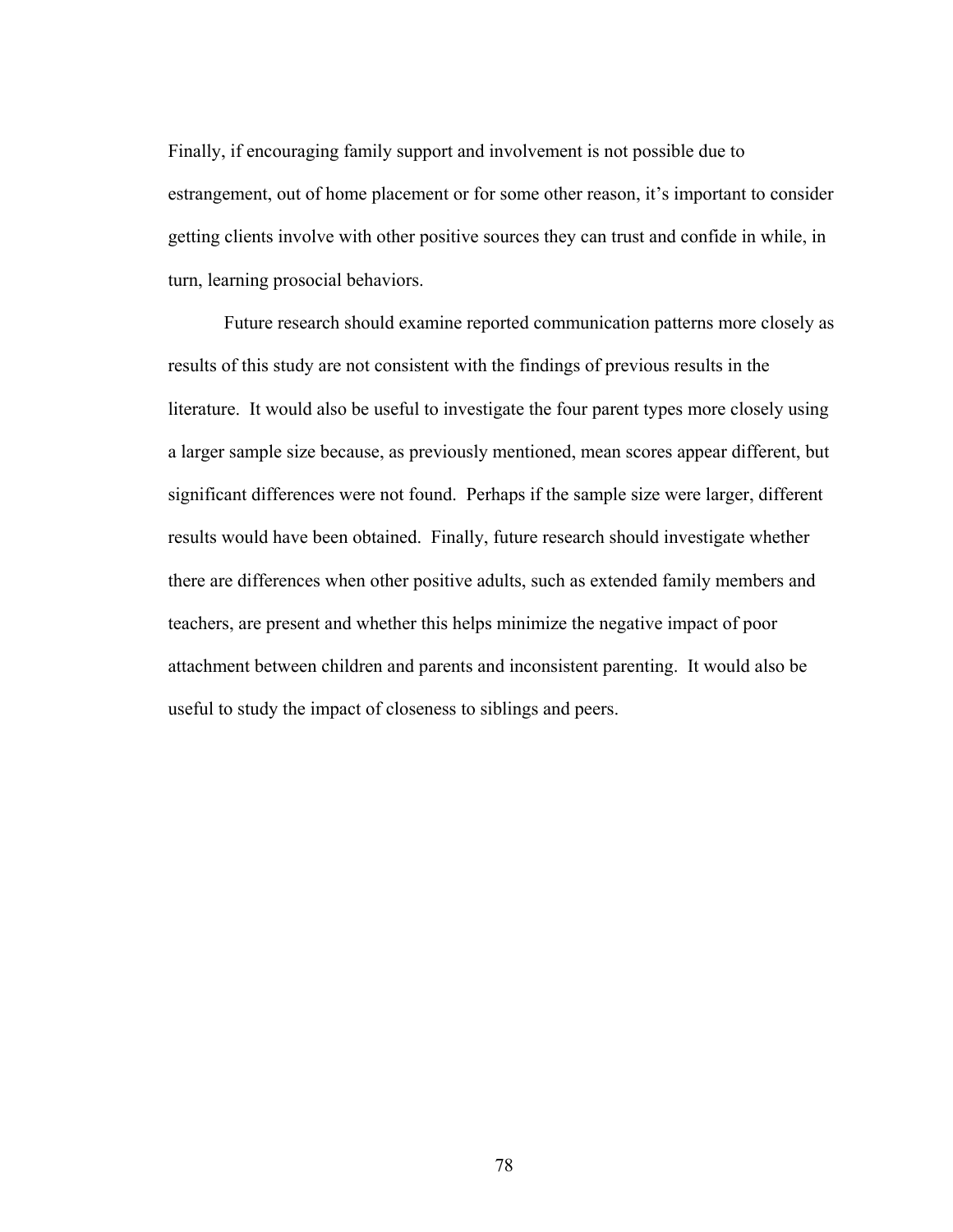#### References

- Armsden, G. C., & Greenberg, M. T. (1987). The Inventory of Parent and Peer Attachment: Relationships to well-being in adolescence. *Journal of Youth and Adolescence, 16*, 427-454.
- Barbaree, H. E., & Langton C. M. (2006). The effects of child sexual abuse and family environment. In H. E. Barbaree & W. L. Marshall (Eds.), *The juvenile sex offender* (2nd ed.) (pp. 58-76). New York, NY: Guilford Press.
- Bean, R. A., Barber, B. K., & Crane, D. R. (2006). Parental support, behavioral control, and psychological control among African American youth: The relationship to academic grades, delinquency, and depression. *Journal of Family Issues, 27*, 1335-1355.
- Bernstein, D., & Fink, L. (1998). *Childhood Trauma Questionnaire: A retrospective selfreport manual*. San Antonio, TX: The Psychological Corporation.
- Bischof, G. P., Stith, S. M., & Whitney, M. L. (1995). Family environments of adolescent sex offenders and other juvenile delinquents. *Adolescence, 30*(117), 157-170.
- Bischof, G. P., Stith, S. M., & Wilson, S. M. (1992). A comparison of the family systems of adolescent sexual offenders and nonsexual offending delinquents. *Family Relations, 41*, 318-323.
- Blaske, D. M., Borduin, C. M., Henggeler, S. W., & Mann, B. J. (1989). Individual, family, and peer characteristics of adolescent sex offenders and assaultive offenders. *Developmental Psychology, 25*, 846-855.
- Borum, R., & Verhaagen, D. (2006). *Assessing and managing violence risk in juveniles*. New York, NY: Guilford Press.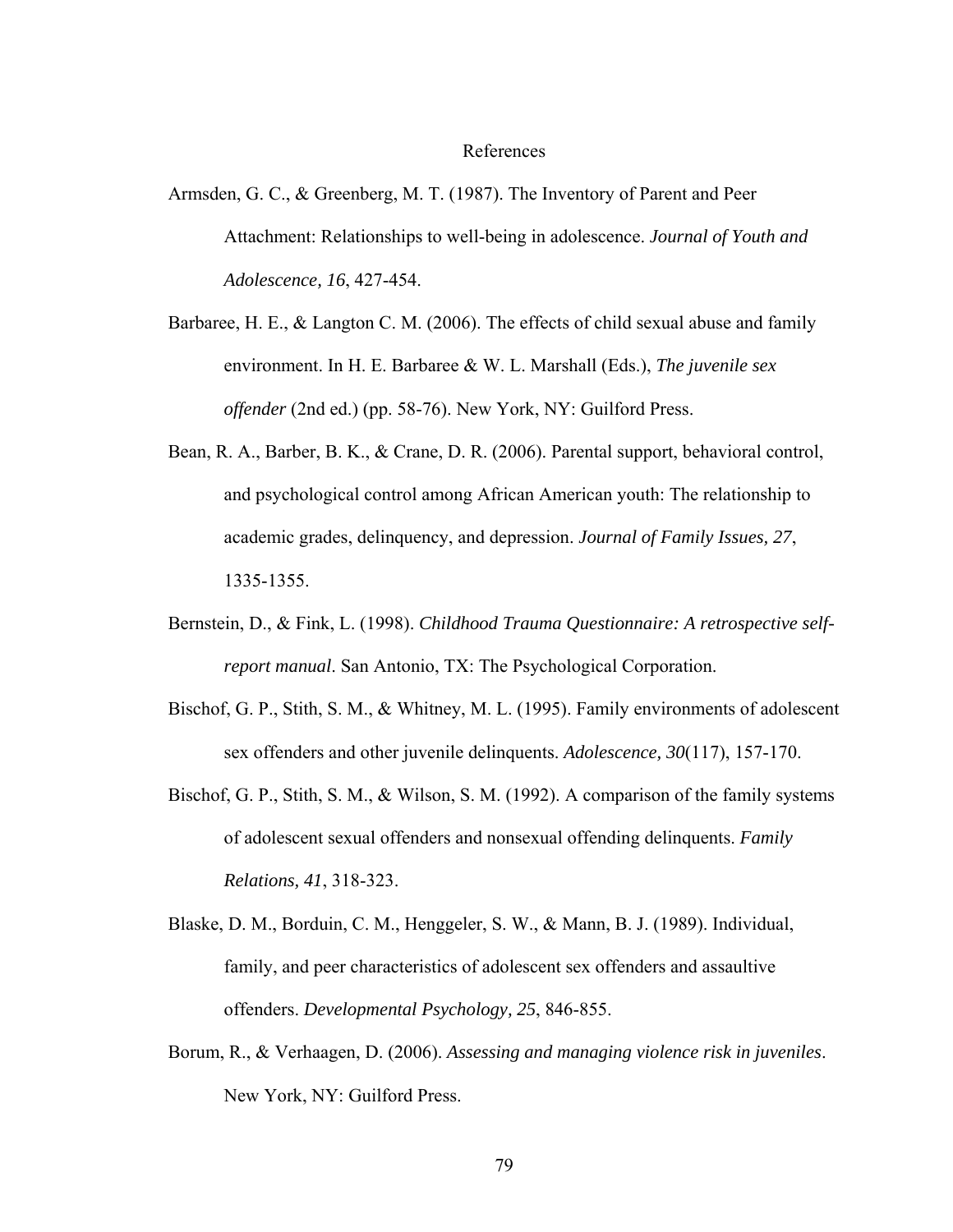- Clark, R. D., & Shields, G. (1997). Family communication and delinquency. *Adolescence 32*(125), 81-92.
- Cook, L. S. (2001). Adolescent addiction and delinquency in the family system. *Issues in Mental Health Nursing, 22*, 151-157.
- Cookston, J. T., & Finlay, A. K. (2006). Father involvement and adolescent adjustment: Longitudinal findings from Add Health. *Fathering, 4*, 137-158.
- Donnelly, M. (1999). Factors associated with depressed mood among adolescents in Northern Ireland. *Journal of Community and Applied Social Psychology, 9*(1), 47- 59.
- Duane, Y., Carr, A., Cherry, J., McGrath, K., & O'Shea, D. (2003). Profiles of parents of adolescent CSA perpetrators attending a voluntary outpatient treatment programme in Ireland. *Child Abuse Review, 12*, 5-24.
- Elliott, D. S., Huizinga, D., & Ageton, S. S. (1985). *Explaining delinquency and drug use*. Beverly Hills, CA: Sage.
- Hanson, C. L., Henggeler, S., Haefele, W., & Rodick, J. (1984). Demographic, individual, and family relationship correlates of serious and repeated crime among delinquents and their siblings. *Journal of Consulting and Clinical Psychology, 52*, 528-538.
- Kelley, S. M., Lewis, K., & Sigal, J. (2004). The impact of risk factors on the treatment of adolescent sex offenders. *Journal of Addictions & Offender Counseling, 24*, 67-81.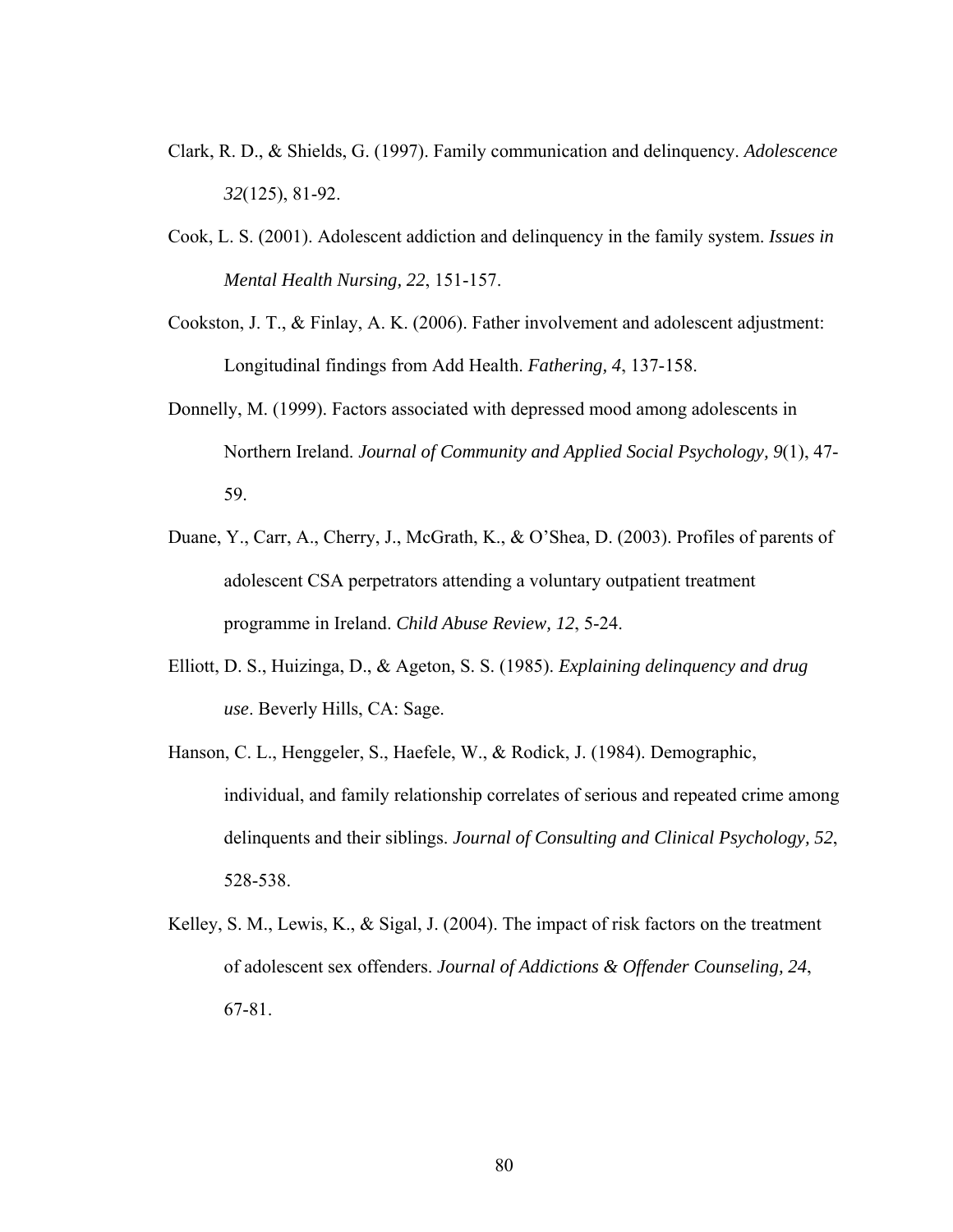- Kerr, M. H., Beck, K., Shattuck, T. D., Kattar, C., & Uriburu, D. (2003). Family involvement, problem and prosocial behavior outcomes of Latino youth. *American Journal of Health Behavior, 27*(1), S55-S65.
- Kosterman, R., Graham, J. W., Hawkins, J. D., Catalano, R. F., & Herrenkohl, T. I. (2001). Childhood risk factors for persistence of violence in the transition to adulthood: A social development perspective. *Violence and Victims, 16*, 355- 369.
- Krohn, M. D., Stern, S. B., Thornberry, T. P., & Jang, S. J. (1992). The measurement of family process variables: The effect of adolescent and parent perceptions of family life on delinquent behavior. *Journal of Quantitative Criminology, 8*, 287-315.
- Larzelere, R., & Patterson G. (1990). Parental management: Mediator of the effect of socioeconomic status on early delinquency. *Criminology, 28*, 301-323.
- Loeber, R., & Dishion, T. J. (1983). Early predictors of male delinquency: A review. *Psychological Bulletin, 94*, 68-99.
- Loeber, R., Drinkwater, M., Yin, Y., Anderson, S. J., Schmidt, L. C., & Crawford, A. (2000). Stability of family interaction from ages 6 to 18. *Journal of Abnormal Child Psychology, 28*, 353-369.
- Marcotte, G., Marcotte, D., & Bouffard, T. (2002). The influence of familial supports and dysfunctional attitudes on depression and delinquency in an adolescent population. *European Journal of Psychology of Education, 17*, 363-376.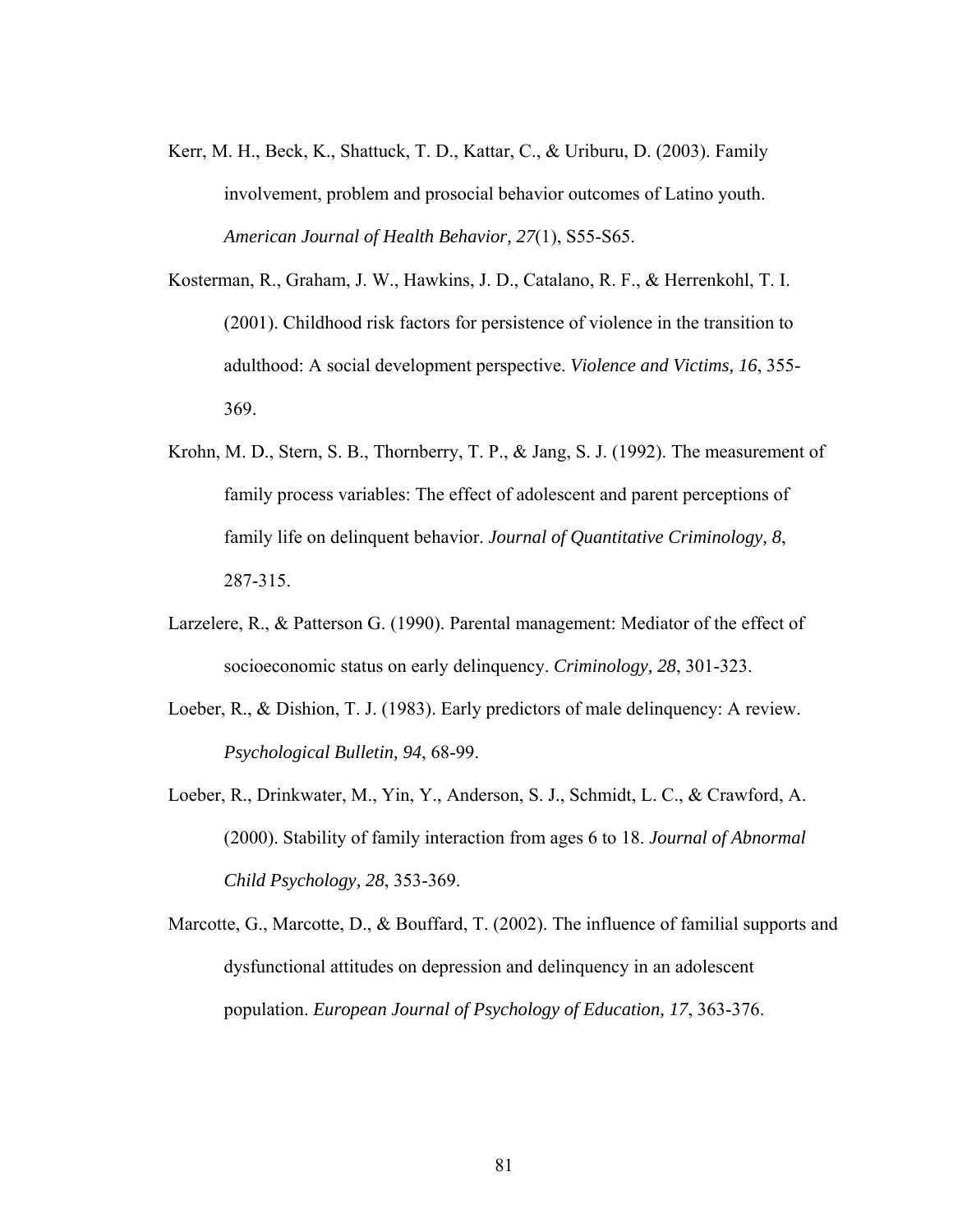- McCord, J. (1990). Longterm effects of parental absence. In L. Robins & M. Rutter (Eds.), *Straight and devious pathways from childhood to adulthood.* Cambridge: Cambridge University Press.
- McCord, J. (1999). Understanding childhood and subsequent crime. *Aggressive Behavior, 25*, 241-253.
- Procidano, M. E., & Heller, K. (1983). Measures of perceived social support from friends and from family: Three validation studies. *American Journal of Community Psychology, 11*(1), 1-24.
- Quinn, W. H., & Sutphen, R. (1994). Juvenile offenders: Characteristics of at-risk families and strategies for intervention. *Journal of Addictions & Offender Counseling, 15*(1), 2-23.
- Ryan, G. (1997). The families of sexually abusive youth. In G. Ryan & S. Lane (Eds.), *Juvenile sexual offending: Causes, consequences, and correction* (pp. 136-154). San Francisco, CA: Jossey-Bass.
- Ryan, G., Miyoshi, T. J., Metzner, J. L., Krugman, R. D., & Fryer, G. E. (1996). Trends in a national sample of sexually abusive youth. *Journal of the American Academy of -Child and Adolescent Psychiatry, 35*(1), 17-25.
- Sefarbi, R. (1990). Admitters and deniers among adolescent sex offenders and their families: A preliminary study. *American Journal of Orthopsychiatry, 60*, 460- 465.
- Stanfield, R. E. (1966). The interaction of family variables and gang variables in the etiology of delinquency. *Social Problems, 13*, 411-417.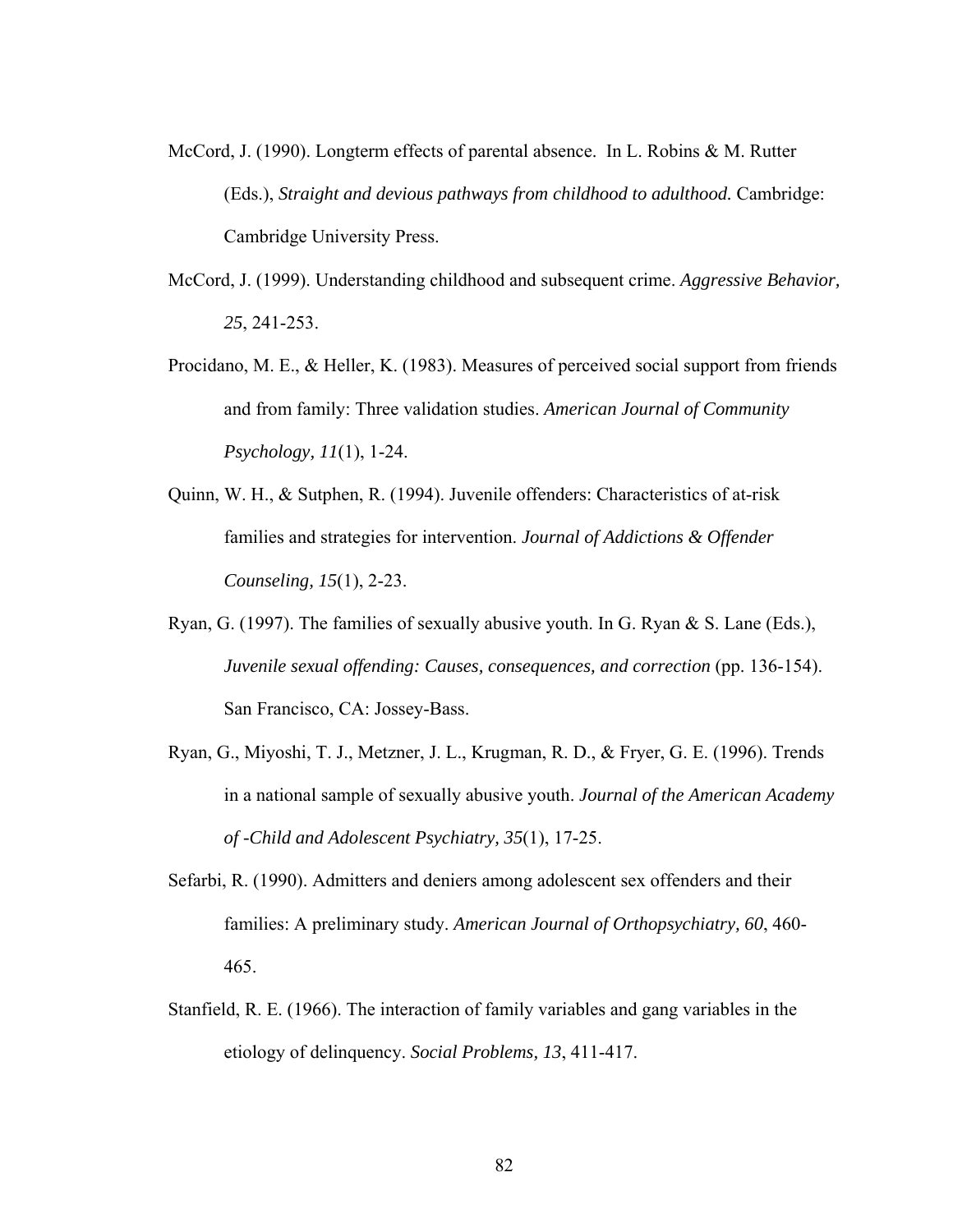- Sullivan, C. J. (2006). Early adolescent delinquency: Assessing the role of childhood problems, family environment, and peer pressure. *Youth Violence and Juvenile Justice, 4*, 291-313.
- Symboluk, A., Cummings, A. L., & Leschied, A. W. (2001). Family, social and personal variables in adolescent sex offenders. *The Irish Journal of Psychology, 22*(3-4), 198-212.
- van Wijk, A., Loeber, R., Vermeiren, R., Pardini, D., Bullens, R., & Doreleijers, T. (2005). Violent juvenile sex offenders compared with violent juvenile nonsex offenders: Explorative findings from the Pittsburgh youth study. *Sexual Abuse: A Journal of Research and Treatment, 17*, 333-352.
- van Wijk, A., Vermeiren, R., Loeber, R., Hart-Kerkhoffs, L., Doreleijers, T., & Bullens, R. (2006). Juvenile sex offenders compared to non-sex offenders: A review of the literature 1995-2005. *Trauma, Violence, & Abuse, 7*, 227-243.
- Williams, R. A., & Borduin, C. M. (1997). Verbal conflict resolution in families of serious juvenile offenders. *The Journal of Genetic Psychology, 158*, 498-501.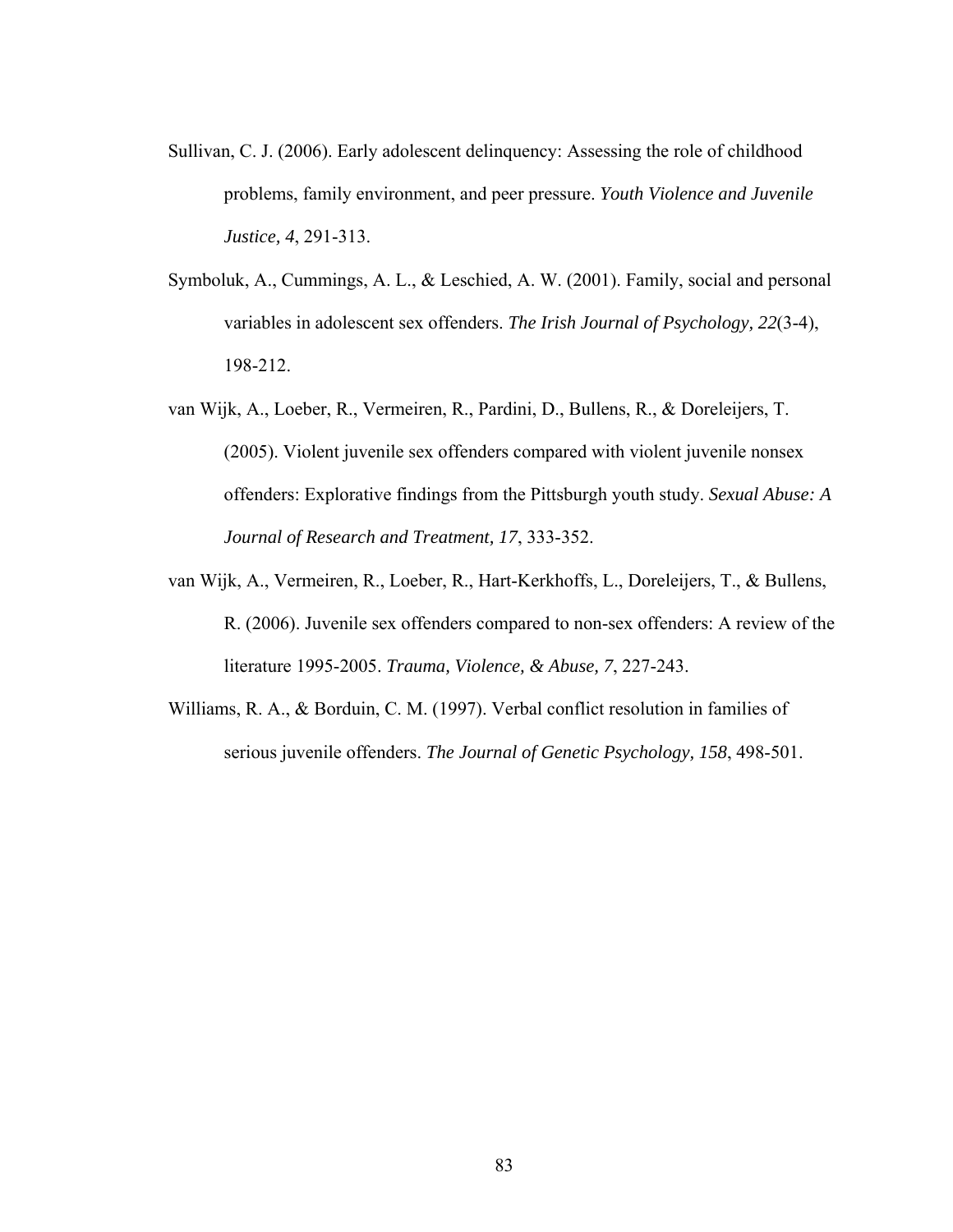### Table 1

| Type of abuse  | Population             | n   | M(SD)        |                     |
|----------------|------------------------|-----|--------------|---------------------|
| Emotional      | Non-sex offenders      | 156 | 16.33(8.41)  | $2.93^*$            |
| neglect        | Juvenile sex offenders | 324 | 18.89 (9.19) |                     |
| Physical       | Non-sex offenders      | 156 | 12.85(5.27)  | $4.83*$             |
| neglect        | Juvenile sex offenders | 325 | 15.55(5.97)  |                     |
| Emotional      | Non-sex offenders      | 154 | 6.66(3.25)   | $9.33$ <sup>*</sup> |
| abuse          | Juvenile sex offenders | 324 | 11.60(6.18)  |                     |
| Physical abuse | Non-sex offenders      | 156 | 7.17(4.02)   | $8.57*$             |
|                | Juvenile sex offenders | 325 | 11.86(6.25)  |                     |
| Sexual abuse   | Non-sex offenders      | 153 | 7.98(2.72)   | $7.35^*$            |
|                | Juvenile sex offenders | 325 | 12.03(6.56)  |                     |

## *Abuse Reports for Sexually and Non-sexually Offending Youth (CTQ Scales)*

\* Significant Independent Samples *t* Test at p < .01